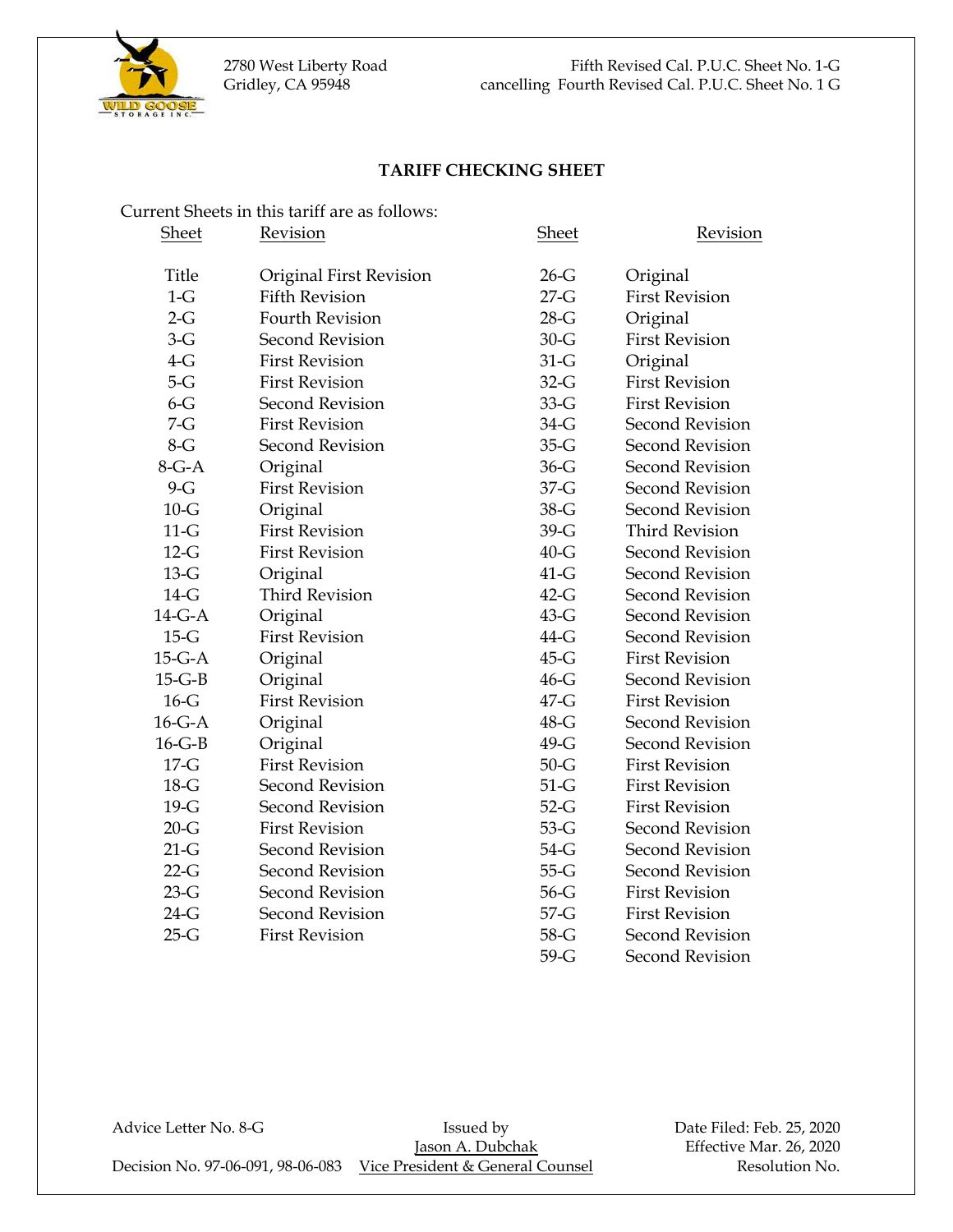

## **TARIFF CHECKING SHEET** (Cont'd)

Current Sheets in this tariff are as follows:

| <b>Sheet</b> | Revision               | <b>Sheet</b> | Revision               |
|--------------|------------------------|--------------|------------------------|
| $59-G-A$     | Original               | $90-G$       | <b>First Revision</b>  |
| $60 - G$     | <b>Second Revision</b> | $91-G$       | <b>First Revision</b>  |
| $61-G$       | <b>Second Revision</b> | $92-G$       | <b>Fourth Revision</b> |
| $62-G$       | <b>Second Revision</b> | 93-G         | <b>Third Revision</b>  |
| $62-G-A$     | Original               | 94-G         | <b>Fourth Revision</b> |
| $63-G$       | <b>First Revision</b>  | 94-G-A       | Original               |
| $64-G$       | <b>Second Revision</b> | 95-G         | <b>Second Revision</b> |
| $65-G$       | <b>First Revision</b>  | 96-G         | <b>First Revision</b>  |
| $66 - G$     | <b>First Revision</b>  | 97-G         | <b>First Revision</b>  |
| $67 - G$     | <b>Second Revision</b> | 98-G         | <b>First Revision</b>  |
| $68-G$       | <b>First Revision</b>  |              |                        |
| $69-G$       | <b>Second Revision</b> |              |                        |
| $70 - G$     | <b>Second Revision</b> |              |                        |
| $71-G$       | <b>First Revision</b>  |              |                        |
| $72-G$       | <b>First Revision</b>  |              |                        |
| $73-G$       | <b>First Revision</b>  |              |                        |
| 74-G         | <b>First Revision</b>  |              |                        |
| $75-G$       | <b>First Revision</b>  |              |                        |
| $76-G$       | <b>Second Revision</b> |              |                        |
| 77-G         | <b>First Revision</b>  |              |                        |
| 78-G         | <b>Second Revision</b> |              |                        |
| 79-G         | <b>First Revision</b>  |              |                        |
| $80 - G$     | <b>First Revision</b>  |              |                        |
| $81-G$       | <b>First Revision</b>  |              |                        |
| 82-G         | <b>First Revision</b>  |              |                        |
| 83-G         | <b>First Revision</b>  |              |                        |
| 84-G         | <b>Second Revision</b> |              |                        |
| $85-G$       | <b>Third Revision</b>  |              |                        |
| 86-G         | <b>First Revision</b>  |              |                        |
| 87-G         | <b>First Revision</b>  |              |                        |
| 88-G         | <b>First Revision</b>  |              |                        |
| 89-G         | <b>First Revision</b>  |              |                        |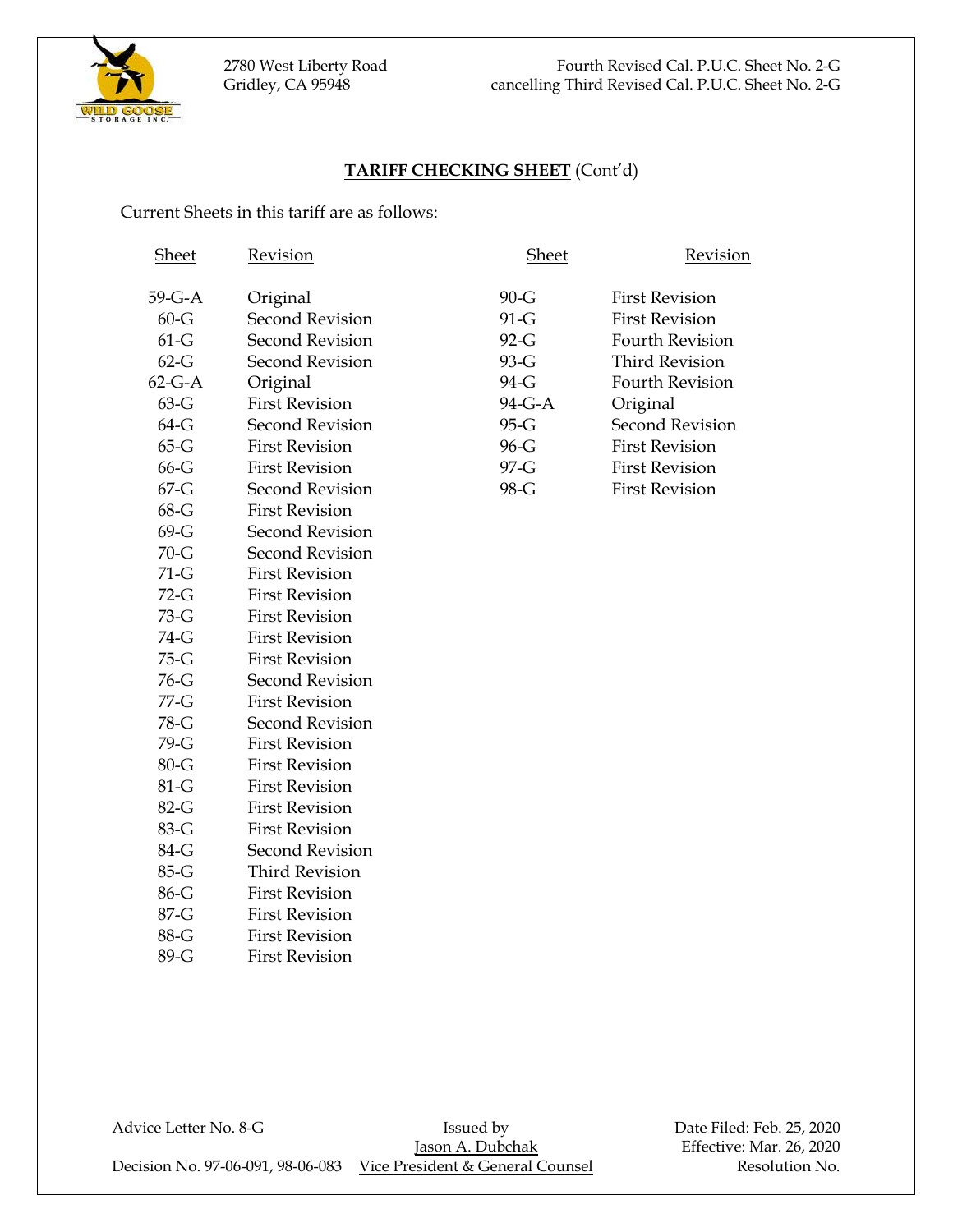

## **TABLE OF CONTENTS**

| <b>Subject Matter</b>        |                                                         | Sheet No.     |
|------------------------------|---------------------------------------------------------|---------------|
| <b>Title Sheet</b>           |                                                         | Title         |
| <b>Tariff Checking Sheet</b> |                                                         | $1-G - 2-G$   |
| Table of Contents            |                                                         | $3-G$         |
| <b>Preliminary Statement</b> |                                                         | $4-G - 36-G$  |
| A.                           | Description of Service                                  | $4-G$         |
| <b>B.</b>                    | Type and Classification of Service                      | $4-G$         |
| $\mathcal{C}$ .              | General Terms and Conditions                            | $5-G - 33-G$  |
| D.                           | MyHUBAccount                                            | $34-G - 36-G$ |
| Service Area Maps            |                                                         | $37 - G$      |
| Service Schedules            |                                                         | 38-G - 53-G   |
|                              | Schedule FSS                                            | 38-G - 47-G   |
|                              | Schedule STS                                            | 48-G - 53-G   |
|                              | List of Contracts and Deviations                        | $54-G$        |
| Rules                        |                                                         | $55-G - 76-G$ |
|                              | Rule 1 - Definitions                                    | $55-G - 65-G$ |
|                              | Rule 2 - Description of Service                         | $66-G$        |
|                              | Rule 3 - Application for Service                        | $67 - G$      |
|                              | Rule 4 - Contracts                                      | $67 - G$      |
|                              | Rule 5 - Special Information Required on Forms          | $67 - G$      |
|                              | Rule 6 - Establishment and Re-establishment of Credit   | 68-G - 74-G   |
|                              | Rule 7 - Deposits                                       | 74-G          |
|                              | Rule 8 - Notices                                        | 74-G          |
|                              | Rule 9 - Rendering and Payment of Bills                 | 74-G          |
|                              | Rule 10 - Disputed Bills                                | 74-G - 75-G   |
|                              | Rule 11 - Measurement of Service                        | $76-G$        |
|                              | Rule 12 - Reserved                                      | $76-G$        |
|                              | Rule 13 - Reserved                                      | $76-G$        |
|                              | Rule 14 - Continuity of Service; Allocation of Capacity | 76-G - 78-G   |
| Sample Forms                 |                                                         | 79-G-98-G     |
| А.                           | <b>Storage Service Agreement</b>                        | $80-G - 85-G$ |
| <b>B.</b>                    | Appendix FSS                                            | $86-G - 89-G$ |
| C.                           | Appendix STS                                            | $90 - G$      |
| D.                           | Letter of Credit                                        | $91-G$        |
| Ε.                           | Guarantee                                               | 92-G - 98-G   |

Advice Letter No. 8-G Issued by Bassued by Date Filed: Feb. 25, 2020<br>Issued by Date Filed: Feb. 25, 2020 Decision No. 97-06-091, 98-06-083 Vice President & General Counsel Resolution No.

Effective: Mar. 26, 2020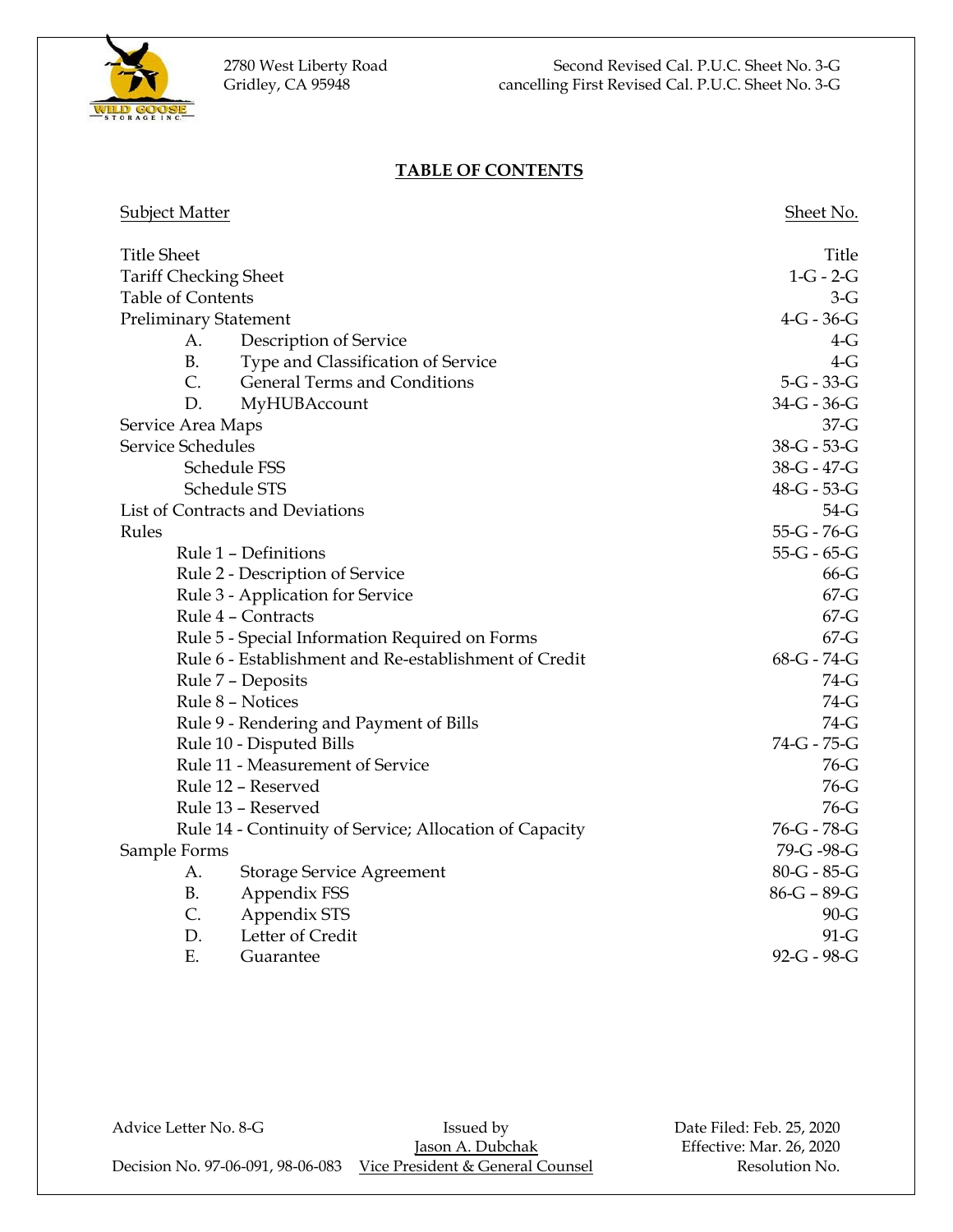

## **PRELIMINARY STATEMENT**

# **A. DESCRIPTION OF TERRITORY**

Wild Goose Storage, LLC ("Wild Goose") operates a natural gas storage facility, including a natural gas reservoir, wells, pipeline, and compressor and processing facility, all located within Butte County, California. Wild Goose provides storage service to customers located in any county of California or outside of California provided that said customer can arrange to have its gas transported to and from the Service Commencement Point and the Service Termination Point.

## **B. TYPES AND CLASSES OF SERVICE**

Wild Goose provides two classes of natural gas storage services for customers: Firm Storage Service and Short Term Storage Service.

## 1. FIRM STORAGE SERVICE

Firm Storage Service (FSS), as defined in Rule 1, is a natural gas storage service comprised of firm inventory service, firm injection service and firm withdrawal service, subject to the terms and conditions of service set forth in the Tariff including the Appendix FSS evidencing a Transaction entered into by the Parties.

## 2. SHORT TERM STORAGE SERVICE

Short Term Storage (STS) Service, as defined in Rule 1, is a natural gas storage service comprised of inventory service, injection service and withdrawal service, subject to the terms and conditions of service set forth in the Tariff including the Appendix STS evidencing a Transaction entered into by the Parties.

Decision No. 97-06-091, 98-06-083 Vice President & General Counsel Resolution No.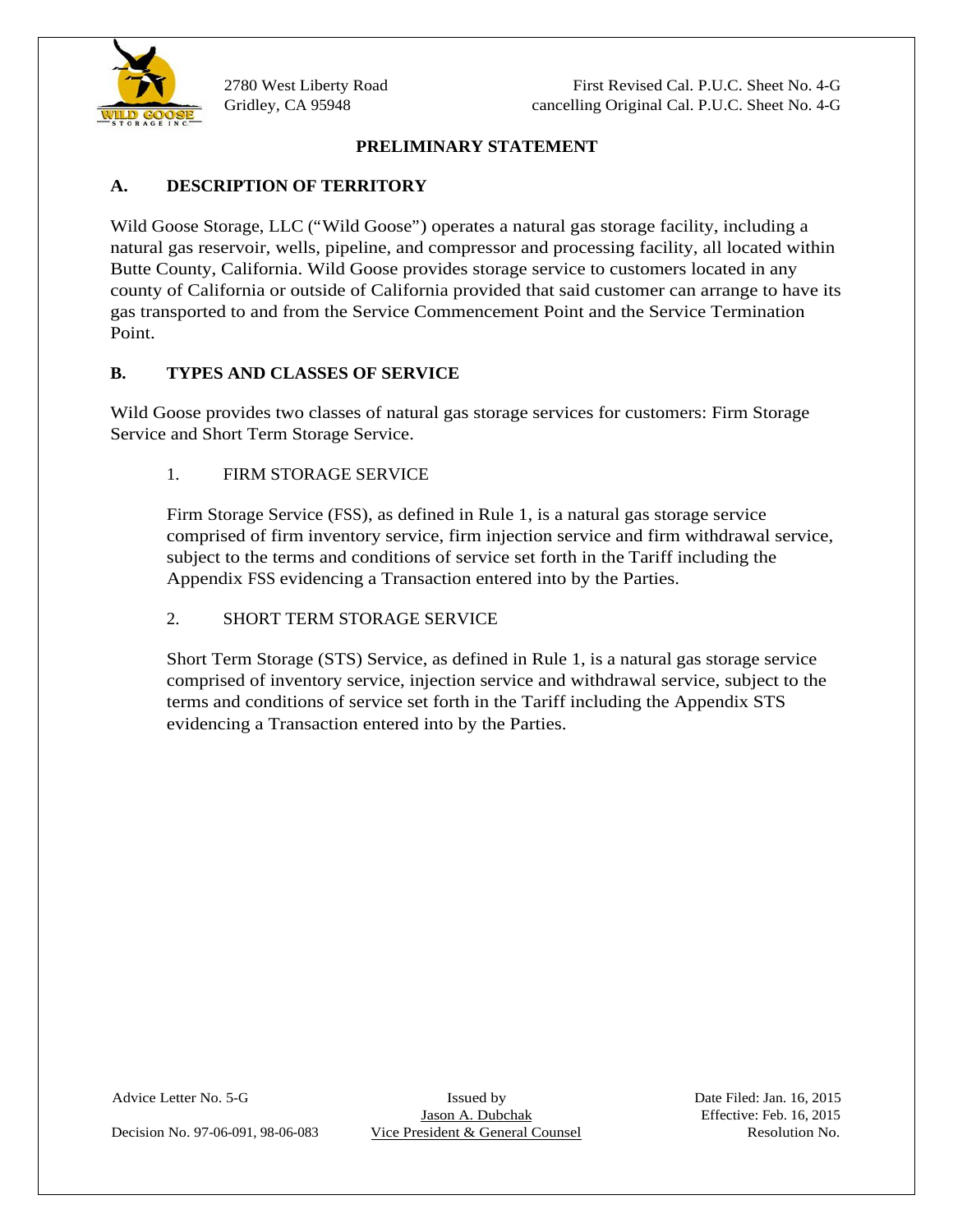

### **C. GENERAL TERMS AND CONDITIONS OF SERVICE**

### 1. DEFINITIONS, AMENDMENTS

- 1.1 The definitions contained in Rule 1 of this Tariff are incorporated by reference and deemed to be a part hereof.
- **EXELUMINARY STATEMENT** (Cont'd)<br>
1. DEFINITIONS, AMEXIMIENTS<br>
1.1 The definitions contained in Rule 1 of this Tariff are incorporated by<br>
refrestors and telemetal the he para brenet<br>
2. Hany amoredness in these president 1.2 If any amendment is made to the transportation tariff of a Connecting Pipeline that has a material effect on the provision of a Service by Wild Goose, then Wild Goose by written notice to Customer and subject to the approval of the Commission, may change the provisions of the Storage Service Documents as reasonably necessary as a result of that amendment to such transportation tariff.

### 2. ESTABLISHMENT AND OPERATION OF INVENTORY ACCOUNT

2.1 Wild Goose will maintain an Inventory Account for Customer to account for all Transactions entered into pursuant to the Storage Service Documents.

At any time when Service has been Confirmed under the Storage Service Documents:

- (a) quantities of gas delivered by or on behalf of Customer and accepted by or on behalf of Wild Goose will be added to Customer's Inventory Account; and
- (b) quantities of gas delivered by or on behalf of Wild Goose and accepted by or on behalf of Customer will be deducted from Customer's Inventory Account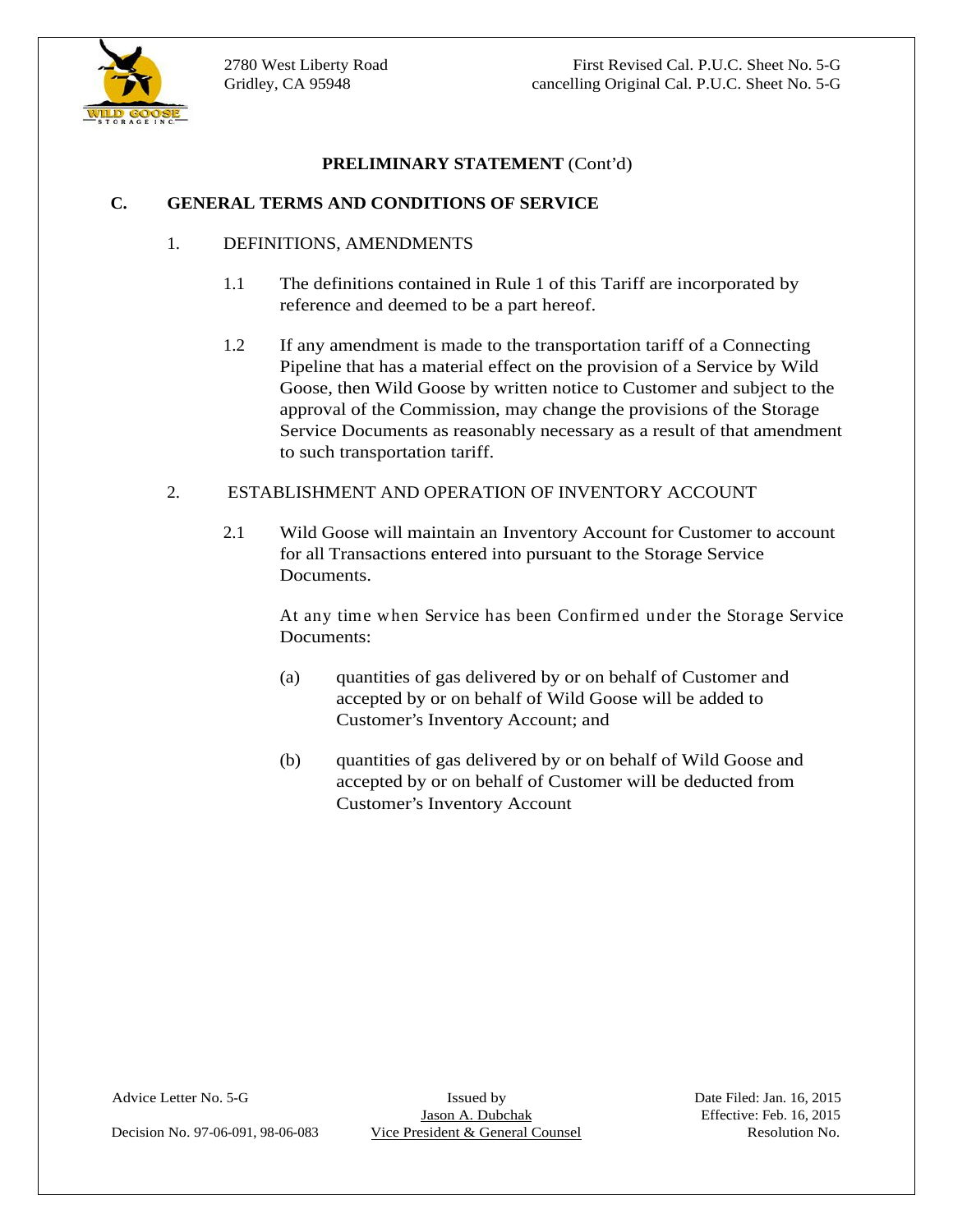



## **C. GENERAL TERMS AND CONDITIONS OF SERVICE** (Cont'd)

## 3. REQUESTS, NOMINATIONS AND CONFIRMATIONS

- 3.1 Subject to any provisions of the applicable Service Schedule, Customer shall request Service pursuant to a Transaction agreed to by the Parties in accordance with the following procedures:
	- (a) On or before the applicable Request Time, Customer must submit to Wild Goose a Request setting out the quantity of gas that Customer wishes to deliver or receive at the Service Commencement Point or at the Service Termination Point, for the period commencing at the next Nomination Time.
	- (b) If a FSS Customer desires FSS Service, the Customer has the option of not placing a Request with Wild Goose if such Request would not have been made for an Intraday Nomination Time and Customer is using the Designated Transportation Account.
	- (c) After receiving all Requests for a Nomination Time, Wild Goose shall take the following actions:
		- (i) For Requests for FSS Service, Wild Goose will place a Nomination with the Connecting Pipeline in the amount of the Customer's Request, subject to reduction in whole or in part due to Curtailment Allowance, the provisions of Rule 14, or Force Majeure;
- **EXELUMINARY STATEMENT** (Cont'd)<br>
3. **REOUESTS. NOMON TONOS AND CONFINEALTICNS**<br>
3. **REOUESTS. NOMON TONOS AND CONFINEALTICNS**<br>
3. **Subject to any provisions of the applicable Service Schedule, Counser<br>
5.1 Subject to any** (ii) For Customers with FSS Service who have exercised their option to not Request pursuant to Section 3.1(b) hereof, Wild Goose will place a Nomination with the Connecting Pipeline in the amount of its Maximum Daily Injection Quantity and its Maximum Daily Withdrawal Quantity; and the contract of the contract of the contract of the contract of the contract of the contract of the contract of the contract of the contract of the contract of the contract of the contract of the contract of the contra
	- (iii) For Requests for STS Service, Wild Goose will place a Nomination with the Connecting Pipeline in the amount of the Customer's Request, subject to reduction in whole or in part due to the exercise by Wild Goose of Flex Discretion, the provisions of Rule 14 and Force Majeure.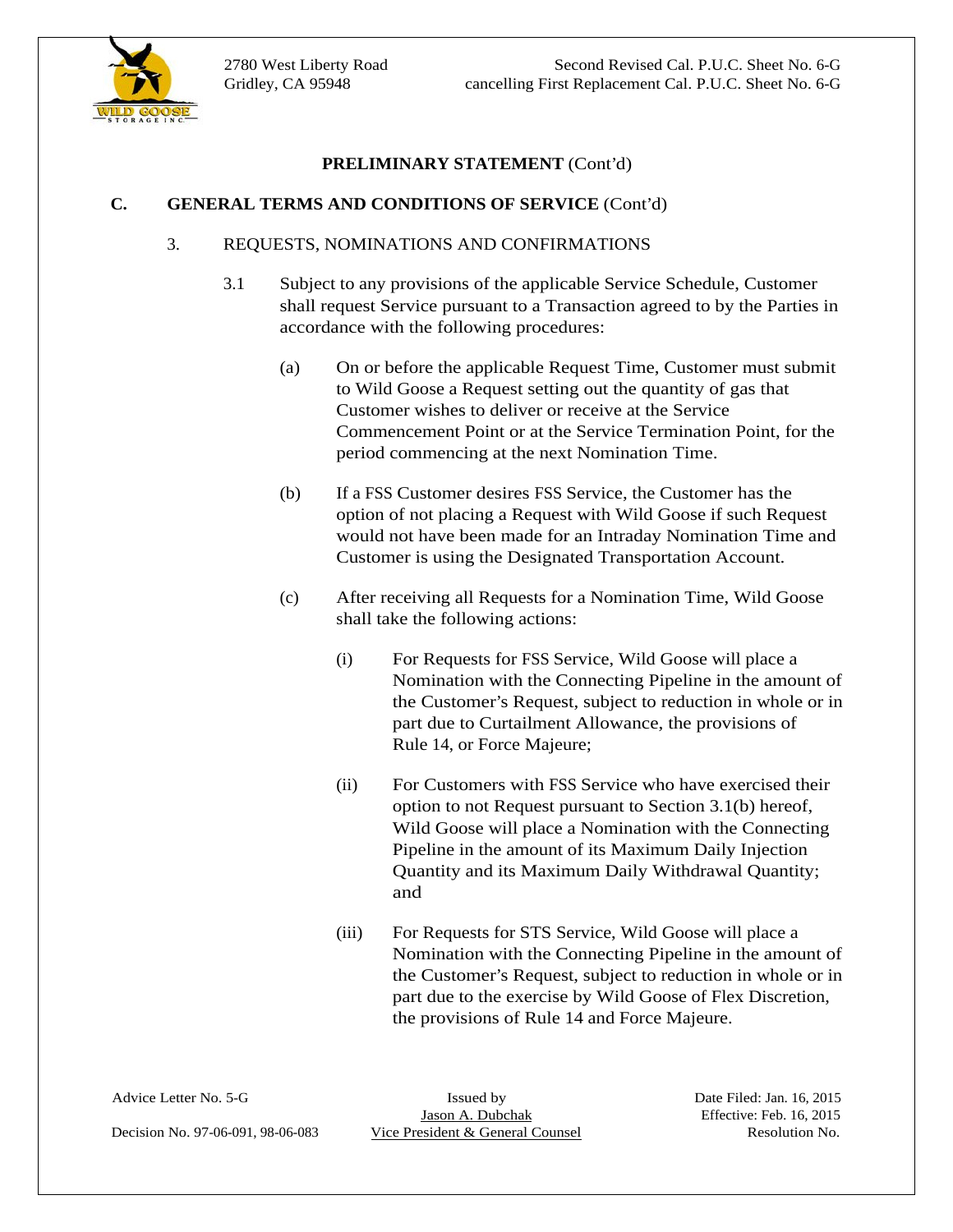

### **C. GENERAL TERMS AND CONDITIONS OF SERVICE** (Cont'd)

### 3. REQUESTS, NOMINATIONS AND CONFIRMATIONS (Cont'd)

- (d) If the Customer's Request has been reduced in whole or in part as described in Section 3.1(c), Wild Goose will use reasonable efforts to give Customer notice of such reduction prior to the applicable Nomination Time.
- (e) On or before the Nomination Time, Customer will submit a Nomination for the quantity of Service that Customer indicated in its Request for that Nomination Time. If a FSS Customer has exercised the option set forth in Section 3.1(b) hereof, then for that Nomination Time it may Nominate any quantity, provided that Nomination is not greater than the Maximum Daily Injection Quantity or the Maximum Daily Withdrawal Quantity.
- (f) A Request for Service for an Effective Time which is not amended by Customer prior to the next Request Time will be treated as a new Request for Service in the same quantity, submitted at that next Request Time, unless a stop time was stipulated in Customer's Request.
- (g) If Connecting Pipeline fails to Confirm some or all Customer and Wild Goose Nominations, then Customer's Request shall be treated as curtailed by the Connecting Pipeline to the extent not Confirmed.
- (h) Upon receiving the Confirmation from the Connecting Pipeline, Wild Goose and Customer will each be bound in accordance with that Confirmation, on the terms of the Storage Service Documents, and each Party shall have a firm obligation to deliver and accept gas in accordance with that Confirmation.
- (i) At the Customer's request, Wild Goose will net all of the Customer's STS Nominations that: (1) do not have Flex Discretion; and (2) do not reference an Inventory Account associated with an existing FSS Transaction. All such Nominations will be treated as a single Nomination.

Advice Letter No. 5-G Issued by Issued by Date Filed: Jan. 16, 2015<br>Jason A. Dubchak Effective: Feb. 16, 2015 Decision No. 97-06-091, 98-06-083 Vice President & General Counsel Resolution No.



 $\overline{a}$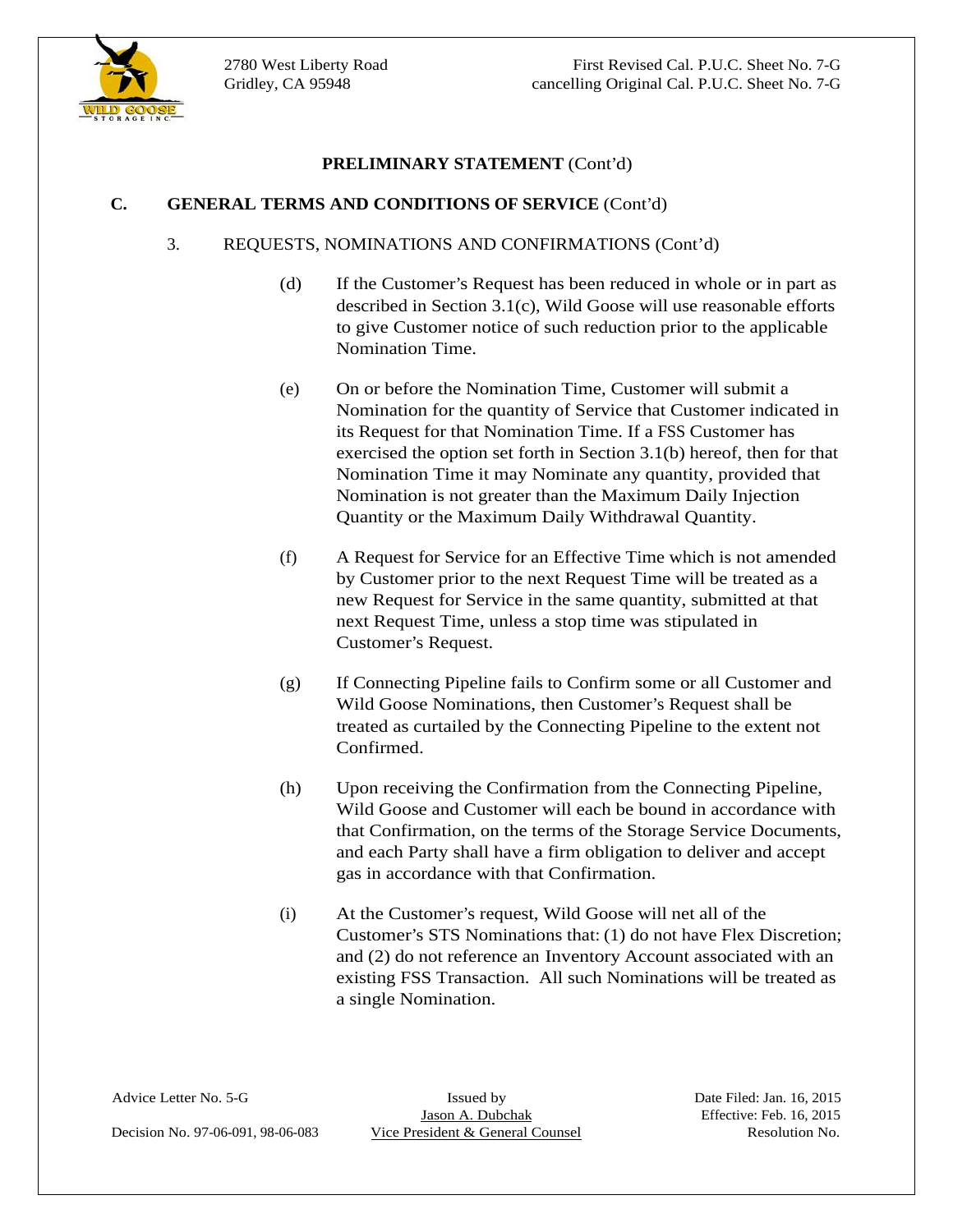

## **C. GENERAL TERMS AND CONDITIONS OF SERVICE** (Cont'd)

- 3. REQUESTS, NOMINATIONS AND CONFIRMATIONS (Cont'd)
	- 3.2 The Request Times, the Nomination Times and Effective Times are set out on the Notification Schedule**.** Notwithstanding the foregoing, under extraordinary circumstances, Wild Goose may, in its sole and absolute discretion, accept a Nomination to have effect on one hours' notice.
	- 3.3 Requests may be submitted via oral or electronic means. Such Requests may be accepted or rejected by Wild Goose in its sole discretion.
	- 3.4 Transfers of gas between:
		- (a) different Inventory Accounts of Customer, if it has more than one; or
		- (b) an Inventory Account of Customer and an Inventory Account of another customer of Wild Goose;

are not permitted without the prior consent of Wild Goose, which Wild Goose may withhold in its sole discretion.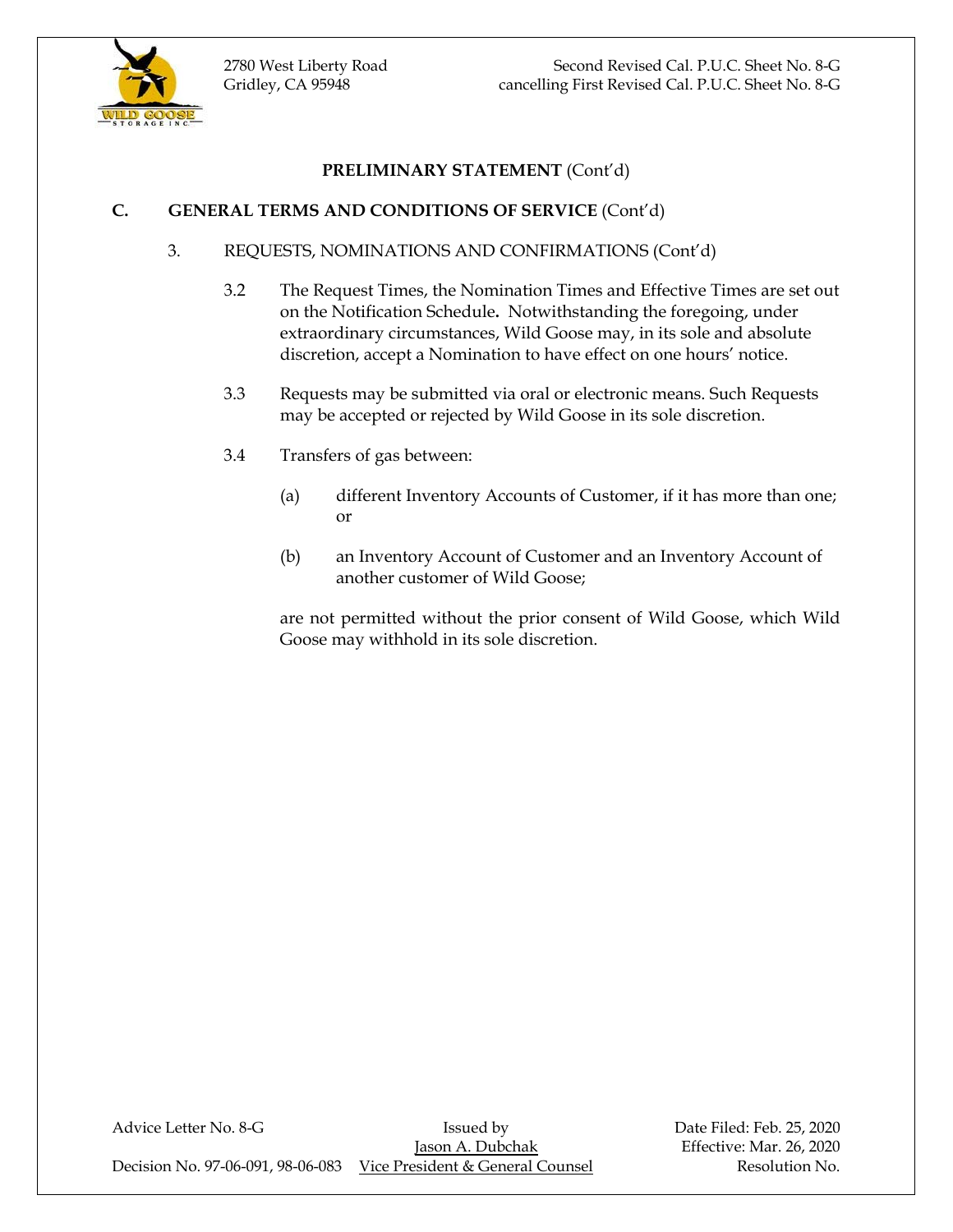

## **C. GENERAL TERMS AND CONDITIONS OF SERVICE** (Cont'd)

### 3. REQUESTS, NOMINATIONS AND CONFIRMATIONS (Cont'd)

3.5 Customer shall be responsible for all matters arising from or ancillary to the purchase, sale and transportation of natural gas which is delivered to or received by or on behalf of Customer at the Service Commencement Point and delivered to or received by or on behalf of Customer at the Service Termination Point. These responsibilities include, without limitation: (a) securing and maintaining all necessary transportation services with the Connecting Pipeline, except when the Service Commencement or Termination Point is designated as the PG&E Citygate as set out in the Appendix evidencing the Transaction entered into by the Parties, in which instance Wild Goose will secure transportation between the Wild Goose Storage Facility and the PG&E Citygate and the Customer shall be responsible for transportation charges assessed by the Connecting Pipeline, if any; (b) securing and maintaining all necessary ancillary transportation services, complying with all reporting requirements and payment obligations arising in respect of natural gas sales proceeds; (c) paying or delivering all royalties and other third party interests; (d) securing and maintaining all required permits and authorizations; and (e) paying all taxes (excluding income taxes payable by Wild Goose), levies, and charges associated with the Services provided under the Storage Service Documents.

Advice Letter No. 5-G Issued by Issued by Date Filed: Jan. 16, 2015<br>Jason A. Dubchak Effective: Feb. 16, 2015 Decision No. 97-06-091, 98-06-083 Vice President & General Counsel Resolution No.

Resolution No.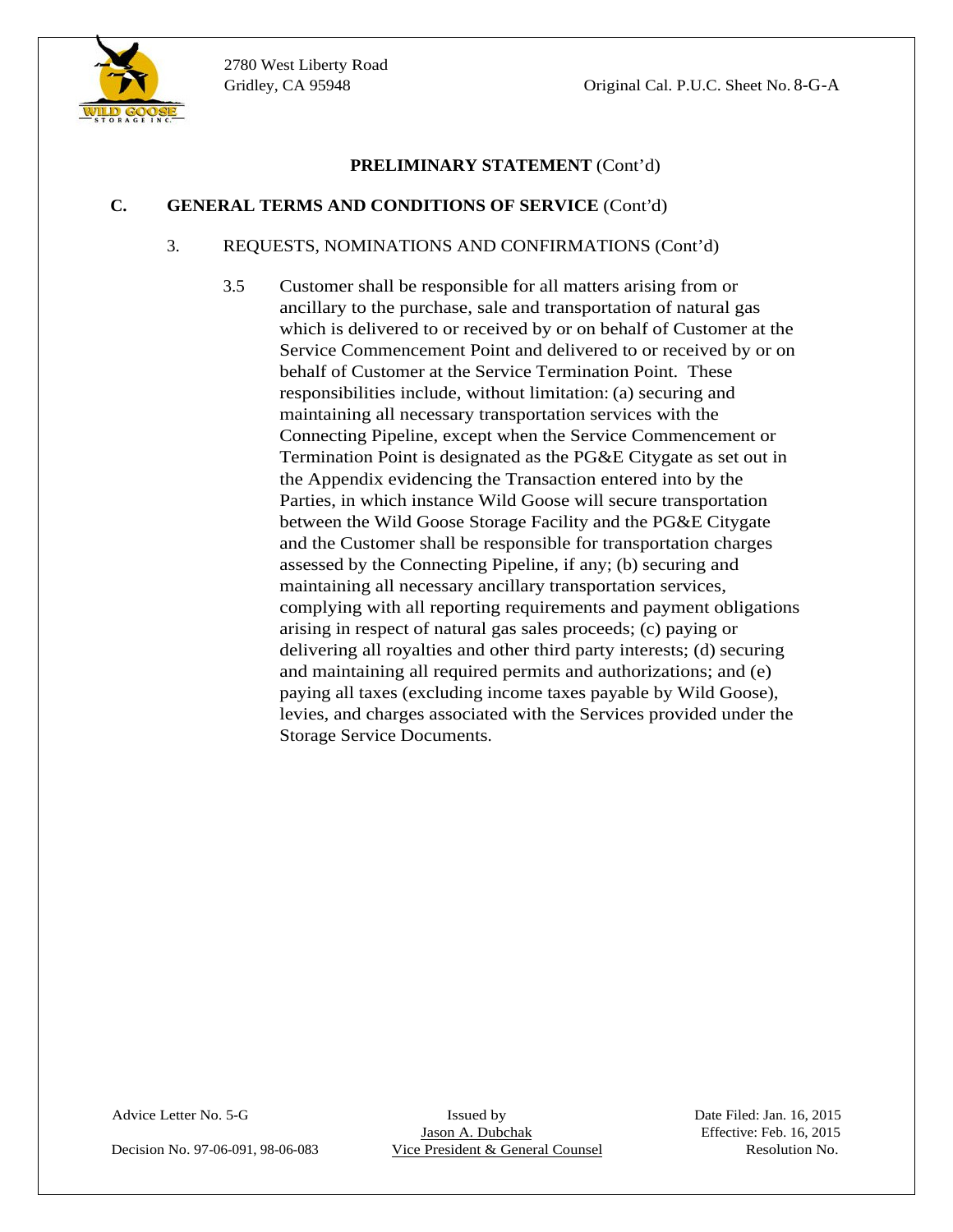# **C. GENERAL TERMS AND CONDITIONS OF SERVICE** (Cont'd)

## 3. REQUESTS, NOMINATIONS AND CONFIRMATIONS (Cont'd)

- **EXELUMINARY STATEMENT** (Cont'd)<br>
3. **REQUESTS. NOMONTITONS AND CONFIRMATIONS** (Cont'd)<br>
3. **REQUESTS. NOMINATIONS AND CONFIRMATIONS** (Cont'd)<br>
3. **Customer's ability to Norminan, deliver to, or accept delivery**<br>
5. **Custo** 3.6 Customer's ability to Nominate, deliver to, or accept delivery from Wild Goose for Service under this Service Schedule may be limited at any time when Customer or Wild Goose on the behalf of the Customer is restricted or unable to transport gas on a Connecting Pipeline for any reason including, without limitation, curtailment in whole or in part by that Connecting Pipeline. Wild Goose shall have no responsibility or liability for any such restrictions or curtailments by a Connecting Pipeline. Notwithstanding this Section 3.6, in the event of a limitation in service resulting from: (a) curtailment in whole or in part by the Connecting Pipeline; or (b) the performance of planned or unplanned maintenance, repairs, or additions to the Wild Goose Storage Facility which would otherwise result in the reduction of previously accepted Request(s) for STS Service, Wild Goose, in its sole and absolute discretion, reserves the right to Backstop STS Customers' nominations, either individually or as a class, to and from the Wild Goose Storage Facility.
	- 3.7 Natural gas delivered by one Party to the other hereunder shall be measured as to volume and energy by the Connecting Pipeline. The Parties shall accept such measurement and any adjustments thereof for all purposes, and all energy to volume and volume to energy estimates or conversions made for any purpose hereunder shall be calculated in accordance with that pipeline's tariff or approved operating procedures.
	- 3.8 Wild Goose shall have the right to remove constituents other than methane from gas delivered to it by Customer and Wild Goose shall have no duty to account for the constituents so removed nor to make any payment to Customer on account thereof; provided that nothing in this Section 3.8 will permit Wild Goose to return to Customer a quantity of gas less than that given Wild Goose by Customer nor shall this Section 3.8 permit Wild Goose to return to Customer gas that does not meet the quality specifications that Wild Goose and Customer have agreed to.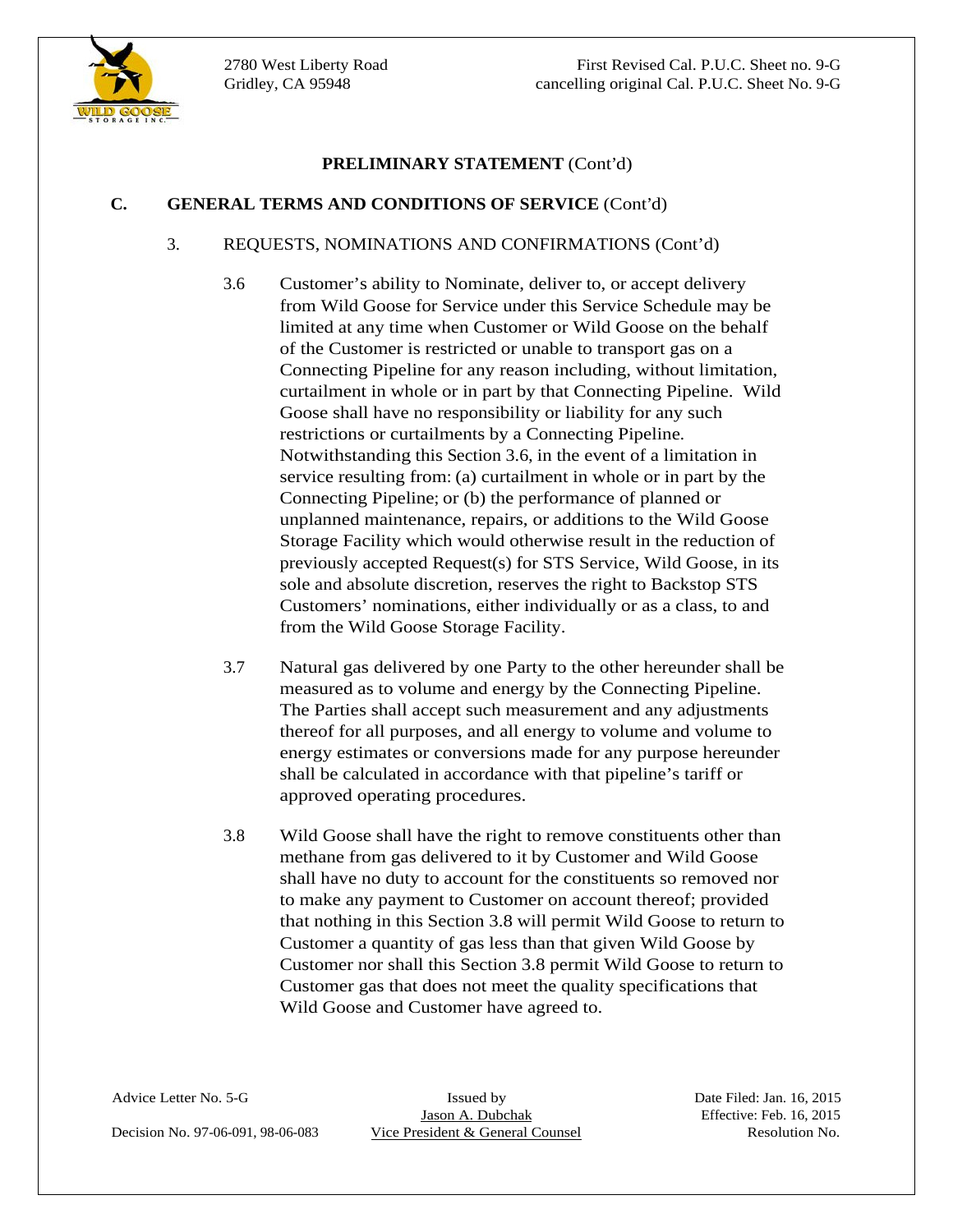

## **C. GENERAL TERMS AND CONDITIONS OF SERVICE (Cont'd)**

## 4. REPLACEMENT PRICING REFERENCE

- 4.1 If either the Service Commencement Point Price Index or the Service Termination Point Price Index ceases to exist or to be published, notice will be given by one Party to the other of that cessation, and the Parties will attempt to agree on a replacement index. If the Parties fail to agree on a replacement index within 30 days of such notice, the Parties agree to submit the selection of a replacement index to arbitration, as described in this Article 4, and to commence such arbitration process immediately upon the expiration of the 30-day period described above.
- Gridley, CA 95948 **FRIELMINARY STATEMENT** (Cont'd)<br>
C. GRAFRIA: **TRIEMS** AND COVIDTITIONS OF SPREVICE (Charity)<br>
4. REPLACEMENT PRICING REFERENCES<br>
1.1 Italian to Savive Commence such a to the published, notice<br>
comment o 4.2 Each Party shall select one arbitrator within 10 days of the commencement of the arbitration process. Within 10 days thereafter, the two arbitrators selected by the Parties shall jointly select a neutral arbitrator. The neutral arbitrator, after receiving the oral or written presentation of the Parties, as determined by the agreement of the Parties or, failing such agreement, the direction of the neutral arbitrator, shall issue a written decision selecting a replacement index within 30 days. It is the intent of the Parties that the neutral arbitrator shall (1) form an opinion of the Parties' business purpose in selecting the initial index, and (2) choose a replacement index that most closely replicates that business purpose. All arbitrators shall be experts in field of natural gas and members of the American Arbitration Association's National Energy Panel.
	- 4.3 Arbitration shall be conducted and enforced under the provisions of Part 3, Title 9 (commencing with Section 1280) of the California Code of Civil Procedure.
	- 4.4 Wild Goose may, at its option, petition the court under Section 1281.3 of the California Code of Civil Procedure to consolidate separate arbitration proceedings.
	- 4.5 Either Party may petition the court to confirm the arbitrator's award and enter judgment accordingly pursuant to Sections 1285 and 1287.4 of the California Code of Civil Procedure.

Decision No. 97-06-091, 98-06-083 Vice President & General Counsel Resolution No. G-3250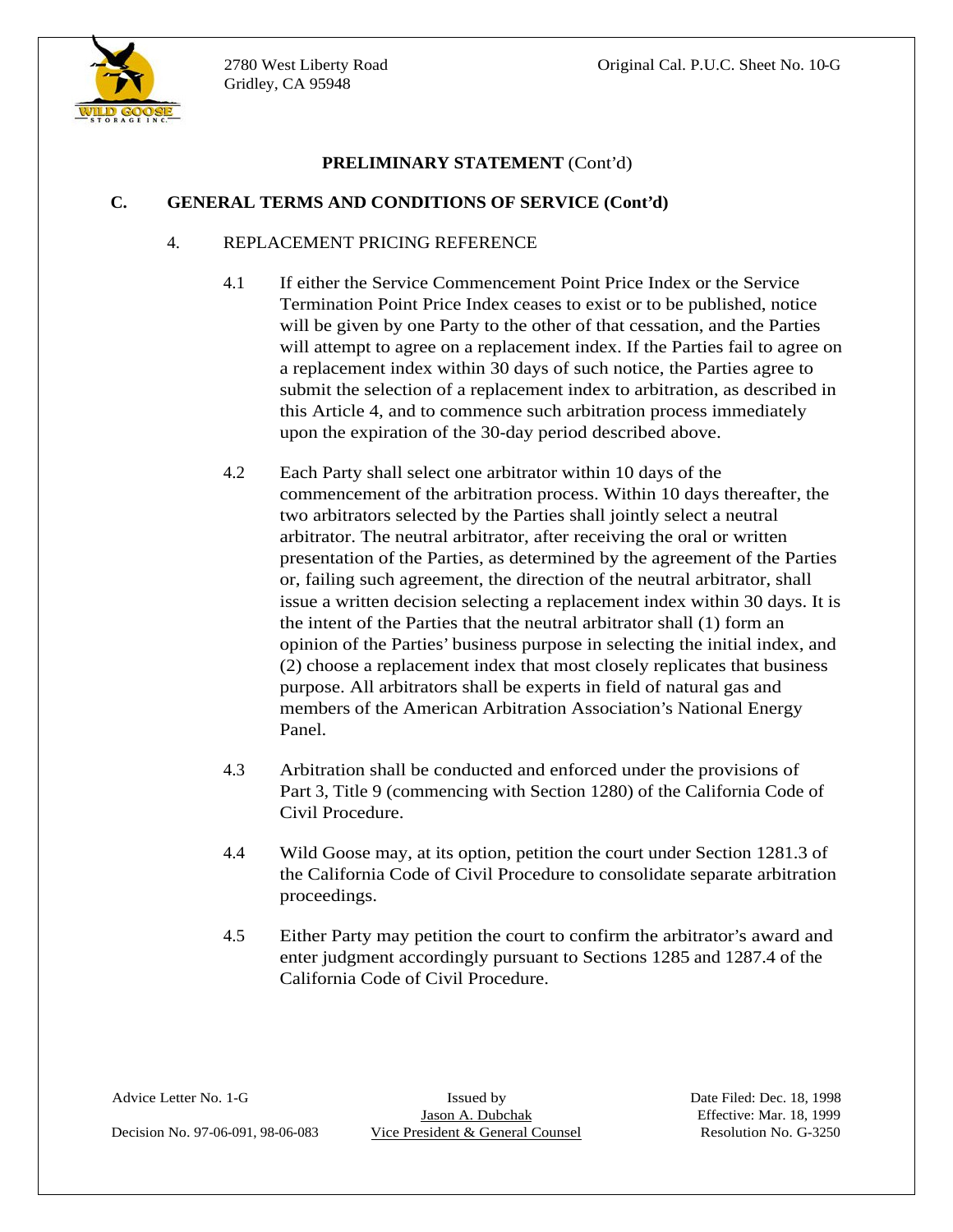



### **C. GENERAL TERMS AND CONDITIONS OF SERVICE** (Cont'd)

### 5. BILLINGS AND PAYMENTS

- 5.1 Wild Goose will provide an invoice or invoices that include the general information specified in this Article 5 as well as specific information that is required in respect of each Transaction entered into by the Parties.
- 5.2 On or before the 15th day of each month, Wild Goose will invoice Customer by providing written notice of:
	- (a) the number of Decatherms of natural gas delivered to or received by or on behalf of Customer or Wild Goose during the Billing Month at the Service Commencement Point(s) in accordance with each Transaction then entered into by the Parties;
	- (b) the number of Decatherms of natural gas delivered to or received by or on behalf of Customer or Wild Goose during the Billing Month at the Service Termination Point(s) in accordance with each Transaction then entered into by the Parties;
	- (c) the balance of Customer's Inventory Account(s) throughout the Billing Month, including any transfers permitted by Wild Goose to, from, between or among those accounts;
	- (d) the amount of any adjustment applicable to the Billing Month or any month prior to the Billing Month; and
	- (e) the amount payable to Wild Goose by Customer, or by Wild Goose to Customer, determined in accordance with each Transaction in effect during the Billing Month.

Advice Letter No. 5-G Issued by Issued by Date Filed: Jan. 16, 2015<br>Jason A. Dubchak Effective: Feb. 16, 2015

Decision No. 97-06-091, 98-06-083 Vice President & General Counsel Resolution No.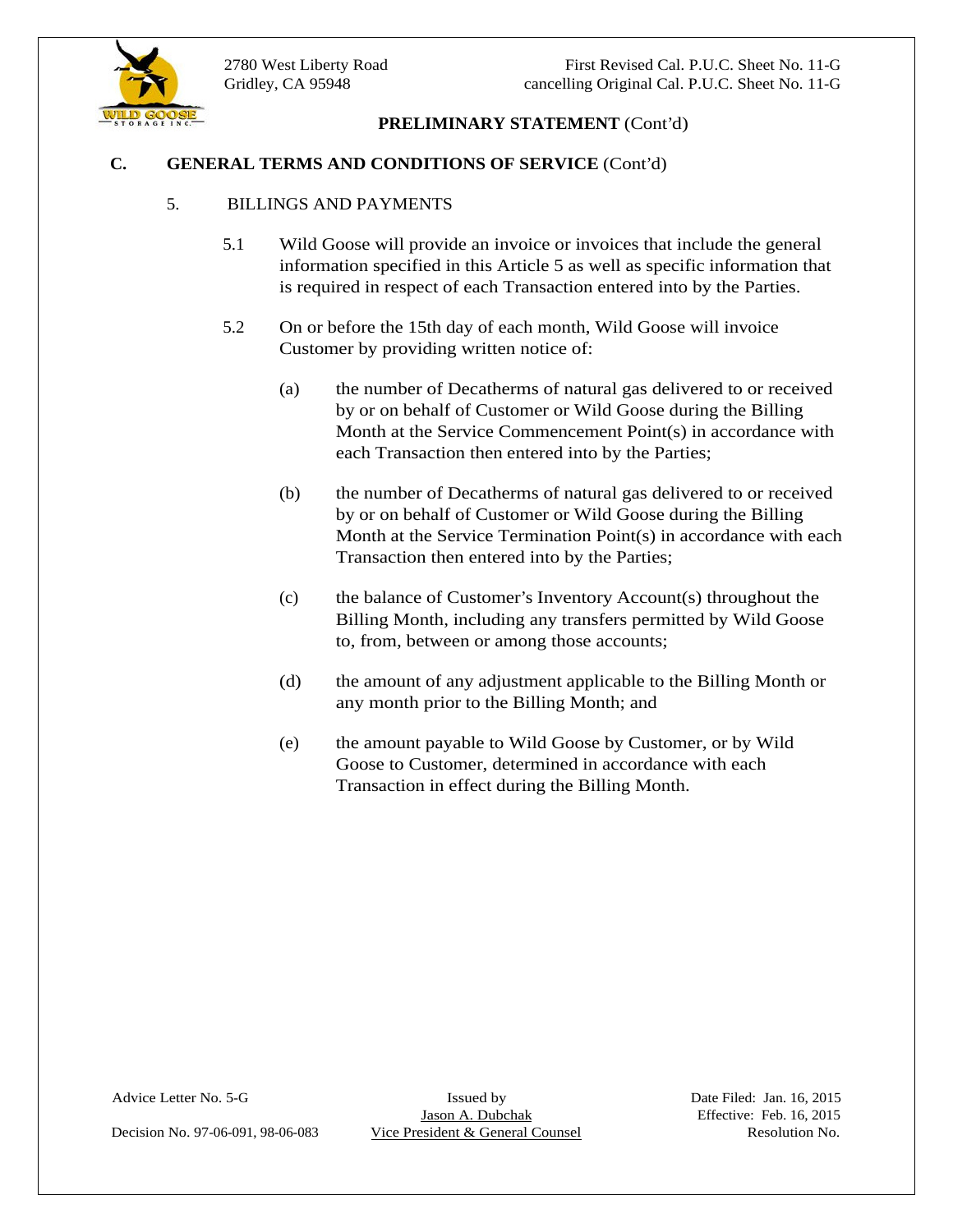

## **C. GENERAL TERMS AND CONDITIONS OF SERVICE** (Cont'd)

### 5. BILLINGS AND PAYMENTS (Cont'd)

- **EXELUMINARY STATEMENT** (Cont'd)<br>
S. **EILINGS AND CANDITYITS Cont'd)**<br>
S. **BILINGS AND CANDITYITS Cont'd)**<br>
S. **Chromer inner-tender and achrossing periodic Torresionel Contenent Counsel Counsel Counsel Counsel Counsel Cou** 5.3 Customer understands and acknowledges that Wild Goose is dependent on the Connecting Pipeline for data on natural gas delivered or received by Customer at the Service Commencement Point or Service Termination Point. If prior to the 15th of the month Wild Goose has not received the Customer data needed to calculate the amount payable by Customer for the Billing Month, Wild Goose may make a reasonable estimate of the amount payable by Customer, based on available data, including Customer's history, and present an invoice based on that estimate. If an invoice based on an estimate is presented and paid, Wild Goose shall make adjustments reflecting the Customer's actual data for the Billing Month, including additional charges or credits, on the invoice presented to the Customer for the next Billing Month following the receipt by Wild Goose of the Customer data needed to so calculate the amount payable by Customer.
	- 5.4 (a) The amount payable by Customer to Wild Goose or by Wild Goose to Customer pursuant to the Storage Service Documents during a Billing Month will be the net sum of the charges determined payable by one Party to the other in accordance with each Transaction in effect during the Billing Month, plus all applicable taxes, levies and charges for which that Party is responsible pursuant to the Storage Service Documents, excluding those amounts which are properly payable by the other Party directly to a taxing authority.
		- (b) For the purposes of determining the amount payable from time to time to Wild Goose by Customer, or by Wild Goose to Customer, the balance of Customer's Inventory Account(s) will be determined as at the end of the Gas Day, or at the end of the Gas Month, as the case may be.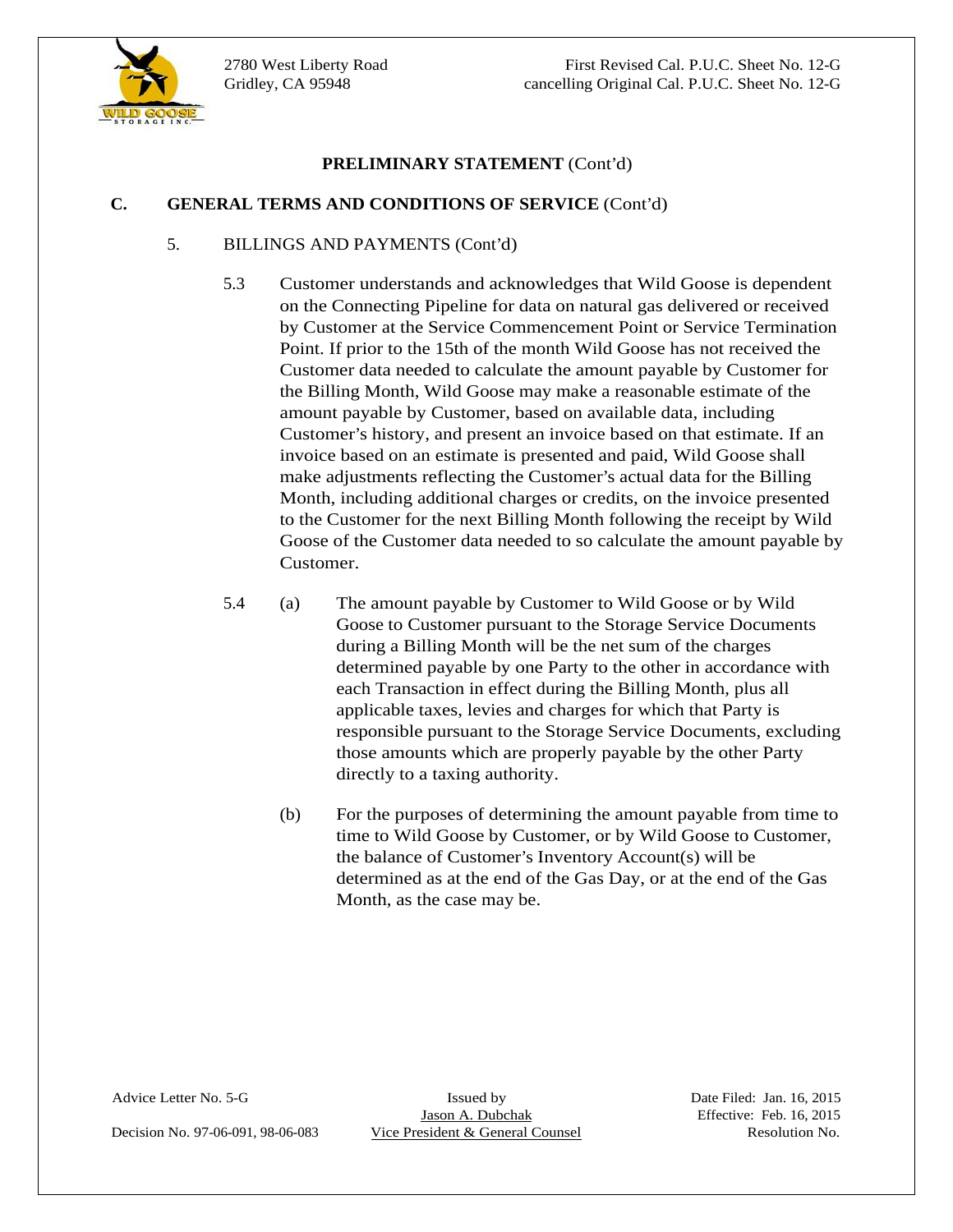

## **C. GENERAL TERMS AND CONDITIONS OF SERVICE** (Cont'd)

### 5. BILLINGS AND PAYMENTS (Cont'd)

- 5.5 Any amount from time to time payable by one Party to the other is due on the later of the 10th day after the day on Wild Goose gives notice pursuant to Section 5.2 and the 25th day of that month. If that day is not a Business Day, then payment will be due on the next Business Day falling after that day.
- 5.6 Any amount payable hereunder by one Party to the other, but unpaid when due, will accrue interest at a rate equal to the lesser of the Prime Rate in effect from time to time, plus 3%, or the maximum rate permitted under applicable law, compounded annually, calculated from the date payment was due until the date payment is made in full, both before and after judgment.
- 5.7 If the Parties discover any overcharge or undercharge after the invoice has been paid, the Party who has underpaid or who has been overpaid will pay to the other the amount overpaid or underpaid within 30 days after that amount has been determined. The payment will include interest from the date of overpayment or underpayment, calculated in accordance with Section 5.6, and any applicable taxes. No adjustment will be made beyond a period of 24 months following the date of an overpayment or underpayment unless that adjustment is made necessary by measurement or allocation adjustments instigated by a Connecting Pipeline, in which case, the 24 month limitation will not apply.
- 5.8 Any payment required to be made pursuant to the Storage Service Documents will be paid by electronic transfer of funds to the account of the recipient Party identified in the Notification Schedule, or if no account is so identified, by delivery to the recipient Party at its address stated in the Notification Schedule.

Decision No. 97-06-091, 98-06-083 Vice President & General Counsel Resolution No. G-3250

Advice Letter No. 1-G Issued by Issued by Date Filed: Dec. 18, 1998<br>Jason A. Dubchak Effective: Mar. 18, 1999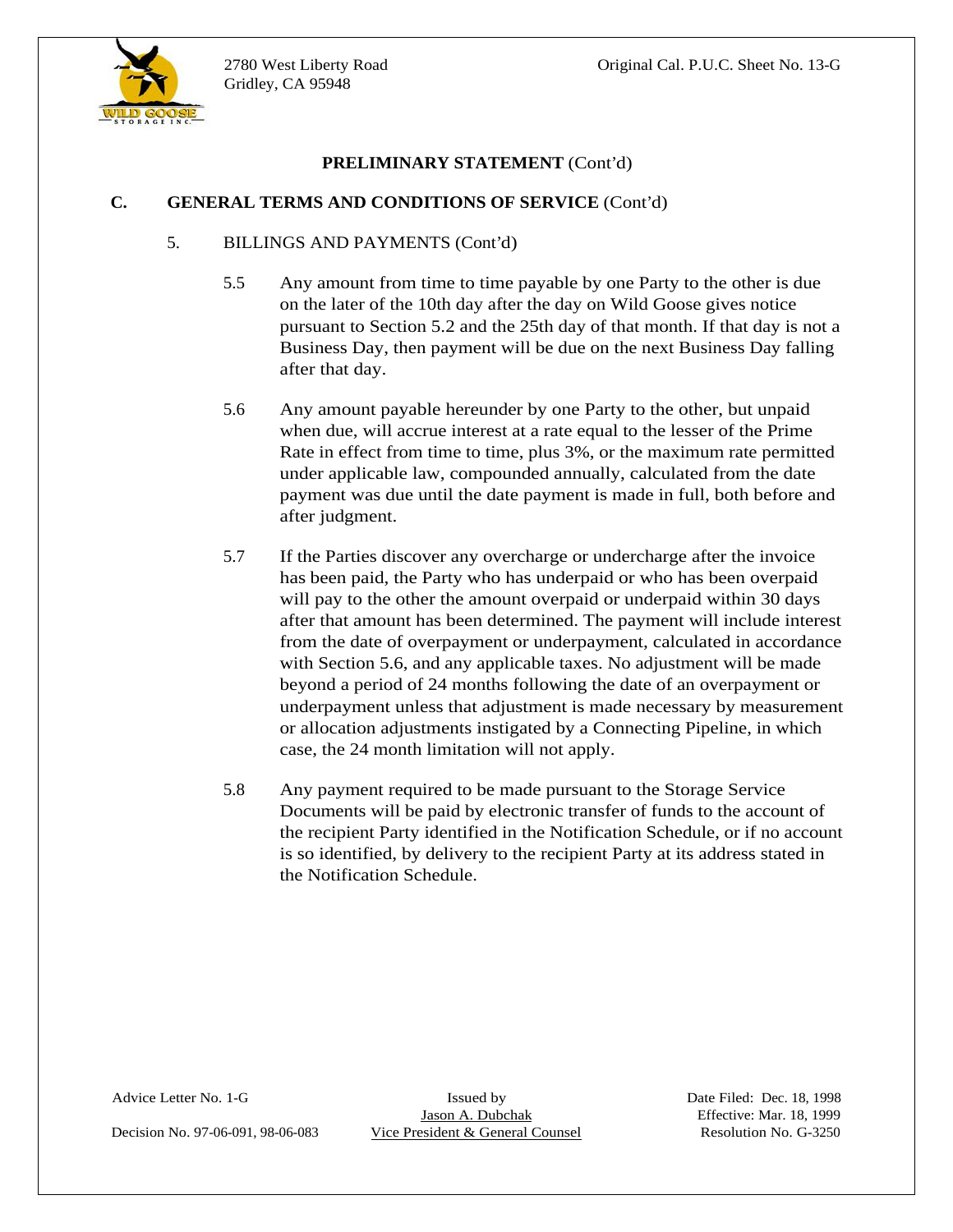



# **C. GENERAL TERMS AND CONDITIONS OF SERVICE** (Cont'd)

# 6. TERM END ADJUSTMENT OF STORED INVENTORY

- 6.1 In respect of each Transaction entered into under the Storage Service Documents, Customer will Request Service in a manner which in its reasonable estimation, will result in the balance of its Inventory Account for such Transaction equaling zero at the end of the Term of that Transaction.
- 6.2 If in respect of a Transaction entered into under the Storage Service Documents, Customer's Inventory Account has a positive or negative balance at the end of the Term of that Transaction, the following provisions will have effect:
	- (a) At the sole option of Wild Goose, Customer shall purchase from Wild Goose a quantity of gas equal to that negative balance in Customer's Inventory Account at a price equal to 110% of the average price determined by reference to the Service Termination Point Price Index for each day of the Gas Month next following the last Gas Day of the Term.
	- (b) Wild Goose may, at its option, and without Customer action or consent, purchase from Customer a quantity of gas equal to that positive balance in Customer's Inventory Account at a price equal to 90% of the average price determined by reference to the Service Commencement Point Price Index for each day of the Gas Month next following the last Gas Day of the Term.
	- (c) Upon Customer or Wild Goose, as the case may be, making payment of the amount determined pursuant to (a) or (b) of this Section 6.2 the balance of Customer's Inventory Account in respect of that Transaction shall be adjusted to zero.
	- (d) As an alternative to the payments provided in  $(a)$ ,  $(b)$ , and  $(c)$  of this Section 6.2 and at the sole option of Wild Goose, the Term of the Transaction in question may be extended by a period specified by Wild Goose so that Customer may submit additional Requests to deliver or receive, as the case may be, the quantity of gas needed to bring Customer's Inventory Account to zero.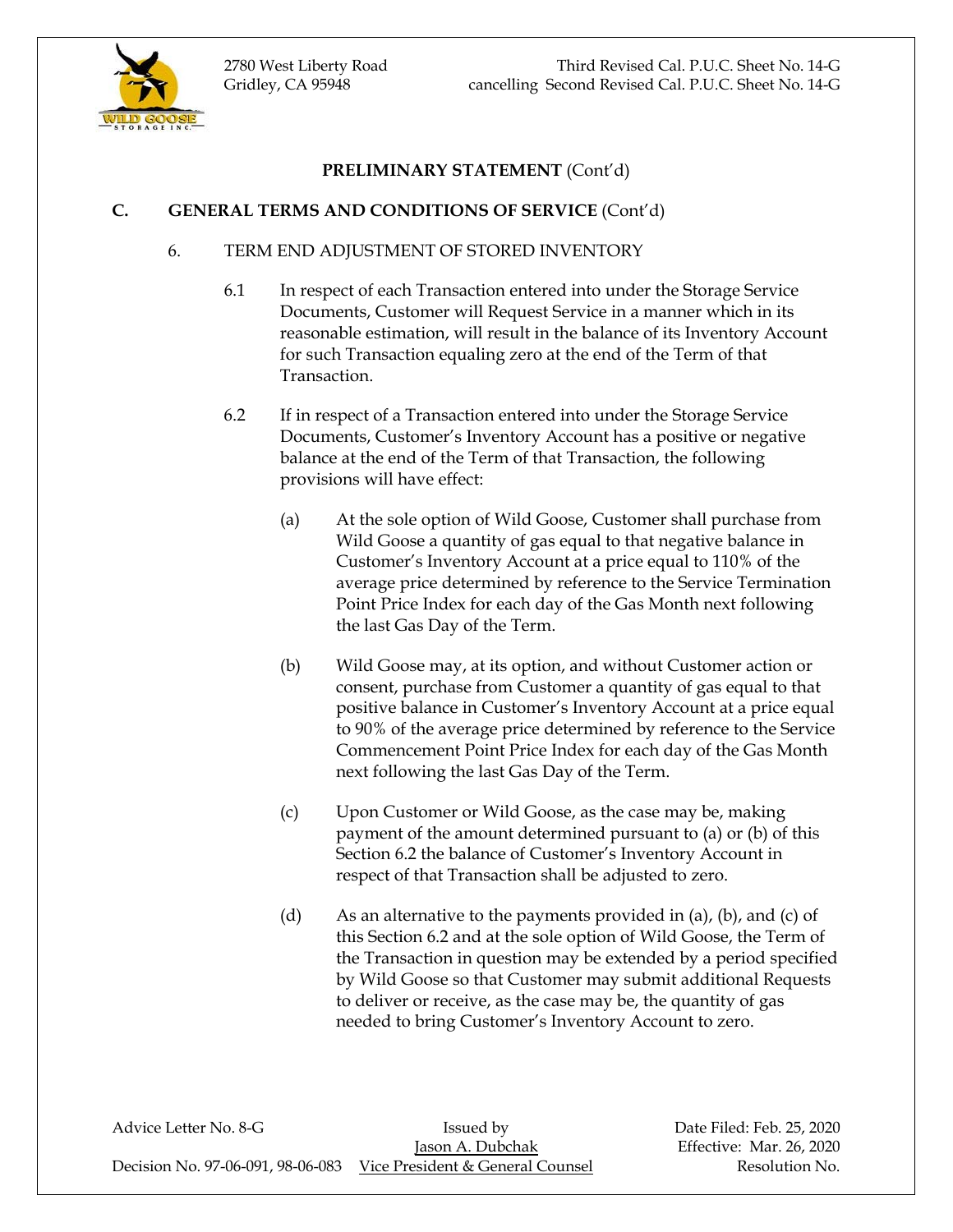

## 6. TERM END ADJUSTMENT OF STORED INVENTORY (Cont'd)

2780 West Liberty Road

- 6.3 If, in respect of an Early Termination occurring pursuant to Sections 7.5(c), or 7.5(d), a Customer's Inventory Account has a positive, or negative balance on an Early Termination Date, having first given precedence to Section 8.7(e), the following provisions will have effect:
	- (a) Customer shall purchase from Wild Goose a quantity of gas equal to that negative balance in Customer's Inventory Account at a price equal to 110% of the average price determined by reference to the Service Termination Point Price Index or each day of the Gas Month next following the last Gas Day of the Term.
	- (b) Wild Goose shall, and without Customer action or consent, purchase from Customer a quantity of gas equal to that positive balance in Customer's Inventory Account at a price equal to 90% of the average price determined by reference to the Service Commencement Point Price Index for each day of the Gas Month next following the last Gas Day of the Term.
	- (c) Upon Customer or Wild Goode, as the case may be, making payment of the amount determined pursuant to (a) or (b) of this Section 6.3, the balance of the Customer's Inventory Account in respect of that Transaction shall be adjusted to zero.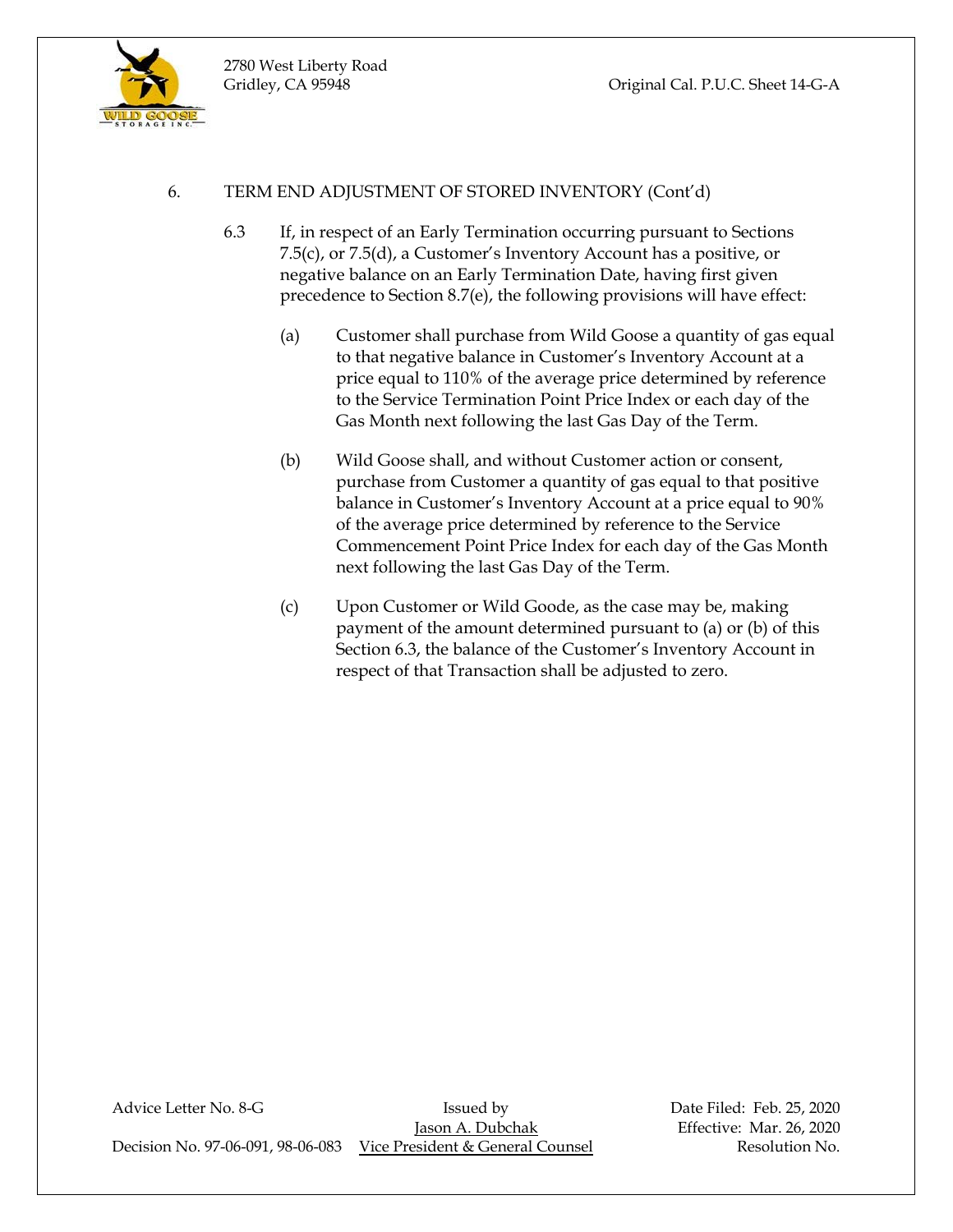

## **C. GENERAL TERMS AND CONDITIONS OF SERVICE** (Cont'd)

### 7. BREACH AND TERMINATION

- 7.1 If Customer fails to pay in full any amount owing to Wild Goose pursuant to the Storage Service Documents when that amount becomes payable, or fails to comply with any provision of the Storage Service Documents, then, in addition to all other remedies available to it pursuant to the Storage Service Documents or at law and in equity, Wild Goose may:
	- (a) refuse to accept any further deliveries of natural gas from or on behalf of Customer pursuant to all or any Transactions;
	- (b) refuse to deliver natural gas to or on behalf of Customer pursuant to all or any Transactions; and/or
	- (c) set off any amount owing by Wild Goose to Customer pursuant to any Transaction(s) against amounts otherwise owing by Customer to Wild Goose pursuant to any other Transaction(s);

until Customer corrects the default in full; provided that, before Wild Goose may exercise its remedies under this Section 7.1 it must first give Customer 2 Business Days prior written notice of its intention to do so, setting out the details of the alleged breach by Customer. If before the end of that notice period Customer has corrected the default in full and given notice to Wild Goose advising it thereof; then Wild Goose's notice will be treated as withdrawn.

7.2 Subject to Section 7.3, if Customer's default under any Storage Service Document continues for 30 days after notice was given by Wild Goose pursuant to Section 7.1, then in addition to all other remedies available to it, Wild Goose will be entitled to terminate all or some of the Storage Service Documents, effective immediately upon written notice to Customer.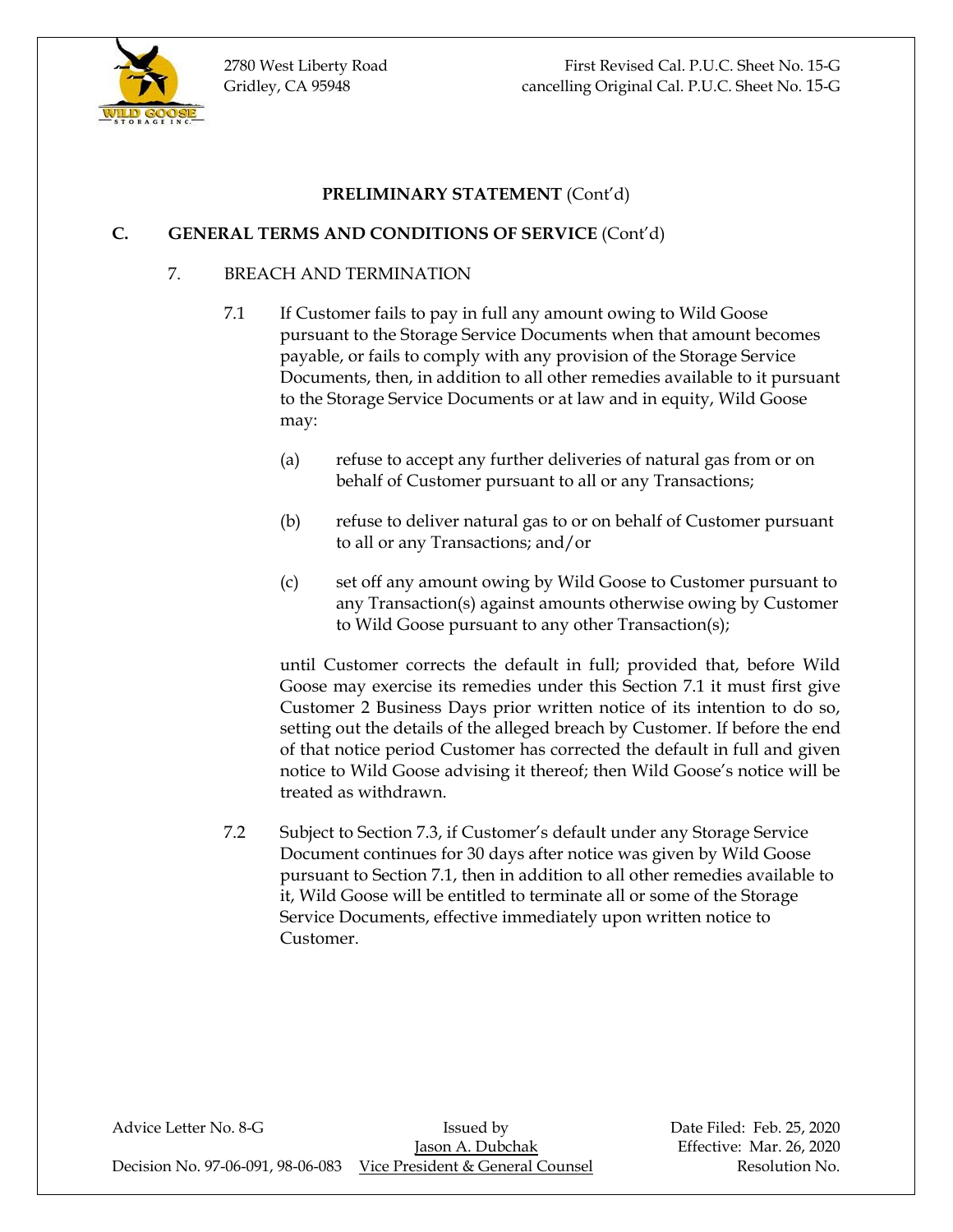

## **C. GENERAL TERMS AND CONDITIONS OF SERVICE** (Cont'd)

### 7. BREACH AND TERMINATION (Cont'd)

2780 West Liberty Road

- 7.3 Notwithstanding Section7.2, should Customer default under any Storage Service Document, by reason of, or in conjunction with, a Triggering Event occurring pursuant to Section 7.5(c) or Section 7.5(d), then all of the Storage Service Documents between Wild Goose and Customer shall terminate immediately, without further action on the part of Wild Goose or Customer. All amounts owing to Wild Goose by Customer shall then become due and payable immediately.
- 7.4 The Storage Services Documents and all Transactions occurring thereunder may be terminated early (an "Early Termination") as follows:
	- (a) Upon the occurrence of a Triggering Event occurring pursuant to Section 7.5(a) or Section 7.5(b), the Non-Defaulting Party shall have the option to terminate the Storage Service Documents, and all Transactions occurring thereunder by delivering a notice (an "Early Termination Notice") to the Defaulting Party no later than 10 days following the discovery by the Non-Defaulting Party of a Triggering Event. The date that the Early Termination Notice is delivered shall be the "Early Termination Date".
	- (b) Upon the occurrence of a Triggering Event occurring pursuant to Section 7.5(c) or Section 7.5(d), the Storage Service Documents, and all Transactions occurring thereunder shall terminate immediately with no further action required by Wild Goose or Customer. The "Early Termination Date" shall be the date that the obligations of the Customer are breached under Section 7.5(c) or in the event of a Triggering Event listed in Section C.7.5(d), the date upon which that event occurred shall be the Early Termination Date.

If an Early Termination shall occur, the Defaulting Party shall pay the Non-Defaulting Party Early Termination Damages calculated in accordance with Article 8.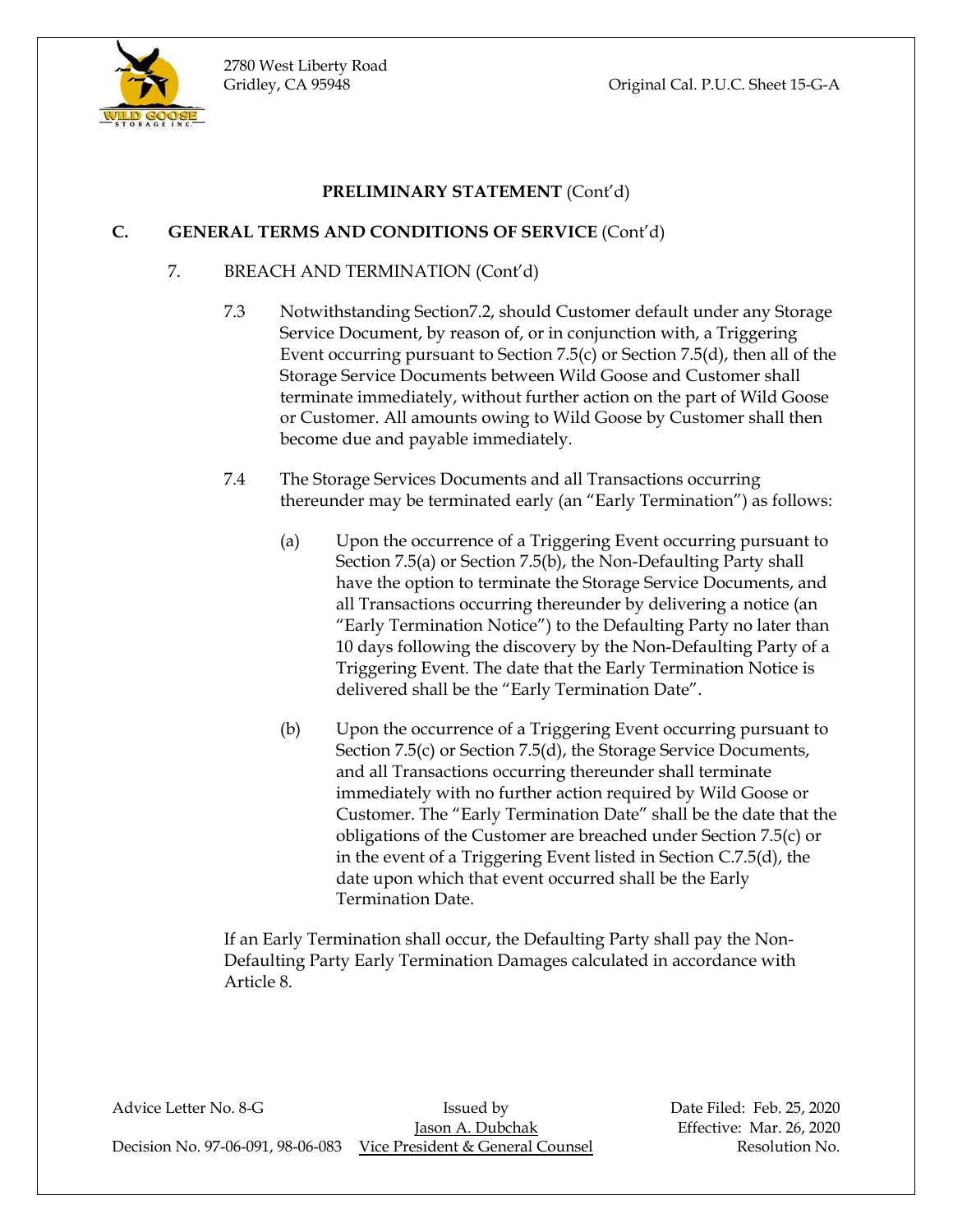

## **C. GENERAL TERMS AND CONDITIONS OF SERVICE** (Cont'd)

## 7. BREACH AND TERMINATION (Cont'd)

- 7.5 "Triggering Event" means:
	- (a) the failure by the Defaulting Party to make, when due, any payment required under this Agreement if such failure is not remedied within 2 Business Days after written notice of such failure is given to the Defaulting Party, provided the payment is not the subject of a good faith dispute;
	- (b) the failure by the Defaulting Party to perform any material obligation required to be performed by it pursuant to the Storage Service Documents (other than its obligation to make any payment or obligation which is otherwise specifically covered in this Section 7.5 as a separate Triggering Event), where such failure is not excused by the applicable provisions of the Storage Service Documents and not cured within 5 Business Days after written notice thereof to the Defaulting Party;
	- (c) the failure by Customer, within 2 Business Days of being required to do so by notice in writing given by Wild Goose, to provide Financial Assurance or Financial Statements or Other Security Documents pursuant to Rule 6 to or on behalf of Wild Goose, provided that Wild Goose may only give such notice if, acting reasonably, it determines in its sole judgment that the ability of Customer to make payments due or to become due to Wild Goose has, as a result of a material adverse change in financial condition, become impaired or commercially unsatisfactory, or if Customer exceeds or is about to exceed the credit limit then in effect, as established from time to time by Wild Goose.
	- (d) the Defaulting Party
		- (i) makes an assignment or any general arrangement for the benefit of creditors;
		- (ii) otherwise becomes bankrupt or insolvent (however evidenced); or
		- (iii) is unable to pay its debts as they fall due.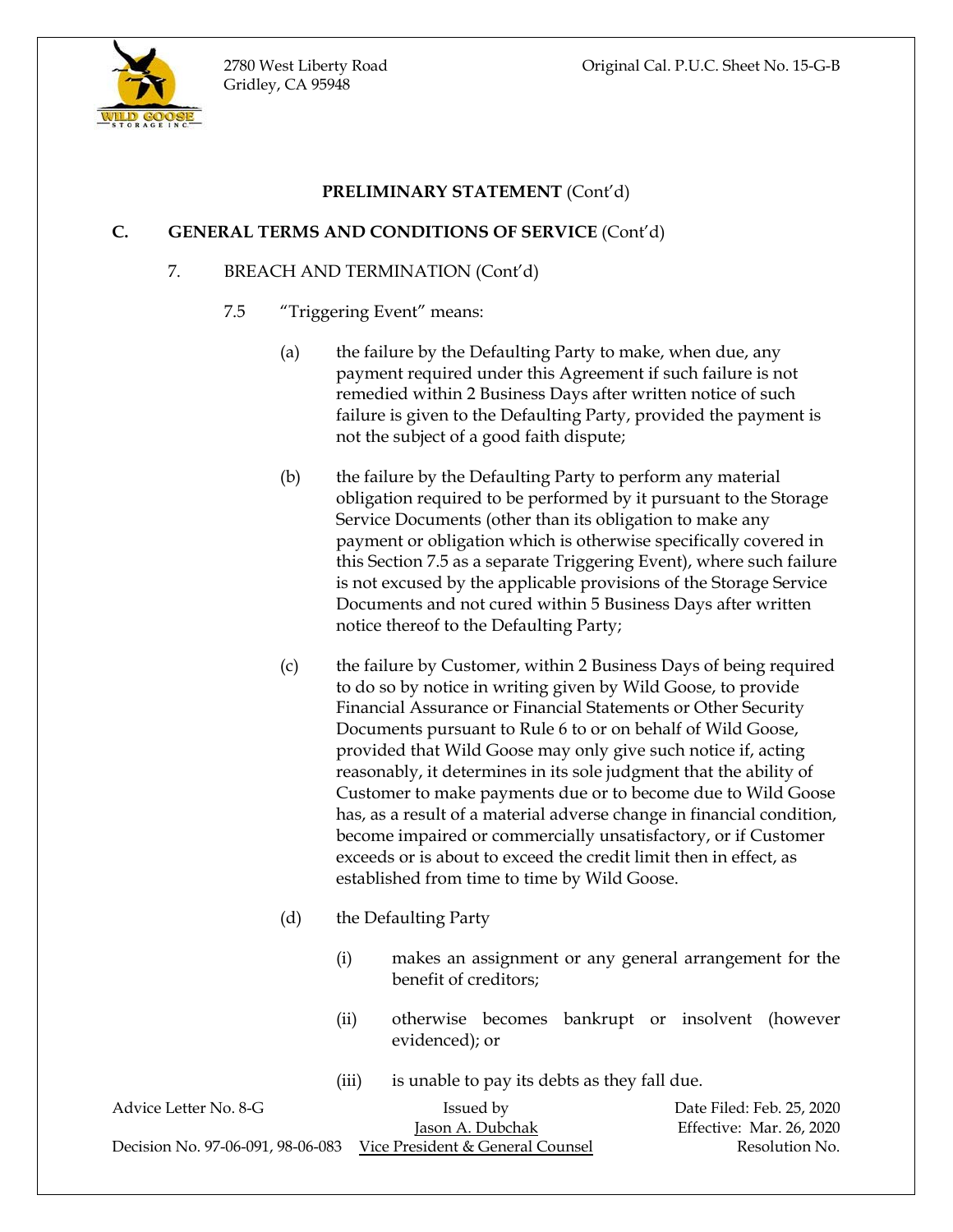

### **C. GENERAL TERMS AND CONDITIONS OF SERVICE** (Cont'd)

# 8. LIABILITY, LIQUIDATED DAMAGES AND EARLY TERMINATION DAMAGES

- 8.1 Whenever provision is made in a Service Schedule for a Party to pay Liquidated Damages, Early Termination Damages, or both, to the other Party, the applicable provisions of this Article 8 shall apply, and the conflicting provisions of Article 7 will not apply.
- **C. CENERAL TEXANS FX TEXANENT** (Cont'd)<br>
8. **LIABILITY.** LEQUIDATED PAMAGES AND EARLY TERMINATION<br>
19. **DAMAGES**<br>
19. **DAMAGES**<br>
19. **DAMAGES**<br>
19. **DOMAGES**<br>
19. **DOMAGES**<br>
19. **DOMAGES**<br>
19. **POSE THE COUNSE AND EARLY** 8.2 The provisions set out in this Article 8 providing for payment of Liquidated Damages and Early Termination Damages shall settle completely any and all claims which could be advanced by the Non-Defaulting Party against the Defaulting Party on account of a Delivery Default or a Triggering Event, or both, and each Party hereby waives any other remedy it may have at law or in equity in respect of every such Delivery Default or Triggering Event, no matter how framed, whether in contract or in tort, including negligence. Those provisions of this Section will have effect whether or not the Non-Defaulting Party exercises the option to require payment of Liquidated Damages under Section 8.3, provided that, the payment of Liquidated Damages shall not excuse the payment by Customer to Wild Goose or by Wild Goose to Customer of the STS Service Charges stated in the Appendix STS evidencing the Transaction in question, or the fees and charges set forth in Service Schedule FSS and in the Appendix FSS evidencing the transaction in question, as the case may be.
	- 8.3 If during any Gas Month a Delivery Default shall occur, the Non- Defaulting Party shall have the option to require the Defaulting Party to pay Liquidated Damages pursuant to this Article 8. That option may be exercised by notice in writing given to the Defaulting Party, in the case of a FSS Transaction, at any time up to but not after the last day of the Gas Month next following the Gas Month in which the Delivery Default occurred, and in the case of an Short Term Storage Service, at any time up to but not after the 30th Gas Day following the end of the Term.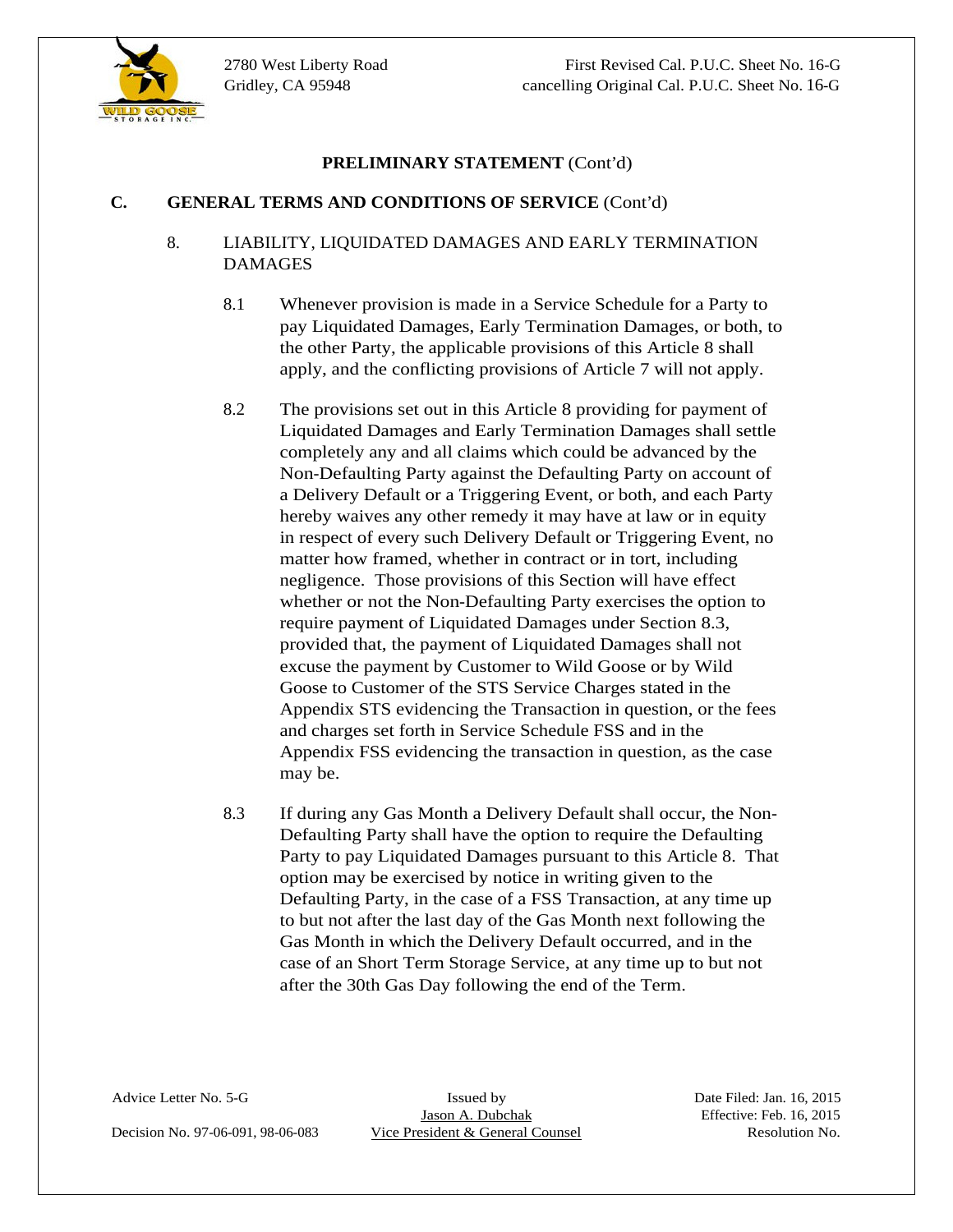Gridley, CA 95948

 The Parties acknowledge that it would be extremely difficult to ascertain the extent of any damages resulting from the breaches described in Article 8. Accordingly, the Parties agree that payment of Liquidated Damages and Termination Damages by the Defaulting Party as calculated in Section 8.6 shall be the sole and exclusive damages remedy in the event of any such breach (including without limitation the right to seek specific performance or receive other damages for breach of this Agreement). The Liquidated Damages and Termination Damages shall be presumed to be a reasonable estimate of the amount of actual damages the Non-Defaulting Party would sustain because of Defaulting Party's breach of this Agreement. From the nature of this transaction, it is impracticable and extremely difficult to fix the actual damages that the Non-Defaulting Party would sustain if the Defaulting Party breaches such obligation. The impracticability and difficulty of fixing actual damages is caused in part by the following factors: (i) that on default Wild Goose will need to account for the gas stored in Customer's name to allow Wild Goose to store gas for other Wild Goose customers; (ii) that the gas stored by Wild Goose cannot as a practical matter be returned to Customer; (iii) that Wild Goose would incur costs to store Customer's gas after a Customer Delivery Default or a Triggering Event, or both, which Customer would owe to Wild Goose; (iv) both Parties' intent to account for the gas stored on Customer's account on default against the amounts owed under the Agreement on account of a Delivery Default or a Triggering Event, or both; and (v) the fluctuating price of gas. The payment of Liquidated Damages or Termination Damages, as the case may be, is not intended as a forfeiture or penalty within the meaning of California Civil Code 3275 or 3369, but is intended to constitute liquidated damages under California Civil Code 1671. Nothing herein shall be deemed to limit the Non-Defaulting Party's rights under Section 8.2 and the Non-Defaulting Party's right to attorneys' fees and costs as provided for in this Agreement. This provision shall survive any termination of this Agreement.

8.4 Subject to Section 8.5, if during any Gas Month a Delivery Default shall occur, the Non-Defaulting Party shall have the option to require the Defaulting Party to pay Liquidated Damages pursuant to this Article 8. That option may be exercised by notice in writing given to the Defaulting Party, in the case of a FSS Transaction, at

| Advice Letter No. 8-G | Issued by                                                          | Date Filed: Feb. 25, 2020 |
|-----------------------|--------------------------------------------------------------------|---------------------------|
|                       | Jason A. Dubchak                                                   | Effective: Mar. 26, 2020  |
|                       | Decision No. 97-06-091, 98-06-083 Vice President & General Counsel | Resolution No.            |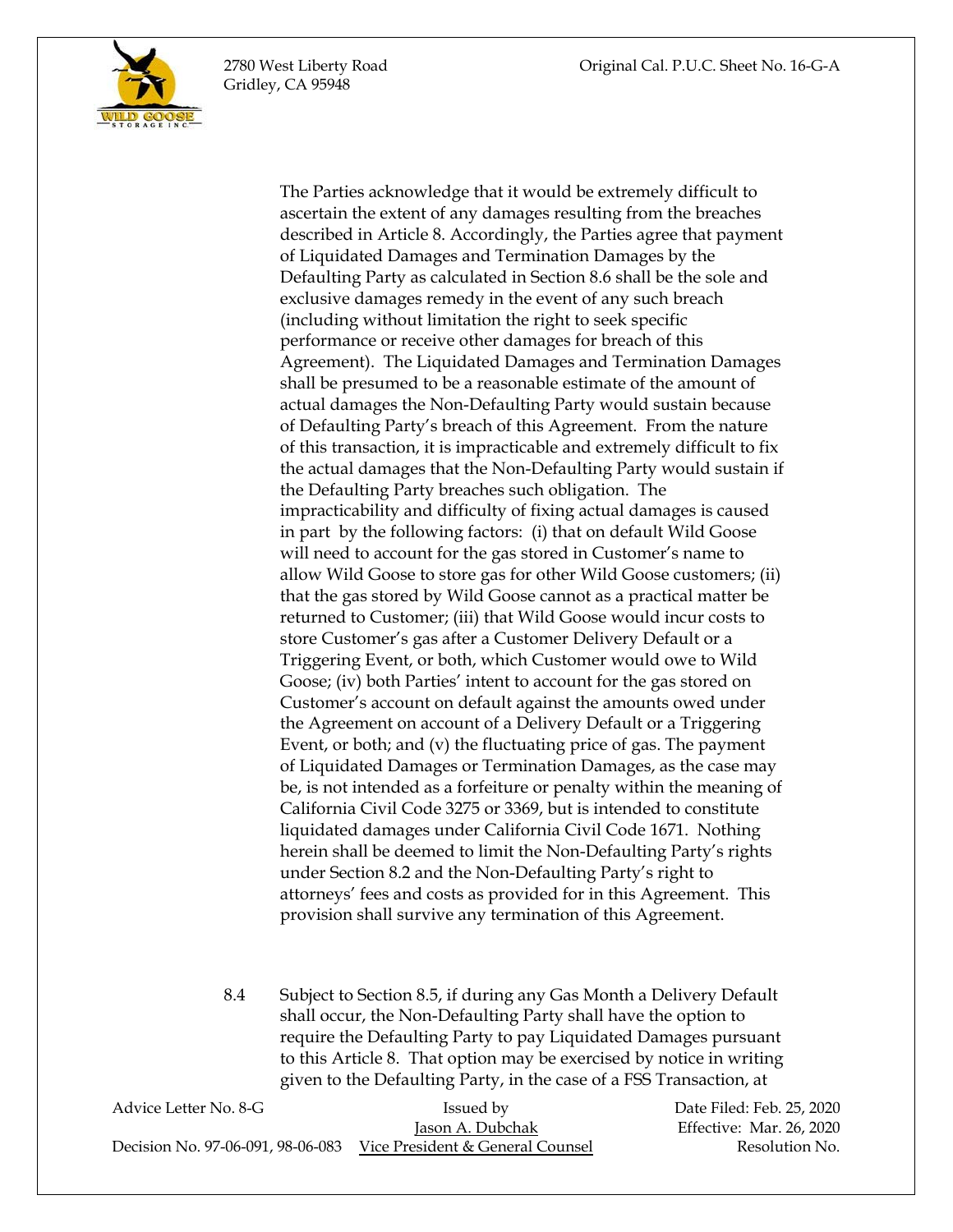

# **C. GENERAL TERMS AND CONDITIONS OF SERVICE** (Cont'd)

8. LIABILITY, LIQUIDATED DAMAGES AND EARLY TERMINATION DAMAGES

> any time up to but not after the last day of the Gas Month next following the Gas Month in which the Delivery Default occurred, and in the case of an Short Term Storage Service, at any time up to but not after the 30th Gas Day following the end of the Term.

8.5 Should a Customer Delivery Default occur by reason of, or in conjunction with, a Triggering Event occurring pursuant to Section 7.5(c) or Section 7.5(d), then any Liquidated Damages arising therefrom, shall become payable automatically without further action required by Wild Goose or Customer.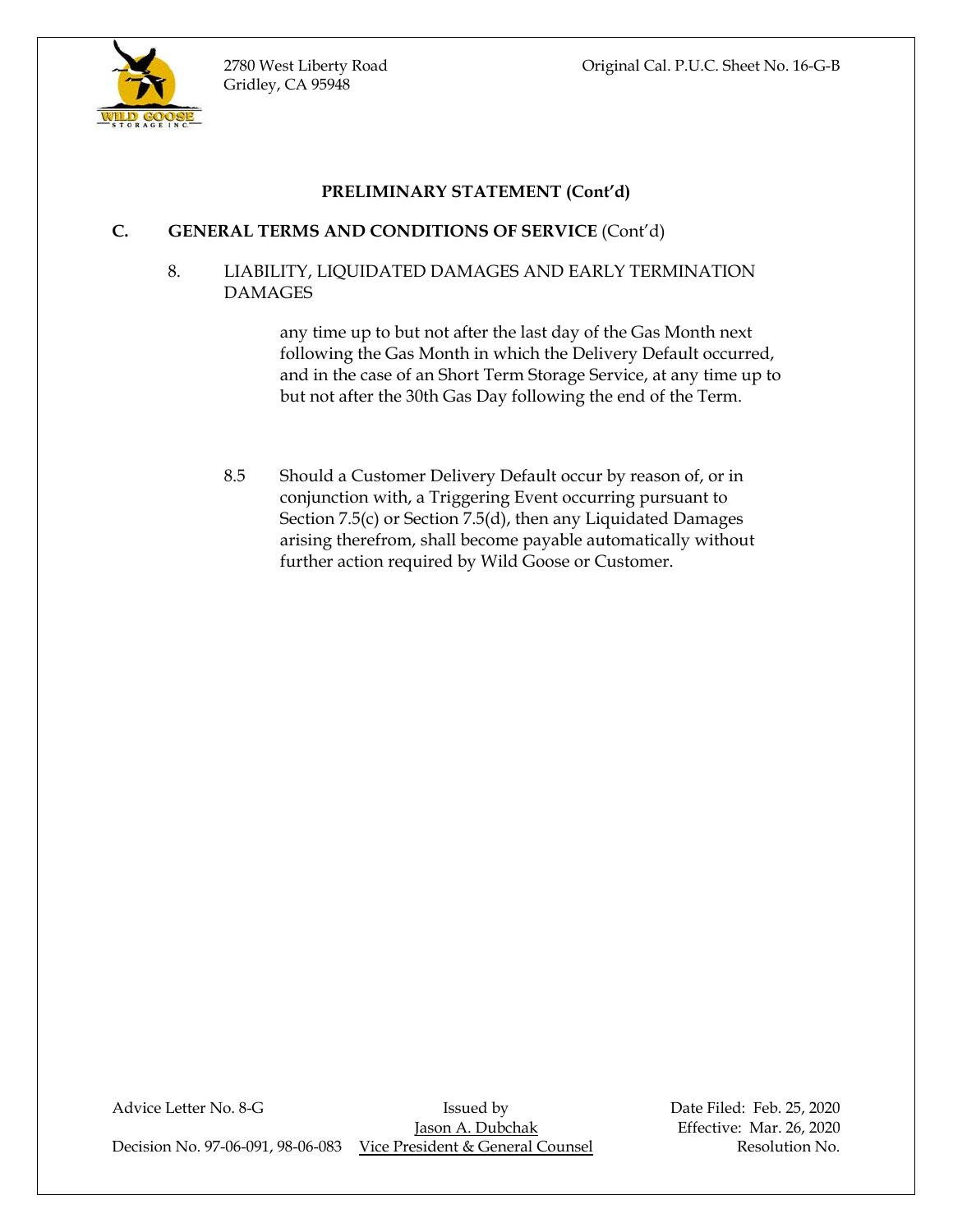

2780 West Liberty Road First Revised Cal P.U.C. Sheet No. 17-G Cancelling Original Cal. P.U.C. Sheet No. 17-G

Gridley, CA 95948

## **PRELIMINARY STATEMENT (Cont'd)**

### **C. GENERAL TERMS AND CONDITIONS OF SERVICE** (Cont'd)

## 8. LIABILITY, LIQUIDATED DAMAGES AND EARLY TERMINATION DAMAGES

- 8.6 Unless the Parties mutually agree to the contrary, Liquidated Damages shall be calculated and paid in accordance with the following provisions:
	- (a) If a Delivery Default arises from the failure of the Defaulting Party to deliver gas at the Service Commencement Point, then Liquidated Damages shall be paid by the Defaulting Party in an amount equal to the product of the Deficient Quantity and 110% of the price determined by reference to the Service Commencement Point Price Index for the Delivery Default Date.
	- (b) If a Delivery Default arises from the failure of the Defaulting Party to accept gas at the Service Commencement Point, then Liquidated Damages shall be paid by the Non-Defaulting Party in an amount equal to the product of the Deficient Quantity and 90% of the price determined by reference to the Service Commencement Point Price Index for the Delivery Default Date.
	- (c) If a Delivery Default arises from the failure of the Defaulting Party to deliver gas at the Service Termination Point, then Liquidated Damages shall be paid by the Defaulting Party in an amount equal to the product of the Deficient Quantity and 1I0% of the price determined by reference to the Service Termination Point Price Index for the Delivery Default Date.
	- (d) If a Delivery Default arises from the failure of the Defaulting Party to accept gas at the Service Termination Point, then the Liquidated Damages shall be paid by the Non-Defaulting Party in an amount equal to the product of the Deficient Quantity and 90% of the price determined by reference to the Service Termination Point Price Index for the Delivery Default Date.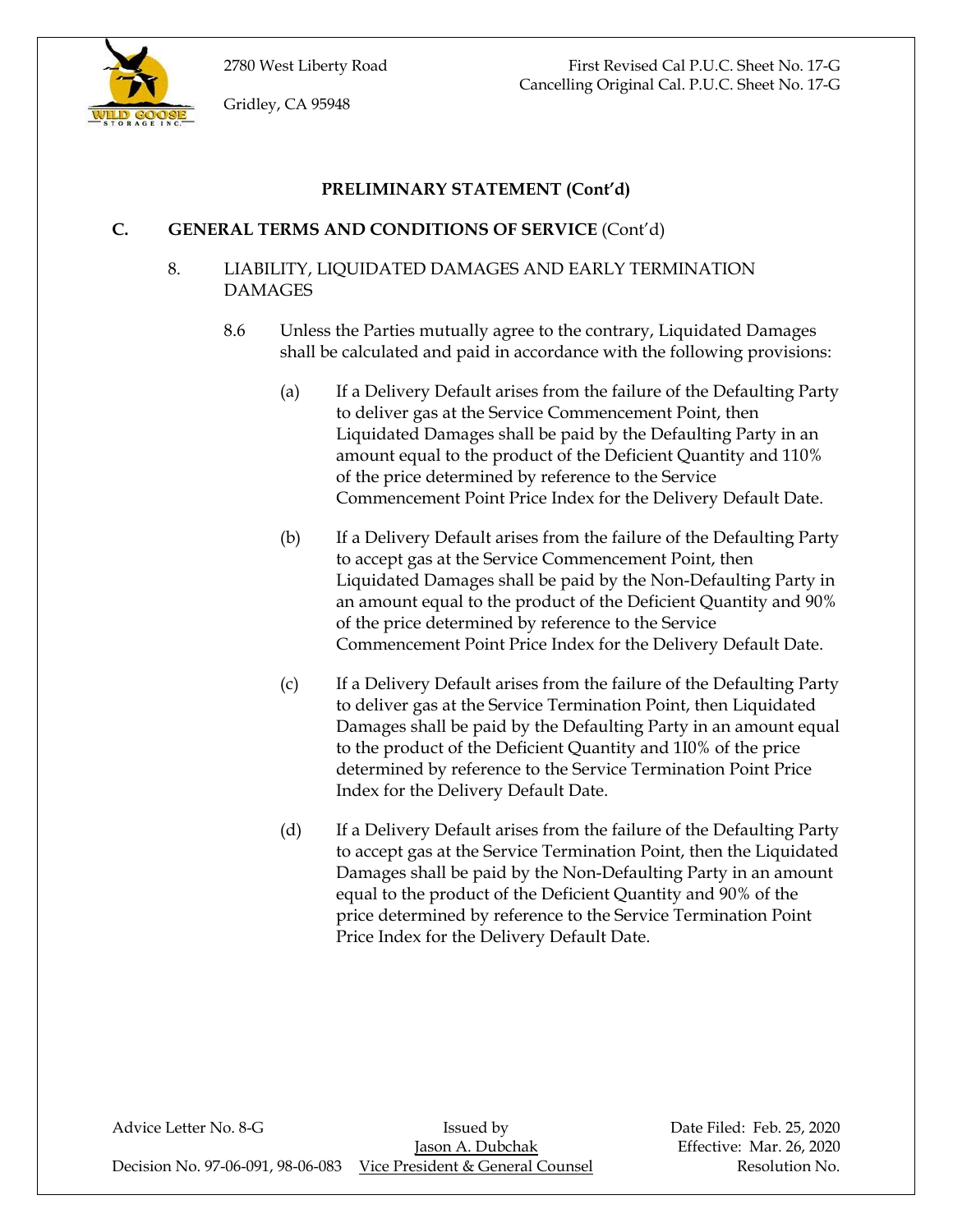

# **C. GENERAL TERMS AND CONDITIONS OF SERVICE** (Cont'd)

# 8. LIABILITY, LIQUIDATED DAMAGES AND EARLY TERMINATION DAMAGES (Cont'd)

- (e) If during any Gas Month, a Delivery Default occurs on more than one Gas Day, then Liquidated Damages for each such Delivery Default shall be determined according to the above provisions and the obligation to pay Liquidated Damages owed by one Party to the other shall be netted against the amount, if any, otherwise payable to that Party by the other for that Gas Month.
- (f) The net amount of Liquidated Damages owing pursuant to the foregoing shall be determined and paid for each Gas Month in accordance with the provisions of Article 5.
- (g) Upon payment of Liquidated Damages as outlined in Section 8.6, Customer's Inventory Account shall be adjusted as follows:
	- (i) If the Delivery Default arose from the failure of Customer to deliver gas or from the failure of Wild Goose to accept gas, then Customer's Inventory Account shall be increased by an amount equal to the Deficient Quantity.
	- (ii) If the Delivery Default arose from the failure of Wild Goose to deliver gas or from the failure of Customer to accept gas, then Customer's Inventory Account shall be decreased by an amount equal to the Deficient Quantity.

| Advice Letter No. 8-G | Issued by                                                          | Date Fi |
|-----------------------|--------------------------------------------------------------------|---------|
|                       | Jason A. Dubchak                                                   | Effecti |
|                       | Decision No. 97-06-091, 98-06-083 Vice President & General Counsel |         |

led: Feb. 25, 2020 ive: Mar. 26, 2020 Resolution No.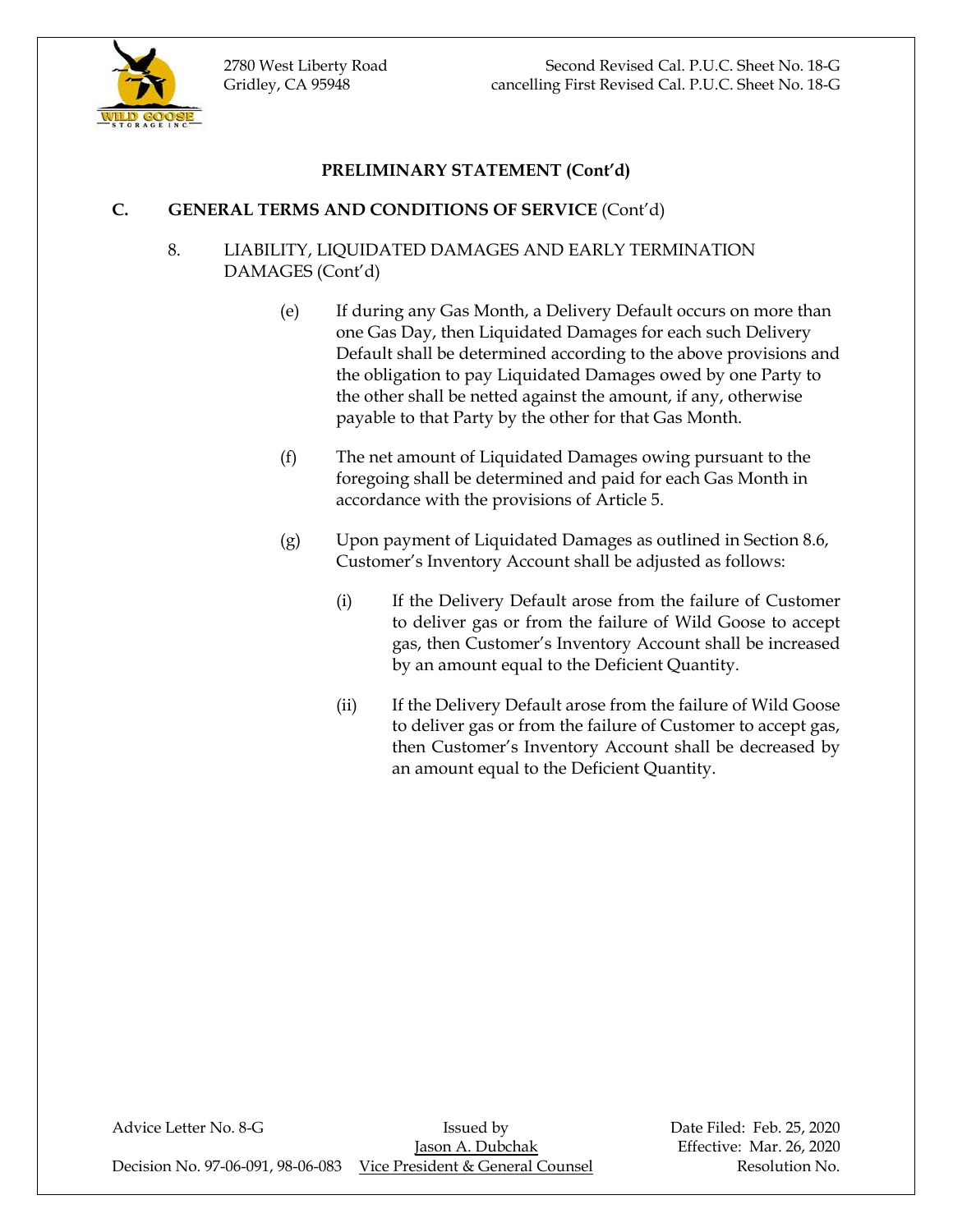

2780 West Liberty Road Second Revised Cal. P.U.C. Sheet No. 19-G Gridley, CA 95948 First Revised Cal. P.U.C. Sheet No. 19-G

# **PRELIMINARY STATEMENT** (Cont'd)

## **C. GENERAL TERMS AND CONDITIONS OF SERVICE** (Cont'd)

8. LIABILITY, LIQUIDATED DAMAGES AND EARLY TERMINATION DAMAGES (Cont'd)

[THIS SECTION HAS BEEN DELETED]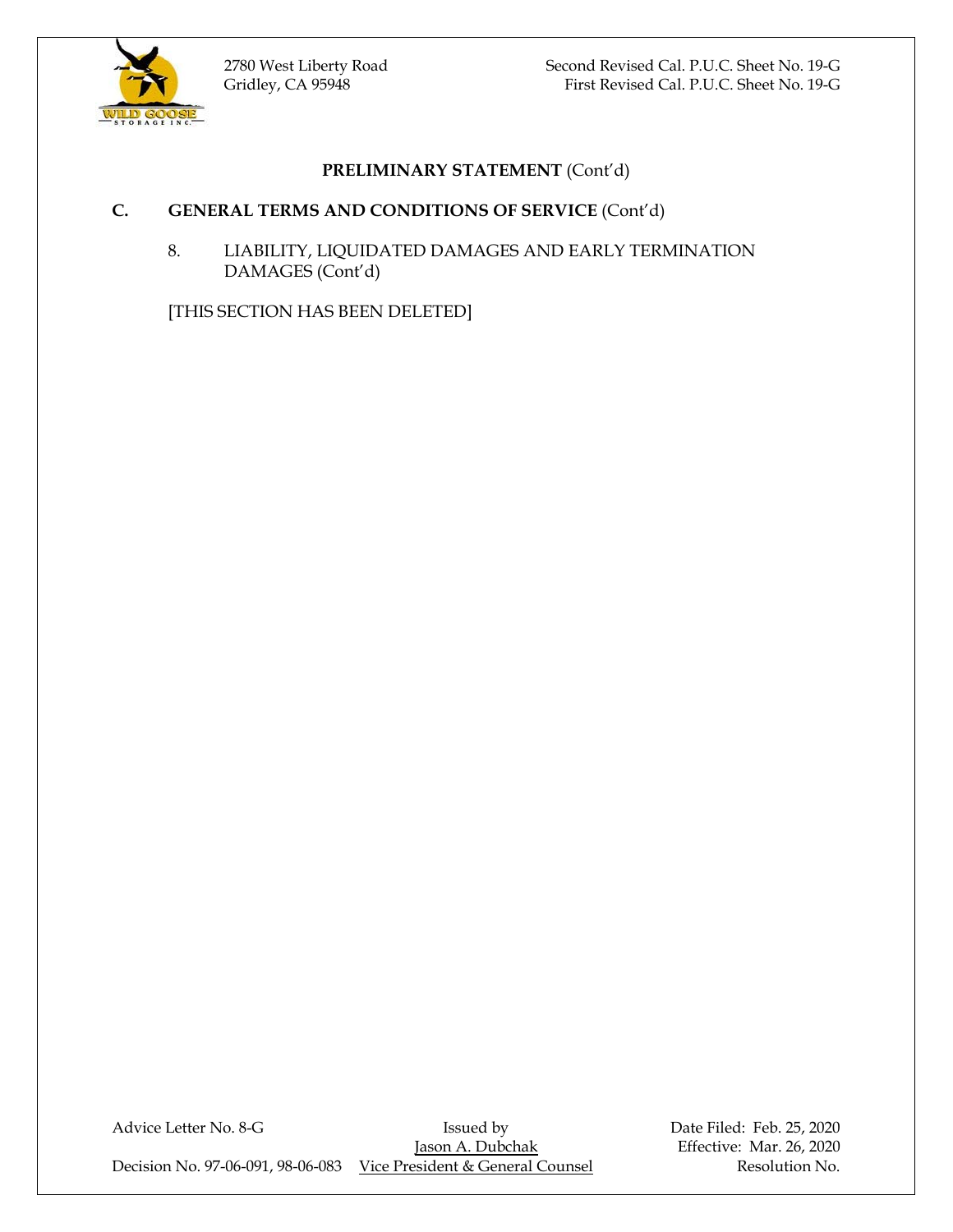



# **C. GENERAL TERMS AND CONDITIONS OF SERVICE** (Cont'd)

8. LIABILITY, LIQUIDATED DAMAGES AND EARLY TERMINATION DAMAGES (Cont'd)

[THIS SECTION HAS BEEN DELETED]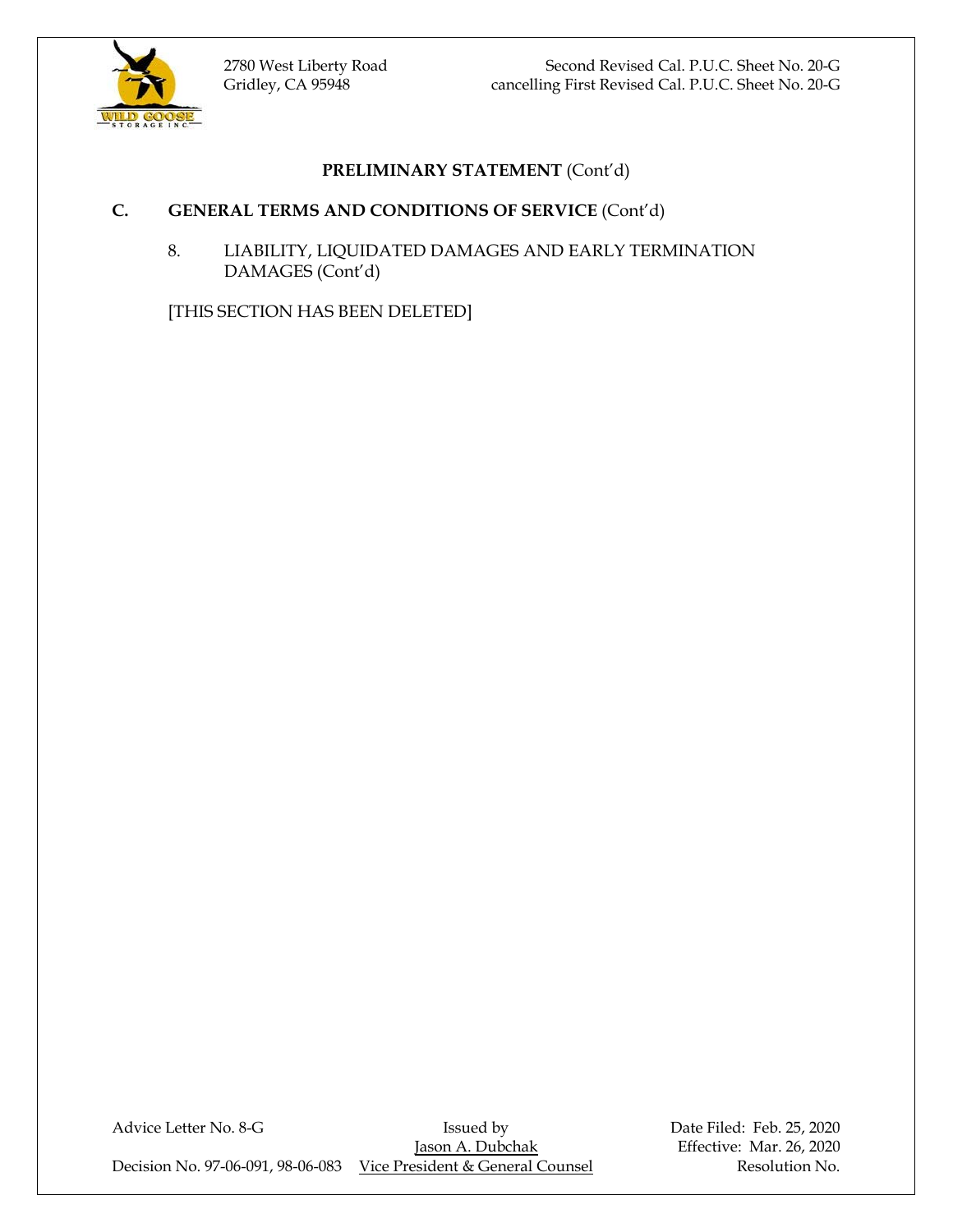

## **C. GENERAL TERMS AND CONDITIONS OF SERVICE** (Cont'd)

## 8. LIABILITY, LIQUIDATED DAMAGES AND EARLY TERMINATION DAMAGES (Cont'd)

- 8.7 If an Early Termination occurs, all Transactions then entered into by the Parties shall be deemed terminated effective immediately and the Non-Defaulting Party shall calculate the Early Termination Damages in respect of each Transaction so terminated, in accordance with the following provisions;
	- (a) The total amount the Non-Defaulting Party would pay to or receive from, as the case may be, a third party under an arm's length replacement transaction, on terms substantially the same as the Transaction in question and calculated for a period of time equal to the remaining period of the Transaction, commencing on the Early Termination Date, plus the amount of its out-of-pocket expenses and reasonable counsel fees, minus the total amount the Non-Defaulting Party would have paid to, or received from, as the case may be, the Defaulting Party pursuant to the terms of the Transaction had it not terminated, and calculated for the period of time equal to the remaining period of the Transaction, commencing on the Early Termination Date.
	- (b) The Non-Defaulting Party may calculate a replacement transaction price for the purchase or sale of gas for the purposes of Section 8.7(a), based on the settlement prices of the New York Mercantile Exchange gas futures contracts, adjusted for the basis differential between Henry Hub and the Service Commencement Point or Service Termination Point, as the case may be; or, the arithmetic average of bona fide prices quoted for a replacement transaction by at least 3 recognized dealers active in the energy swap markets.
	- (c) The present value for the Early Termination Damages will be calculated by using a discount rate equal to the Prime Rate in effect as of the Early Termination Date, plus 3%.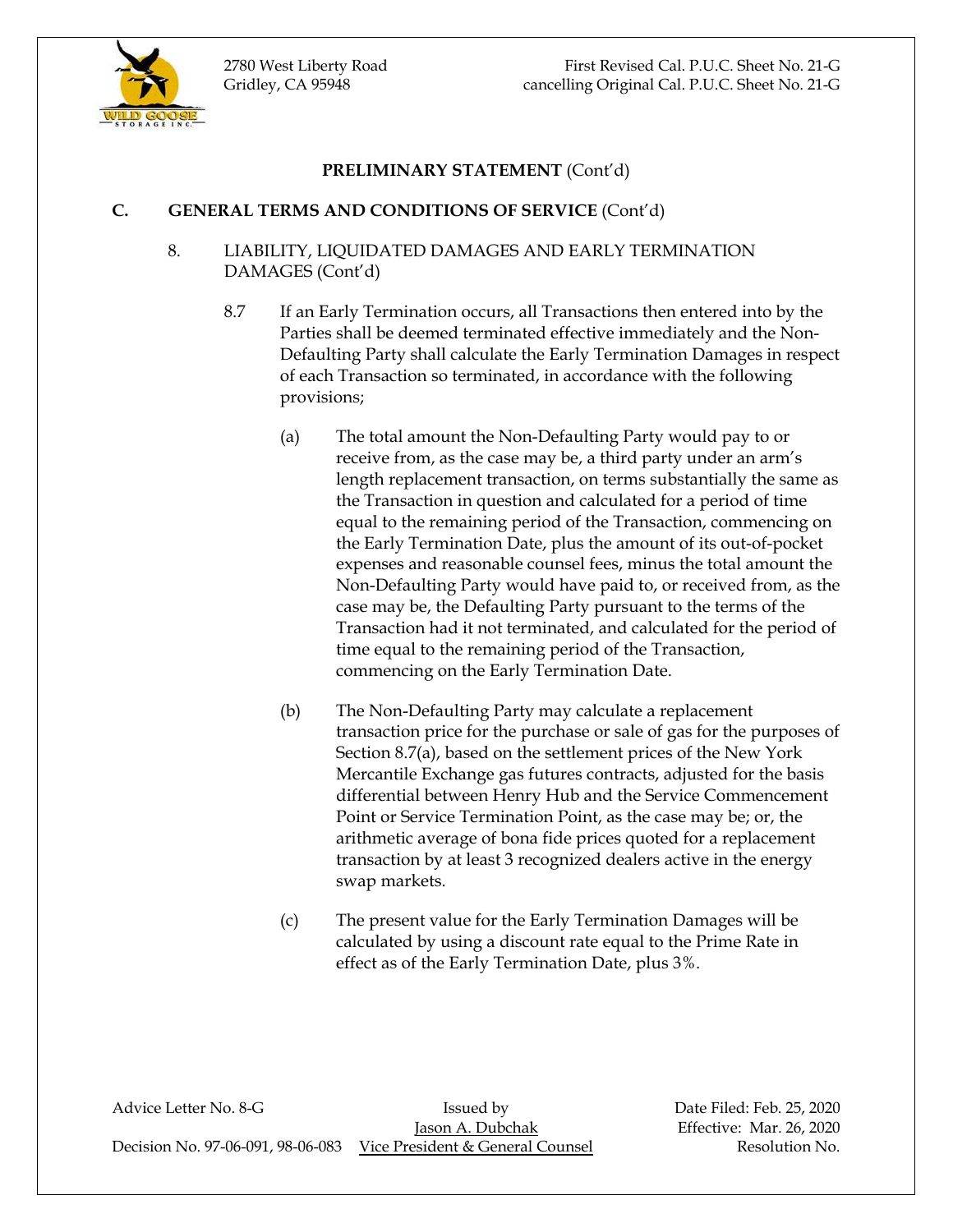

# **C. GENERAL TERMS AND CONDITIONS OF SERVICE** (Cont'd)

# 8. LIABILITY, LIQUIDATED DAMAGES AND EARLY TERMINATION DAMAGES (Cont'd)

- (d) Notwithstanding the preceding provisions, if the Early Termination Damages, as calculated pursuant to this Section 8.7, are less than zero, then they will be deemed to be zero.
- (e) Wild Goose shall, and with no Customer consent or action, apply the positive balance, if any, in a Customer's Inventory Account on an Early Termination occurring pursuant to Sections 7.5(c) or 7.5(d) as credit against any amount owed to Wild Goose pursuant to this Article 8, or any Storage Services Document terminated because of the Early Termination, by selling Customer gas.

In such circumstances, Customer expressly agrees that, notwithstanding Section 12.1, Customers' title in that portion of the gas which is sold by Wild Goose shall have transferred to Wild Goose for the purposes of the sale to allow Wild Goose to sell the gas as contemplated by this Section 8.8(e).

The value of such sold Customer gas as credit to Wild Goose shall be calculated as 90% of the price determined by reference to the Service Commencement Point Price Index each day of the Gas Month next following the last Gas Day of the Term.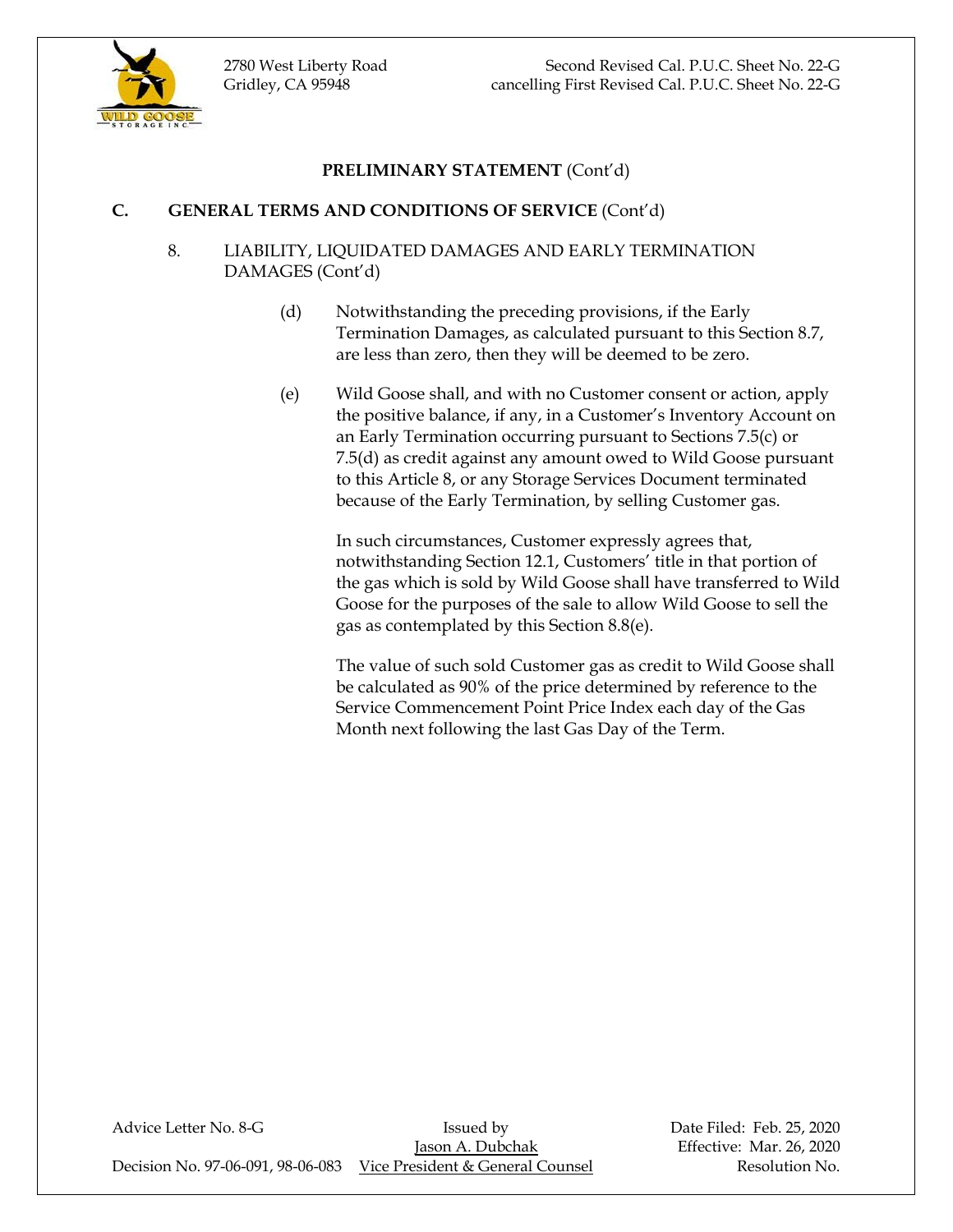

# **C. GENERAL TERMS AND CONDITIONS OF SERVICE** (Cont'd)

- 8. LIABILITY, LIQUIDATED DAMAGES AND EARLY TERMINATION DAMAGES (Cont'd)
	- 8.8 Upon payment in full by the Defaulting Party Of the Early Termination Damages, the Transactions between the Parties that have been terminated by the Non-Defaulting Party, shall be deemed fully and entirely performed, the Storage Service Documents between Wild Goose and Customer with regard to only those Transactions shall deemed be terminated and the Parties shall be wholly and finally released from all further liability to each other in respect thereof, except as otherwise expressly provided in the Storage Service Documents.
	- 8.9 Notwithstanding any other provision of this Tariff to the contrary, whenever Wild Goose deals with any third party at the request of or pursuant to instructions given by Customer:
		- (a) Customer represents and warrants to Wild Goose that Customer has the power and authority to make such requests and issue such instructions, and all actions or omissions by Wild Goose hereunder will be in reliance on such representations and warranties by Customer.
		- (b) Wild Goose shall not, by reason of any act or omission hereunder, be deemed to have entered into a contractual or other relationship with any third party and no third party shall by reason of any act or omission of Wild Goose become a beneficiary hereunder or acquire any rights or claims against Wild Goose.
		- (c) No act or omission by Wild Goose hereunder, whether in accordance with or in contravention of any instructions given or requests made by Customer, shall give rise to any liability of Wild Goose to any third party.
		- (d) The sole liability of Wild Goose for any claims, liability, losses, damages, costs and expenses (including, but not limited to attorney's fees and cost) directly or indirectly arising out of, resulting from, relating to or caused by the Transactions entered into by the Parties under the Storage Service Documents shall be to Customer, and any such liability shall be limited to the amounts calculated pursuant to Article 8 of the General Terms and Conditions of the Tariff.

| Advice Letter No. 8-G | Issued by                                                          | Date Filed: Feb. 25, 2020 |
|-----------------------|--------------------------------------------------------------------|---------------------------|
|                       | Jason A. Dubchak                                                   | Effective: Mar. 26, 2020  |
|                       | Decision No. 97-06-091, 98-06-083 Vice President & General Counsel | Resolution No.            |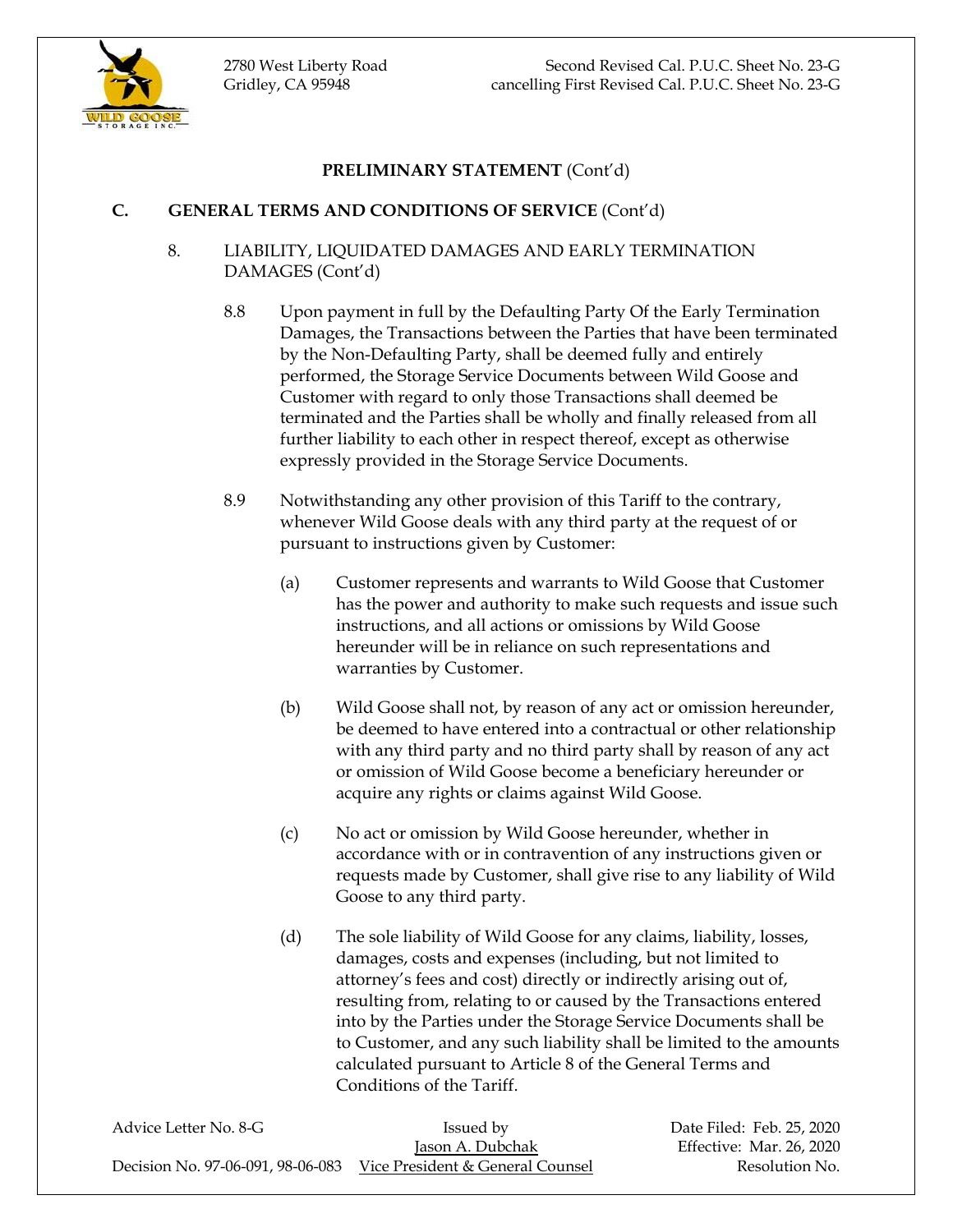

## **C. GENERAL TERMS AND CONDITIONS OF SERVICE** (Cont'd)

## 8. LIABILITY, LIQUIDATED DAMAGES AND EARLY TERMINATION DAMAGES

- (e) Customer shall be solely liable for and shall fully defend and indemnify Wild Goose and hold Wild Goose harmless from and against any and all claims, liability, losses, damages, costs and expenses (including but not limited to attorney's fees and costs) that Wild Goose becomes liable for or incurs directly or indirectly arising out of, resulting from, relating to or caused by any act or omission of Wild Goose in reliance on Customer's request or instructions in respect of such third party; and such indemnity shall be a complete indemnity and shall not be limited to the amount calculated in accordance with the foregoing provisions of this Article 8.
- (f) The indemnifications set forth herein are intended to preclude claims against Wild Goose by any person or entity other than Customer with respect to the Transactions entered into by the Parties under the Storage Service Documents, but nothing herein is intended to excuse fraud, willful misconduct or gross negligence by Wild Goose.
- (g) If Customer is relying on a third party to deliver or accept delivery of gas, and such third party fails for any reason to do so, Customer's performance under the Storage Service Documents is not excused by reason of the third party's act or omission, and Customer will be fully subject to the provisions of Articles 7 and 8 of the General Terms and Conditions of this Tariff for any failure to meet its obligations under the Storage Service Documents.
- 8.10 It is the intent of the Parties to specifically disclaim all representations and warranties, express or implied, other than those appearing in writing in this Tariff.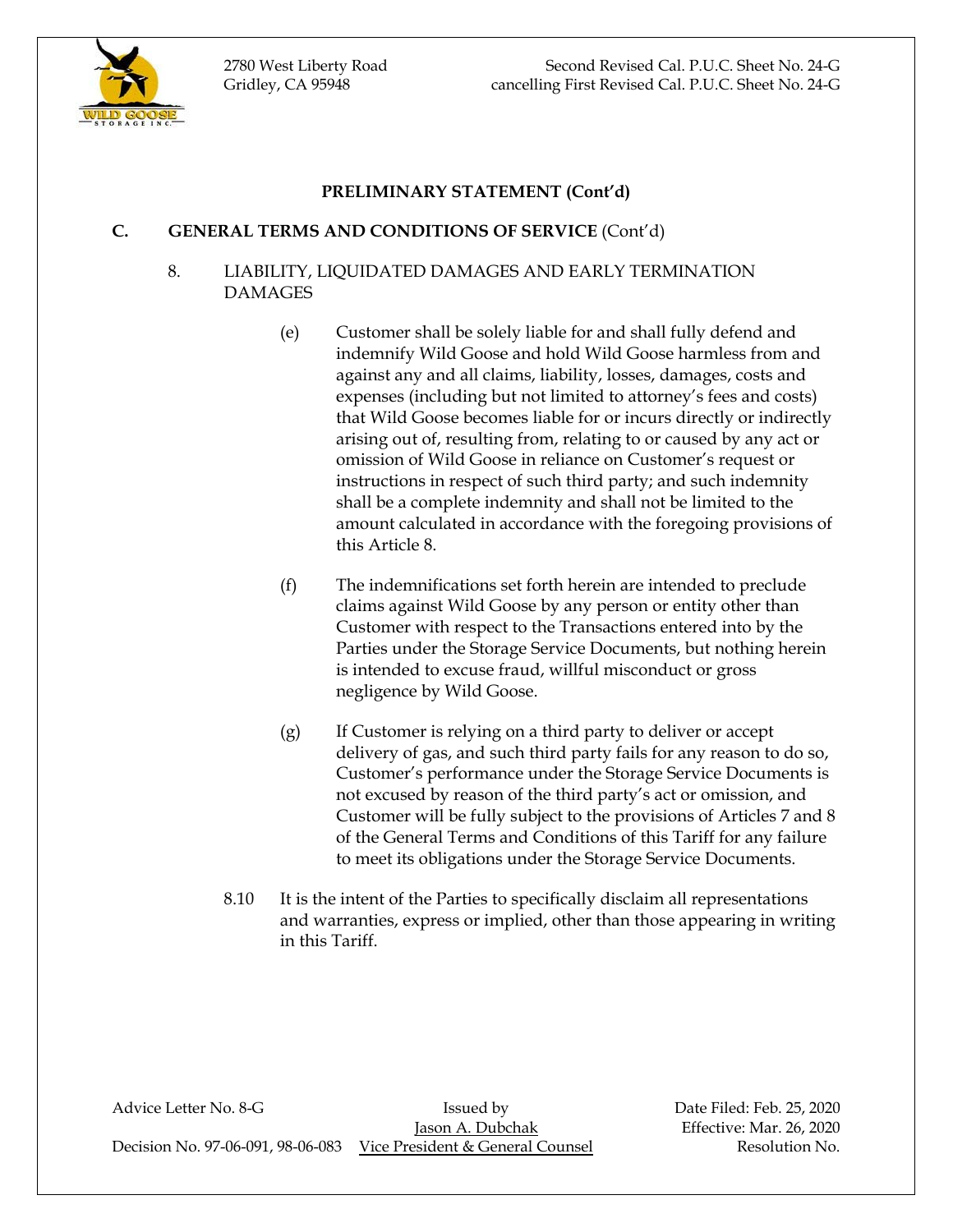

# **C. GENERAL TERMS AND CONDITIONS OF SERVICE** (Cont'd)

# 9. FORCE MAJEURE

- **C. GRYELMINARY STATEMENT** (Cont'd)<br>
9. **POKE MAJCUNE PRESIDENT (Cont'd)**<br>
9. **POKE MAJCUNE PRESIDENT (Cont'd)**<br>
9. **POKE MAJCUNE PRESIDENT (CONTERNATIVE CONTERNATIVE PRESIDENTS)**<br>
2. **PHOTOGET AS AN CONSELUTE PRESIDENT** 9.1 The expression "Force Majeure" means a restraint on the performance by Wild Goose of one or more of its obligations pursuant to any Transaction entered into pursuant to Schedule FSS or Schedule STS ("Obligation" or "Obligations") resulting from a cause not within its control and which, by the exercise of due diligence and planning, it was unable to prevent. In this Article 9, the expression "due diligence and planning," means that the standards and practices generally prevailing among operators of similar storage facilities in North America have been adhered to.
	- 9.2 If and for so long as Wild Goose is unable due to Force Majeure to fully perform its Obligations in response to a Request for injection or withdrawal of gas duly made by Customer under the Storage Service Documents, the Injection Demand Charge, Withdrawal Demand Charge, or both, as the case may be, or the STS Service Charge (if calculated based on Total Contract Quantity), as the case may be, shall be reduced proportionally having regard to the extent to which Wild Goose is unable to comply with any such Request.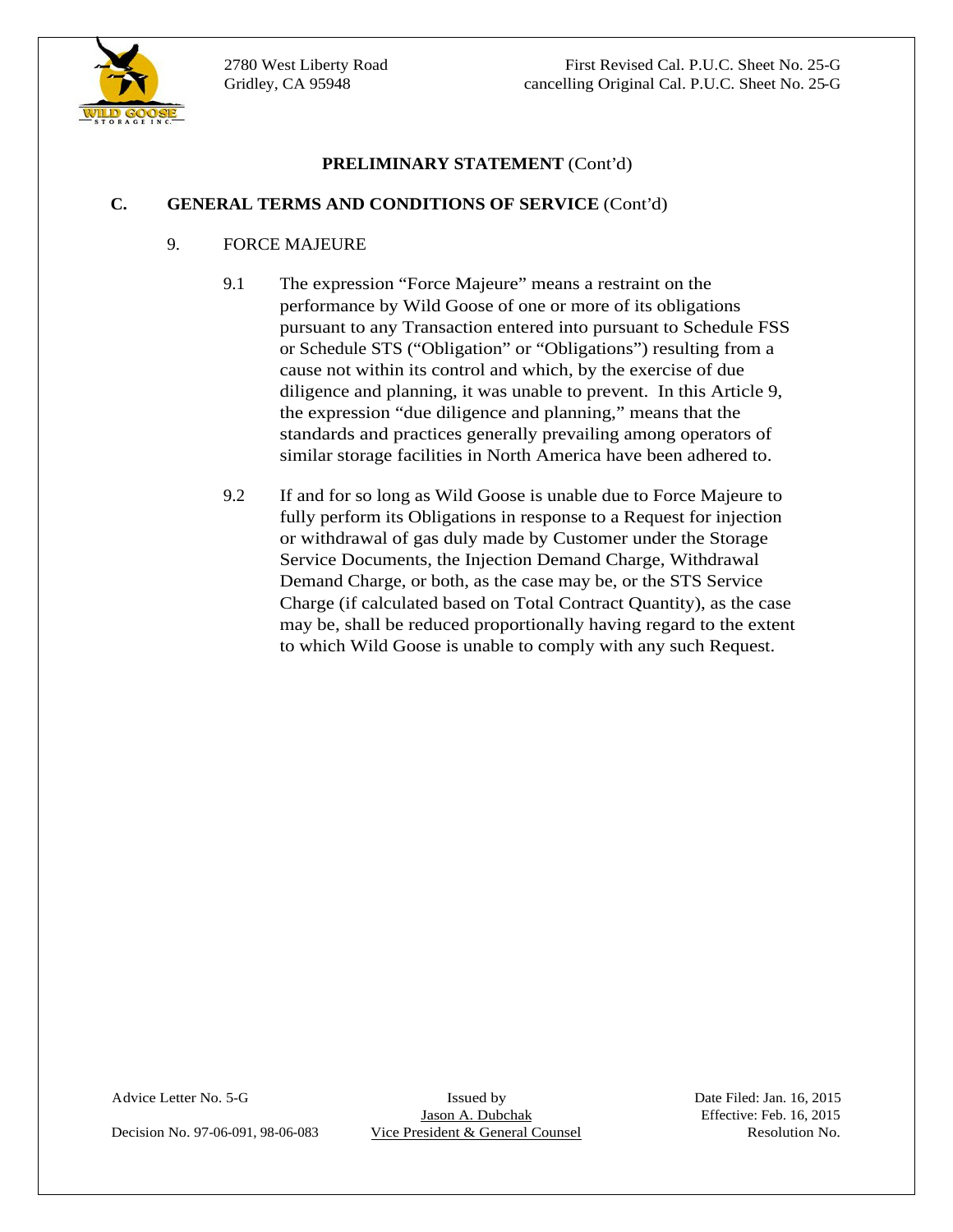

 $\overline{a}$ 

# **PRELIMINARY STATEMENT** (Cont'd)

## **C. GENERAL TERMS AND CONDITIONS OF SERVICE** (Cont'd)

### 9. FORCE MAJEURE (Cont'd)

- Gridley, CA 95984<br>
PHELIMINAARY STATEMICYT (Con'd)<br>
C. GEAERAL TERNS AND CONDITIONS OF SORVICE (Con'd)<br>
9. TOWIN CRIMINAL (Con'd)<br>
9. TOWING Close is non-technique and Objective in the set of the state Film is the set of 9.3 If Wild Goose is rendered unable to perform or is restrained by reason of a Force Majeure from performing any Obligation in whole or in part, it may claim suspension of that Obligation to the extent that it is so restrained and for the duration of that Force Majeure, provided that:
	- (a) Wild Goose gives written notice to the Customer, setting out the details of the Force Majeure as soon as reasonably possible after the commencement of the Force Majeure;
	- (b) Wild Goose takes all reasonable measures that are commercially feasible in the circumstances to mitigate the cause of and effect of the Force Majeure;
	- (c) Wild Goose recommences performance of the Obligation to the extent reasonably possible during the cessation of and upon the conclusion of the Force Majeure; and
	- (d) as soon as reasonably possible after the conclusion of the Force Majeure, Wild Goose gives notice to the Customer of the date of such conclusion.
	- 9.4 A strike, lockout or other industrial disturbance shall be considered an event of Force Majeure; however, the settlement of such an event involving the Wild Goose Storage Facility or Wild Goose personnel shall be entirely within the discretion of Wild Goose.
	- 9.5 The Term in effect pursuant to any Transaction binding upon the Parties will not be extended to compensate for the reduction or suspension of Obligations during the Force Majeure.

Decision No. 97-06-091, 98-06-083 Vice President & General Counsel Resolution No. G-3250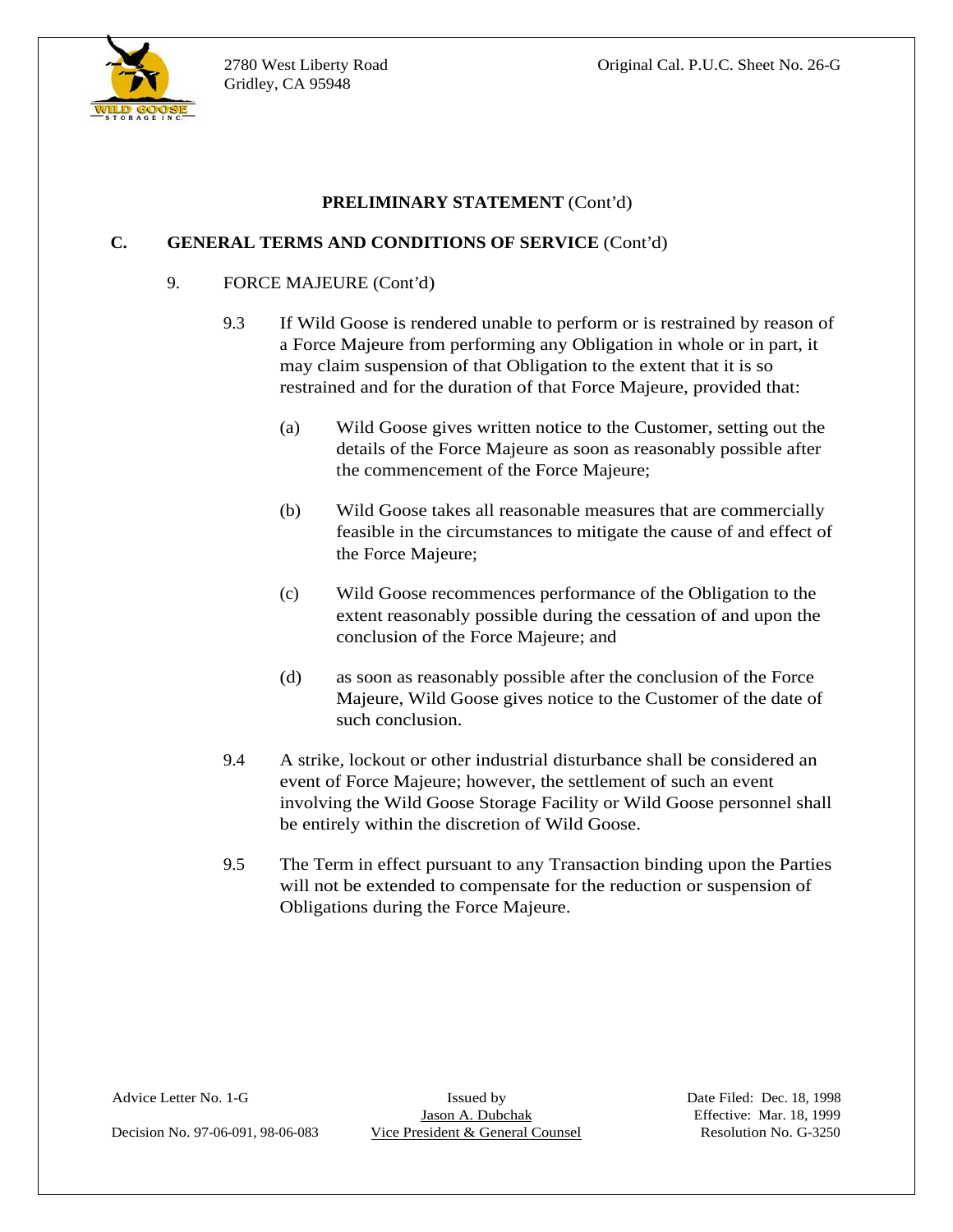

# **C. GENERAL TERMS AND CONDITIONS OF SERVICE** (Cont'd)

- 10. NOTICES
- **C. CENERAL TEXANS STATEMENT** (Cont'd)<br>
10. NOTICES<br>
10.1 Whenever provision is made in the Sturge Service Documents for giving<br>
10.1 Whenever provision is made in the Sturge Service Documents which is to<br>
be given in sp 10.1 Whenever provision is made in the Storage Service Documents for giving notice by one Party to the other, if no particular manner in which it is to be given is specified, such notice may be given orally or in writing. If oral notice is given, the notifying Party shall, if required by the notified Party, produce a voice recording clearly evidencing such notice. Written notice may be delivered by hand or electronically in accordance with the particulars set forth on the Notification Schedule. A Party may change its particulars set forth on the Notification Schedule by giving written notice thereof in accordance with the Storage Service Documents.
	- 10.2 Except as otherwise expressly provided, any notice given in accordance with the foregoing provisions will be treated as received at the time of receipt.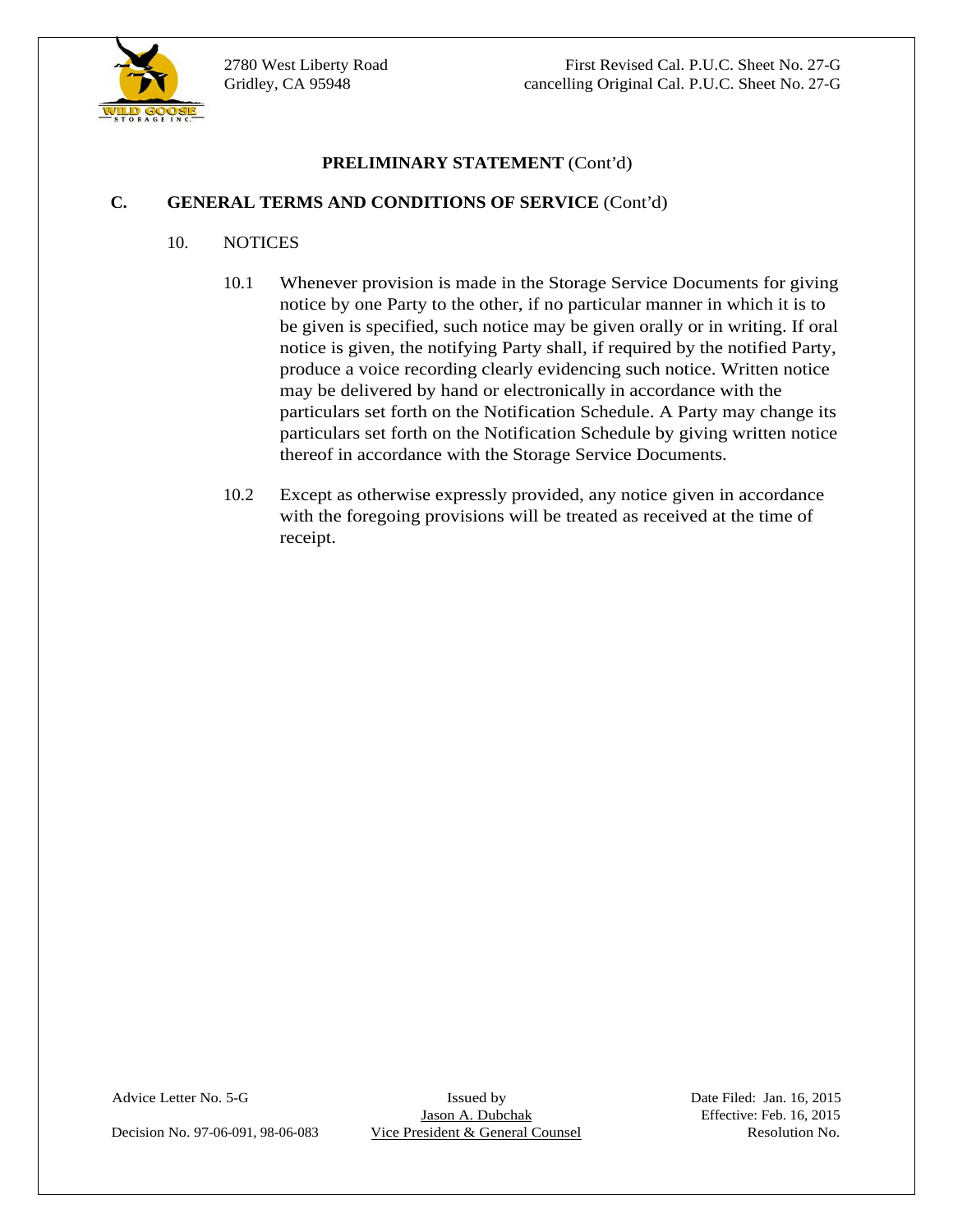

## **C. GENERAL TERMS AND CONDITIONS OF SERVICE** (Cont'd)

## 11. TAX MATTERS

- 11.1 Wild Goose and Customer acknowledge that notwithstanding any other provision of the Storage Service Documents, the amount of the consideration set out in any of the Storage Service Documents to be paid by one Party to the other for the supply of any goods or services is
- exclusive of all applicable taxes.<br>11.2 If any city, county, or other local governmental entity imposes a franchise fee or similar tax, charge or levy on Wild Goose in connection with the Wild Goose Storage Facility or its operation, the Parties agree that Wild Goose, at its sole discretion, may require Customer to pay a proportionate share of such fees, and that the amount of the consideration set out in any of the Storage Service Documents to be paid by one Party to the other Party for the supply of any goods or services is exclusive of any and all franchise fees.
- Gridley, CA 95948 **PELLOINNARY STATEMENT** (Cont'd)<br>
C. **GENERAL TERNS AND CONDITIONS OF SERVICE** CCont'd)<br>
11. TAX MATTERS<br>
11. WAND CONDITIONS OF SERVICE CCont'd)<br>
11. TAX MATTERS<br>
11. WAND CONDITIONS OF SEXUATE CCont<br>
c 11.3 The Parties acknowledge that some local governments have imposed a utility users tax on other public utilities, and that these local governments require the utility to bill customers within the government's jurisdiction for the taxes due, collect the taxes from customers, and pay the collected taxes to the local government. If any city, county, or other local governmental entity imposes a utility users tax or similar fee, charge or levy on Wild Goose in connection with the Wild Goose Storage Facility or its operation, the Parties agree that Wild Goose may require Customer to pay any such taxes assessed on Customer's use of Wild Goose's facilities, and that the amount of the consideration set out in any of the Storage Service Documents to be paid by one Party to the other Party for the supply of any goods or services is exclusive of any and all utility users taxes.

If any action by the Commission or any statute requires Wild Goose to pay a charge or fee or to incur a cost related to any public purpose or similar program, including but not limited to the Public Utilities Commission Reimbursement Fee or discounts to certain customers under the California Alternate Rates for Energy program, the Parties agree that Wild Goose may require Customer to pay a fair or proportionate share of any such cost, charge, or fee, and that the amount of the consideration set out in any of the Storage Service Documents to be paid by Customer to Wild Goose is exclusive of any and all public purpose or similar costs, charge, or fees.

Decision No. 97-06-091, 98-06-083 Vice President & General Counsel Resolution No. G-3250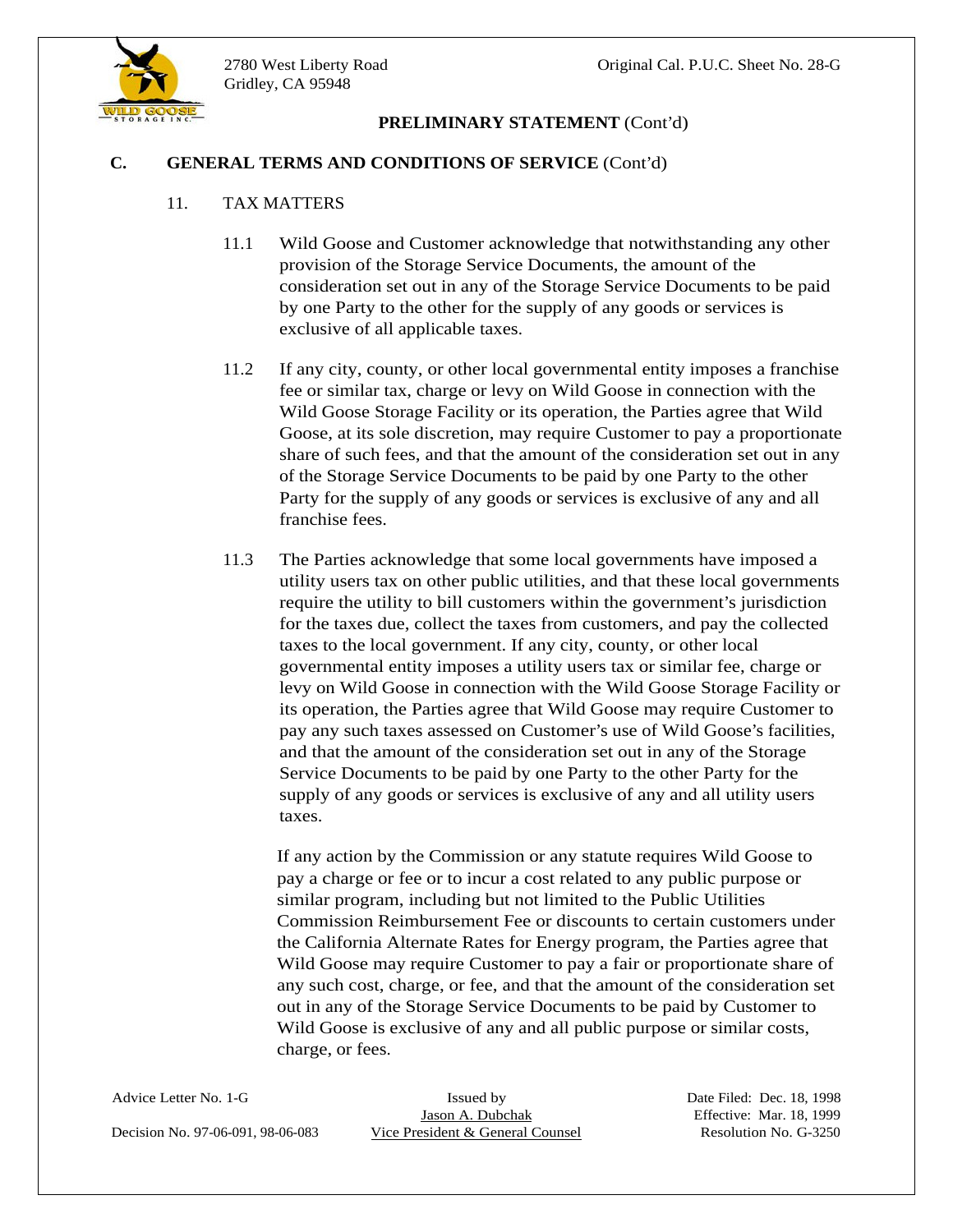

 $\overline{a}$ 

2780 West Liberty Road Second Revised Cal. P.U.C. Sheet No. 29-G Gridley, CA 95948 cancelling First Revised Cal. P.U.C. Sheet No. 29-G

## **PRELIMINARY STATEMENT** (Cont'd)

### **C. GENERAL TERMS AND CONDITIONS OF SERVICE** (Cont'd)

### 12. TITLE AND TRANSFER OF POSSESSION

- 12.1 Possession and risk of loss of gas will pass to Wild Goose when it is delivered to Wild Goose at the Service Commencement Point or Service Termination Point by or on behalf of Customer; and possession and risk of loss of gas will pass to Customer or its nominee when it is delivered to or on behalf of Customer at the Service Commencement Point or Service Termination Point by Wild Goose, except when the Service Commencement or Service Termination Point is designated as the PG&E Citygate as set out in the Appendix evidencing the Transaction entered into by the Parties. In such circumstance, the risk of loss of gas will pass to the Customer or its Nominee at interconnection between the Connecting Pipeline and the Wild Goose Storage Facility. Legal title to and ownership of gas, or possessory title as bailor of such gas, remains at all times with Customer, notwithstanding any commingling of such gas with gas owned by others.
- 12.2 Customer represents and warrants to Wild Goose that it has title to the gas in question, and shall give Wild Goose possession of such gas pursuant to the terms of the Storage Service Documents, free from all adverse liens, taxes, charges, third party interests and other encumbrances whatsoever.
- 12.3 Wild Goose represents and warrants to Customer that it shall give Customer or its nominee possession of such gas pursuant to the terms of the Storage Service Documents, free from all adverse liens, taxes, charges, third party interests and other encumbrances whatsoever, other than those for which Customer bears responsibility pursuant to the provisions of the Storage Service Documents.

Decision No. 97-06-091, 98-06-083 Vice President & General Counsel Resolution No.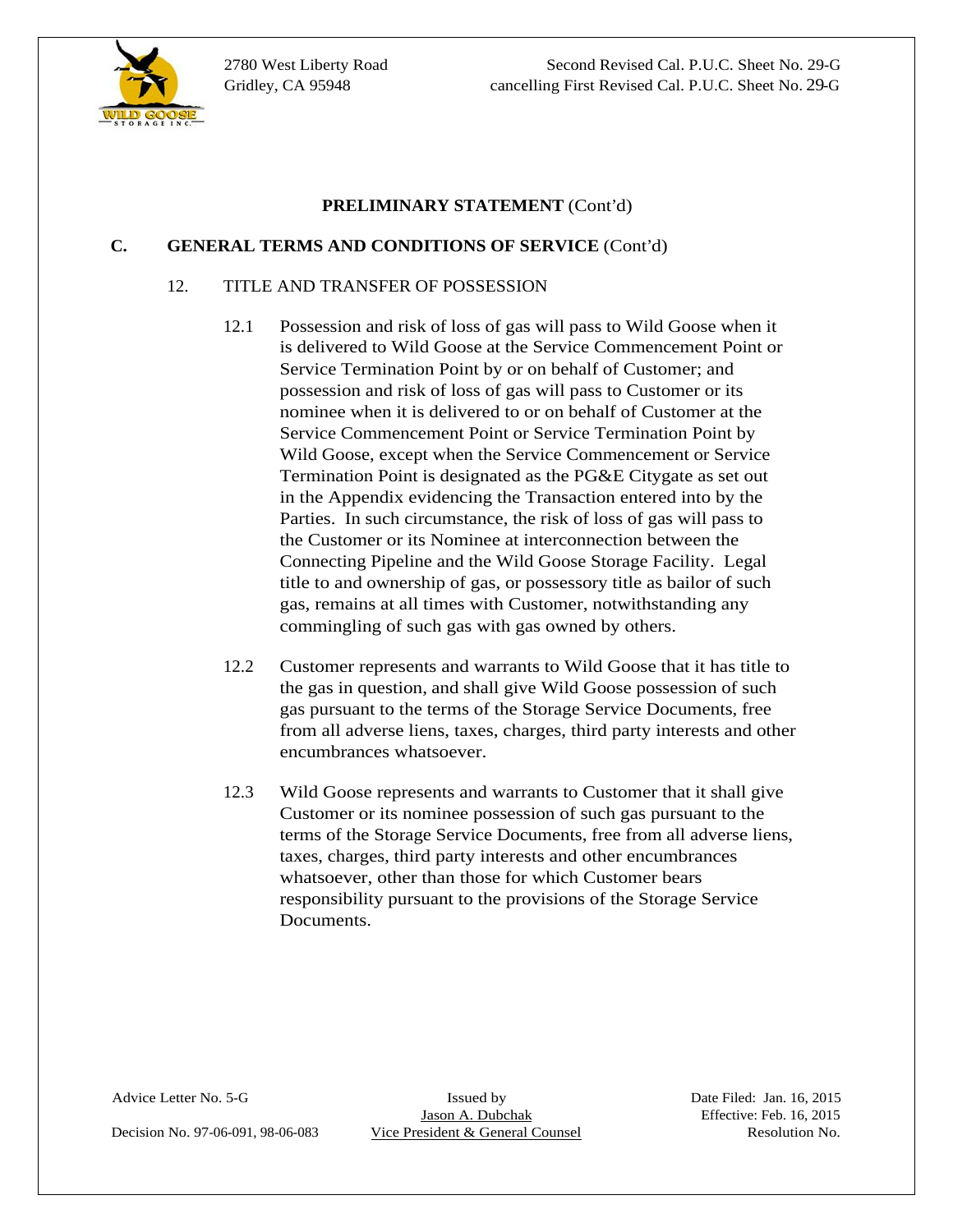

 $\overline{a}$ 

2780 West Liberty Road First Revised Cal. P.U.C. Sheet No. 30-G Gridley, CA 95948 cancelling Original Cal. P.U.C. Sheet No. 30-G

### **PRELIMINARY STATEMENT** (Cont'd)

### **C. GENERAL TERMS AND CONDITIONS OF SERVICE** (Cont'd)

### 13. MISCELLANEOUS

- 13.1 Neither Party may assign the Storage Service Documents, nor any interest therein, without the prior written consent of the other, which consent shall not be unreasonably withheld. The assigning Party will not be relieved of any of its obligations under the Storage Service Documents, unless and until the other Party expressly consents thereto by notice in writing signed by a duly authorized officer. The Storage Service Documents shall bind and enure to the benefit of the successors and permitted assigns of each Party.
- 13.2 Nothing in the Storage Service Documents shall prohibit a Party from pledging or hypothecating any interest given it pursuant to the Storage Service Documents as security for its indebtedness, but such pledge or hypothecation shall not serve to amend the provisions of the Storage Service Documents.
- 13.3 The provisions of the Storage Service Documents shall not restrain a Party from assigning, transferring or granting any interest in its rights hereunder to an Affiliate; provided that the assigning Party shall not be relieved of its obligations hereunder unless and until it obtains the express approval of the other Party. Upon the approval of the Commission, Wild Goose may assign all its rights and obligations hereunder to an Affiliate which succeeds to all or substantially all of its interests in the Wild Goose Storage Facility or any business unit or portion thereof.
- 13.4 The Storage Service Documents set forth the full and complete understanding of the Parties in respect of the Services to be provided. Any prior or collateral agreement, whether expressed or implied pertaining to the subject matter hereof is void and of no further force or effect. Any waiver by one Party of the non-performance by the other of any obligation or duty owed under the Storage Service Documents will not constitute a waiver of any future non-performance by that Party of that duty or obligation.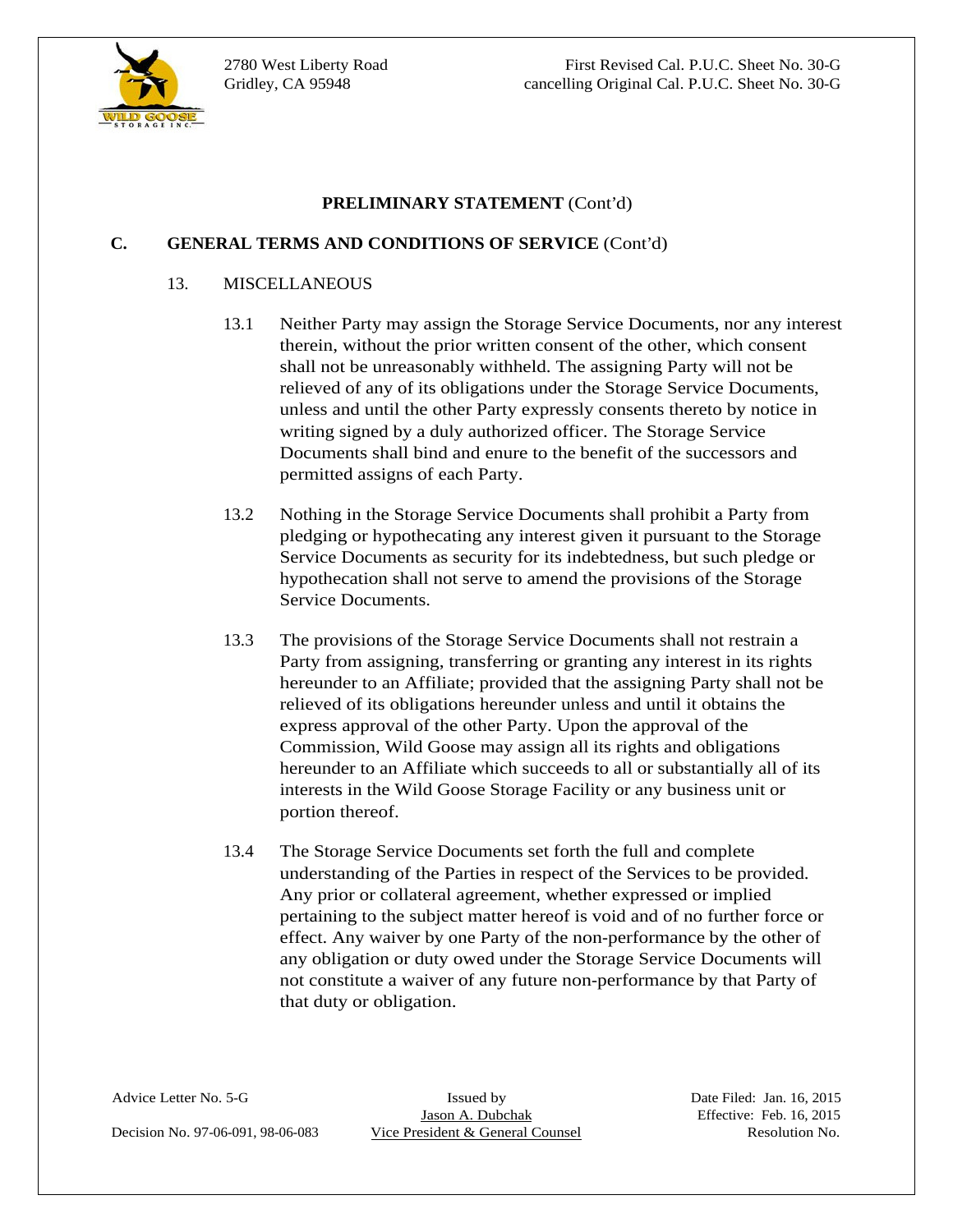

# **PRELIMINARY STATEMENT** (Cont'd)

### **C. GENERAL TERMS AND CONDITIONS OF SERVICE** (Cont'd)

### 13. MISCELLANEOUS (Cont'd)

- Gridley, CA 95948<br> **CREACAL TERANS AND CONDITIONS OF SERVICE** (Cont'd)<br>
13. MISCELLANEOUS (Cont'd)<br>
13. MISCELLANEOUS (Cont'd)<br>
13. MISCELLANEOUS (Cont'd)<br>
accordance with the laws in force in the Stead of California with 13.5 The Storage Service Documents will be governed by and interpreted in accordance with the laws in force in the State of California without regard for the choice of law provisions thereof; and the Parties irrevocably submit to the courts having jurisdiction in the State of California. The Storage Service Documents and the rights and obligations of the Parties are subject to all present and future laws, rules, regulations, and orders having application enacted by any legislative body having jurisdiction or other duly constituted governmental authority.
	- 13.6 The headings used throughout the Storage Service Documents are inserted for reference purposes only and are not to be considered or taken into account in construing any terms or provision nor treated as in any way qualifying, modifying or explaining any term or provision.
	- 13.7 Any provision of the Storage Service Documents which is found in whole or in part to be illegal or unenforceable will be treated as not having been written and the remainder of the Storage Service Documents will remain fully enforceable.
	- 13.8 In interpreting the Storage Service Documents, words in the singular will be read and construed in the plural and words in the plural will be read and construed in the singular, where the context so requires.
	- 13.9 Notwithstanding the provisions of this Tariff or any Storage Service Documents, by entering into the Storage Service Documents, Customer does not acquire any right or title to or interest in the Wild Goose Storage Facility.

Decision No. 97-06-091, 98-06-083 Vice President & General Counsel Resolution No. G-3250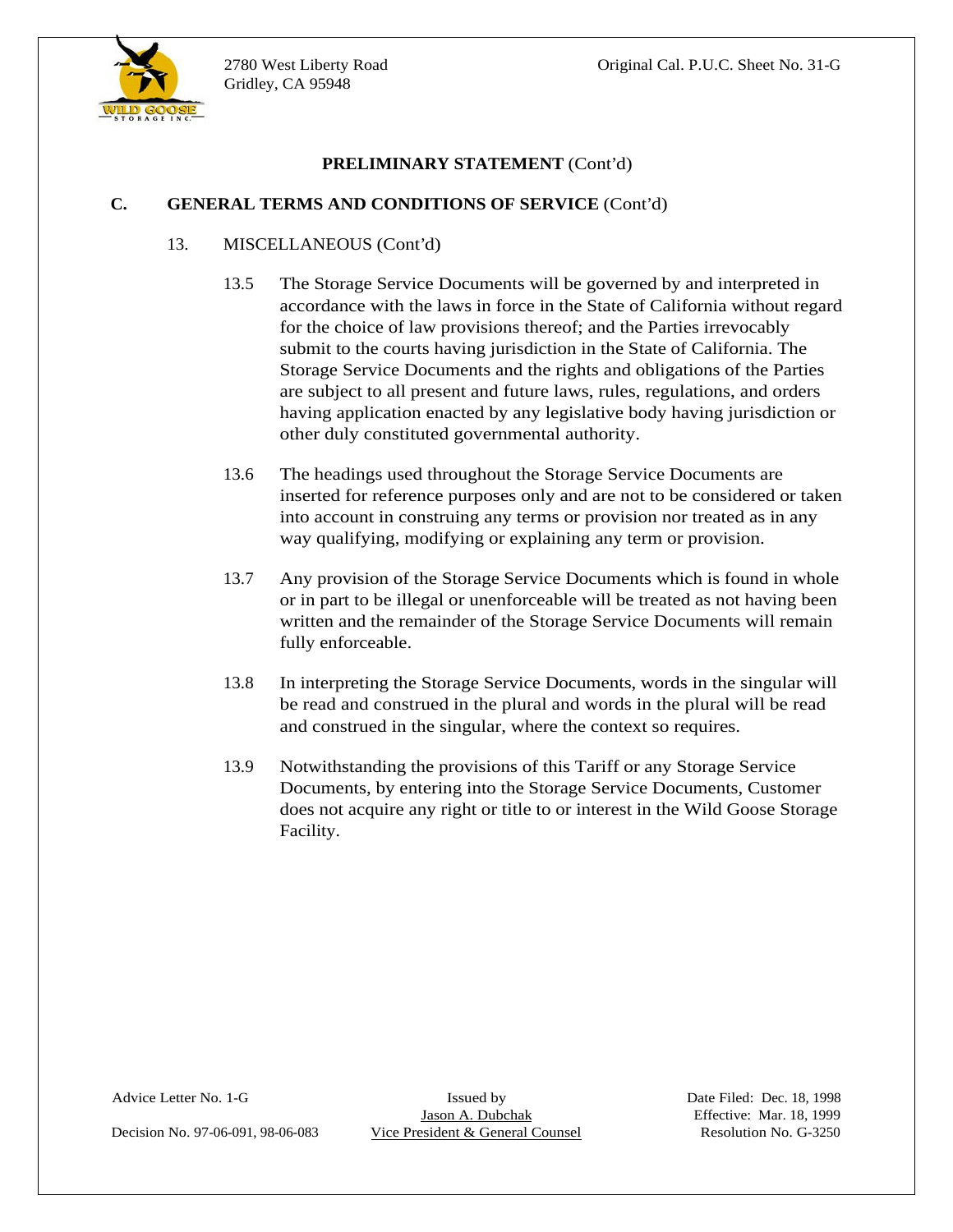

### **C. GENERAL TERMS AND CONDITIONS OF SERVICE** (Cont'd)

#### 13. MISCELLANEOUS (Cont'd)

- **C. CENERAL VICENT (Cont'd)**<br>
13. **MISCELLANEOUS CONTITUATE (Cont'd)**<br>
14. MISCELLANEOUS CONT(DOS) OF SERVICE (Cont'd)<br>
11.10 Faceh Party (the "marpirent Party") acknowledges that the Surrage Service<br>
16.000 Counsels, we 13.10 Each Party (the "recipient Party") acknowledges that the Storage Service Documents, including any Documents given through MyHUBAccount, may contain Confidential Information of the other Party (the "transmitting Party"). "Confidential Information" means the confidential information and trade secrets of the transmitting Party and the confidential information and trade secrets of other persons in favor of whom the transmitting Party has undertaken, or is otherwise bound by, an obligation of confidentiality, regardless of the form of which such information is constituted, excluding however, information that is publicly available other than as a result of the improper conduct of the recipient Party, information that was within the recipient Party's knowledge prior to disclosure by the transmitting Party, and information that has been lawfully disclosed by another source. Each Party shall notify any personnel who have access to Confidential Information of the proprietary nature of that information. Each Party shall instruct personnel to refrain from disclosing that information for a period of two years from the date the Confidential Information was transmitted to the Party, except to the extent reasonably necessary to enable the performance of their duties. Notwithstanding the provisions of this Section 13.10, Wild Goose shall be at liberty to release to the Commission, when so directed by the Commission or its staff, any and all details concerning the provision of Service to Customer, including without limitation, the details of any Transaction entered into between Customer and Wild Goose and the particulars of Customer's Inventory Account. Wild Goose shall take all reasonable steps to ensure that the Commission treats Customer's Confidential Information as commercially sensitive and confidential.
	- 13.11 The payment provisions of the Storage Service Documents will continue past the end of the term of the Storage Service Documents for a period of two years.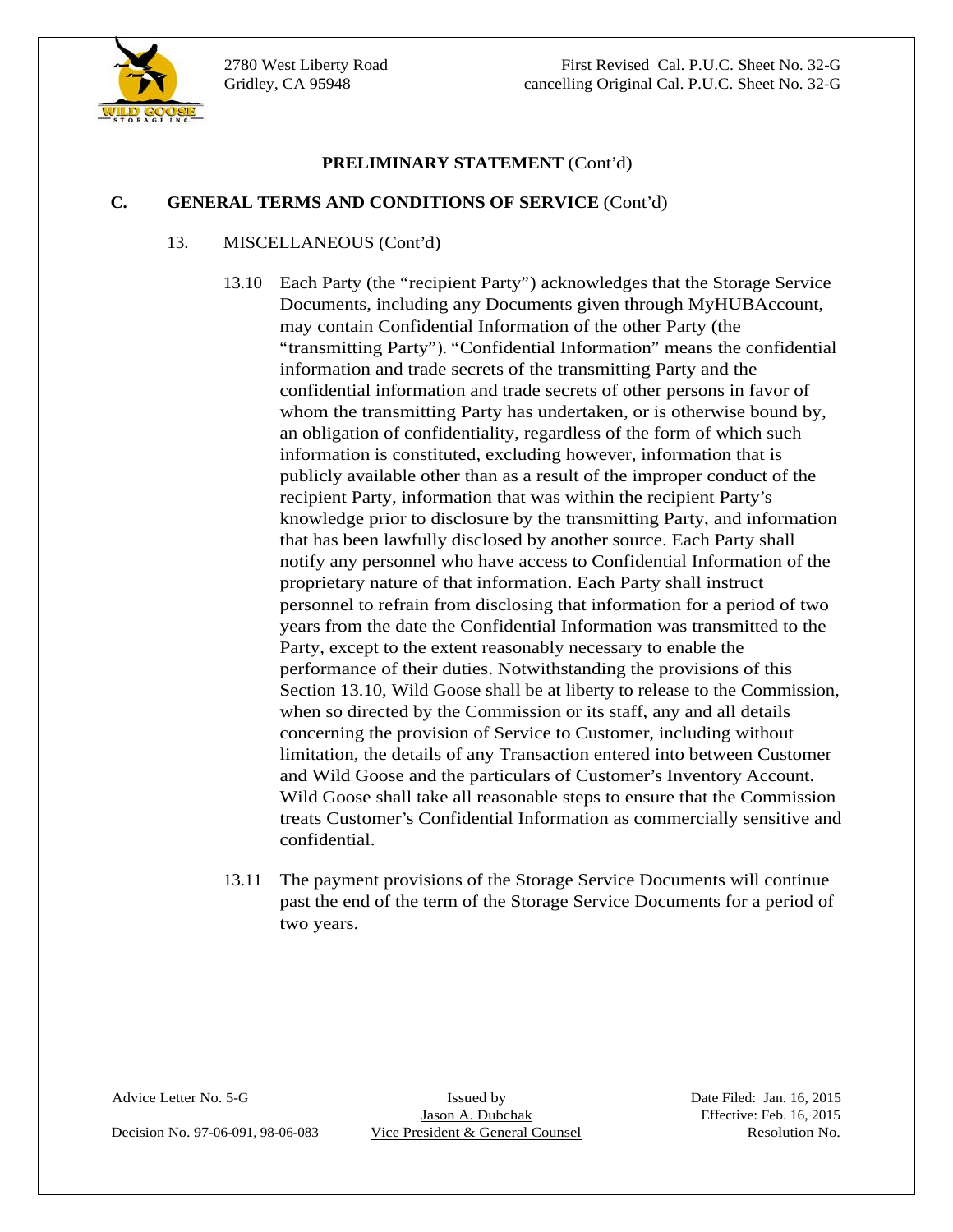

 $\overline{a}$ 

2780 West Liberty Road First Revised Cal. P.U.C. Sheet No. 33-G Gridley, CA 95948 cancelling Original Cal. P.U.C. Sheet No. 33-G

### **PRELIMINARY STATEMENT** (Cont'd)

### **C. GENERAL TERMS AND CONDITIONS OF SERVICE** (Cont'd)

14. SYMBOLS USED ON TARIFF SHEETS

[THIS SECTION HAS BEEN DELETED]

Advice Letter No. 5-G Issued by Issued by Date Filed: Jan. 16, 2015<br>Jason A. Dubchak Effective: Feb. 16, 2015 Decision No. 97-06-091, 98-06-083 Vice President & General Counsel Resolution No.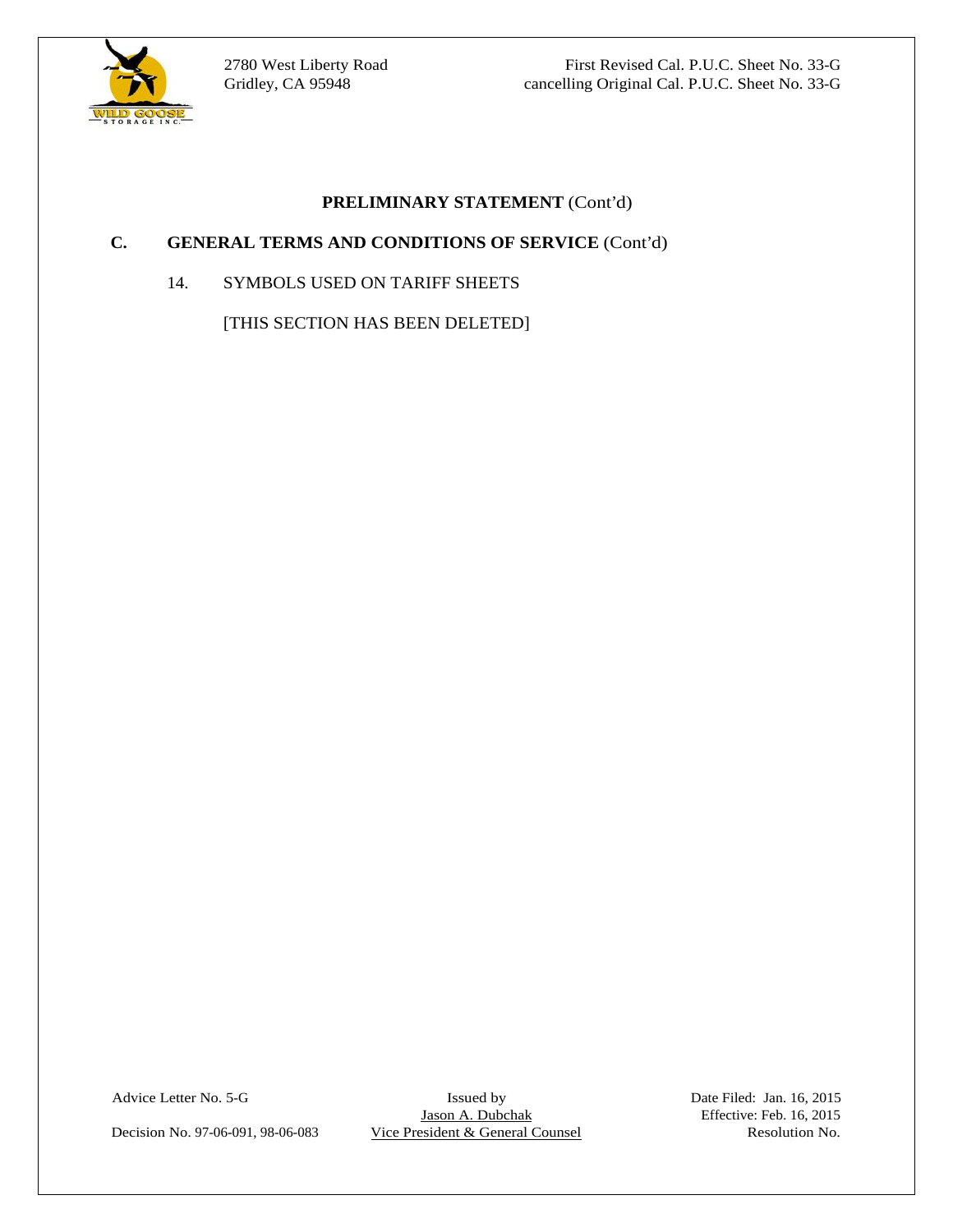

### **D. MYHUBACCOUNT**

- 1. GENERAL:
	- 1.1 MyHUBAccount allows Parties to electronically transmit, receive and accept Request instructions and other related data.
	- 1.2 Requests transmitted through MyHUBAccount shall be governed by this Tariff in the same manner as any conventional paper transaction.
	- 1.3 MyHUBAccount services are available to customer at no additional charge beyond the amount of consideration set out in the Storage Service Documents to be paid by Customer to Wild Goose.
	- 1.4 Nothing in this Tariff requires or compels a Customer to utilize MyHUBAccount to facilitate a transaction.
	- 1.5 Use of MyHUBAccount is governed by the Conditions of Use found at
- **DECIMINARY STATEMENT** (Cont'd)<br>
1. **(GENERAL:**<br>
1.1 **MyHUBAccount allows Parties to electronically transmit, receive and<br>
2.2 <b>Requests interarties)** denote also due c'elebrated due.<br>
1.3 **No. 199-06-08** Maximum and other https://myhubaccount.niskapartners.com.<br>1.6 The Parties agree that as between them each Document that is received by the Receiver shall be deemed to constitute a memorandum in writing signed and delivered by or on behalf of the Sender thereof for the purposes of any statute or rule of law that requires a contract to be evidenced by a written memorandum or to be in writing, or requires any such written memorandum to be signed or signed and delivered. Each Party acknowledges that in any legal proceedings between them respecting or in any way relating to a Request it hereby expressly waives the right to raise any defense or waiver of liability based upon the absence of a memorandum in writing or of a signature.
	- 1.7 Wild Goose shall provide access information to Customer to enable Customer to access MyHUBAccount. Title in and to MyHUBAccount is not transferred to Customer under this tariff and shall remain at all times with Wild Goose.

Customer shall provide and maintain at its own risk and expense a telecommunications line, an Internet Service Provider (ISP) and an Internet software suitable for accessing MyHUBAccount. Customer shall be fully responsible for all costs associated with, and the performance of any such, third party materials or third party ISP with which it may contract.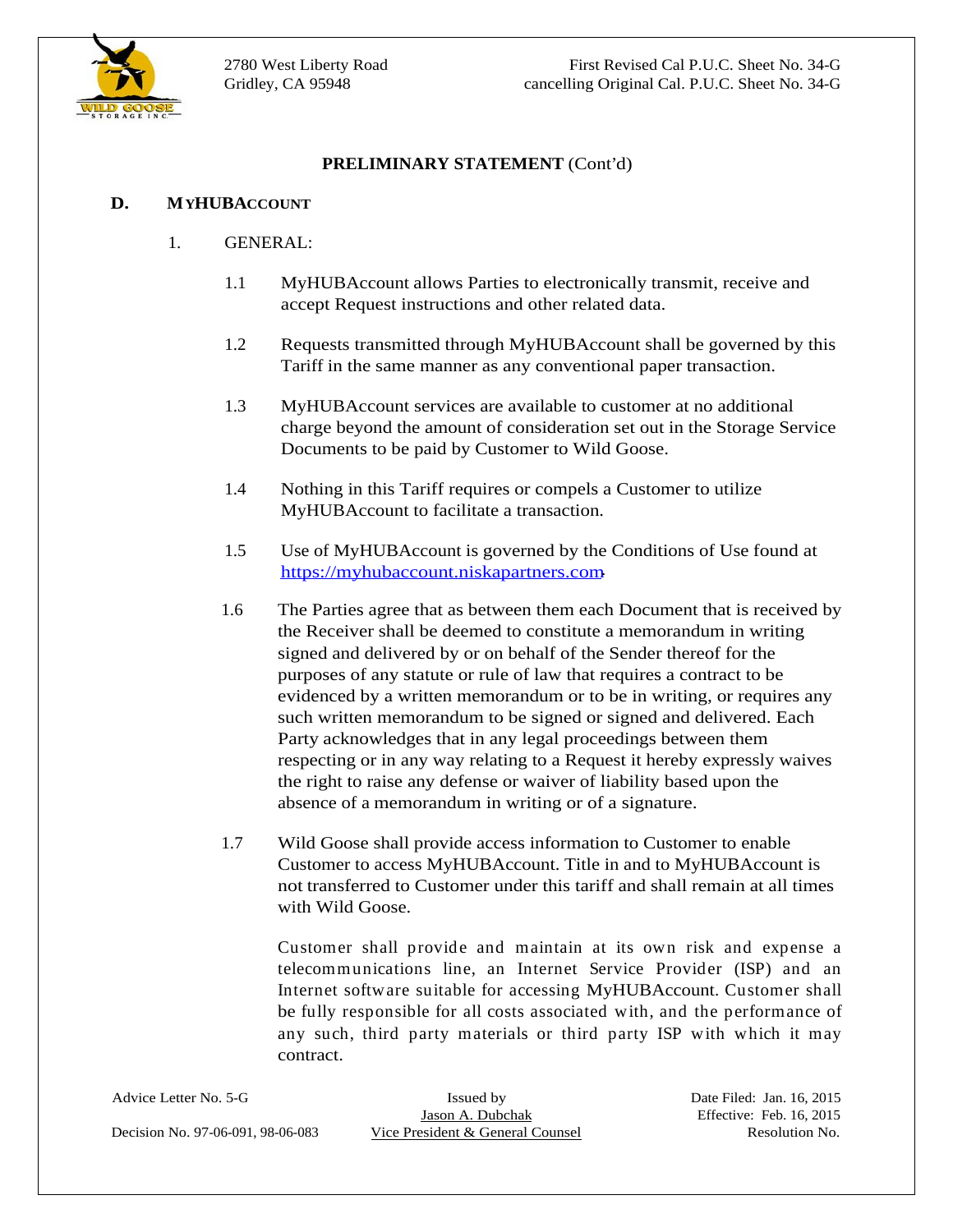

### **PRELIMINARY STATEMENT** (Cont'd)

### **D. MYHUBACCOUNT** (Cont'd)

- 1.8 Wild Goose grants to each Customer a non-exclusive, non-transferable, limited term license to use MyHUBAccount, solely for the purpose set out in this section and for no other purpose. Customers may not copy, disclose, modify, reverse assemble or reverse compile, translate or convert to human readable form or alter in any way the Software in whole or in part, nor rent, lease or sublease, license or sub-license, transfer, assign, grant access to or distribute MyHUBAccount to any person or entity for any purpose without Wild Goose's express prior written consent, which may be withheld by Wild Goose in its sole discretion.
- 1.9 Each Party shall take reasonable steps to prevent unauthorized access to and use of any portion of MyHUBAccount, including unauthorized access through the Party's third party Internet service provider, that is under its control. Wild Goose shall provide Customer with user identification and a password for each duly authorized person that Customer identifies. Passwords are provided solely as an administrative convenience to Customer and Wild Goose holds no responsibility for the use of such identification and passwords once provided to Customer. Customer will be solely responsible and liable for all access to and use of MyHUBAccount by persons using the identification and passwords. Customer will promptly notify Wild Goose of any unauthorized disclosure or use of the identification and passwords.
- 2. LIABILITY AND INDEMNITY:
	- 2.1 CUSTOMER HEREBY ACKNOWLEDGES AND AGREES THAT THE USE OF AN INTERNET-BASED BUSINESS SOLUTION SUCH AS MYHUBACCOUNT IS RELIANT UPON HARDWARE, SOFTWARE AND PROCESSES OVER WHICH WILD GOOSE HAS LITTLE OR NO CONTROL. ACCORDINGLY, WILD GOOSE SHALL NOT BE RESPONSIBLE OR LIABLE FOR:
		- A) IMPAIRMENTS IN DOCUMENT TRANSMISSION CAUSED BY ACTS WITHIN THE CONTROL OF CUSTOMER OR ITS PERSONNEL;
		- B) INTEROPERABILITY OF CUSTOMER APPLICATIONS;
		- C) INABILITY OF CUSTOMER TO ACCESS OR INTERACT WITH MYHUBACCOUNT THROUGH THE INTERNET, OTHER NETWORKS OR USERS THAT COMPRISE THE INTERNET OR THE INFORMATIONAL OR COMPUTING RESOURCES AVAILABLE THROUGH THE INTERNET;

| Advice Letter No. 8-G | Issued by                                                          | Date Filed: Feb. 25, 2020 |
|-----------------------|--------------------------------------------------------------------|---------------------------|
|                       | Jason A. Dubchak                                                   | Effective: Mar. 26, 2020  |
|                       | Decision No. 97-06-091, 98-06-083 Vice President & General Counsel | Resolution No.            |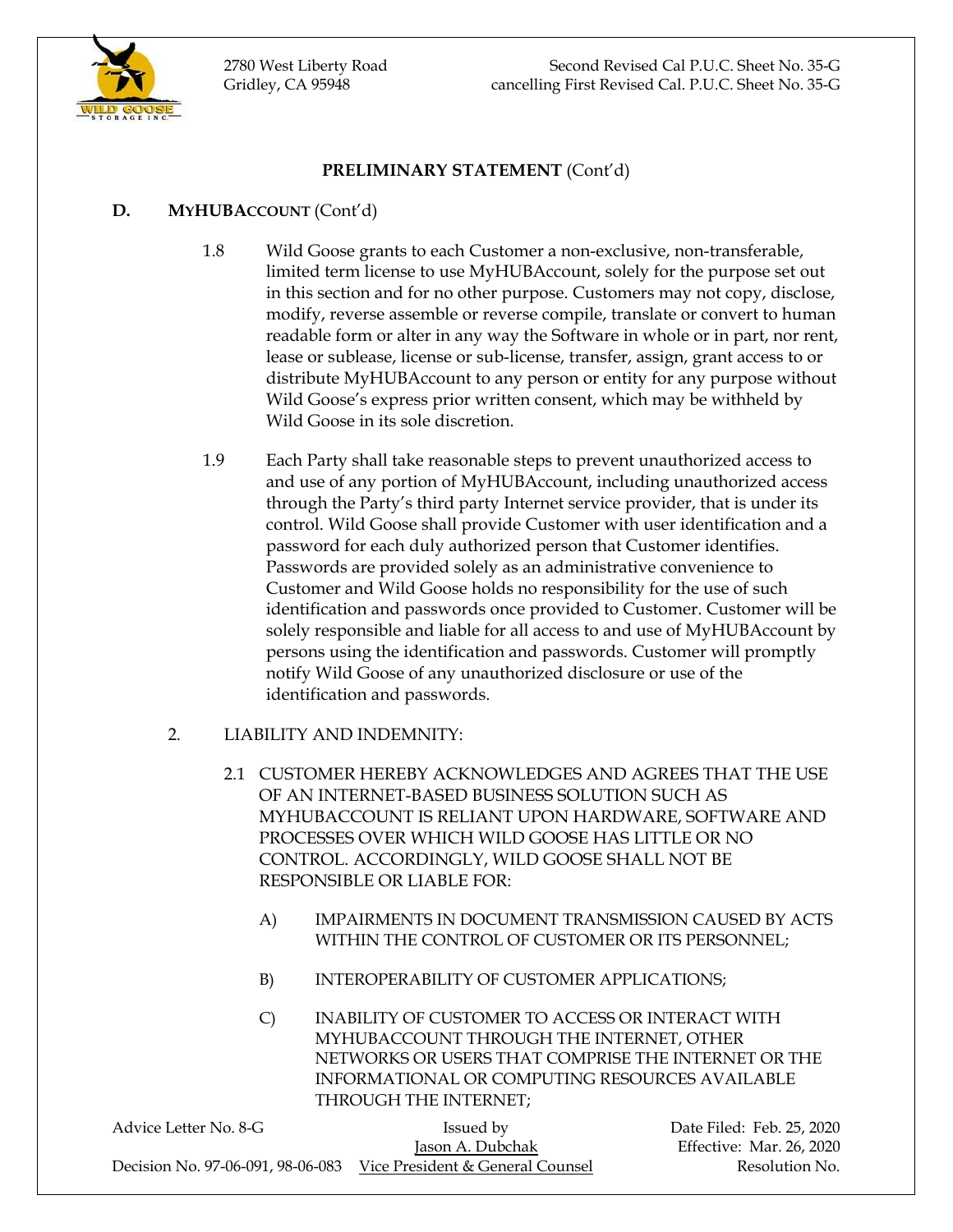

### **PRELIMINARY STATEMENT** (Cont'd)

- **D. MYHUBACCOUNT** (Cont'd)
	- (D) INTERACTION WITH OR SERVICES PERFORMED BY OTHER SERVICE PROVIDERS, NETWORKS, USERS OR INFORMATIONAL OR COMPUTING RESOURCES THROUGH THE INTERNET; OR
	- E) PERFORMANCE IMPAIRMENTS CAUSED BY THE INTERNET CUSTOMER IS HEREBY LIABLE TO AND SHALL INDEMNIFY WILD GOOSE AGAINST ALL ACTIONS, PROCEEDINGS, CLAIMS, DEMANDS AND COSTS WHICH MAY BE BROUGHT AGAINST WILD GOOSE ARISING DIRECTLY OR INDIRECTLY
	- OUT OF CUSTOMER'S USE OR MISUSE OF MYHUBACCOUNT.<br>2.2 MYHUBACCOUNT IS PROVIDED TO CUSTOMER ON AN "AS IS" BASIS WITHOUT WARRANTIES OF ANY KIND, EITHER EXPRESS OR IMPLIED, INCLUDING, WITHOUT LIMITATION, WARRANTIES OF TITLE OR IMPLIED WARRANTIES OR CONDITIONS OF MERCHANTABILITY OR FITNESS FOR A PARTICULAR PURPOSE OTHER THAN THOSE WARRANTIES OR CONDITIONS WHICH ARE IMPLIED BY LAW AND INCAPABLE OF EXCLUSION.
	- 2.3 Documents Approved for Transmittal

The Parties may send the following documents via MyHUBAccount.<br>1. Inventory Account Activity

- 
- 
- 2. Transaction History<br>
2.4 The standard for the exchange of Documents between the Parties via MyHUBAccount shall be the Hypertext Transmission Protocol Secure (HTTPS) standard and information shall be encrypted using Transport Secuirty Layer (TLS) protocol.

Advice Letter No. 5-G Issued by Issued by Date Filed: Jan. 16, 2015<br>Jason A. Dubchak Effective: Feb. 16, 2015

Decision No. 97-06-091, 98-06-083 Vice President & General Counsel Resolution No.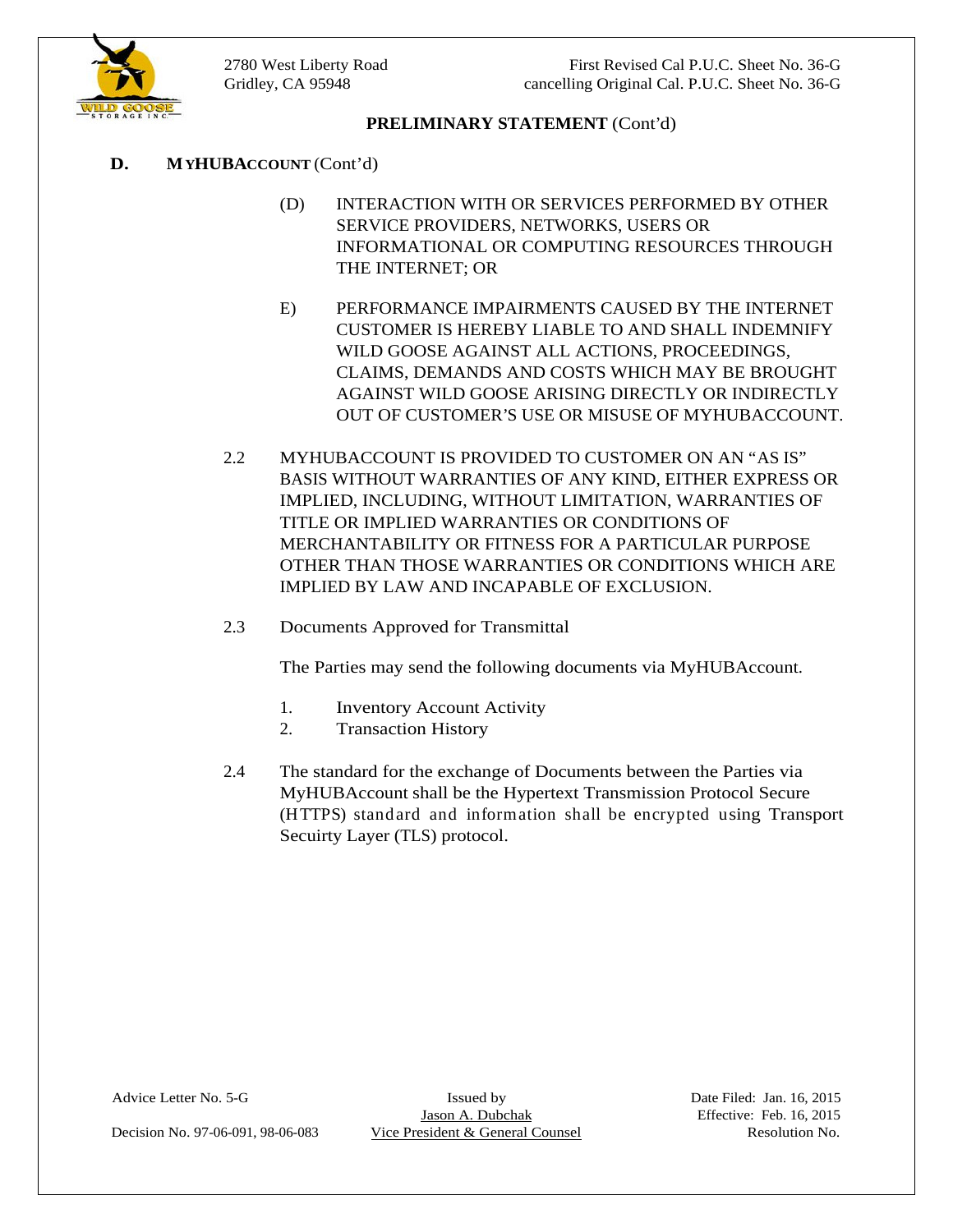

 $\overline{a}$ 

2780 West Liberty Road Second Revised Cal. P.U.C. Sheet No. 37-G Gridley, CA 95948 cancelling First Revised Cal. P.U.C. Sheet No. 37-G



Advice Letter No. 5-G Issued by Issued by Date Filed: Jan. 16, 2015<br>Jason A. Dubchak Effective: Feb. 16, 2015 Decision No. 97-06-091, 98-06-083 Vice President & General Counsel Resolution No.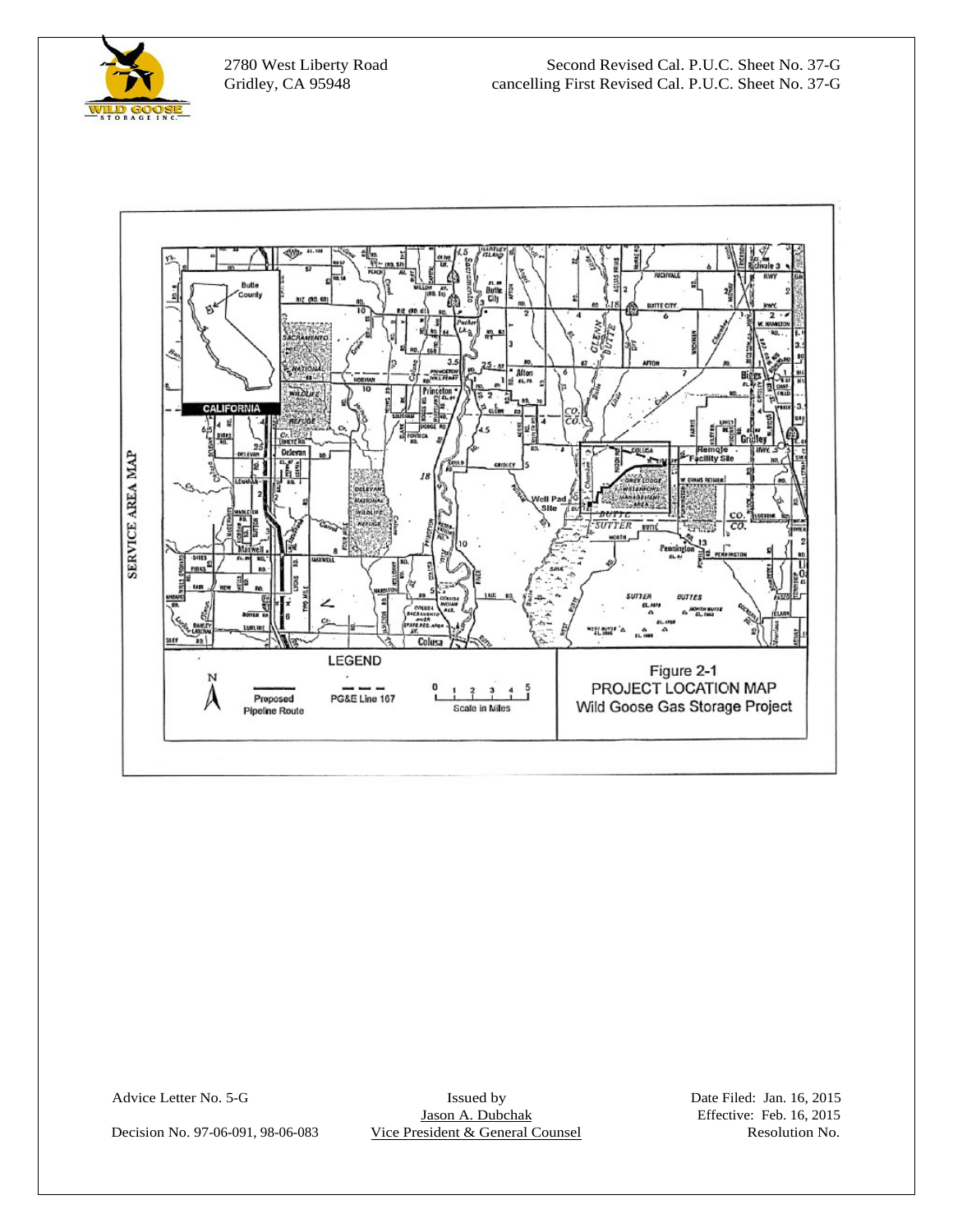

 $\overline{a}$ 

2780 West Liberty Road Second Revised Cal. P.U.C. Sheet No. 38-G Gridley, CA 95948 cancelling First Revised Cal. P.U.C. Sheet No. 38-G

#### **SERVICE SCHEDULES**

### **SCHEDULE FSS - FIRM STORAGE SERVICE**

#### CLASS OF SERVICE

Firm Storage Service (FSS), as defined in Rule 1 of the Tariff, is a natural gas storage service comprised of firm inventory service, firm injection service and firm withdrawal service, subject to the terms and conditions of service set forth in the Tariff including the Appendix FSS evidencing a Transaction entered into by the Parties.

#### APPLICABILITY

FSS Service is applicable to natural gas stored at the Wild Goose Storage Facility in Butte County, California.

#### TERRITORY FOR A SERVICE OF THE SERVICE OF THE SERVICE OF THE SERVICE OF THE SERVICE OF THE SERVICE OF THE SERVICE OF THE SERVICE OF THE SERVICE OF THE SERVICE OF THE SERVICE OF THE SERVICE OF THE SERVICE OF THE SERVICE OF

Wild Goose provides FSS Service to customers located in any county of California or outside of California provided that said customer can arrange to have its natural gas transported to and from the Service Commencement Point and the Service Termination Point.

#### TERMS AND CONDITIONS OF SERVICE

- 1. DEFINITIONS
	- 1.1 In this Service Schedule, terms will have the meanings given in Rule 1 of the Tariff, unless expressly indicated otherwise.

Advice Letter No. 5-G Issued by Issued by Date Filed: Jan. 16, 2015<br>Jason A. Dubchak Effective: Feb. 16, 2015

Decision No. 97-06-091, 98-06-083 Vice President & General Counsel Resolution No.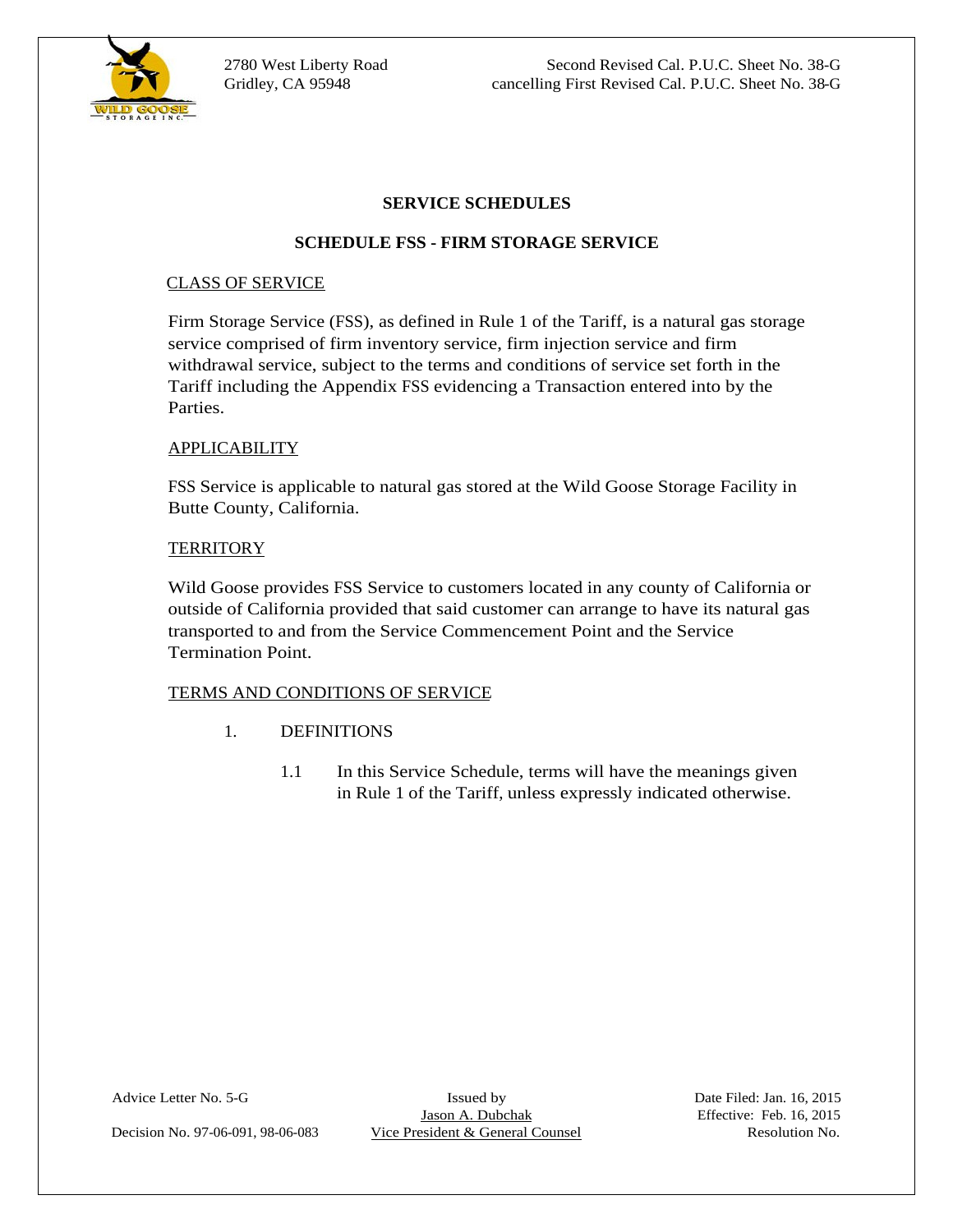2780 West Liberty Road Third Revised Cal. P.U.C. Sheet No. 39-G Gridley, CA 95948 cancelling Second Revised Cal. P.U.C. Sheet No. 39-G



# **SERVICE SCHEDULES** (Cont'd)

### **SCHEDULE FSS – FIRM STORAGE SERVICE** (Cont'd)

### TERMS AND CONDITIONS OF SERVICE (Cont'd)

### 2. CONTRACTING FOR SERVICES AND NOMINATIONS

- 2.1 The following provisions will apply between the Parties:
	- (a) From time to time, Customer and Wild Goose may agree orally to one or more Transactions hereunder. Such oral agreement shall be recorded by Wild Goose and thereafter shall be confirmed by Wild Goose sending Customer a fax or electronic confirmation in the form of an Appendix FSS documenting the particulars of the Transaction thereby entered into.
	- (b) Unless Customer objects by notice in writing given to Wild Goose by 07:00 hours Pacific Clock Time on the second Business Day following the day on which Wild Goose faxes or sends electronically the confirmation notice in the form of an Appendix FSS pursuant to Section 2.1(a), such Appendix FSS shall be accepted as correct by and binding upon both Parties in accordance with its terms whether or not in fact executed by either Party or both Parties; provided that, if a Party can produce a voice recording which clearly evidences the oral agreement of the Parties, then in the event of conflict between the faxed or electronic confirmation and the voice recording, the agreement of the Parties shall be governed by the latter. In the absence of a voice recording, a conversation through electronic means between the parties shall govern a conflict between the electronic confirmation and the conversation through electronic means.
	- (c) Customer may access the Services provided for in this Service Schedule by following the procedures set out in Article 3 "Requests, Nominations, and Confirmations" of the General Terms and Conditions of this Tariff, and in this Service Schedule.

Advice Letter No. 8-G **Issued by** Bate Filed: Feb. 25, 2020 Jason A. Dubchak Effective: Mar. 26, 2020 Decision No. 97-06-091, 98-06-083 Vice President & General Counsel Resolution No.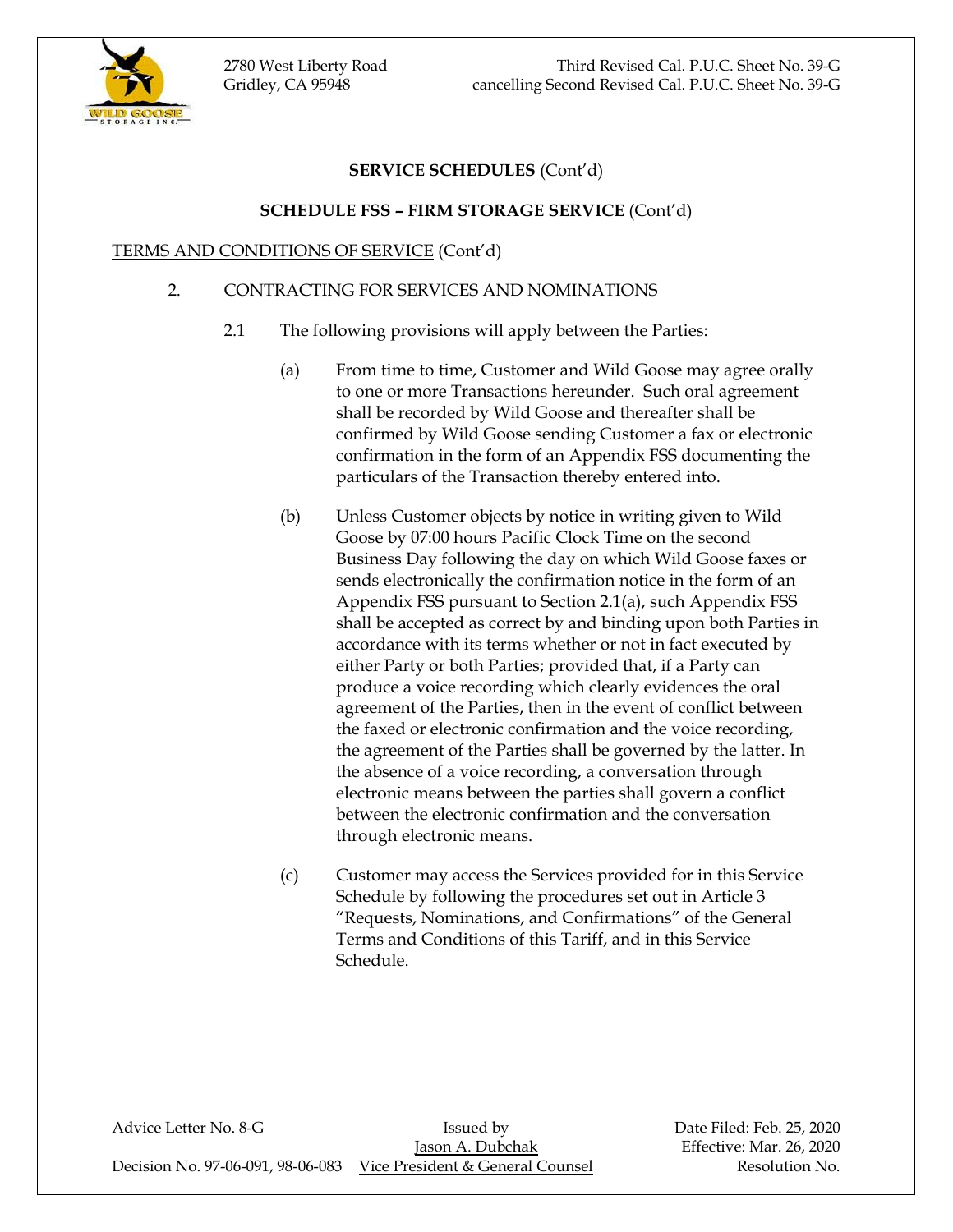### **SERVICE SCHEDULES**

# **SCHEDULE FSS – FIRM STORAGE SERVICE<br>TERMS AND CONDITIONS OF SERVICE (Cont'd)**

- 2. CONTRACTING FOR SERVICES AND NOMINATIONS (Cont'd)
	- 2.2 Wild Goose is not required to accept any Request which would result in Customer's Inventory Account having a negative balance or which would result in Customer exceeding the Inventory Capacity.
	- 2.3 Unless otherwise permitted in the Storage Service Documents, Customer must pay Wild Goose all applicable charges on account of the Injection Commodity Rate, the Withdrawal Commodity Rate, or both, for any Intraday Request made by Customer. Due to the obligations imposed on Wild Goose as a result of an Intraday Request, any Intraday Request made by Customer will require Customer to make payment for all applicable charges even if the Customer did not Nominate as required by the Storage Service Documents.

Decision No. 97-06-091, 98-06-083 Vice President & General Counsel Resolution No.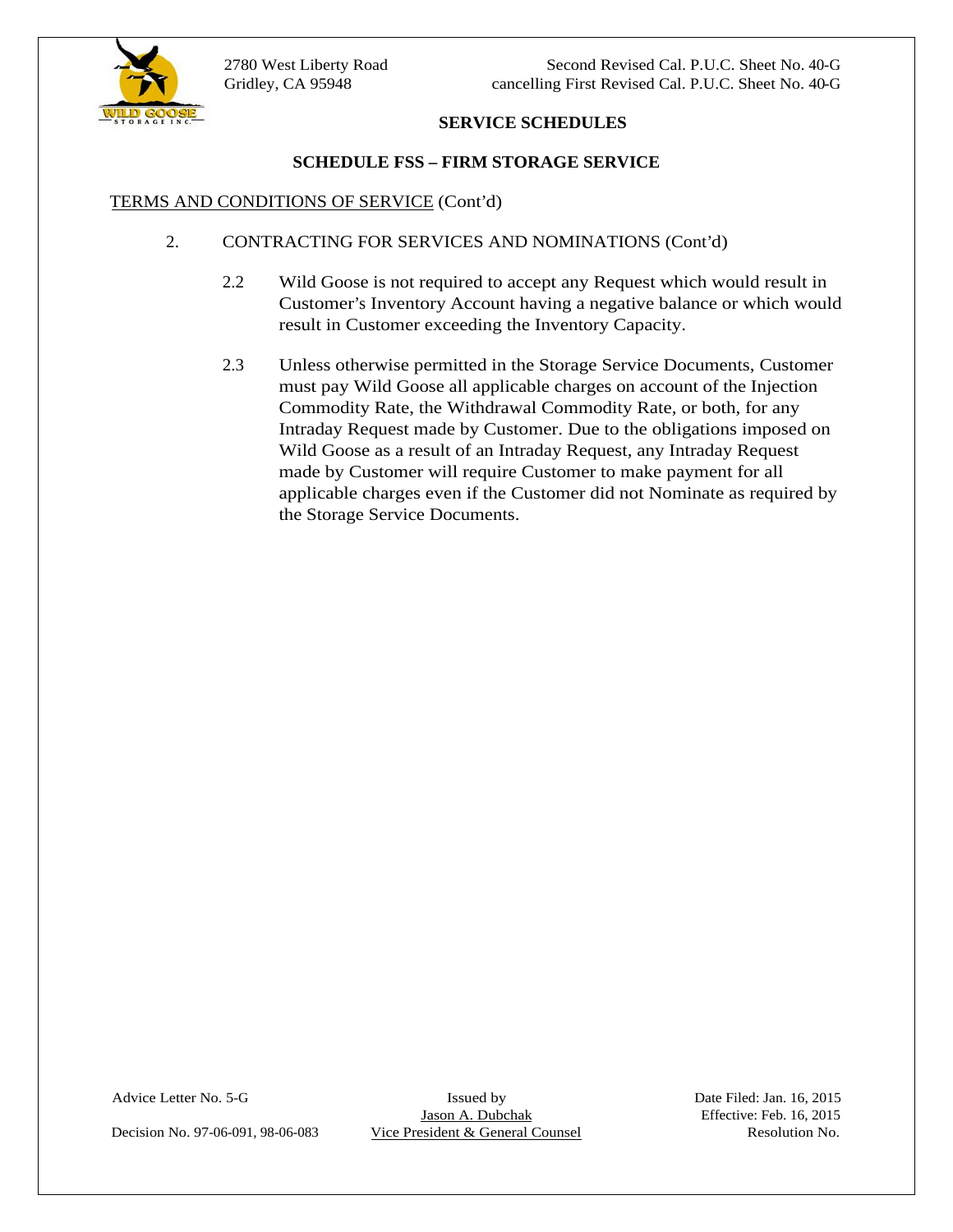



#### **SERVICE SCHEDULES**

#### **SCHEDULE FSS – FIRM STORAGE SERVICE**

#### TERMS AND CONDITIONS OF SERVICE (Cont'd)

### 3. REDUCTIONS, ALLOCATIONS

3.1 On any Gas Day, Wild Goose may reduce Customer's Request for Service duly made hereunder, in whole or in part, without penalty, in order to perform planned or unplanned maintenance, repairs, additions or modifications to any of the pipeline, the storage wells, and the equipment and plant comprising the Wild Goose Storage Facility (the "Curtailment Allowance"); provided that, Wild Goose shall use reasonable efforts to give 15 days prior notice of the planned maintenance. Over any period of 365 consecutive Gas Days, the Curtailment Allowance made use of by Wild Goose shall not in the aggregate exceed 100%, where the Curtailment Allowance made use of on any Gas Day is expressed as a percentage determined according to the following formula:

$$
CA\% = \frac{(CR_t - CM_t) \times 100/14}{CR_t}
$$

*Where:*

| denotes | †he<br>question.<br>- 1 n<br>cas<br>$\boldsymbol{\omega}$ av<br>-uic |  |  |  |
|---------|----------------------------------------------------------------------|--|--|--|
|---------|----------------------------------------------------------------------|--|--|--|

- CR*<sup>t</sup>* is the Customer's Request, duly made for that Gas Day in accordance with the Storage Service Documents; and  $\qquad \qquad$
- $CM_t$  is the Customer's Request for that Gas Day, as reduced<br>solely as a result of Wild Goose making use of the Curtailment Allowance.

Decision No. 97-06-091, 98-06-083 Vice President & General Counsel Resolution No.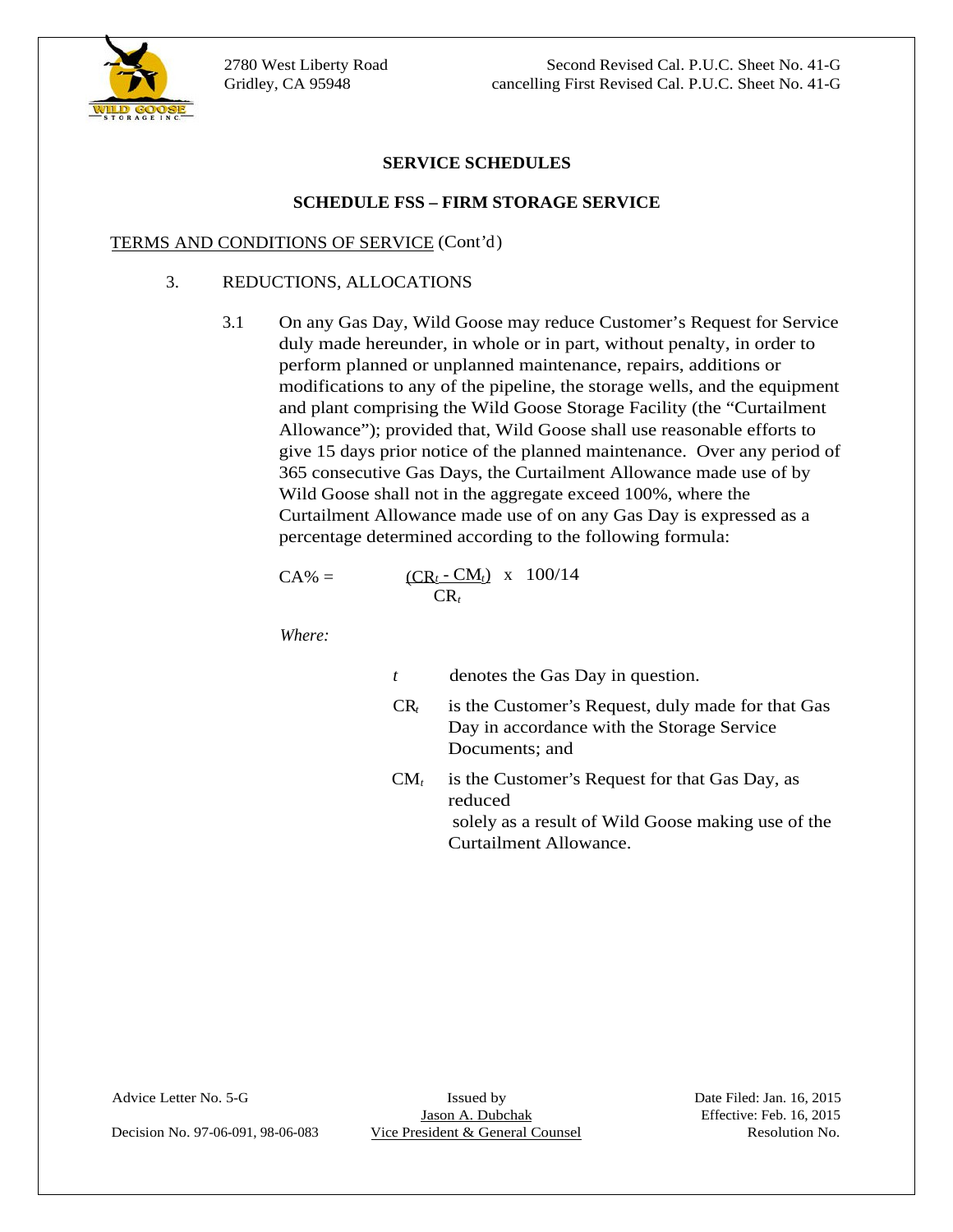2780 West Liberty Road Second Revised Cal. P.U.C. Sheet No. 42-G Gridley, CA 95948 cancelling First Revised Cal. P.U.C. Sheet No. 42-G



# **SERVICE SCHEDULES** (Cont'd)

### **SCHEDULE FSS - FIRM STORAGE SERVICE** (Cont'd)

### TERMS AND CONDITIONS OF SERVICE (Cont'd)

- 3. REDUCTIONS, ALLOCATIONS (Cont'd)
	- 3.2 If on any Gas Day reductions should become necessary pursuant to Section 3.1 of Schedule FSS, or for any other reason including Force Majeure, the allocation of remaining Physical Capacity, if any, will be made among Customer's Request and all other customers then Requesting FSS Service, consistent with Rule 14 and in accordance with the following:
		- (a) in the case of injection capacity: pro rata to Customer according to the ratio of its Maximum Daily Injection Quantity on that Gas Day to the total of all Maximum Daily Injection Quantities of all customers Requesting FSS Service on that Gas Day; and
		- (b) in the case of withdrawal capacity: pro rata to Customer according to the ratio of its Maximum Daily Withdrawal Quantity on that Gas Day to the total of all Maximum Daily Withdrawal Quantities of all customers Requesting FSS Service on that Gas Day.
	- 3.3 Notwithstanding the provisions of this Service Schedule, when Customer is Requesting FSS Service for any Gas Day, such Request may be reduced or rejected in accordance with Rule 14.

### 4. EARLY TERMINATION OPTION

4.1 If pursuant to any FSS Transaction, over a period of any 12 or fewer consecutive months, Wild Goose as Defaulting Party shall have incurred Real Default Value in an aggregate amount greater than or equal to one half of the Total Storage Demand Charge calculated for that period (the "Threshold Amount"), then Wild Goose shall have the option to terminate that Transaction. Wild Goose may exercise that option by giving written notice to Customer no later than 6 months after the Threshold Amount is reached, and that Transaction shall terminate 15 days following such notice being given.

Advice Letter No. 8-G **Issued by** Bate Filed: Feb. 25, 2020 Jason A. Dubchak Effective: Mar. 26, 2020 Decision No. 97-06-091, 98-06-083 Vice President & General Counsel Resolution No.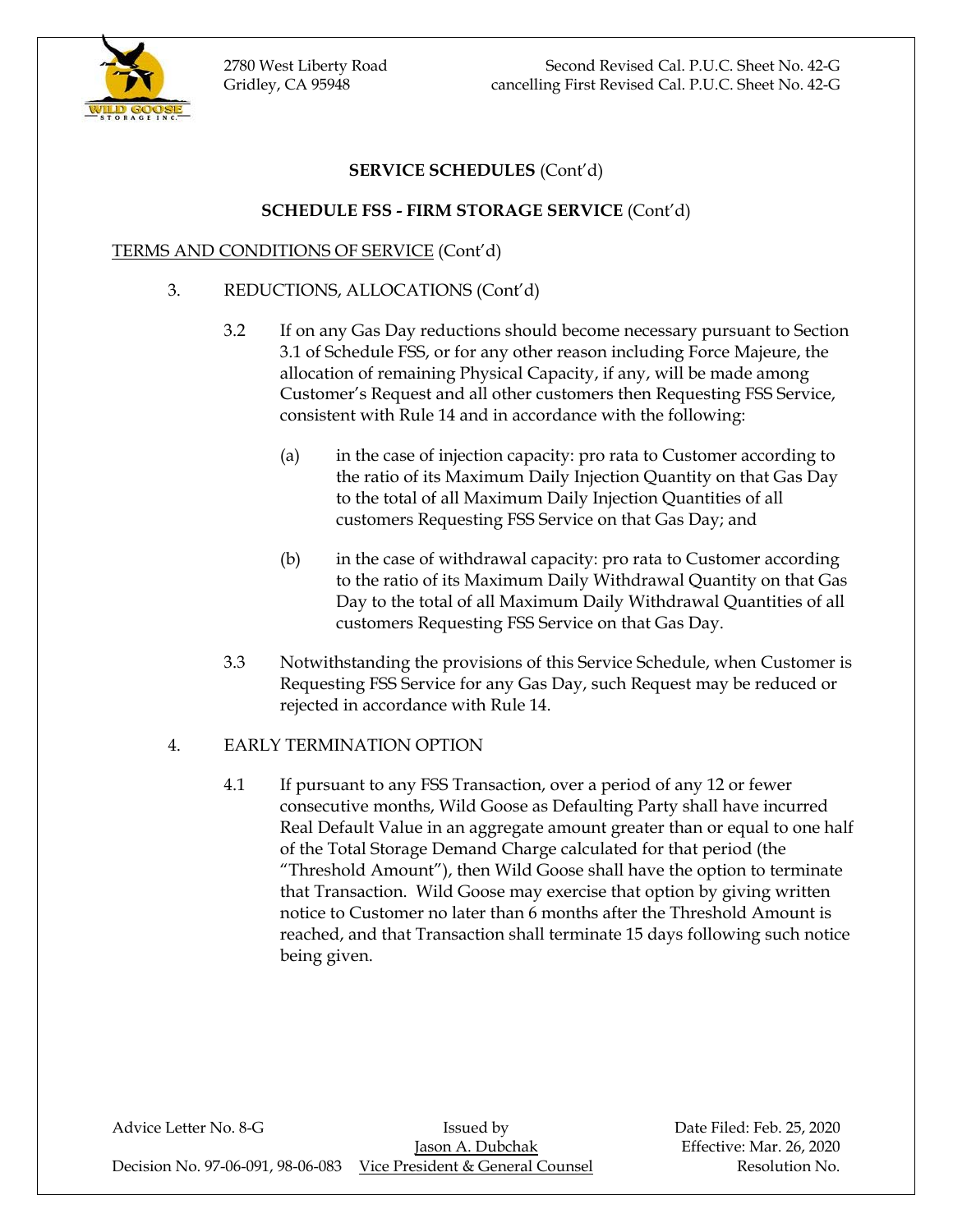

2780 West Liberty Road Second Revised Cal. P.U.C. Sheet No. 43-G Gridley, CA 95948 cancelling First Revised Cal. P.U.C. Sheet No. 43-G

#### **SERVICE SCHEDULES**

#### **SCHEDULE FSS - FIRM STORAGE SERVICE**

#### TERMS AND CONDITIONS OF SERVICE (Cont'd)

- 4. EARLY TERMINATION OPTION (Cont'd)
- 4.2 If at the time the option for Early Termination is exercised, a positive or negative balance exists in the Customer's Inventory Account then:
	- (a) Wild Goose will purchase from Customer any positive balance in Customer's Inventory Account at a price equal to 110% of the average price determined by reference to the Service Commencement Point Price Index for each day of the Gas Month next following the Early Termination Date; or
	- (b) Customer will purchase from Wild Goose any negative balance in Customer's Inventory Account at a price equal to 90% of the average price determined by reference to the Service Termination Point Price Index for each day of the Gas Month next following the Early Termination Date.

#### 5. SERVICE FEES

- 5.1 Customer will pay the fees and charges described in this Article 5 and in Appendix FSS for the Services provided under this Service Schedule.
- 5.2 The amount payable each Gas Month by Customer pursuant to this Service Schedule shall equal to the sum of:
	- (a) the product of the Injection Commodity Rate and the quantity of gas delivered by or on behalf of Customer at the Service Commencement Point and credited to Customer's Inventory Account during that Gas Month;
	- (b) the product of the Withdrawal Commodity Rate and the quantity of gas delivered to or on behalf of Customer at the Service Termination Point and deducted from Customer's Inventory Account during that Gas Month;
	- (c) the Monthly Storage Demand Charge applicable to the Billing Month;

Decision No. 97-06-091, 98-06-083 Vice President & General Counsel Resolution No.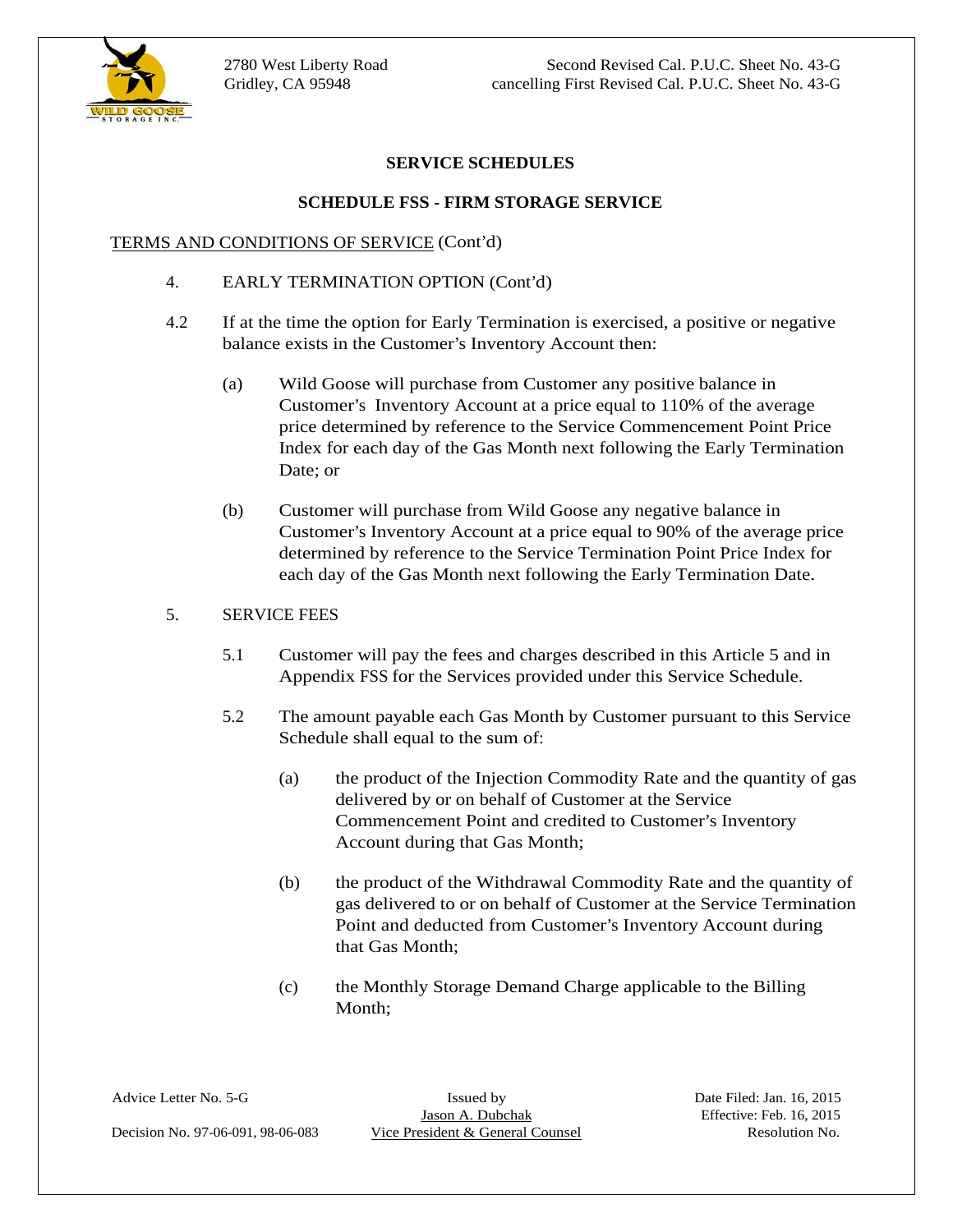2780 West Liberty Road Second Revised Cal. P.U.C. Sheet No. 44-G Gridley, CA 95948 cancelling First Revised Cal. P.U.C. Street No. 44-G



# **SERVICE SCHEDULES** (Cont'd)

### **SCHEDULE FSS – FIRM STORAGE SERVICE** (Cont'd)

### TERMS AND CONDITIONS OF SERVICE (Cont'd)

#### 5. SERVICE FEES

- (d) The sum of Customer's share of fuel charges for the Gas Month, calculated for each Gas Day using one of the following formulas:
- (i) Where Appendix FSS specifies Customer's Fuel Charge Election as "actual fuel":  $FC = SP \times AFC \times CN/TCN$

Where:

"FC" means the fuel charge for that Gas Day;

"SP" means the Service Midpoint Price of Natural Gas at PG&E, Citygate, as specified by Gas Daily for that Gas Day;

"CN" means

- (a) zero ("0") if the Customer's Nomination, as Confirmed by Connecting Pipeline, is in the opposite direction to the net facility physical flow, or
- (b) the amount of Customer's Nomination Confirmed by Connecting Pipeline if such Nomination is in the same direction as the net facility physical flow for that Gas Day;
- "TCN" means the total of all Customer Nominations in the same direction as the net facility physical flow on that Gas Day; and
- "AFC" means the actual fuel consumed by the facility on that Gas Day.

Advice Letter No. 8-G **Issued by** Date Filed: Dec. Feb. 25, 2020 Decision No. 97-06-091, 98-06-083 Vice President & General Counsel Resolution No.

Jason A. Dubchak Effective: Mar. 26, 2020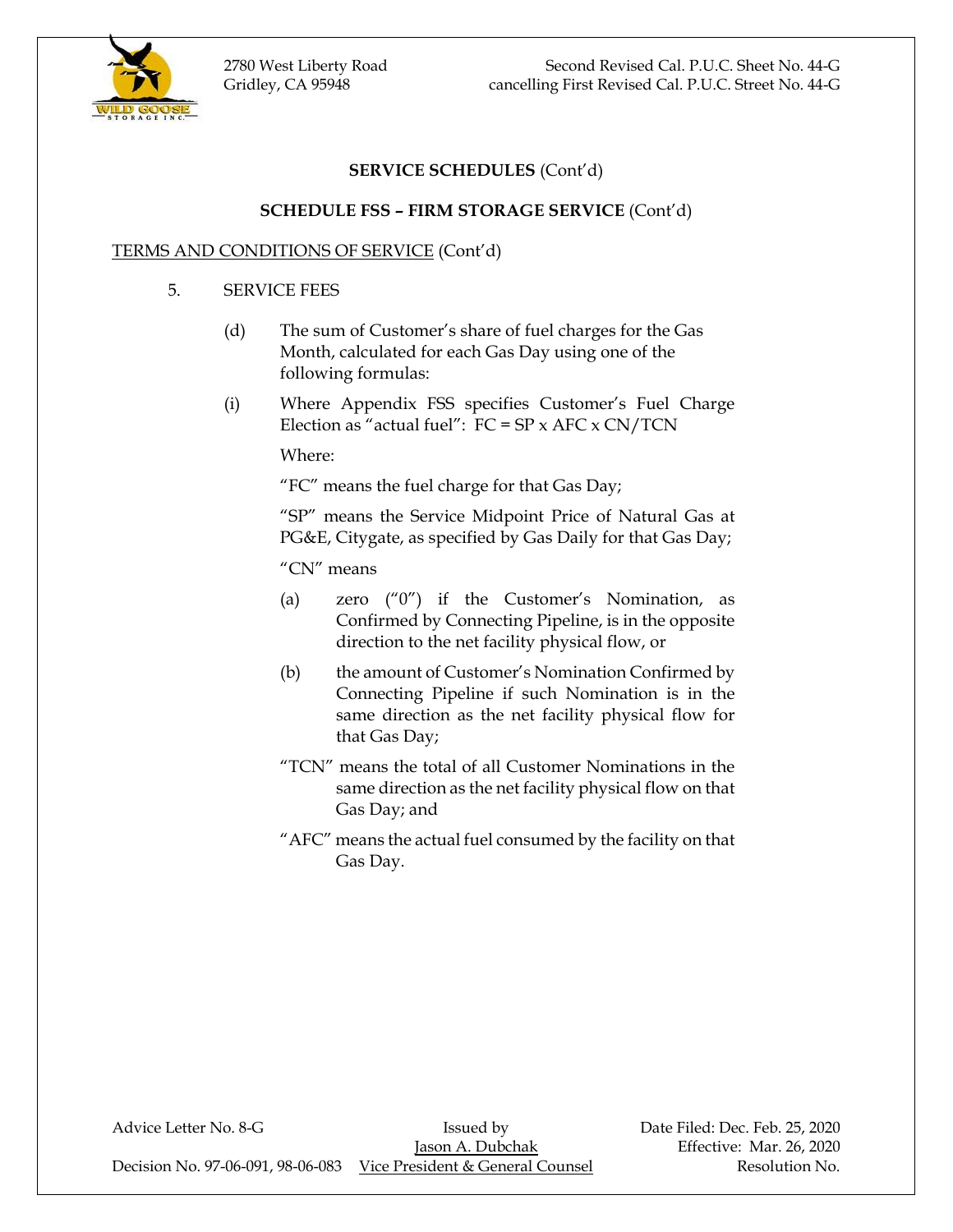

### **SERVICE SCHEDULES**

#### **SCHEDULE FSS – FIRM STORAGE SERVICE**

#### TERMS AND CONDITIONS OF SERVICE (Cont'd)

#### 5. SERVICE FEES

(ii) Where Appendix FSS specifies Customer's Fuel Charge Election as "fixed % of":  $FC = SP x F\% x CN$ 

Where: the contract of the contract of the contract of the contract of the contract of the contract of the contract of the contract of the contract of the contract of the contract of the contract of the contract of the con

"FC" means the fuel charge for that Gas Day;

"SP" means the Service Commencement Point Price Index or the Service Termination Point Price Index as the case may be as specified by Gas Daily for that Gas Day;

"CN" means the amount of Customer's nomination confirmed by the Connecting Pipeline; and

"F%" means the percentage of fuel specified in Appendix FSS FOR THE SECOND SECOND SECOND SECOND SECOND SECOND SECOND SECOND SECOND SECOND SECOND SECOND SECOND SECOND SECOND SECOND SECOND SECOND SECOND SECOND SECOND SECOND SECOND SECOND SECOND SECOND SECOND SECOND SECOND SECOND

(e) All other fees, charges, damages, and other amounts payable in accordance with the Storage Service Documents for that Gas Month.

Decision No. 97-06-091, 98-06-083 Vice President & General Counsel Resolution No.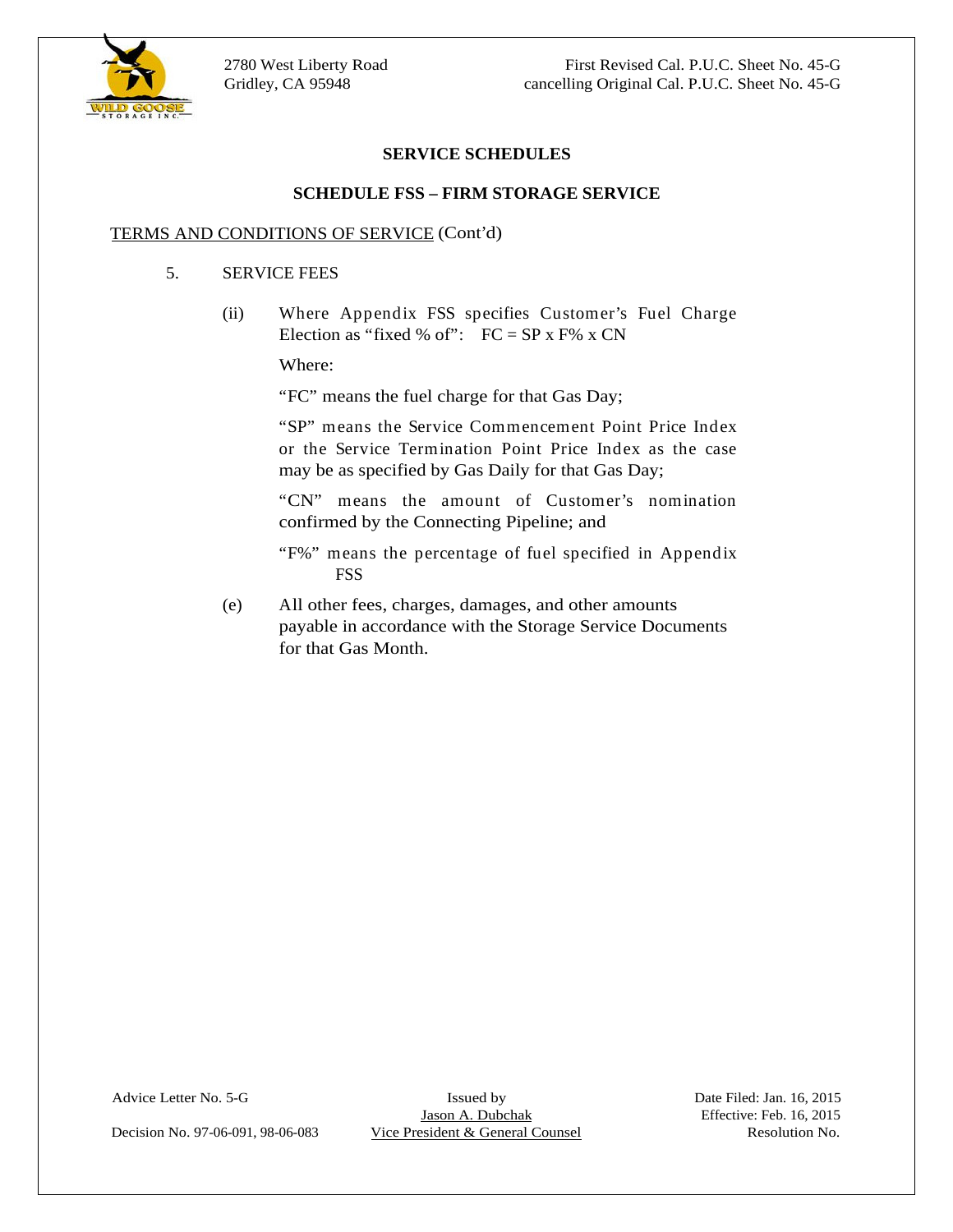

### **SERVICE SCHEDULES**

#### **SCHEDULE FSS – FIRM STORAGE SERVICE**

#### TERMS AND CONDITIONS OF SERVICE (Cont'd)

- 5. SERVICE FEES (Cont'd)
	- 5.3 Rates will be subject to adjustment as follows:
		- (a) The Injection Demand Rate, Withdrawal Demand Rate, Inventory Demand Rate, Injection Commodity Rate and Withdrawal Commodity Rate will each be adjusted effective April 1 of each year on the following basis:

$$
R_n = R_o (CPI_n / CPI_o)
$$

Where:

"Rn" means the Rate for the period beginning April 1 of that year;

" $R_0$ " means the Rate in effect for the previous year;

"CPI<sub>n</sub>" means the value of the Consumer Price Index for San Francisco-Oakland-San Jose, CA CMSA as published by the U.S. Bureau of Labor Statistics for the month of April of that year; and

"CPI<sub>0</sub>" means the value of the Consumer Price Index for San Francisco-Oakland-San Jose, CA CMSA as published by the U.S. Bureau of Labor Statistics for the month of April of the previous year.

(b) No adjustment to the Injection Demand Rate, Withdrawal Demand Rate, Inventory Demand Rate, Injection Commodity Rate and Withdrawal Commodity Rate will be made if:

(i)  $\text{CPI}_n$  is less than  $\text{CPI}_o$  and;(ii) if the Inventory Account that these rates apply to was not active on March 31 of that same year.

Advice Letter No. 5-G Issued by Issued by Date Filed: Jan. 16, 2015<br>Jason A. Dubchak Effective: Feb. 16, 2015 Decision No. 97-06-091, 98-06-083 Vice President & General Counsel Resolution No.

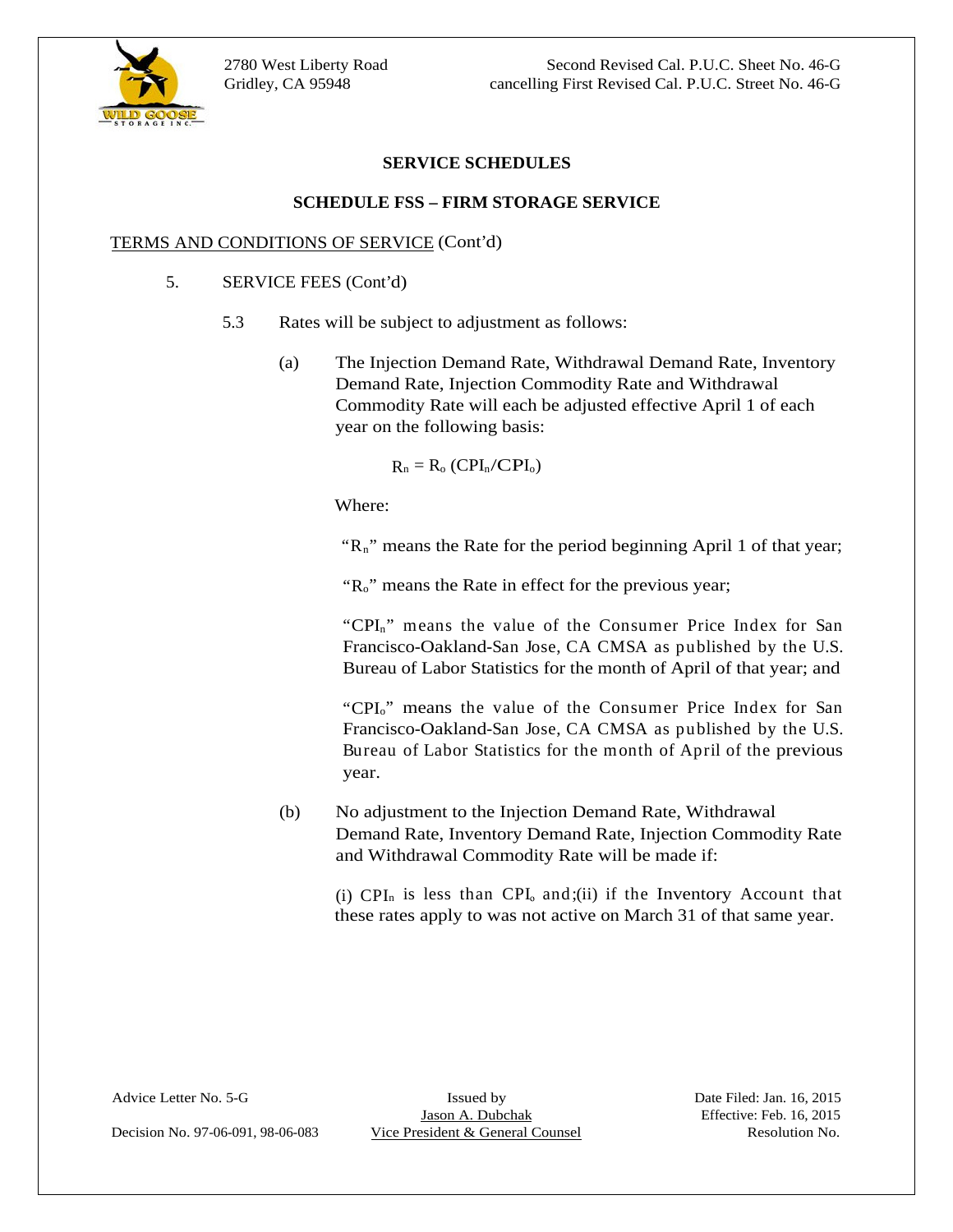

2780 West Liberty Road First Revised Cal. P.U.C. Sheet No. 47-G Gridley, CA 95948 cancelling Original Cal. P.U.C. Sheet No. 47-G

#### **SERVICE SCHEDULES**

#### **SCHEDULE FSS – FIRM STORAGE SERVICE**

#### TERMS AND CONDITIONS OF SERVICE (Cont'd)

#### 6. RATES

6.1 The rates for FSS Service shall be within the range set forth in the following table. Rates are for service beginning April 1, 1999, to be adjusted every subsequent April 1 pursuant to Section 5.3 2780 West Liberty Road<br>
Critaley, CA 95948<br>
Critaley, CA 95948<br>
CRINICE SCHEDULES<br>
SERVICE SCHEDULES<br>
SERVICE SCHEDULES<br>
SERVICE SCHEDULES<br>
SERVICE SCHEDULES<br>
TERMS AND CONDITIONS OF SERVICE (Cont'd)<br>
6. RATES<br>
6.1 The rat

#### **Schedule FSS Rate Table**

|                                  | Unit                                  |        | Minimum Maximum |
|----------------------------------|---------------------------------------|--------|-----------------|
|                                  |                                       |        |                 |
| <b>Inventory Demand Rate</b>     | \$/Dth/month                          | \$0.00 | \$36.00         |
| <b>Injection Demand Rate</b>     | $\Lambda$ Dth/day/month $\delta$ 0.00 |        | \$300.00        |
| Withdrawal Demand Rate           | $\Lambda$ Dth/day/month $\delta$ 0.00 |        | \$200.00        |
| <b>Injection Commodity Rate</b>  | \$/Dth                                | \$0.00 | \$100.00        |
| <b>Withdrawal Commodity Rate</b> | \$/Dth                                | \$0.00 | \$100.00        |
|                                  |                                       |        |                 |
| SPECIAL CONDITIONS               |                                       |        |                 |

- 7.1 In order to receive Service under this schedule, Customer must execute and deliver to Wild Goose a Storage Services Agreement (Form A) and enter into a Transaction as evidenced by an Appendix FSS (Form B).<br>
7.2 All Service under this Service Schedule is subject to the
- provisions of this Tariff and the Conditions of Use of
- MyHUBAccount.<br>
The agreement of the Parties as evidenced by the Storage Service Documents shall at all times be subject to such changes or modifications by the Public Utilities Commission of the State of California as said Commission may from time to time direct in the exercise of its jurisdiction.

Decision No. 97-06-091, 98-06-083 Vice President & General Counsel Resolution No.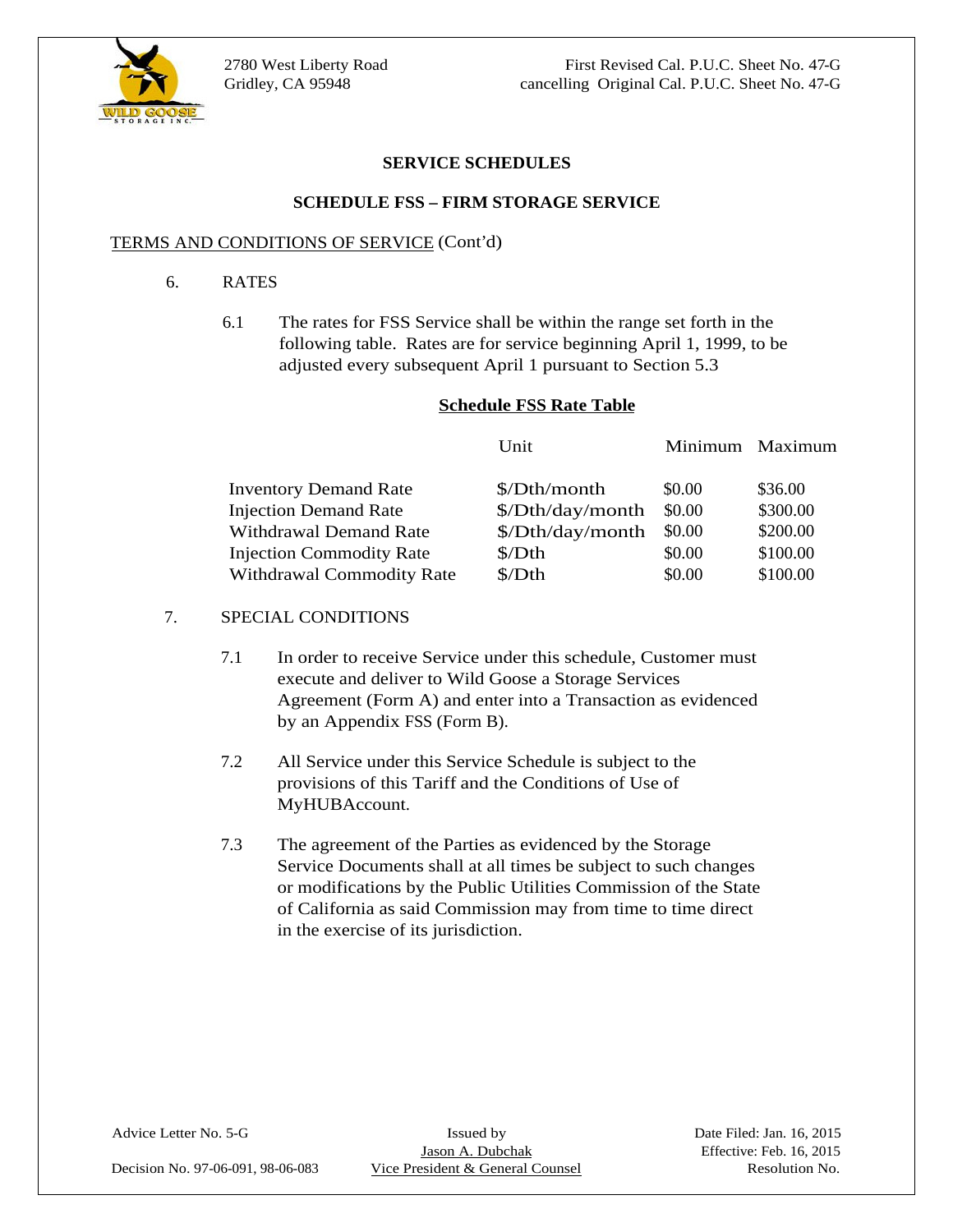

# **SERVICE SCHEDULES** (Cont'd)

### **SCHEDULE STS SHORT TERM STORAGE SERVICE**

STS Service, as defined in Rule 1 of the Tariff, is a natural gas storage service comprised of inventory service, injection service and withdrawal service, subject to the terms and conditions of service set forth in the Tariff and the Appendix STS evidencing a Transaction entered into by the Parties.

#### APPLICABILITY

STS Service is applicable to natural gas stored at the Wild Goose Storage Facility in Butte County, California.

#### **TERRITORY**

Wild Goose provides STS Service to customers located in any county of California or outside of California provided that said customer can arrange to have its natural gas transported to and from the Service Commencement Point and the Service Termination Point.

#### TERMS AND CONDITIONS OF SERVICE DEFINITIONS

- 1. DEFINITIONS
	- 1.1 In this Service Schedule, terms will have the meanings given in Rule 1 of the Tariff, unless expressly indicated otherwise.

Advice Letter No. 8-G **Issued by** Bate Filed: Feb. 25, 2020 Jason A. Dubchak Effective: Mar. 26, 2020 Decision No. 97-06-091, 98-06-083 Vice President & General Counsel Resolution No.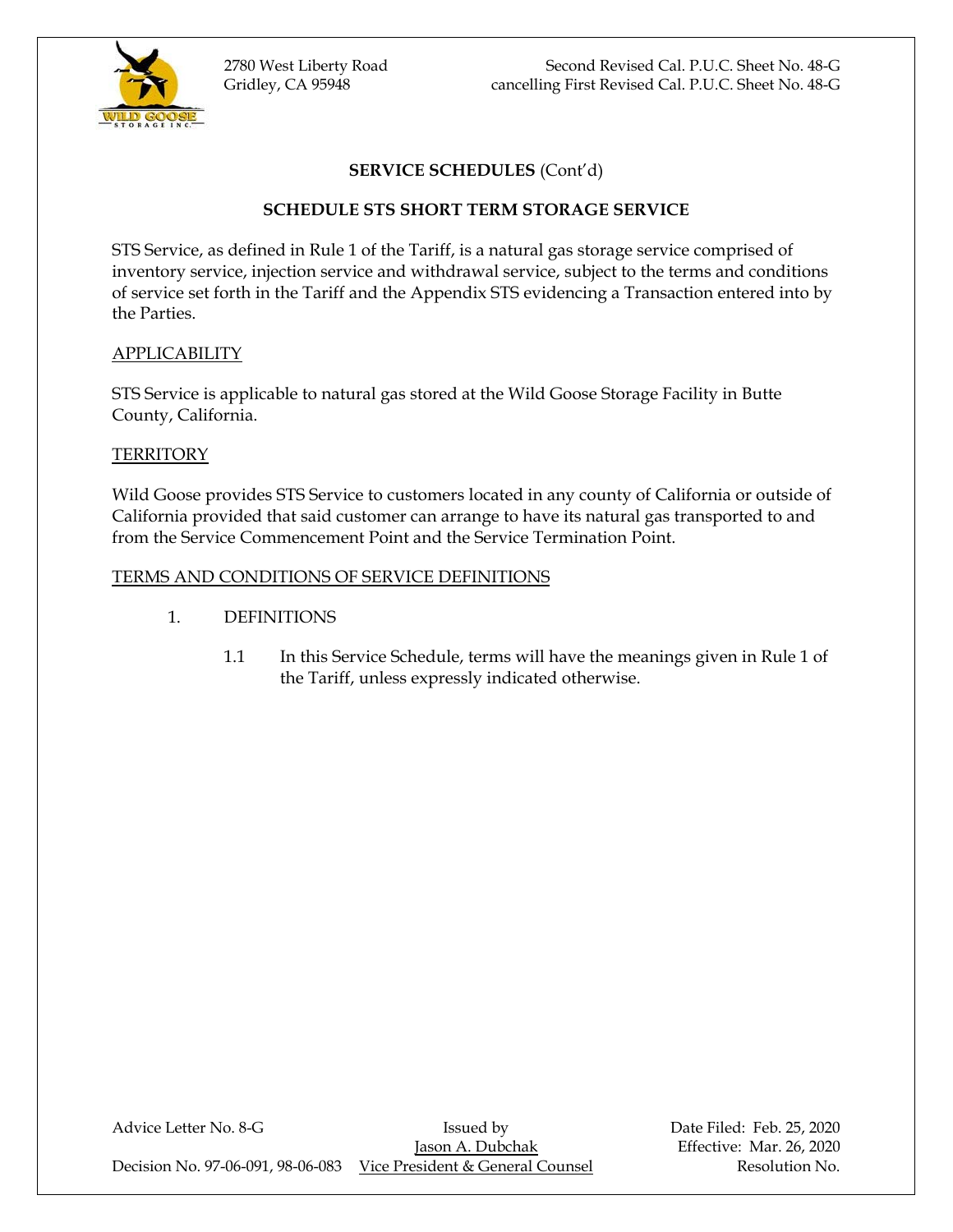2780 West Liberty Road Second Revised Cal. P.U.C. Sheet No. 49-G Gridley, CA 95948 cancelling First Revised Cal. P.U.C. Sheet No. 49-G



### **SERVICE SCHEDULES** (Cont'd)

### **SCHEDULE STS - SHORT TERM STORAGE SERVICE** (Cont'd)

#### TERMS AND CONDITIONS OF SERVICE (Cont'd)

#### 2. CONTRACTING FOR SERVICES AND NOMINATIONS

- 2.1 The following provisions will apply between the Parties:
	- (a) From time to time, Customer and Wild Goose may agree orally to one or more Transactions hereunder. Such oral agreement shall be recorded by Wild Goose and thereafter shall be confirmed by Wild Goose sending Customer a fax or electronic confirmation in the form of an Appendix STS documenting the particulars of the Transaction thereby entered into.
	- (b) Unless Customer objects by notice in writing given to Wild Goose by 07:00 hours Pacific Clock Time on the second Business Day following the day on which Wild Goose faxes or confirms electronically the Appendix STS pursuant to Section 2.1(a), such Appendix STS shall be accepted as correct by and binding upon both Parties in accordance with its terms, whether or not in fact executed by either Party or both Parties; provided that, if a Party can produce a voice recording which clearly evidences the oral agreement of the Parties, then in the event of conflict between the faxed or electronic confirmation and the voice recording, the agreement of the Parties shall be governed by the latter. In the absence of a voice recording, a conversation through electronic means between the parties shall govern a conflict between electronic confirmation and the conversation through electronic means.
	- (c) Customer may access the services provided for in this Service Schedule by following the procedures set out in Article 3 "Requests, Nominations, and Confirmations" of the General Terms and Conditions of this Tariff, and in this Service Schedule.

Advice Letter No8-G **Issued by** Issued by Date Filed: Feb. 25, 2020 Jason A. Dubchak Effective: Mar. 26, 2020 Decision No. 97-06-091, 98-06-083 Vice President & General Counsel Resolution No.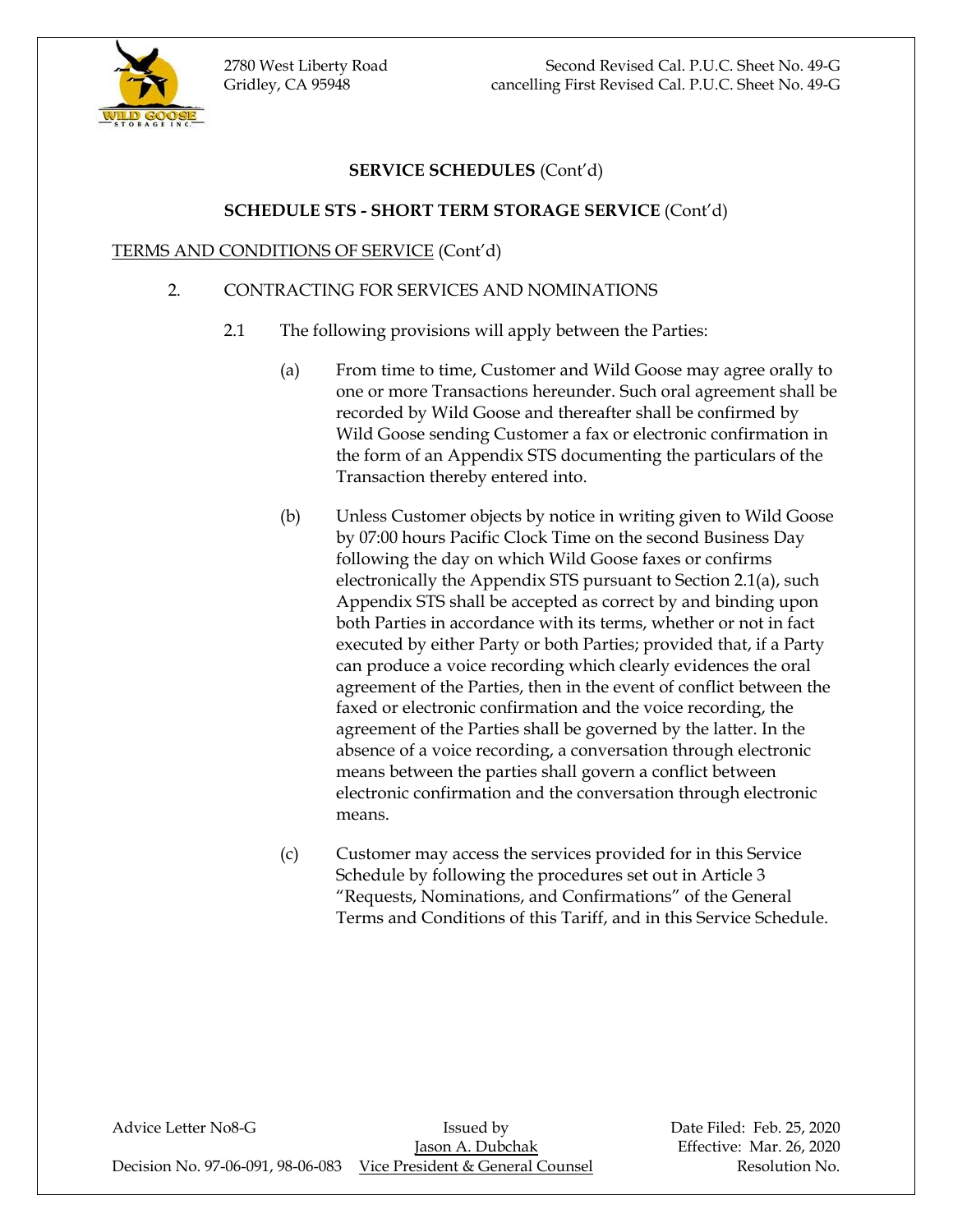

### **SERVICE SCHEDULES**

#### **SCHEDULE STS - SHORT TERM STORAGE SERVICE**

#### TERMS AND CONDITIONS OF SERVICE (Cont'd)

#### 2. CONTRACTING FOR SERVICES AND NOMINATIONS

- 2.2 If during the Term, as, specified on the Appendix STS, there are no existing FSS Transactions that reference the same Inventory Account as specified on Appendix STS, then the following obligations shall be applicable: the contract of the contract of the contract of the contract of the contract of the contract of the contract of the contract of the contract of the contract of the contract of the contract of the contract of th
	- (a) For service rendered at the Service Commencement Point, Wild Goose is not required to accept any Request, which, if fulfilled, would result in the total quantity of gas delivered or received pursuant to the Transaction exceeding, in absolute value, the Total Contract Quantity as specified on the Appendix STS evidencing the Transaction.
	- (b) Wild Goose is not required to accept any Request which would result in Customer's Inventory Account exceeding the Inventory Capacity.
	- (c) For service rendered at the Service Termination Point, Wild Goose is not required to accept any Request, which, if fulfilled, will result in the balance of the Customer's Inventory Account exceeding, in absolute value, zero at the end of the Term of that Transaction.
	- (d) Wild Goose's right to not accept any Request, pursuant to Section 2.2(a) and (b), supersedes any obligation or right the Customer may otherwise have to Request the Minimum Daily Quantity or the Maximum Daily Quantity or to exercise any Flex Discretion to which it is otherwise entitled, as specified in the Appendix STS evidencing the Transaction.

Decision No. 97-06-091, 98-06-083 Vice President & General Counsel Resolution No.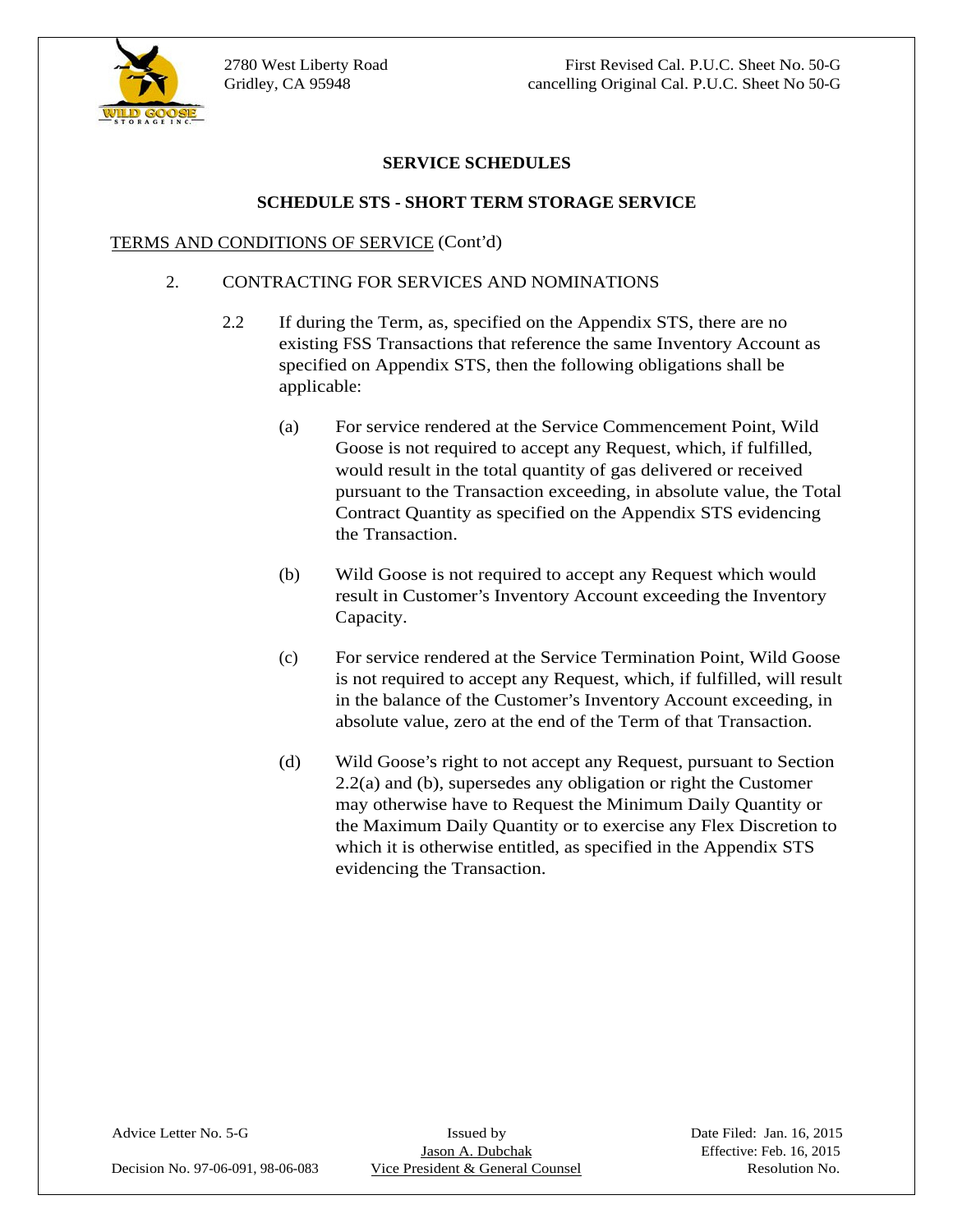2780 West Liberty Road Second Revised Cal. P.U.C. Sheet No. 51-G Gridley, CA 95948 cancelling First Revised Cal. P.U.C. Sheet No. 51-G



### **SERVICE SCHEDULES**

### **SCHEDULE STS - SHORT TERM STORAGE SERVICE**

#### TERMS AND CONDITIONS OF SERVICE (Cont'd)

#### 3. FLEX DISCRETION

- 3.1 Flex Discretion shall be governed by the following provisions:
	- (a) In the Appendix STS evidencing a Transaction, the Parties shall specify the Flex Quantity of either Party or both Parties in that Transaction, as well as the Minimum Daily Quantity and the Maximum Daily Quantity at either the Service Commencement Point, the Service Termination Point, or both.
	- (b) If, pursuant to any Transaction, Wild Goose has Flex Discretion, it may elect to reduce Customer's Request at the Service Commencement Point, the Service Termination Point, or both. If, pursuant to any Transaction, Customer has Flex Discretion, it may elect to Request less than the Maximum Daily Quantity at the Service Commencement Point, the Service Termination Point, or both, as applicable. Customer may not Request and Wild Goose may not reduce Customer's Request at the Service Commencement Point, the Service Termination Point, or both, as applicable, to an amount less than the Minimum Daily Quantity. Customer shall not Request an amount greater than the Maximum Daily Quantity.
	- (c) If on any Gas Day Wild Goose exercises Flex Discretion hereunder, the Flex Quantity at the Service Commencement Point, the Service Termination Point, or both, as applicable, to which it is entitled in the Transaction in question shall be reduced by the quantity duly Requested by Customer on that Gas Day but not served by Wild Goose due to such exercise of Flex Discretion. If on any Gas Day, Customer exercises Flex Discretion hereunder, the Flex Quantity at the Service Commencement Point, the Service Termination Point, or both, as applicable, to which it is entitled to in the Transaction in question shall be reduced by the amount the Maximum Daily Quantity exceeds the quantity in fact Requested by Customer on that Gas Day.
	- (d) When a Party's Flex Quantity at the Service Commencement Point, the Service Termination Point, or both, as applicable, in any Transaction equals zero, that Party may no longer exercise Flex Discretion in that Transaction at that point.

| Advice Letter No. 5-G             | ssued by                      | Date Filed: Jan. 16, 2015 |
|-----------------------------------|-------------------------------|---------------------------|
|                                   | A. Dubchal                    | Effective: Feb. 16, 2015  |
|                                   |                               |                           |
| Decision No. 97-06-091, 98-06-083 | e President & General Counsel | Resolution No.            |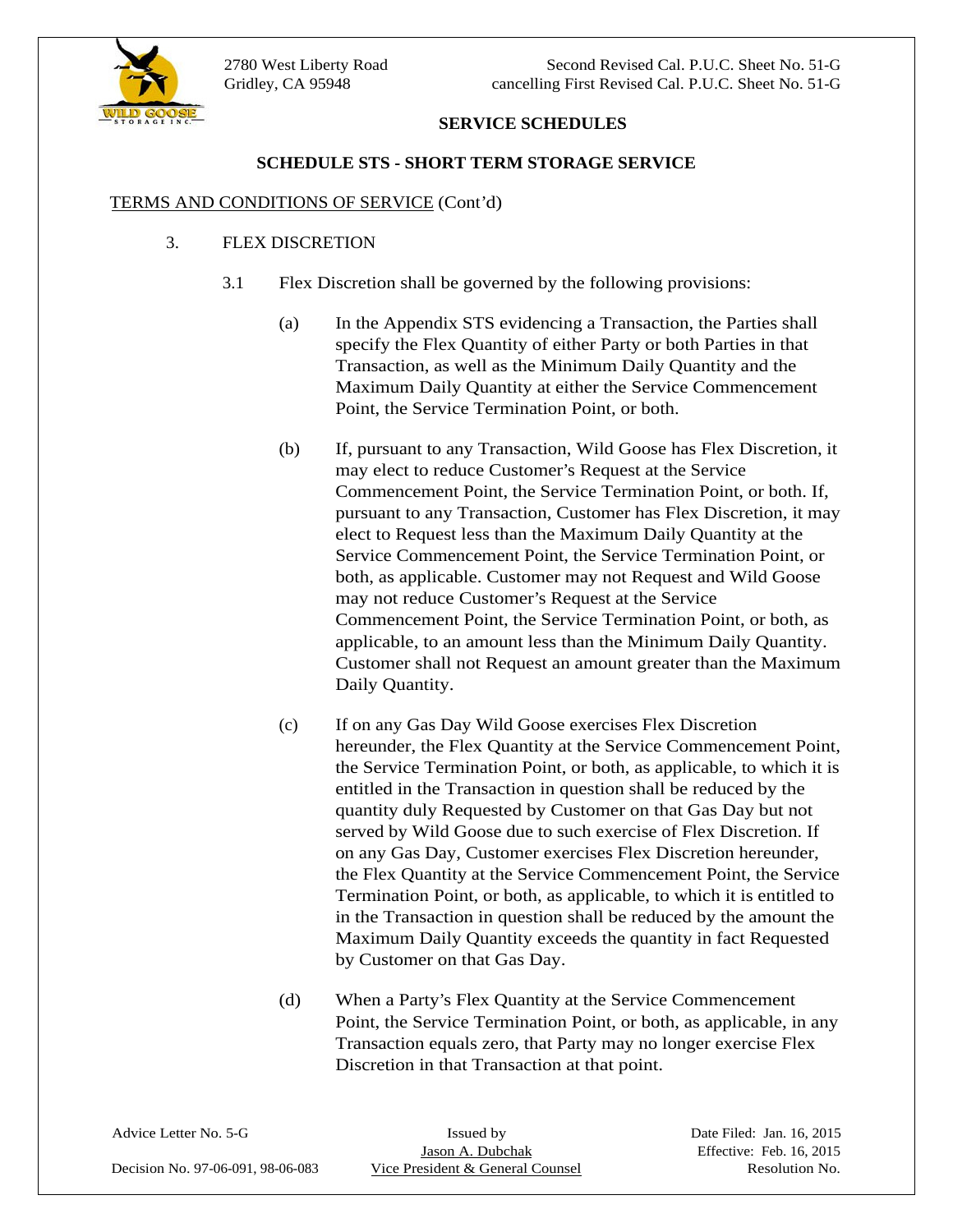

### **SERVICE SCHEDULES**

#### **SCHEDULE STS - SHORT TERM STORAGE SERVICE**

#### TERMS AND CONDITIONS OF SERVICE (Cont'd)

- 4. SERVICE FEES
	- 4.1 Customer will pay to Wild Goose, or Wild Goose will pay to Customer, the STS Service Charge, as calculated pursuant to the Appendix STS evidencing each Transaction, for the Services provided or to be provided under this Service Schedule.
	- 4.2 The STS Service Charge shall be based on either a "Total Contract Quantity," "Inventory" or "Commodity" basis, as stipulated on the Appendix STS evidencing the Transaction between the Parties.
		- (a) If based on the Total Contract Quantity, then the STS Service Charge for any Gas Month is equal to the STS Service Rate times the Total Contract Quantity divided by number of months comprising the Term of that Transaction, or<br>
		(b) If based on Commodity, then the STS Service Charge for any Gas
		- Month is equal to the STS Service Rate times the quantity of gas Requested by Customer and accepted by Wild Goose pursuant to that Transaction during that Gas Month at the Service Commencement Point, the Service Termination Point or both, or
		- (c) If based on Inventory, then the STS Service Charge for any Gas Month is equal to the STS Service Rate times the Inventory Capacity divided by the number of months comprising the Term of that Transaction.

Advice Letter No. 5-G Issued by Issued by Date Filed: Jan. 16, 2015<br>Jason A. Dubchak Effective: Feb. 16, 2015 Decision No. 97-06-091, 98-06-083 Vice President & General Counsel Resolution No.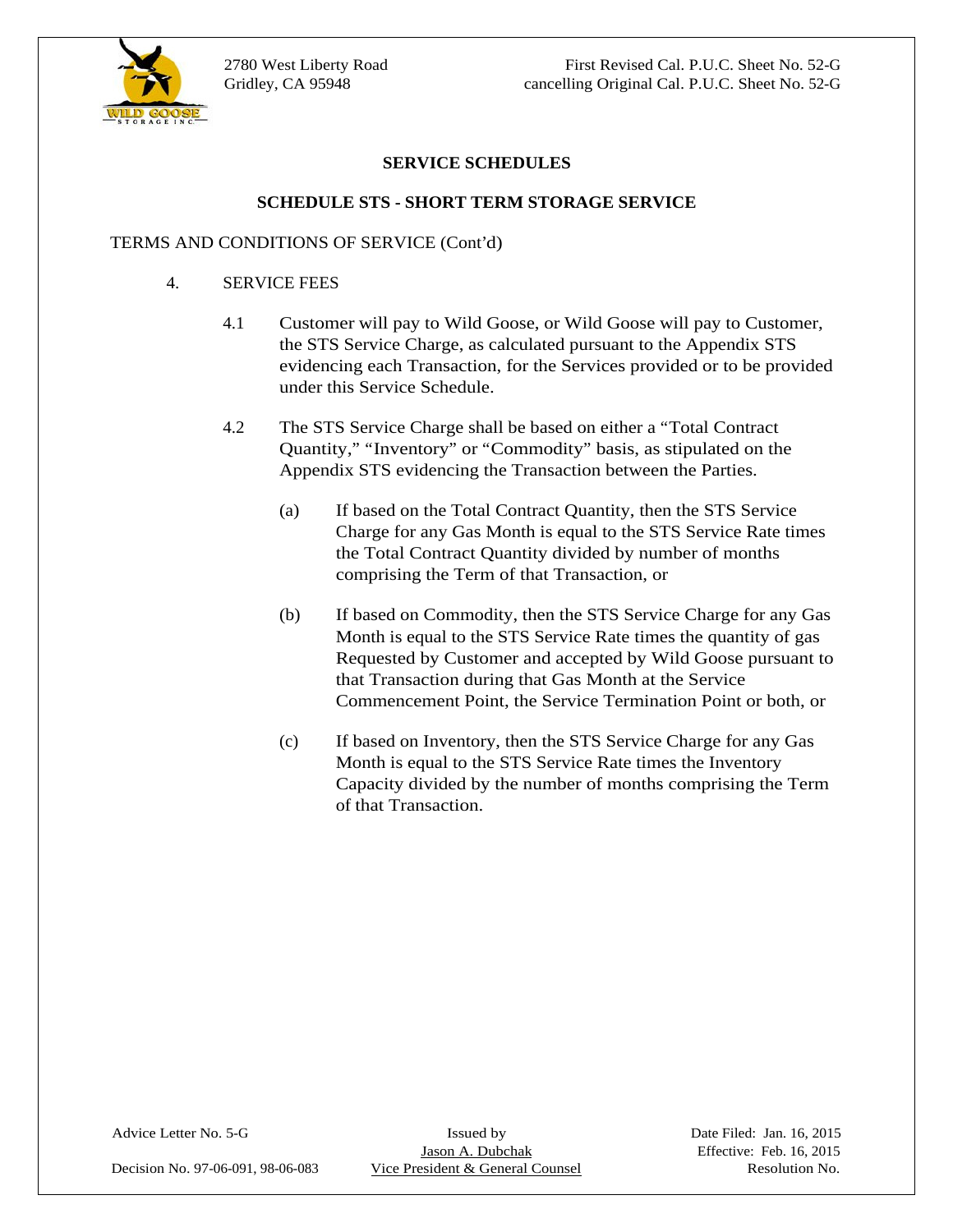

### **SERVICE SCHEDULES**

#### **SCHEDULE STS - SHORT TERM STORAGE SERVICE**

#### TERMS AND CONDITIONS OF SERVICE (Cont'd)

- 5. RATES
	- 5.1 The rates for STS Service shall be within the range set forth in the following table:

#### **Schedule STS Rate Table**

|            | 2780 West Liberty Road                                                                       |                          | Second Revised Cal. P.U.C. Sheet No. 53-G           |
|------------|----------------------------------------------------------------------------------------------|--------------------------|-----------------------------------------------------|
| WILD GOOSE | Gridley, CA 95948                                                                            |                          | cancelling First Revised Cal. P.U.C. Sheet No. 53-G |
|            |                                                                                              | <b>SERVICE SCHEDULES</b> |                                                     |
|            | <b>SCHEDULE STS - SHORT TERM STORAGE SERVICE</b>                                             |                          |                                                     |
|            | <b>TERMS AND CONDITIONS OF SERVICE (Cont'd)</b>                                              |                          |                                                     |
|            | <b>RATES</b>                                                                                 |                          |                                                     |
|            | 5.1 The rates for STS Service shall be within the range set forth in the<br>following table: |                          |                                                     |
|            | <b>Schedule STS Rate Table</b>                                                               |                          |                                                     |
|            |                                                                                              | Unit                     | Minimum Maximum                                     |
|            | STS Service Rate                                                                             | $\Lambda$                | \$0.00<br>\$500.00                                  |
| 6.         | SPECIAL CONDITIONS                                                                           |                          |                                                     |

- 6.1 In order to receive Service under this schedule, Customer must enter into a Storage Services Agreement (Form A) and a Transaction as evidenced by an Appendix STS (Form C).
- 6.2 All Service under this Service Schedule is subject to the provisions of this Tariff and the Conditions of Use of MyHUBAccount.<br>6.3 The agreement of the Parties as evidenced by the Storage Service
- Documents shall at all times be subject to such changes or modifications by the Public Utilities Commission of the State of California as said Commission may from time to time direct in the exercise of its jurisdiction.

Decision No. 97-06-091, 98-06-083 Vice President & General Counsel Resolution No.

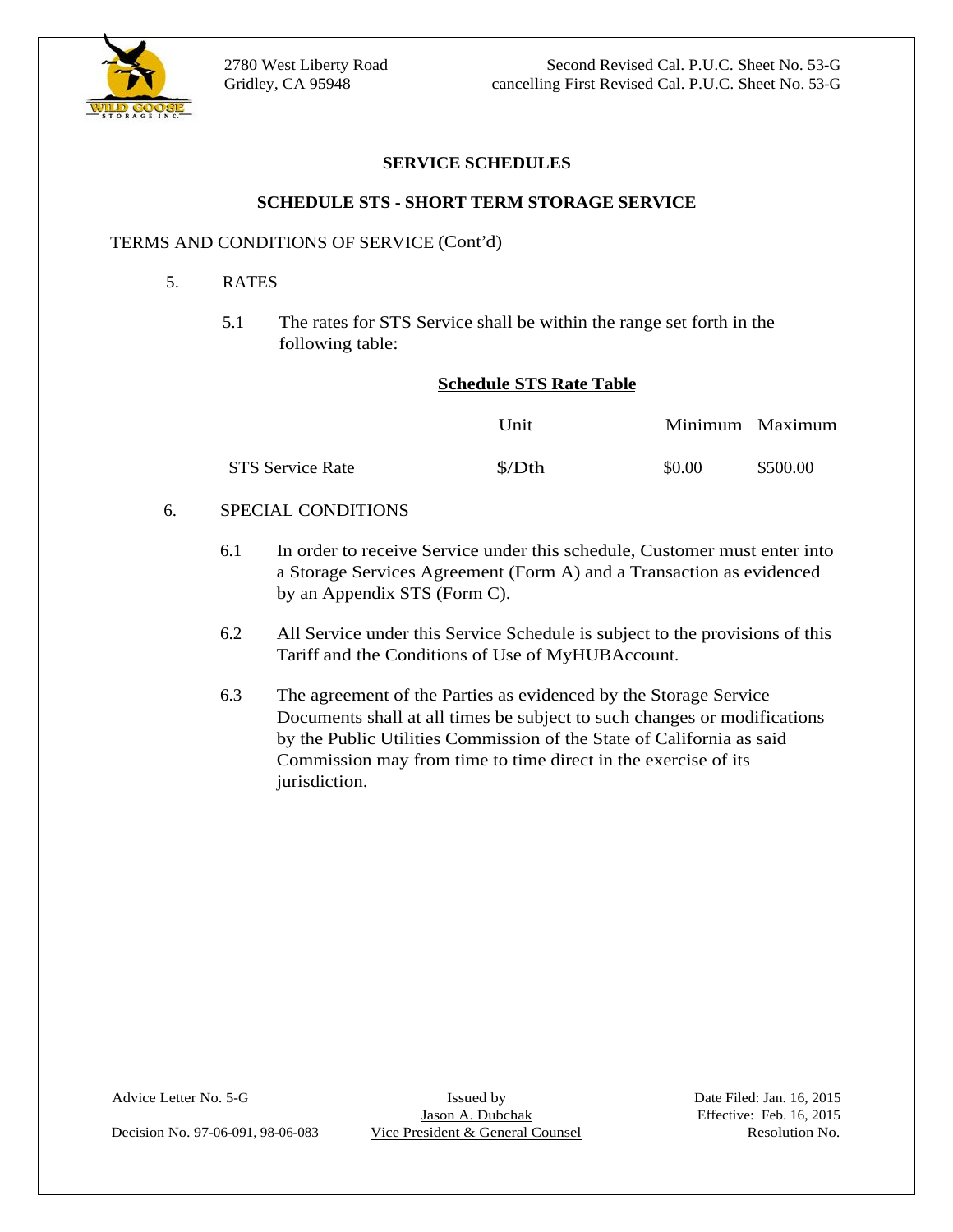

UNIA Gloose does not currently have or expect to earn in the Transactions at rates or under<br>
with case ones at rates than the unit of the IR of The TWI Of Counsel Counsel Resolution Counsel Resolution<br>
with case ones at ra Wild Goose does not currently have or expect to enter into Transactions at rates or under conditions other than those contained in its filed Tariff. If Wild Goose enters into Transactions with customers at rates that are outside the range of rates established for its Services or under conditions other than those contained in its Tariff, Wild Goose will follow the procedures of Section 8 of the Commission's General Order 96-B or its successor, and will list such Transactions in this section.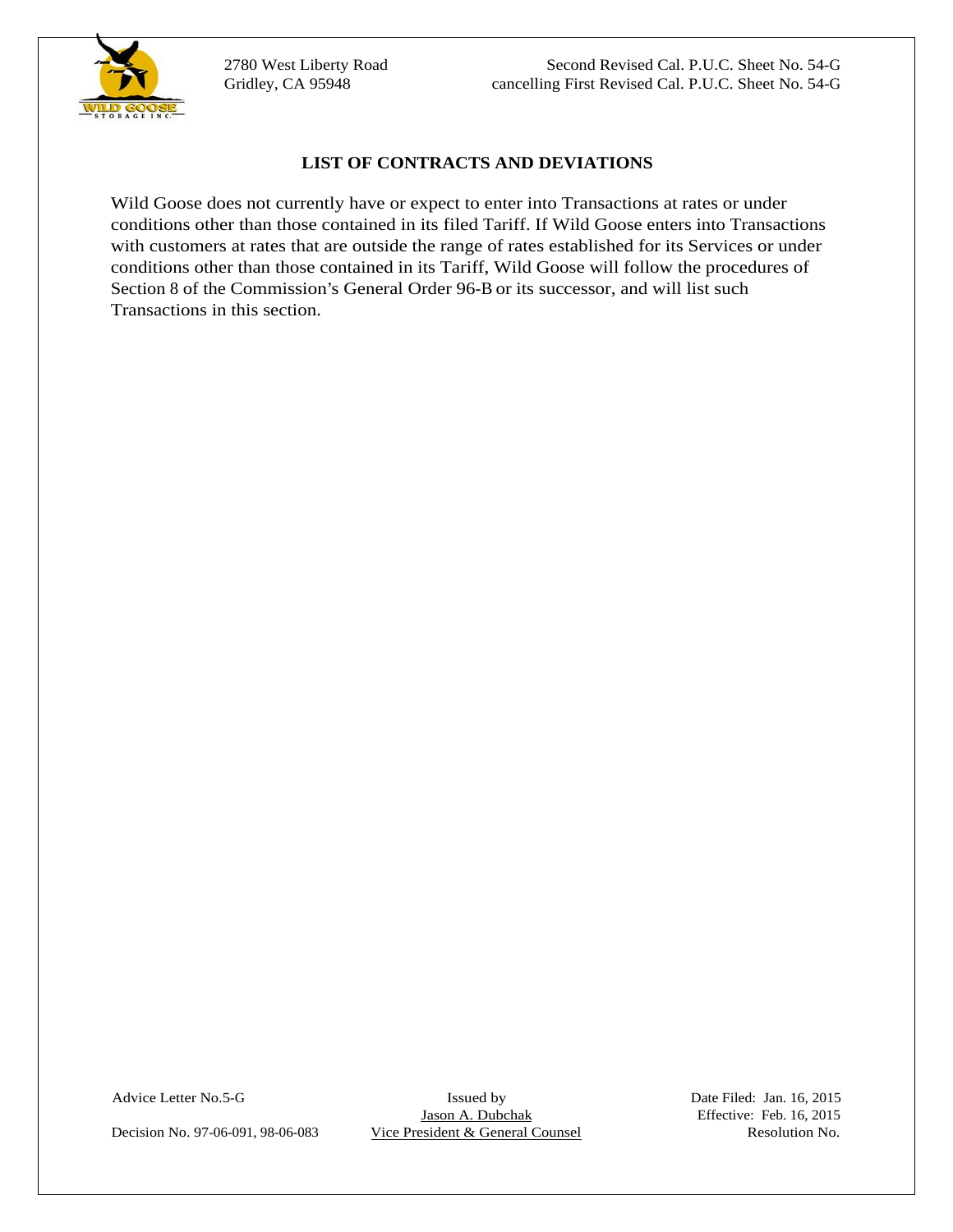

2780 West Liberty Road Second Revised Cal. P.U.C. Sheet No. 55-G Gridley, CA 95948 cancelling First Revised Cal. P.U.C. Sheet No. 55-G

#### **RULES**

### **RULE 1 — DEFINITIONS**

Whenever used in this Tariff or in any Schedule, Appendix, Table, Form or Attachments thereto, the following words and expressions shall have the respective meanings ascribed to them as follows:

- 1. "Acceptable Credit Rating" means a Credit Rating no lower than any of the following: "BBB" from Standard & Poor's, "Baa" from Moody's, "B++" from Canadian Bond Rating Service.
- 2. "Affiliate" means, with respect to the relationship between corporations, that one of them is controlled by the other or that both of them are controlled by the same person, corporation or body politic; and for this purpose a corporation will be treated as controlled by those persons, corporations or bodies politic who own or effectively control, other than by way of security only, sufficient voting shares of the corporation (whether directly through the ownership of shares of the corporation or indirectly through the ownership of shares of another corporation which owns shares of the corporation) to elect the majority of its board of directors. A partnership which is a Party and which is comprised of corporations or partnerships which in each case are Affiliates, as described above, will be treated as an Affiliate of each such corporation or partnership and its other Affiliates.
- 3. "Appendix" means a document, a pro forma of which is set forth as Sample Forms B and C, that adopts that Service Schedule and confirms the particulars of the Transaction that is set forth therein.
- 4. "Appendix FSS" means an Appendix FSS in the form set forth as Sample Form B(i) and B(ii), evidencing a Transaction between Customer and Wild Goose.
- 5. "Appendix STS" means an Appendix STS in the form set forth as Sample Form C, evidencing a Transaction between Customer and Wild Goose.
- 6. "Backstop" means the affecting of sales or purchases by Wild Goose which offset the physical flow of Customers' nominations in the event of a potential or actual curtailment of service at Wild Goose's sole discretion.

Decision No. 97-06-091, 98-06-083 Vice President & General Counsel Resolution No.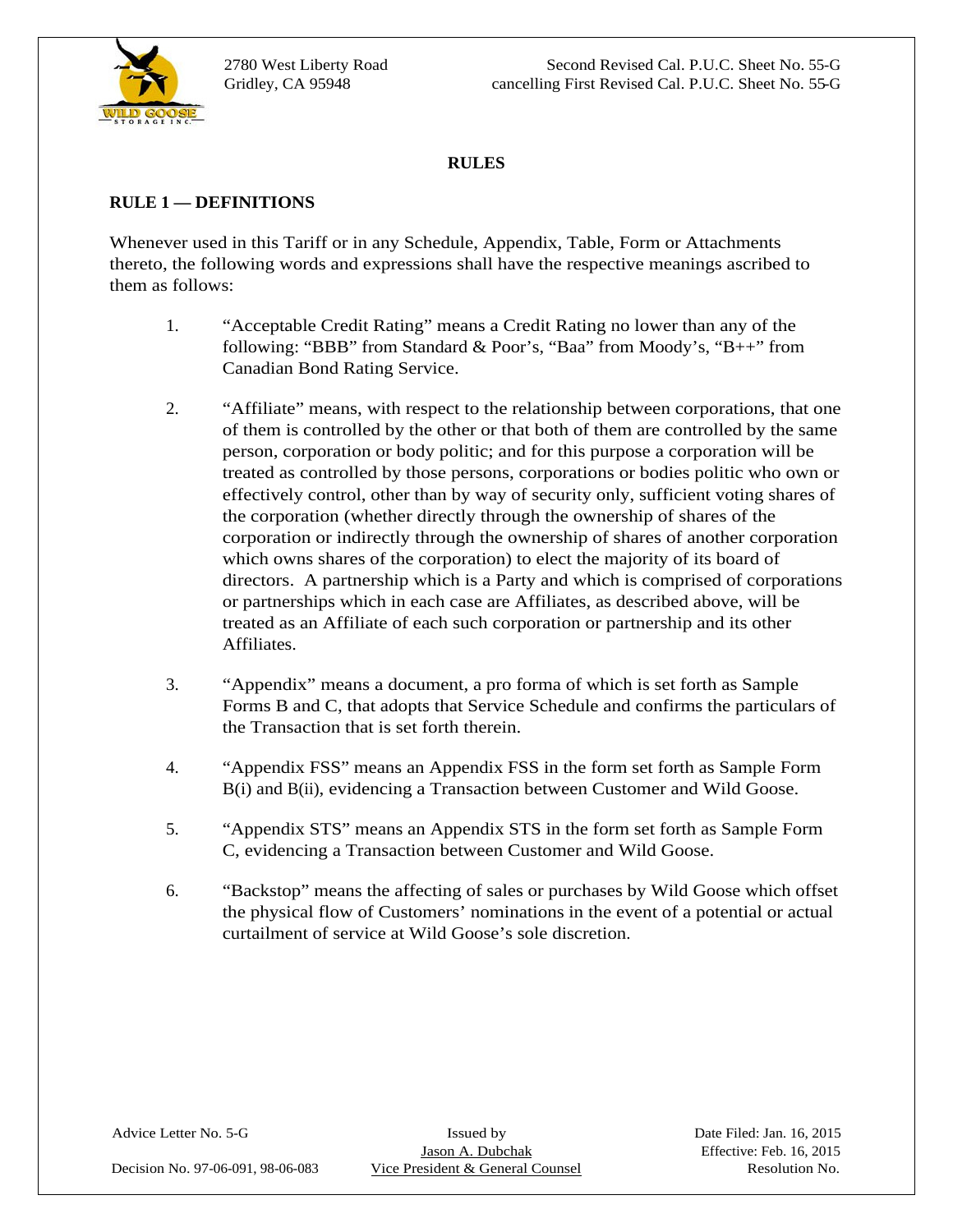

### **RULE 1 — DEFINITIONS** (Cont'd)

- 7. "Billing Month" means the Gas Month immediately preceding the Gas Month in which Wild Goose is required to bill Customer pursuant to Section 5.2 of the General Terms and Conditions of this Tariff.<br>8. "Btu" or "British Thermal Unit" means the standard unit for measuring a
- quantity of thermal energy. One Btu equals the amount of thermal energy required to raise one pound of water one degree Fahrenheit at or near its point of maximum density.
- 9. "Business Day" means any day except a Saturday, Sunday or Federal Reserve Bank holiday.
- 10. "Commencement Quantity" means the aggregate quantity of gas actually delivered or received at the Service Commencement Point.
- 11. "Commission" means the Public Utilities Commission of the State of California, or its successor.
- 12. "Conditions of Use" means the terms and conditions that govern MyHUBAccount.
- 13. "Confidential Information" means the confidential information or trade secrets of the transmitting Party and the confidential information and trade secrets of other persons in favor of whom the transmitting Party has undertaken, or is otherwise bound by, an obligation of confidentiality, regardless of the form of which such information is constituted, excluding however, information that is publicly available other than as a result of the improper conduct of the recipient Party, information that was within the recipient Party's knowledge prior to disclosure by the transmitting Party, and information that has been lawfully disclosed by another source.

Decision No. 97-06-091, 98-06-083 Vice President & General Counsel Resolution No.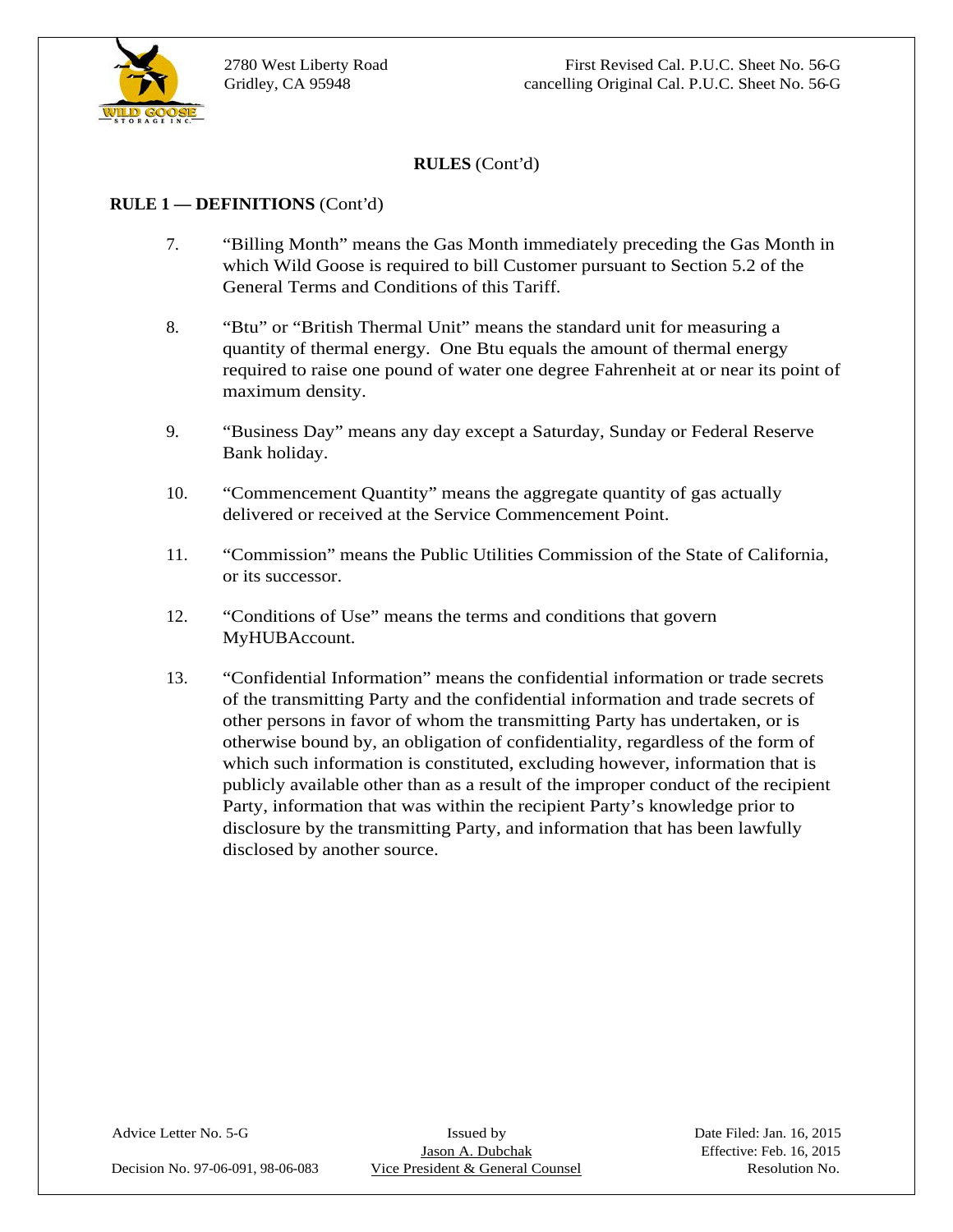

#### **RULE 1 — DEFINITIONS** (Cont'd)

- 14. "Confirm" means the act of making a Confirmation.
- 15. "Confirmation" means the Connecting Pipeline's matching and confirmation of the Nominations submitted by either or both of Customer and Wild Goose.
- 16. "Connecting Pipeline" means the pipeline system immediately upstream of the Service Commencement Point or immediately downstream of the Service Termination Point, as the case may be, or if there is more than one such pipeline system at the Service Commencement Point or the Service Termination Point, then the pipeline system or systems specified on the Appendix evidencing the Transaction between the Parties.
- 17. "Credit Rating" means the rating given to Customer's unsecured Long Term Debt by Standard & Poor's, Moody's, or the Canadian Bond Rating Service.
- 18. "Curtailment Allowance" has the meaning given in Section 3.1 of Schedule FSS.
- 19. "Customer" means the person or persons who contract for Service at the Wild Goose Storage Facility and includes the person's or persons' successors and permitted assigns.
- 20. "Defaulting Party" means the Party who in the circumstances is responsible for a Delivery Default or is responsible for or subject to a Triggering Event.
- 21. "Deficient Quantity" means the quantity of gas which the Defaulting Party failed to deliver or accept, as the case may be, on the Delivery Default Date.
- 22. "Decatherm" or "Dth" means one million Btu or ten therms.
- 23. "Delivery Default" means the failure by a Party, for any reason not excused by the applicable provisions of the Storage Service Documents, to deliver or accept gas on any Gas Day in accordance with its obligations.
- 24. "Designated Transportation Account" means the Transportation Account specified on the Appendix evidencing the Transaction between the Parties.

Advice Letter No. 5-G Issued by Issued by Date Filed: Jan. 16, 2015<br>Jason A. Dubchak Effective: Feb. 16, 2015 Decision No. 97-06-091, 98-06-083 Vice President & General Counsel Resolution No.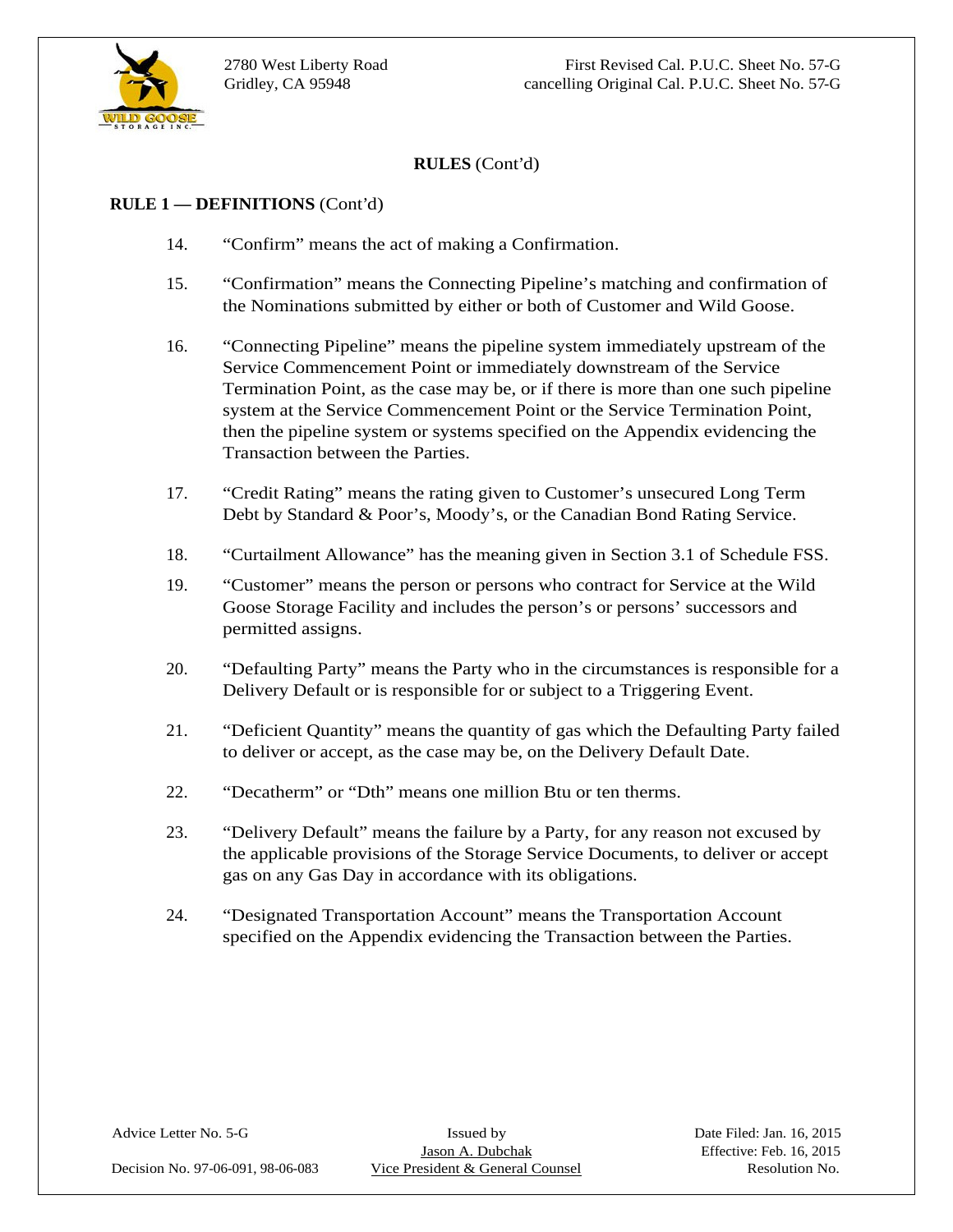

### **RULE 1 — DEFINITIONS** (Cont'd)

- 25. "Delivery Default Date" means the Gas Day on which the Delivery Default occurred.
- 26. "Document(s)" for the purposes of MyHUBAccount means data that relate to a Transaction are in compliance with the Conditions of Use of MyHUBAccount.
- 27. "Documentation" means the instruction manual(s) provided with and describing the use and functionality of the hardware and Software.
- 28. "dollars" or "\$" means United States dollars, unless expressly indicated otherwise.
- 29. "Early Termination Damages" means the net present value of the economic loss, if any, as calculated pursuant to Article 8 of the General Terms and Conditions of this Tariff, deemed to have been suffered by the Non-Defaulting Party as a result of the early termination of some or all Transactions, as designated by the Non-Defaulting Party.
- 30. "Early Termination Date" has the meaning given in Section 8.6 of the General Terms and Conditions of this Tariff.
- 31. "Effective Time" means, when used in connection with any of the terms Request, Nomination, and Confirmation, the time when gas will begin to flow on the Connecting Pipeline in response to such Request, Nomination or Confirmation.
- 32. "Financial Assurance" means an irrevocable Letter of Credit, substantially in the form set forth as Sample Form D, a Guarantee, substantially in the form set forth as Sample Form E, given by another person with an Acceptable Credit Rating or such other security acceptable to Wild Goose.
- 33. "Financial Statements" means Customer's current balance sheet, statement of income, statement of retained earnings or statement of changes in financial position and notes.
- 34. "Firm Storage Service" or "FSS Service" means a service offered by Wild Goose for delivery of Gas at the Service Commencement Point by or on behalf of the Customer and for delivery of Gas at the Service Termination Point to or on behalf of Customer pursuant to an FSS Transaction.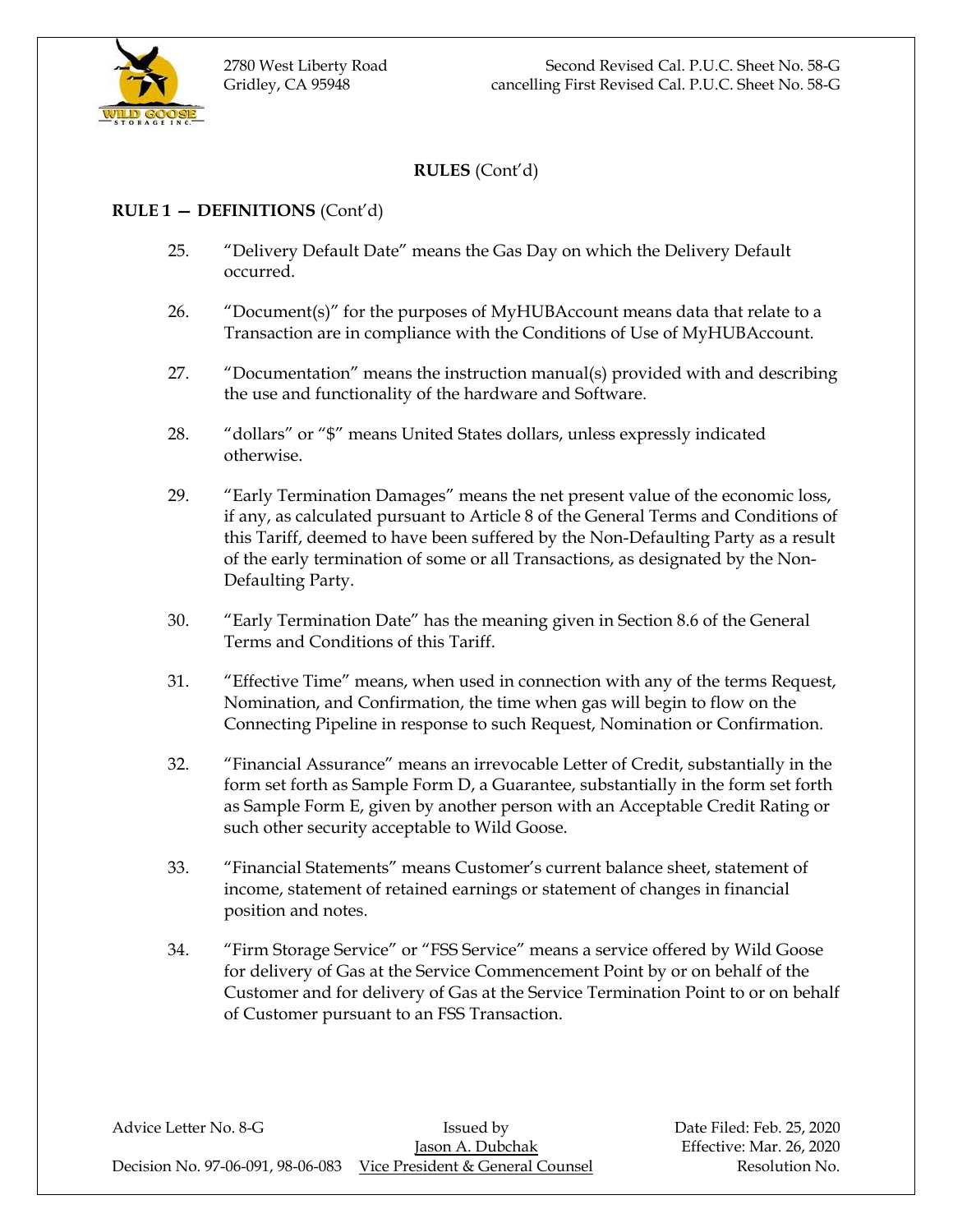

### **RULE 1 — DEFINITIONS** (Cont'd)

- 35. "Flex Discretion" means that either Wild Goose or Customer, or both, has been assigned a Flex Quantity at the Service Commencement Point, Service Termination Point, or both, as stipulated in Appendix STS, and has the rights set out in Article 3 of Schedule STS.
- 36. "Flex Quantity" when used in relation to a Party having Flex Discretion, means the quantity of gas as initially stipulated in the Appendix STS evidencing the Transaction entered into by the Parties and as reduced from time to time by that Party's exercise of Flex Discretion.
- 37. "Force Majeure" has the meaning given it in Article 9 of the General Terms and Conditions of this Tariff.
- 38. "FSS Service" means a service offered by Wild Goose for delivery of gas at the Service Commencement Point by or on behalf of Customer and for delivery of gas at the Service Termination Point to or on behalf of Customer, on the terms and conditions of Service Schedule FSS and Appendix FSS.
- 38.1 "FSS Transaction" means a Transaction for Physical Capacity at the Wild Goose Storage Facility, entered into by the Parties whereby Wild Goose accepts delivery of quantities of Gas from or on behalf of Customer from time to time, stores such Gas, and delivers Gas from time to time thereafter to or on behalf of Customer, all on the terms and conditions set out in the Tariff and as agreed to by the Parties, as specified on the Appendix FSS confirming such Transaction and Service Schedule FSS.
- 38.2 "Fuel Charge" means the fees payable by Customer in respect of gas which is required to operate the Wild Goose Storage Facility to inject Customer gas into the Wild Goose Storage Facility, as detailed in Schedule FSS.
- 38.3 "Fuel Charge Election" means the formula agreed to by Wild Goose and Customer for calculating the Fuel Charge in accordance with the terms of Schedule FSS.
- 39. "gas" or "natural gas" means natural gas that meets the quality specifications of the Connecting Pipeline.

Advice Letter No. 8-G **Issued by** Issued by Date Filed: Feb. 25, 2020 Jason A. Dubchak Effective: Mar. 26, 2020 Decision No. 97-06-091, 98-06-083 Vice President & General Counsel Resolution No.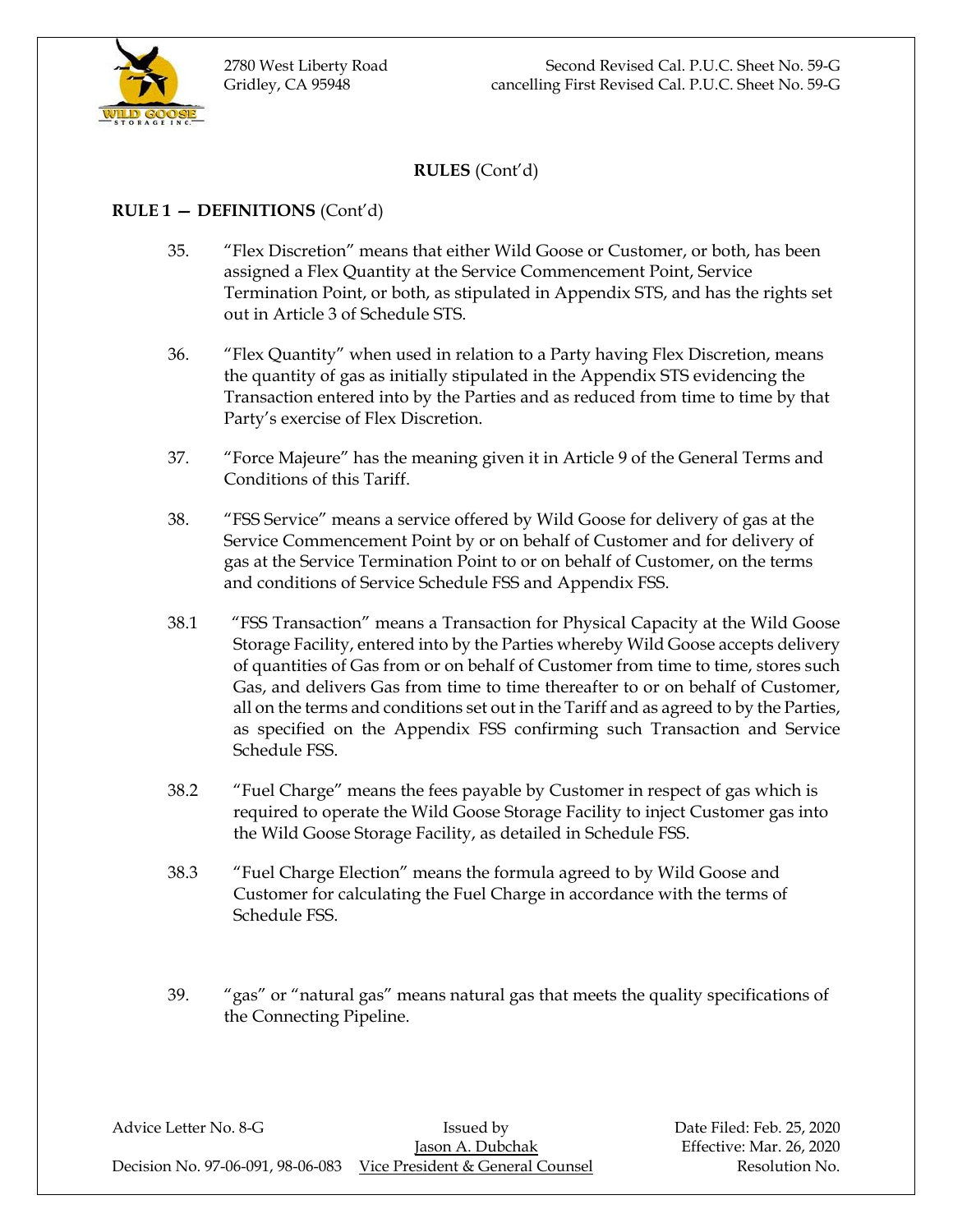

### **RULE 1 — DEFINITIONS** (Cont'd)

- 40. "Gas Day" means a period beginning at 07:00 Pacific Clock Time and ending at 07:00 Pacific Clock Time on the following day. Each Gas Day will be referred to by the calendar day on which it commences.
- 41. "Gas Month" means a period of time beginning at 07:00 Pacific Clock Time on the first day of a calendar month and ending at 07:00 Pacific Clock Time on the first day of the following calendar month. Each Gas Month will be referred to by the calendar month in which it commences.
- 42. "Guarantee," "Guaranteed Obligations" and "Guarantor" each have the meaning given in Rule 6 and Sample Form "E" thereto.
- 43. "Injection" means quantities of gas delivered into the Wild Goose Storage Facility for later use by Customer.

Advice Letter No. 8-G **Issued by** Bate Filed: Feb. 25, 2020 Jason A. Dubchak Effective: Mar. 26, 2020 Decision No. 97-06-091, 98-06-083 Vice President & General Counsel Resolution No.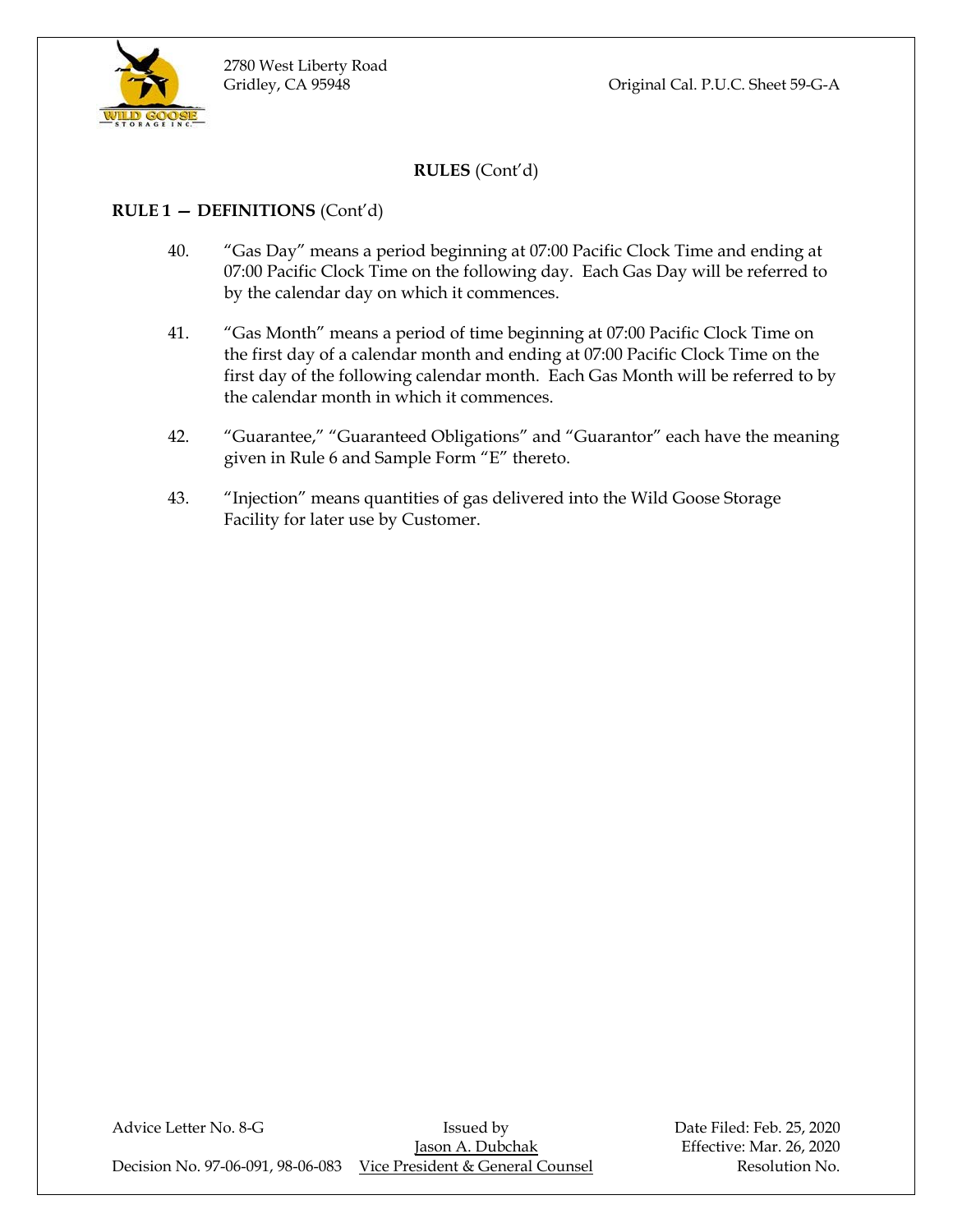

### **RULE 1 — DEFINITIONS** (Cont'd)

- 44. "Injection Commodity Rate" means the rate, expressed in dollars per Decatherm, payable by Customer for injecting gas into the Wild Goose Storage Facility, as stipulated in Appendix FSS.
- 45. "Injection Demand Rate" means the rate, expressed in dollars per Decatherm per month, charged for reserving injection service at the Wild Goose Storage Facility for Customer's exclusive use, as stipulated in Appendix FSS.
- 46. "Injection Demand Charge" means for any Gas Month, the Maximum Daily Injection Quantity times the Injection Demand Rate for that Gas Month.
- 47. "Intraday" means when a Nomination Time and the corresponding Effective Time occur within the same calendar day.
- 48. "Inventory Account" means an account maintained by Wild Goose as the means by which Transactions entered into by the Parties are accounted for. Wild Goose may maintain more than one Inventory Account on behalf of Customer.
- 49. "Inventory Capacity" means that portion of the operating capacity of the Wild Goose Storage Facility sufficient to store on behalf of Customer, the total quantity of gas for an Inventory Account as stipulated as such on Appendix FSS and Appendix STS referencing such Inventory Account, and in accordance with the provisions of the Storage Service Documents.
- 50. "Inventory Demand Rate" means the rate, expressed in dollars per Decatherm per month, charged for reserving inventory capacity at the Wild Goose Storage Facility for Customer's exclusive use, as stipulated in Appendix FSS.
- 51. "Inventory Demand Charge" means for any Gas Month, the Inventory Capacity times the Inventory Demand Rate for that Gas Month.
- 52. "Letter of Credit" has the meaning given in Rule 6 and Sample Form "D."
- 52.1 "Inventory Profile" means a form of FSS Service in which Customer receives a certain firm injection rate and a certain firm withdrawal rate on a given Gas Day, derived by a formula as set out on the Appendix FSS confirming the FSS Transaction and typically based upon the balance in Customer's Inventory Account credited to the that Transaction for that Gas Day.

| Advice Letter No. 8-G | Issued by                                                          |
|-----------------------|--------------------------------------------------------------------|
|                       | Jason A. Dubchak                                                   |
|                       | Decision No. 97-06-091, 98-06-083 Vice President & General Counsel |

Date Filed: Feb. 25, 2020 Effective: Mar. 26, 2020 Resolution No.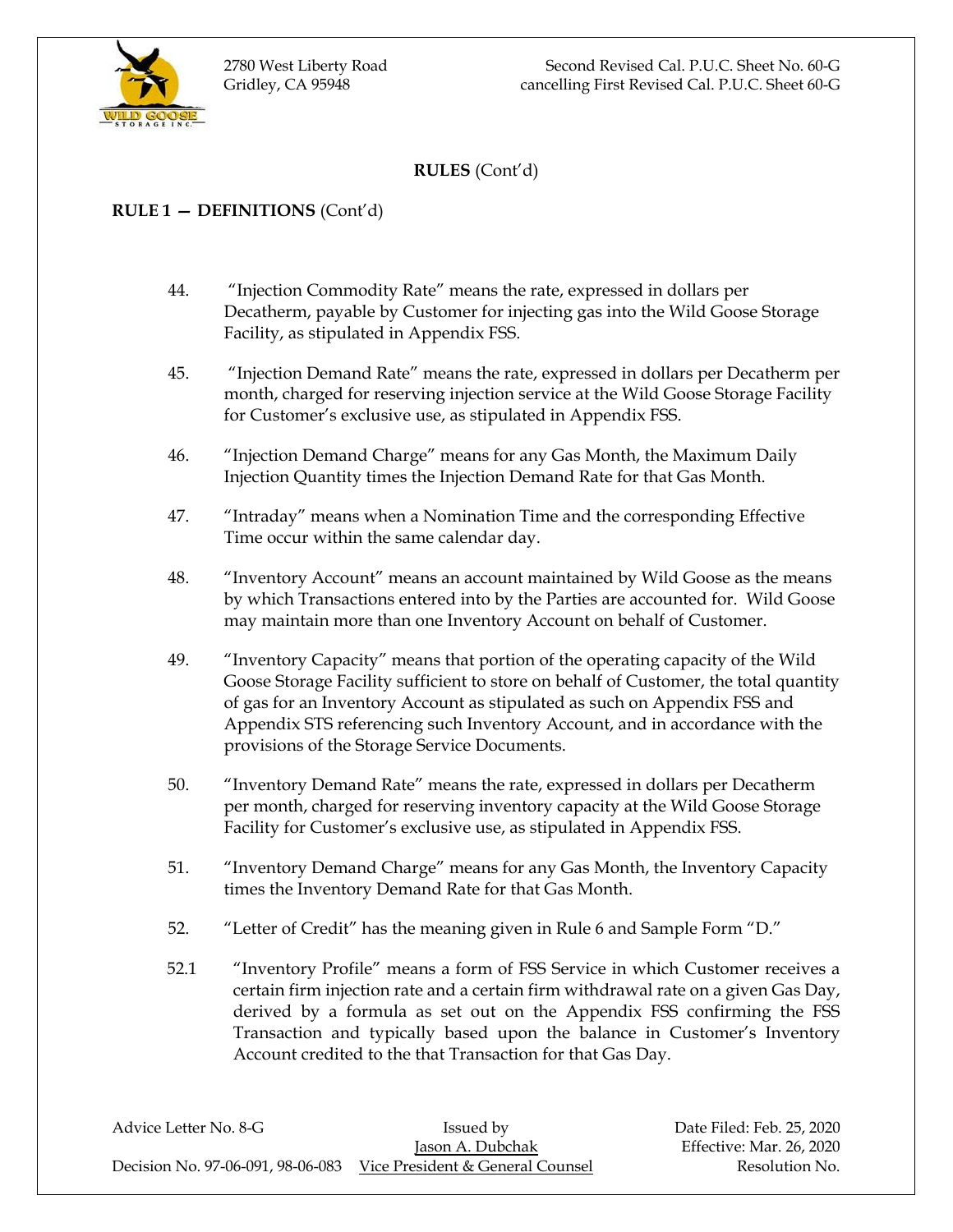

2780 West Liberty Road Second Revised Cal. P.U.C. Sheet No. 61-G Gridley, CA 95948 cancelling First Revised Cal. P.U.C. Sheet No. 61-G

**RULES** (Cont'd)

### **RULE 1 — DEFINITIONS** (Cont'd)

- 53. "Liquidated Damages" means an amount determined in accordance with the provisions of Article 8 of the General Terms and Conditions of this Tariff.<br>54. "Maximum Daily Injection Quantity" means the maximum quantity of gas that
- Customer may Request or Nominate for delivery by Customer at the Service Commencement Point during any Gas Day, as stipulated in the Appendix FSS evidencing the Transaction entered into by the Parties; and, when used in relation to any part of any Gas Day, means a fraction of such quantity that is equal to the ratio of such part of the Gas Day to the entire Gas Day.
- 55. "Maximum Daily Quantity" means, in relation to the Service Commencement Point or the Service Termination Point, the maximum quantity of gas that Customer may Request or Nominate for delivery on any Gas Day at that point, as stipulated in the Appendix STS evidencing the Transaction entered into by the Parties; and, when used in relation to any part of any Gas Day, means a fraction of such quantity that is equal to the ratio of such part of the Gas Day to the entire Gas Day.
- 56. "Maximum Daily Withdrawal Quantity" means the maximum quantity of gas that Customer may Request or Nominate for delivery by Wild Goose at the Service Termination Point during any Gas Day, as stipulated in the Appendix FSS evidencing the Transaction entered into by the Parties; and, when used in relation to any part of any Gas Day, means a fraction of such quantity that is equal to the ratio of such part of the Gas Day to the entire Gas Day.
- 57. "Maximum Pipeline Pressure" means for any Connecting Pipeline the maximum pressure as stipulated on the Notification Schedule for that Pipeline.
- 58. "Minimum Daily Quantity" means the minimum quantity of gas that Customer must Request and Nominate for delivery on any Gas Day at that point, and the minimum quantity of gas that Wild Goose Nominate for delivery on any Gas Day, at the Service Commencement Point or the Service Termination Point, as the case may be, all as stipulated in the Appendix STS evidencing the Transaction entered into by the Parties; and, when used in relation to any part of any Gas Day, means a fraction of such quantity that is equal to the ratio of such part of the Gas Day to the entire Gas Day.
- 59. "Minimum Pipeline Pressure" means for any Connecting Pipeline the minimum pressure as stipulated on the Notification Schedule for that pipeline.

Advice Letter No. 5-G Issued by Issued by Date Filed: Jan. 16, 2015<br>Jason A. Dubchak Effective: Feb. 16, 2015 Decision No. 97-06-091, 98-06-083 Vice President & General Counsel Resolution No.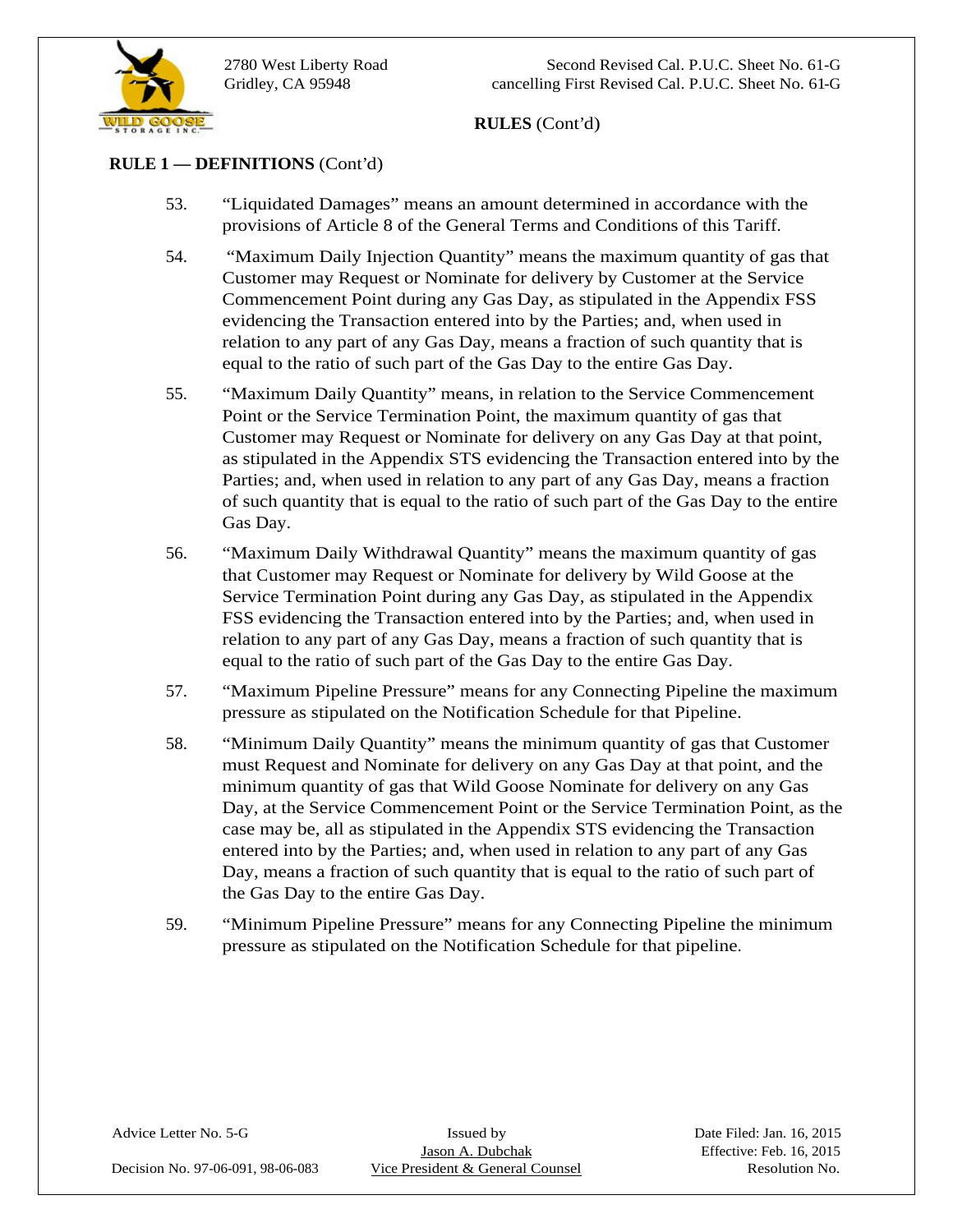

# **RULE 1 — DEFINITIONS (Cont'd)**

- 59.1 "Monthly Profile" means a form of FSS Transaction, in which Customer receives a certain firm injection rate and a certain firm withdrawal rate for each Gas Day as specified on the Appendix FSS evidencing that Transaction.
- 60. "Monthly Storage Demand Charge" means in respect of any FSS Transaction, the amount appearing on the Appendix FSS evidencing that Transaction.
- 61. "MyHUBAccount" means the electronic system whereby Customers can submit Requests in accordance with this Tariff and the Conditions of Use of MyHUBAccount.
- 62. "Nominate" means the act of making a Nomination.
- 63. "Nomination" means a request for transportation by Customer or Wild Goose made to the Connecting Pipeline of the quantity of gas that the Party wishes to flow on the Connecting Pipeline system on the date specified.
- 64. "Nomination Time" means the deadline for submitting Nominations as set out on the Notification Schedule.
- 65. "Non-Defaulting Party" means in any circumstance the party that is not the Defaulting Party in that circumstance.
- 66. "Notification Schedule" means the form attached to the Storage Services Agreement setting forth, among other things, the Nomination Times, Request Times, addresses for notice, Minimum Pipeline Pressure, Maximum Pipeline Pressure, and other information relating to Customer and Wild Goose.
- 67. "Obligation" has the meaning given it in Section 9.1 of the General Terms and Conditions of this Tariff.
- 68. "Other Security Documents" means financial statements of parent or subsidiary entities, credit reports or any other form of security or document review as deemed acceptable by Wild Goose in its sole and unfettered discretion.
- 69. "Party" or "Parties" means either or both of Customer and Wild Goose, as the case may be.
- 70. "person" or "persons" means any legal entity.

Advice Letter No. 8-G **Issued by** Bate Filed: Feb. 25, 2020 Jason A. Dubchak Effective: Mar. 26, 2020

Decision No. 97-06-091, 98-06-083 Vice President & General Counsel Resolution No.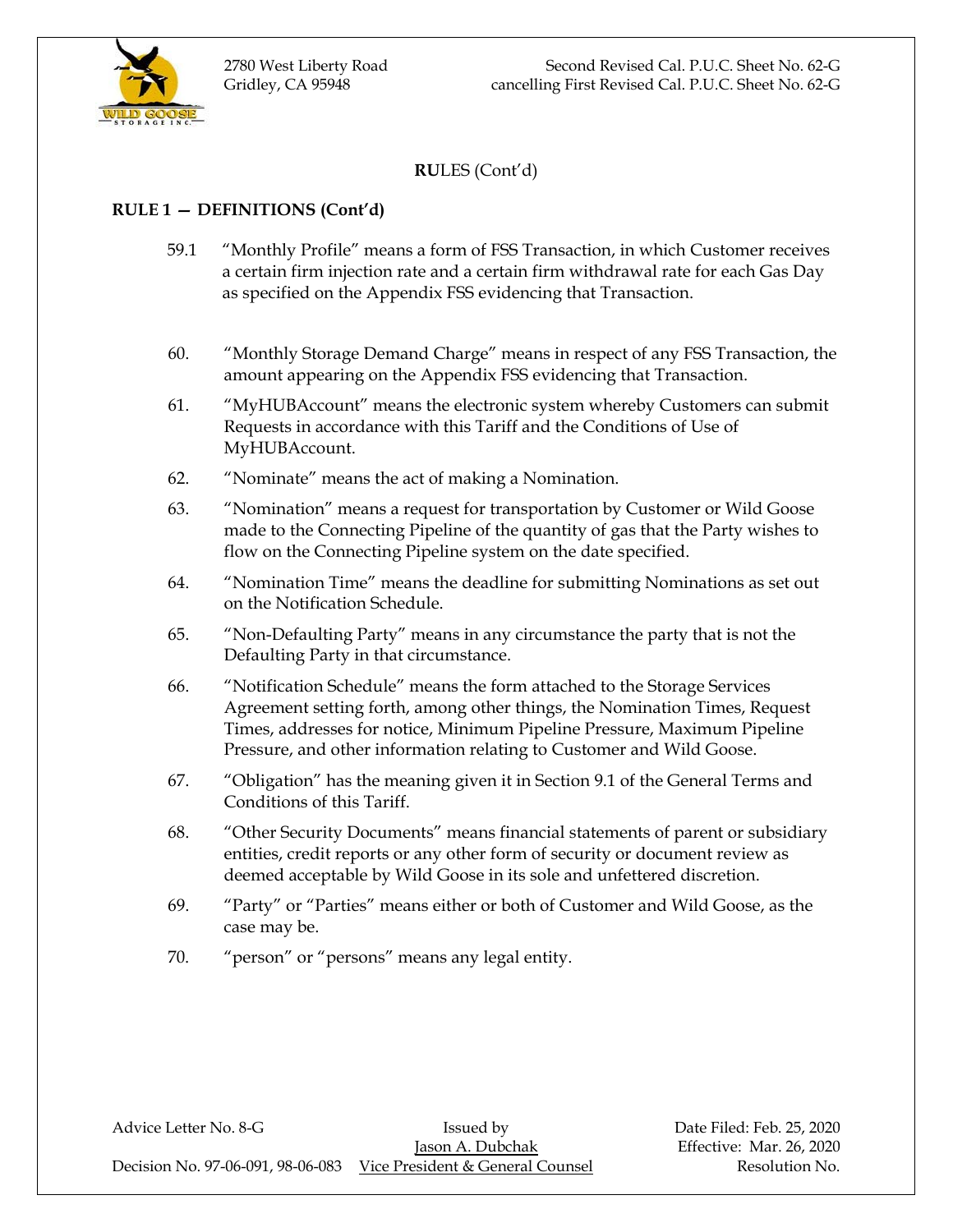Gridley, CA 95948 Original Cal. P.U.C. Sheet 62-G-A

**RU**LES (Cont'd)

# **RULE 1 — DEFINITIONS (Cont'd)**

- 71. "PG&E Citygate" means the Midpoint price of natural gas at the "PG&E citygate" shown in the Daily Price survey (\$/ MMBtu) published by Gas Daily or its successor.
- 71.1 "Physical Capacity" means the capability of Wild Goose to inject or withdraw actual molecules of Gas on any given day notwithstanding any offset positions or Backstopping that may have been transacted prior.
- 72. "Prime Rate" means the annual rate of interest, designated as the U.S. Base Lending Rate as announced from time to time by the Citibank, N.A., as the reference rate then in effect for determining interest rates on U.S. dollar commercial loans.
- 73. "quantity of gas," unless expressly provided to the contrary, means Decatherms or a multiple or fraction thereof.

Advice Letter No. 8-G **Issued by** Bate Filed: Feb. 25, 2020 Jason A. Dubchak Effective: Mar. 26, 2020 Decision No. 97-06-091, 98-06-083 Vice President & General Counsel Resolution No.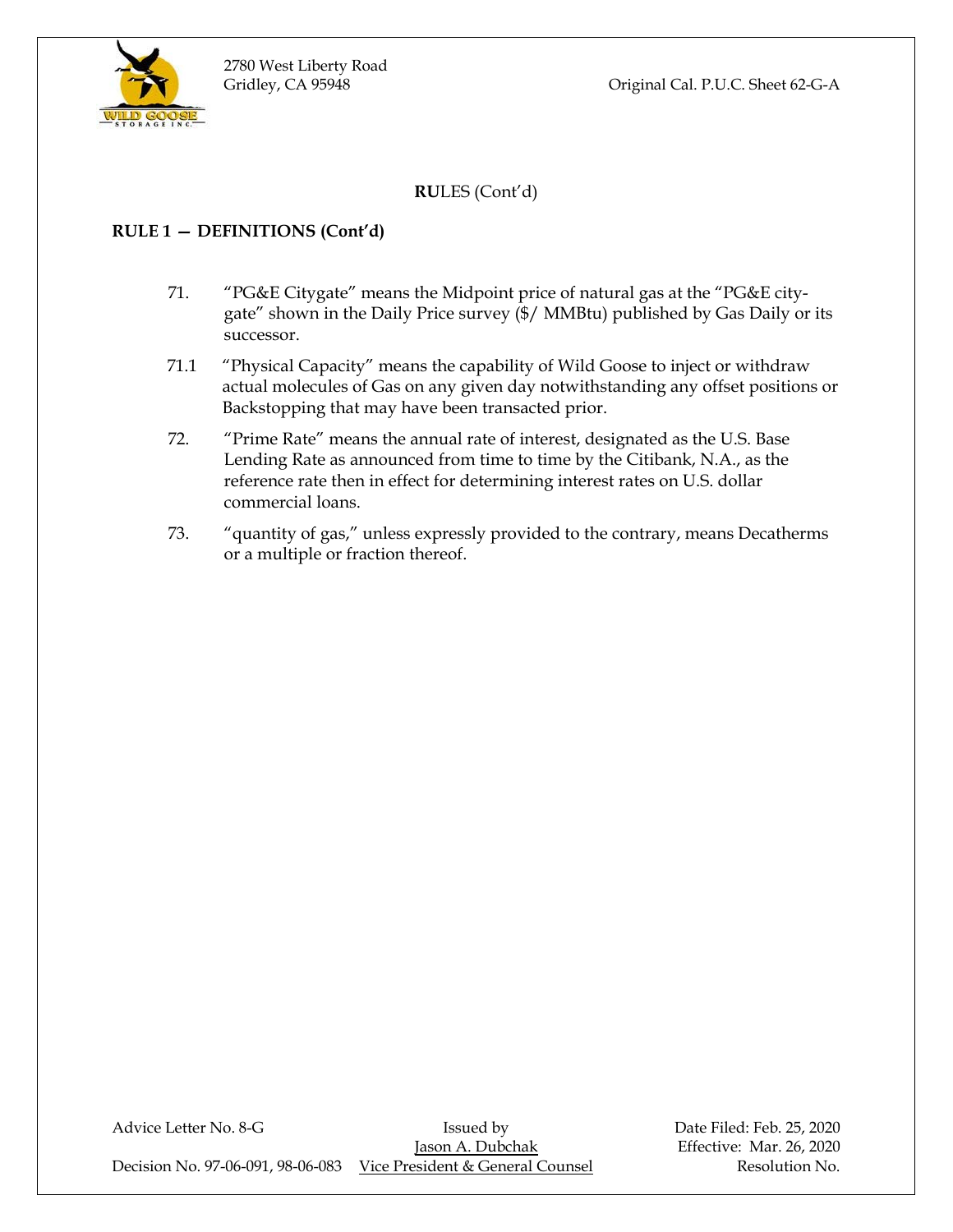

### **RULE 1 — DEFINITIONS** (Cont'd)

- 74. "Real Default Value" means for any Delivery Default Date, 10% of the price determined by application of the Service Commencement Point Price Index or the Service Termination Point Price Index, as the case may be, times the Deficient Quantity on that Delivery Default Date.<br>
75. "Receiver" in relation to a Document means the party that is intended to receive
- it.
- **RULES** (Cont'd)<br>
74. **•• Real Detait Value**<sup>2</sup> means for any Delivery Detisit Pare, 10% of the prior<br>
distributed by application of the Stevice Commencement Parine Index or<br>
distributed by application Altic Exterior Coun 76. "Request," when used as a noun, means a Customer's request for Service in the form established by Wild Goose setting out the quantity of gas that Customer wishes to deliver to or receive at the Service Commencement Point, or deliver to or receive at the Service Termination Point, for the period commencing at the next Effective Time. When used as a verb, "Request" means the act of making a request for Service in accordance with Article 3 of the General Terms and Conditions of this Tariff and any applicable provisions of the Storage Service Documents.
	- 77. "Request Time" means the deadline for submitting Requests set out on the Notification Schedule.
	- 78. "Sender" in relation to a Document means the party that transmits it.
	- 79. "Service" means a service made available pursuant to the Storage Service Documents, being one of the following:

Firm Storage Service (or FSS) or

- Short Term Storage Service (or STS). 80. "Service Commencement Point" means the location in California at which the provision of a Service by Wild Goose commences, as set out in the Appendix evidencing the Transaction entered into by the Parties.
- 81. "Service Commencement Point Price Index" means the pricing index set out in the Appendix evidencing the Transaction entered into by the Parties.
- 82. "Service Schedule" means the schedule that describes a Service, and includes the Appendix evidencing a Transaction entered into by the Parties.
- 83. "Service Termination Point" means the location in California at which the provision of a Service by Wild Goose terminates, as set out in the Appendix evidencing the Transaction entered into by the Parties.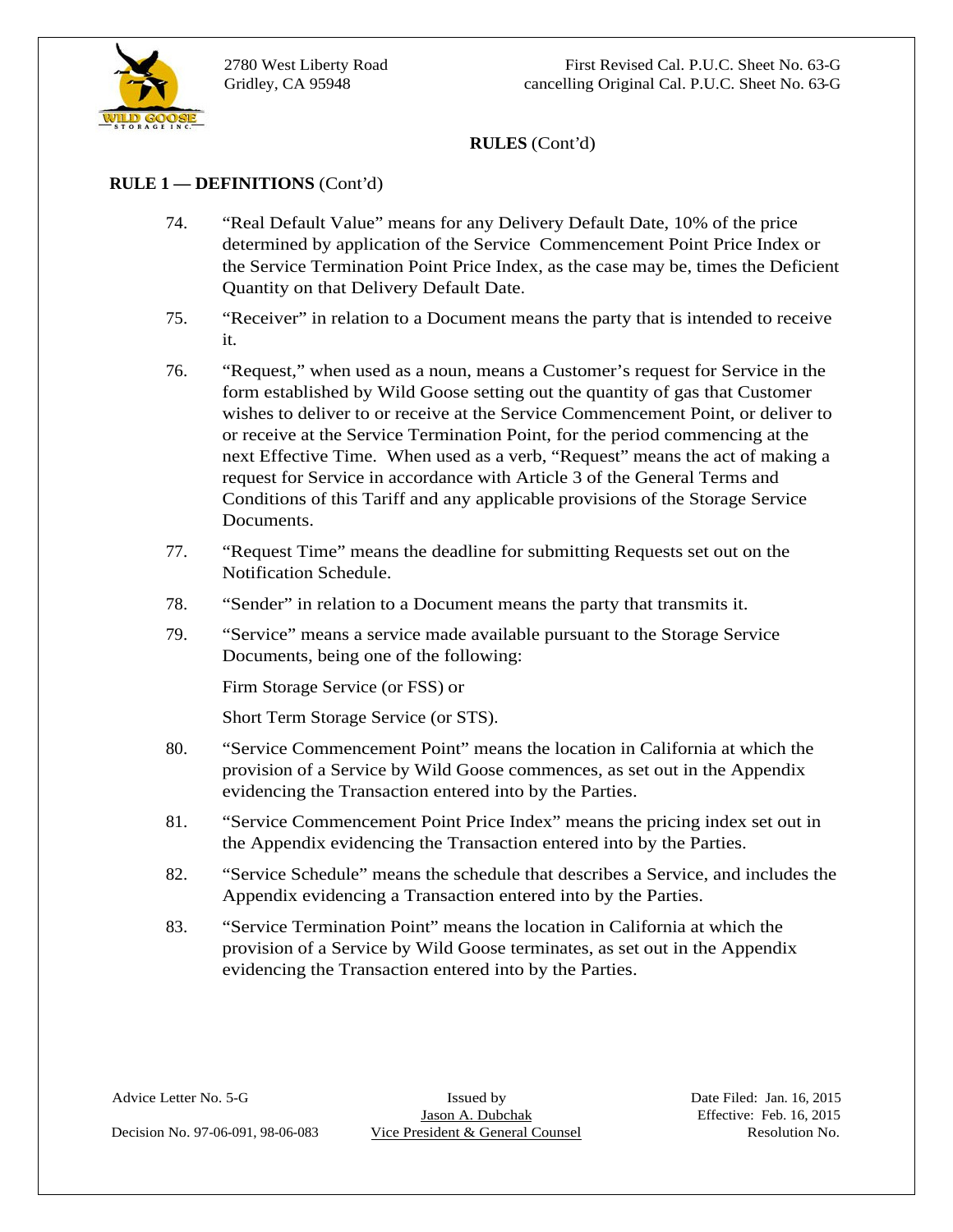

### **RULE 1 — DEFINITIONS (Cont'd)**

- 84. "Service Termination Point Price Index" means the pricing index set out in the Appendix evidencing the Transaction entered into by the Parties.
- 85. "Short Term Storage Service" means STS Service.
- 86. "Software" means the computer software programs used for MyHUBAccount.
- 87. "Storage Service Documents" means the Storage Services Agreement, Service Schedule FSS, Service Schedule STS, the Appendices evidencing all Transactions binding on the Parties, MyHUBAccount Document(s), and the Tariff.
- 88. "STS Service" or "Short Term Service" means a service offered by Wild Goose for delivery or acceptance of gas at the Service Commencement Point by or on behalf of Customer and/or for delivery or acceptance of gas at the Service Termination Point by or on behalf of Customer, on the terms and conditions of Service Schedule STS and the Appendix STS evidencing the Transaction in question.
- 89. "STS Service Charge" means the amount determined pursuant to Section 4.2 of Schedule STS.
- 90. "STS Service Rate" means the fee for STS Service in the amount stipulated in the Appendix STS evidencing the Transaction in question.
- 91. "Tariff" means the title page, preliminary statement, service area maps, service schedules, list of contracts and deviations, rules and sample forms approved by the Commission for Wild Goose and the entire body of the Storage Service Documents, including effective rates and charges.
- 92. "Term" means the period designated for Service under the applicable Appendix evidencing a Transaction between the Parties, subject to extension or earlier termination in accordance with the provisions of the Storage Service Documents; provided that the initial term of any service provided by Wild Goose under either Schedule FSS or Schedule STS shall commence on or the commencement date designated on the applicable Appendix. Regardless of the exact date that Service commences, the initial Term of any such Service shall conclude on the end date specified in the applicable Appendix.

Advice Letter No. 8-G **Issued by** Issued by Date Filed: Feb. 25, 2020 Jason A. Dubchak Effective: Mar. 26, 2020 Decision No. 97-06-091, 98-06-083 Vice President & General Counsel Resolution No.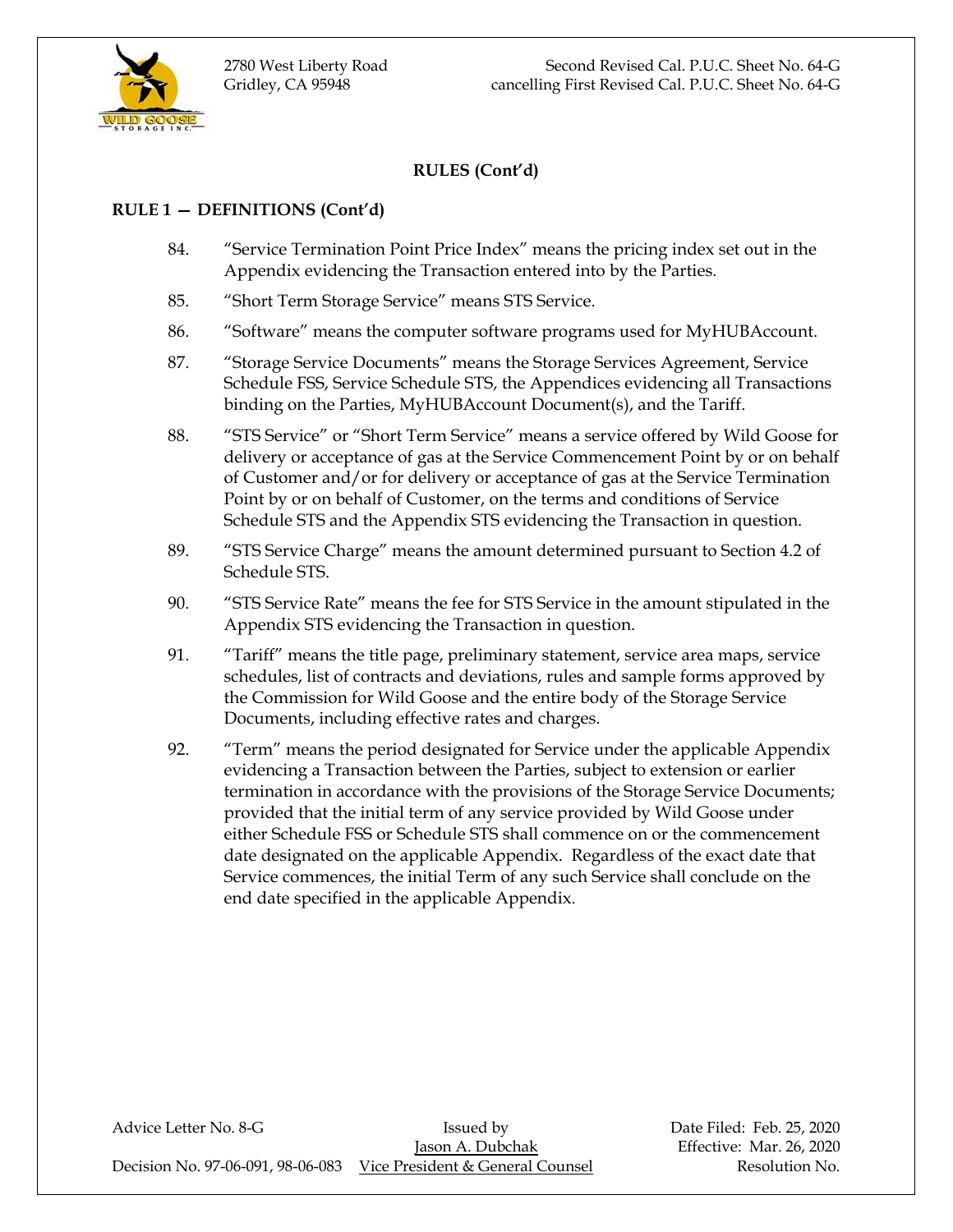

#### **RULE 1 — DEFINITIONS (Cont'd)**

- 93. "Therm" means an amount of thermal energy equal to 100,000 British thermal units. Ten therms equal one Decatherm (Dth).
- 94. "Threshold Amount" has the meaning given in Section 4.1 of Service Schedule FSS.
- 95. "Total Contract Quantity" is the quantity of gas stipulated as such on Appendix STS.
- 96. "Total Storage Demand Charge" means in respect of any FSS Transaction, the sum of the Monthly Storage Demand Charges for that Transaction, as specified in the Appendix FSS.
- **EXELES (Cont'd)**<br>
23. Them<sup>1</sup> means an amount of thermal energy equal to 100,000 British thermal<br>
23. Them<sup>1</sup> means equal one Decision Dob.<br>
25. Thus Host Resolution No. 1991, and Counsel Counsel Resolution No. 1991,<br>
25. 97. "Transaction" means a commercial transaction entered into by Customer and Wild Goose, as evidenced by an Appendix by which they have agreed to be bound or are deemed to be bound by the provisions of the Storage Service Documents.
	- 98. "Transportation Account" means the agreement, pool, number or account on the Connecting Pipeline.
	- 99. "Triggering Event" has the meaning given in Section 8.7 of the General Terms and Conditions of this Tariff.<br>
	100. "Wild Goose" means Wild Goose Storage, LLC, including its successors and
	- permitted assigns.
	- 101. "Wild Goose Storage Facility" means the natural gas storage facility operated by Wild Goose in Butte County in the State of California.
	- 102. "Withdrawal" means quantities of gas delivered from the Wild Goose Storage Facility for use by Customer.
	- 103. "Withdrawal Commodity Rate" means the rate, expressed in dollars per Decatherm, payable by Customer for withdrawing gas from the Wild Goose Storage Facility, as stipulated in Appendix FSS.
	- 104. "Withdrawal Demand Charge" means for any Gas Month, the Maximum Daily Withdrawal Quantity times the Withdrawal Demand Rate for that Gas Month.
	- 105. "Withdrawal Demand Rate" means rate, expressed in dollars per Decatherm per month, charged for reserving withdrawal service at the Wild Goose Storage Facility for Customer's exclusive use.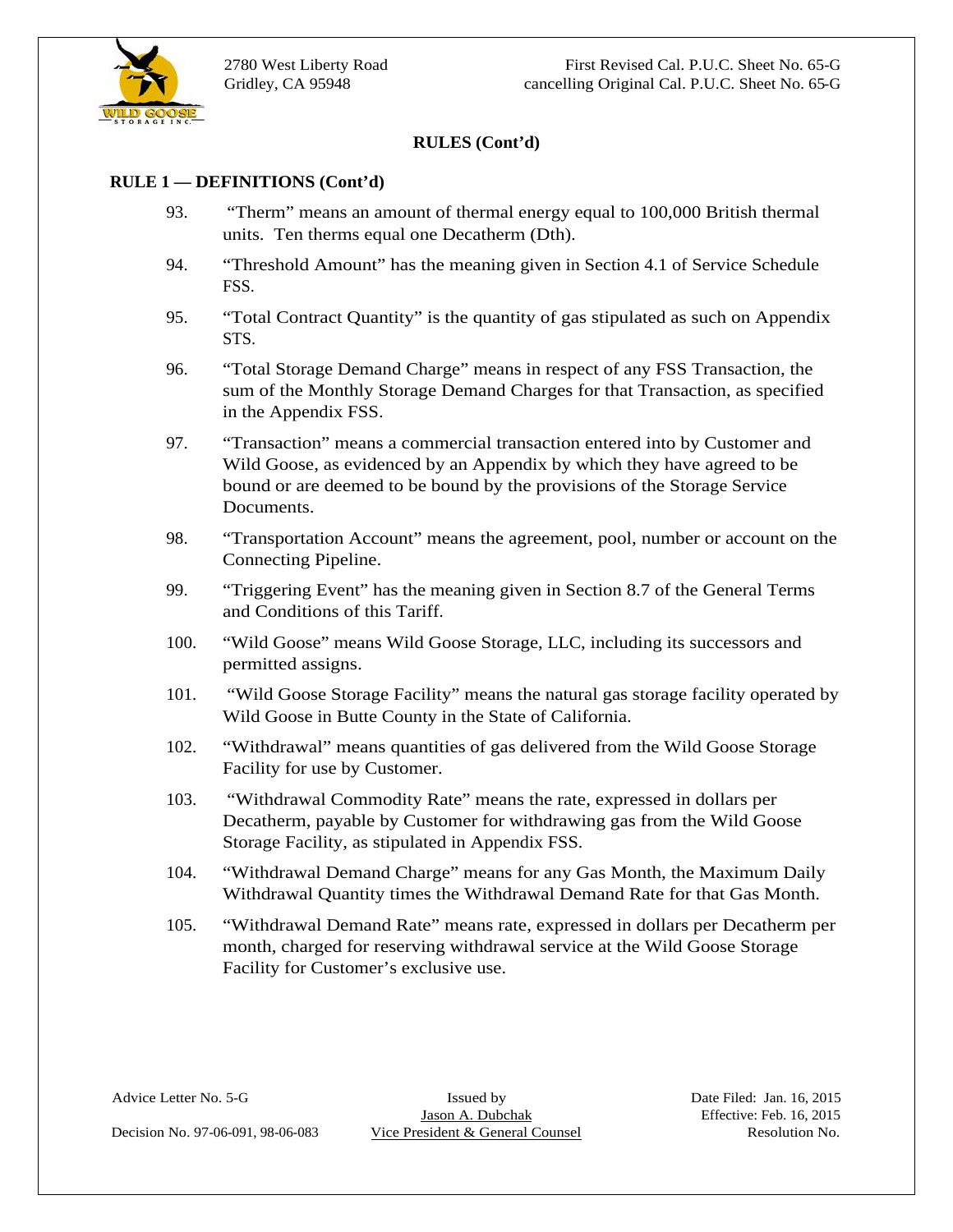

#### **RULE 2 — DESCRIPTION OF SERVICE**

Wild Goose Storage, LLC provides two classes of natural gas storage services for customers: Firm Storage Service and Short Term Storage Service.

#### 1. FIRM STORAGE SERVICE

Firm Storage Service (FSS), as defined in Rule 1, is a natural gas storage service comprised of firm inventory capacity, firm injection capacity and firm withdrawal capacity, subject to the terms and conditions of service set forth in the Tariff including the Appendix FSS evidencing a Transaction entered into by the Parties.

#### 2. SHORT TERM STORAGE SERVICE

Short Term Storage (STS) Service, as defined in Rule 1, is a natural gas storage service comprised of inventory capacity, injection capacity and withdrawal capacity, subject to the terms and conditions of service set forth in the Tariff including the Appendix STS evidencing a Transaction entered into by the Parties.

# 3. LIMITATION OF LIABILITY AND DISCLAIMER OF EXPRESS OR IMPLIED WARRANTIES

**RULES** (Cont'd)<br>
Wild Gones Storage, LLC, provides two classes of natural gas slonge services for<br>
Wild Gones Storage, LLC, provides two classes of natural gas slonge services for<br>
1-HMM STORAGE-SHAVCE.<br>
Time Storage Ser It is the intent of the Parties to fully and completely state the rights and obligations of the Parties with regard to the Services provided under this Tariff. Therefore the liability of Wild Goose and Customer, unless otherwise expressly provided will be limited to Liquidated Damages or Early Termination Damages as the case may be, in Article 8 of the General Terms and Conditions of this Tariff, and there are no other express or implied warranties or representations with respect to the Services provided under this Tariff. It is the intent of the Parties to specifically disclaim all warranties, and indemnities, express or implied, other than those expressly set forth in this Tariff.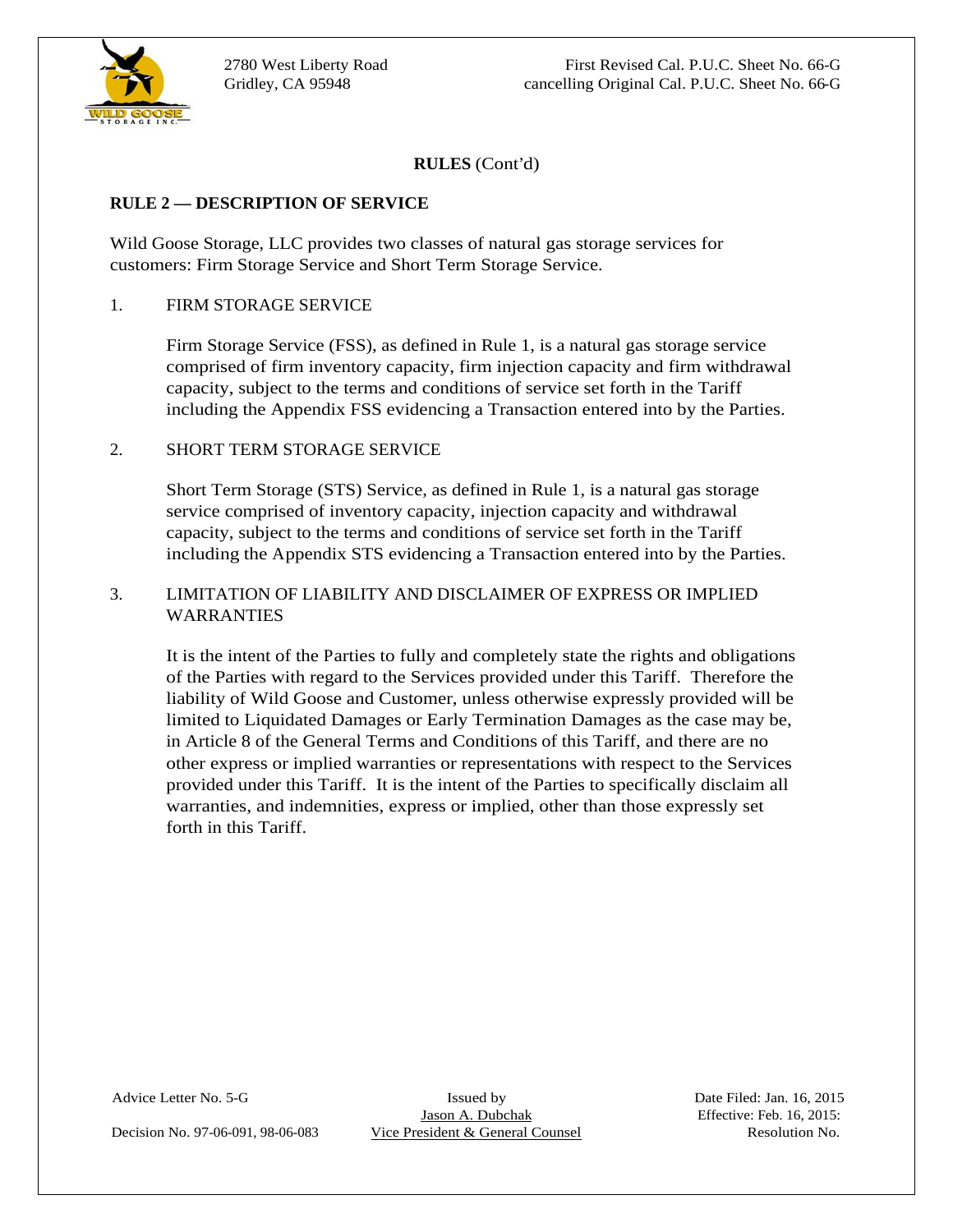

# **RULE 3 — APPLICATION FOR SERVICE**

To apply for service, a customer must execute a Storage Services Agreement, enter into a Transaction evidenced by an Appendix applicable to the type of service to be taken, either Appendix FSS or Appendix STS, and establish credit in compliance with Rule 6.

# **RULE 4 — CONTRACTS**

All contracts for natural gas storage service by Wild Goose shall be subject to the following terms and conditions:

- A. Definition "Contract" when used in these Rules, refers to one or more Transactions, entered into between Customer and Wild Goose and evidenced by one or more Appendices.
- B. Requirement Contracts for natural gas storage service will be required as a condition precedent to service.
- C. Interpretation The interpretation and performance of any contract for gas storage service shall be in accordance with the laws of the State of California, without regard to the choice of law provisions thereof, and the orders, decisions, rules, and regulations of the Public Utilities Commission of the State of California, in effect from time to time.

# **RULE 5 — SPECIAL INFORMATION REQUIRED ON FORMS**

Each Transaction for natural gas storage service shall contain the following provision:

"The agreement of the Parties, as evidenced by the Appendix \_\_, shall at all times be subject to such changes or modifications by the Public Utilities Commission of the State of California as said Commission may from time to time direct in the exercise of its jurisdiction."

| Advice Letter No. 8-G             | Issued by                        | Date Filed: Feb. 25, 2020 |
|-----------------------------------|----------------------------------|---------------------------|
|                                   | Jason A. Dubchak                 | Effective: Mar. 26, 2020  |
| Decision No. 97-06-091, 98-06-083 | Vice President & General Counsel | Resolution No.            |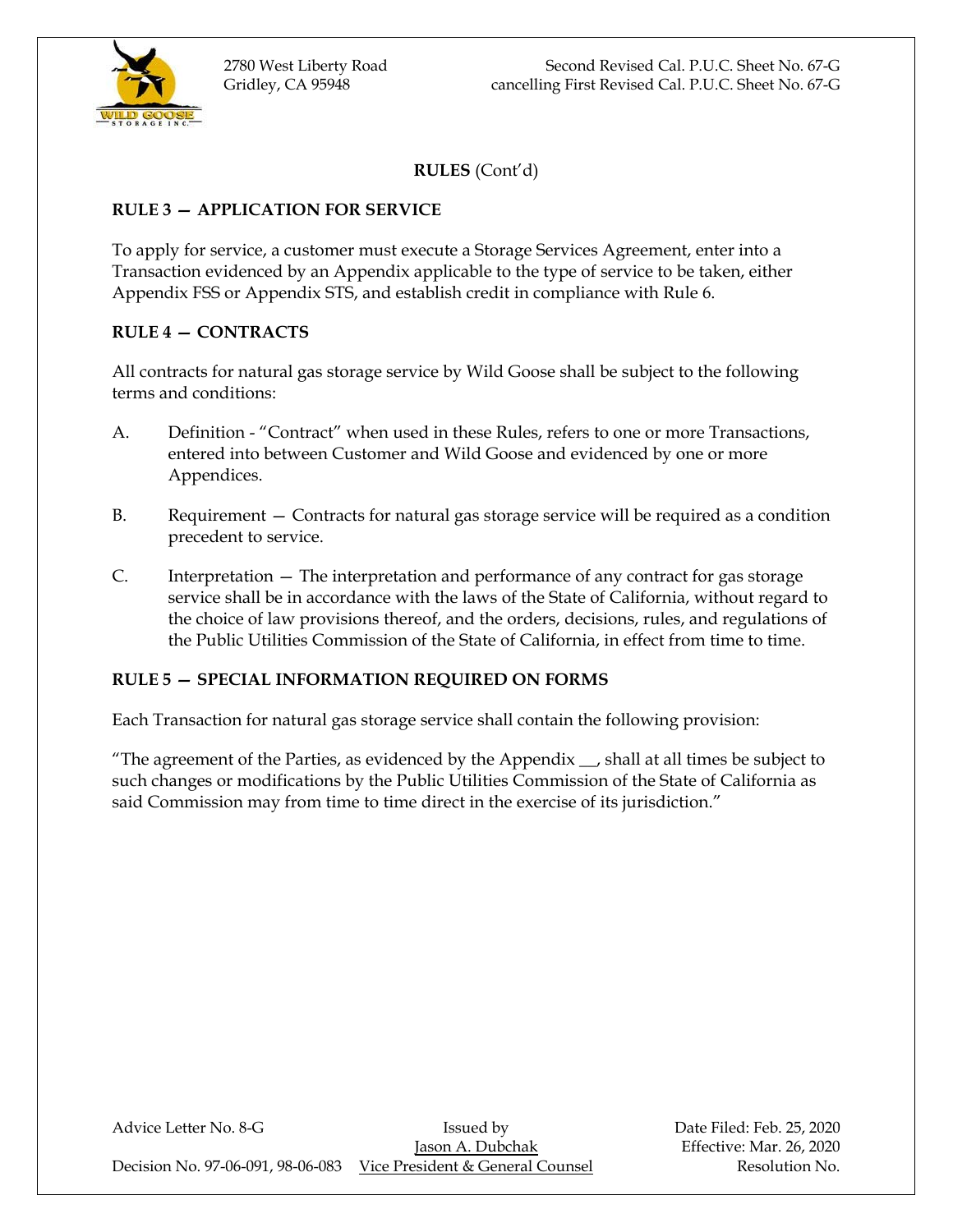

#### **RULE 6 — ESTABLISHMENT AND RE-ESTABLISHMENT OF CREDIT**

All Customers will be required to maintain an Acceptable Credit Rating, to provide Wild Goose with Financial Assurances, or to provide Other Security Documents as provided in this Rule 6.

- 1. REQUIREMENT FOR FINANCIAL ASSURANCES OR OTHER SECURITY DOCUMENTS
- 1.1 If Customer does not have an Acceptable Credit Rating, Customer shall provide Wild Goose with Financial Assurances in accordance with Section 3 or Other Security Documents in accordance with Section 4.<br>2. WAIVER OF FINANCIAL ASSURANCES
- - 2.1 If Customer establishes to Wild Goose's reasonable satisfaction that it has an Acceptable Credit Rating and so long thereafter as Customer maintains an Acceptable Credit Rating, Wild Goose shall not require Customer to provide it with Financial Assurances.
	- 2.2 If Customer is not required by Wild Goose to provide Financial Assurances pursuant to Section 2.1, Customer shall provide Wild Goose with: with:  $\blacksquare$ 
		- (a) audited consolidated Financial Statements within 120 days after the end of each fiscal year of Customer, prepared in accordance with generally accepted accounting principles; and
		- (b) unaudited consolidated Financial Statements within 90 days after the end of each fiscal quarter of Customer, prepared in accordance with generally accepted accounting principles; and
		- (c) immediate notice of any amendment, change or modification to its Credit Rating, its Financial Statements or of any material adverse change in the financial position of Customer.

Decision No. 97-06-091, 98-06-083 Vice President & General Counsel Resolution No.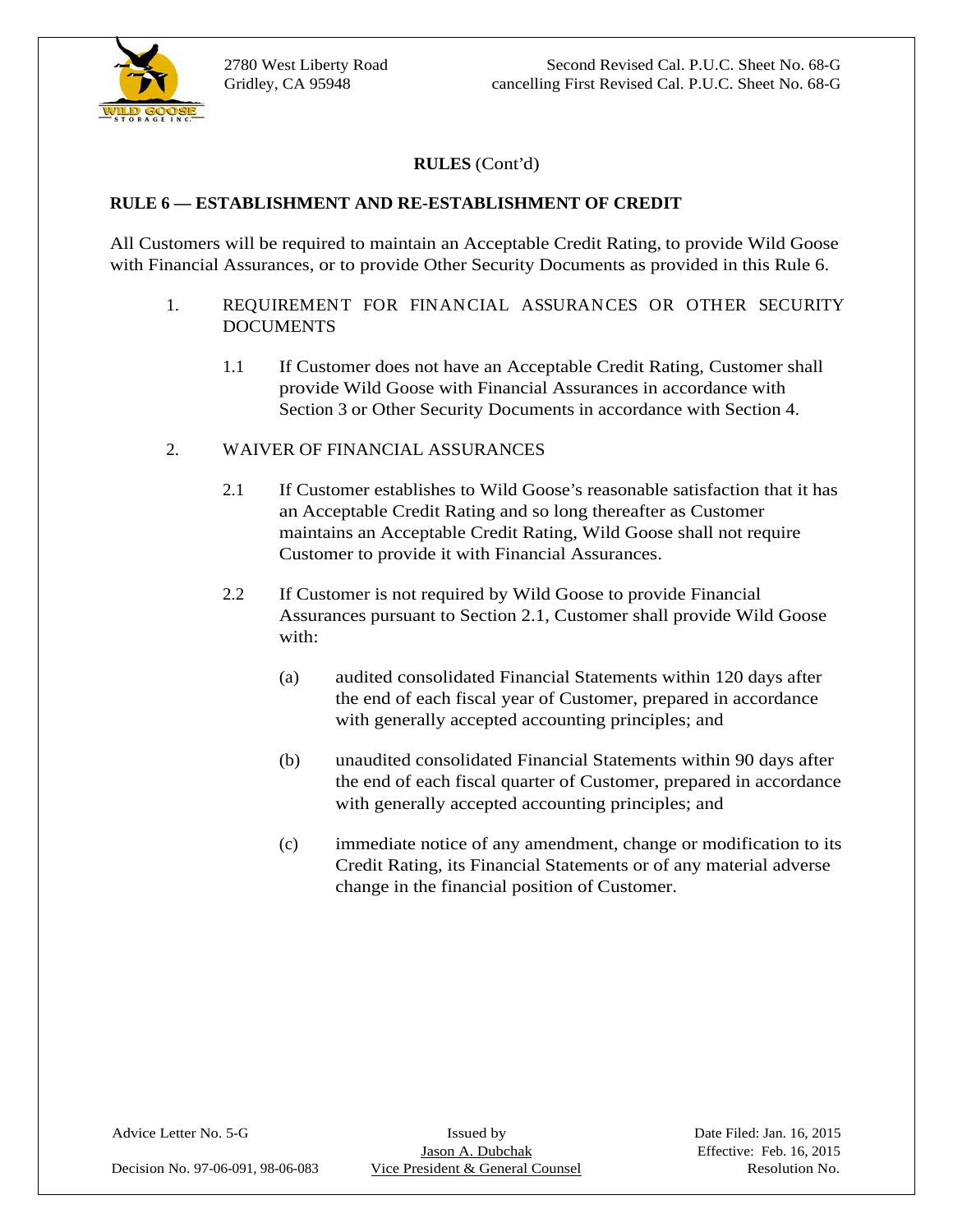

- 2. WAIVER OF FINANCIAL ASSURANCES (Cont'd)
	- 2.3 If Customer does not maintain an Acceptable Credit Rating, then within 5 days of the reduction of its Credit Rating Customer shall provide Wild Goose with the Financial Assurances as set forth in Section 3.
- 3. FINANCIAL ASSURANCES LETTER OF CREDIT OR GUARANTEE BY OTHER COMPANY
- **RULES** (Cont'd)<br>
2. WAIVER OF FINANCIAL ASSURANCES (Cont'd)<br>
2.3 If Customer does not multiatation an Acceptable Credit Rating, then within 5<br>
dogs of the relation of its Cecili Rating Counser shall provide Wild<br>
4.3 IF 3.1 Where Customer does not have or does not maintain an Acceptable Credit Rating, Customer shall provide Wild Goose with one or more of the Financial Assurances, at the option of Wild Goose, in an acceptable form as set forth in Section 3.2, 3.3 and 3.4. If a Customer with an Acceptable Credit Rating is downgraded to a level lower than an Acceptable Credit Rating, and no Transactions are then pending between the Parties, Wild Goose will not require Customer to provide Financial Assurances unless and until Customer desires to enter into a Transaction.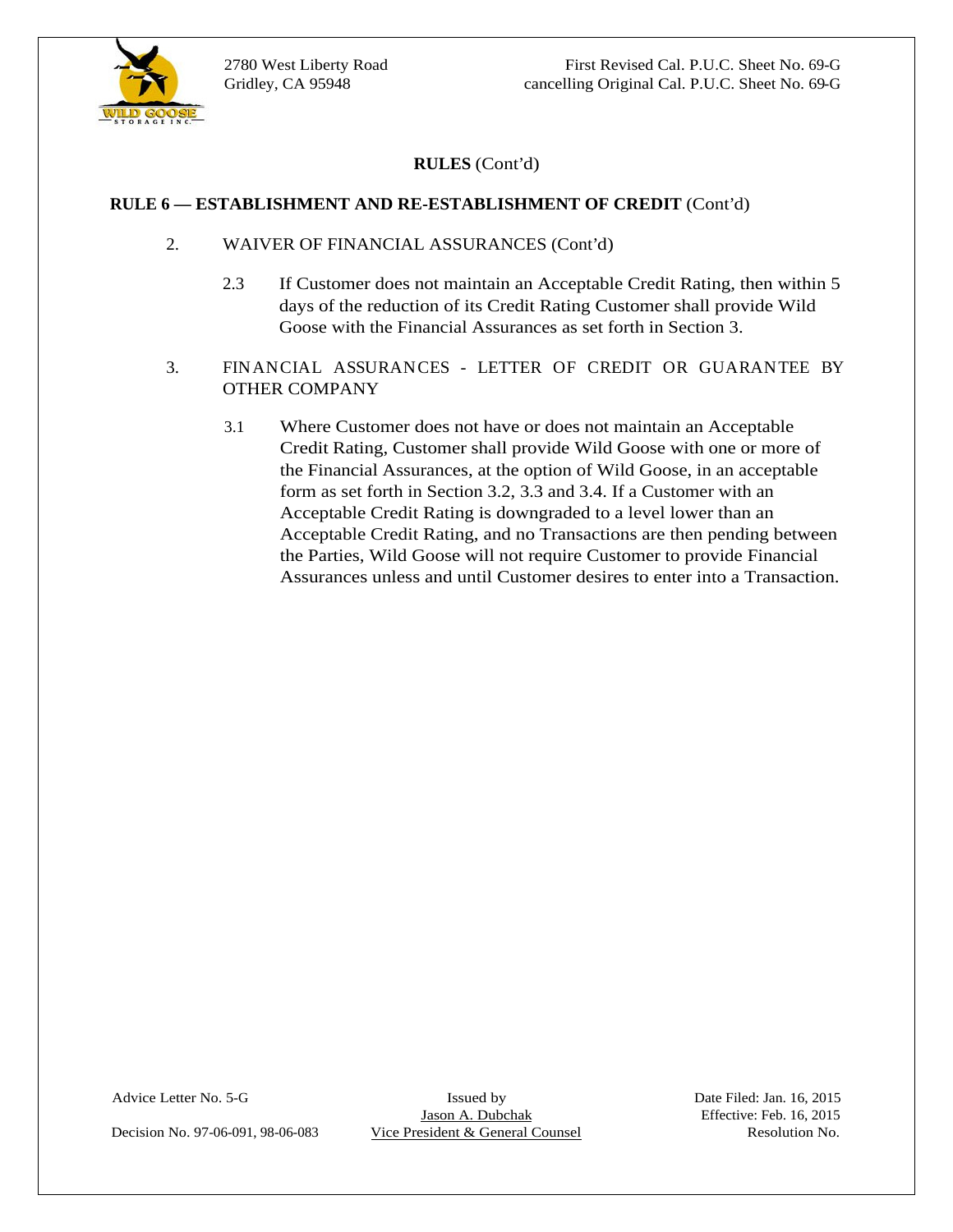

- **3.** FINANCIAL ASSURANCES LETTER OF CREDIT OR GUARANTEE BY OTHER COMPANY (Cont'd)
	- 3.2 Customer shall provide to Wild Goose, to secure its obligation to Wild Goose pursuant to the Storage Service Documents, the following Letter of Credit:
		- (a) Upon entering into any Transaction under the Storage Service Documents and on or before January 1st of each year for which the Storage Service Documents are in effect, unless otherwise specified by Wild Goose, a Letter of Credit in an amount equal to the Total Storage Demand Charge specified in Appendix FSS.
		- (b) For each Transaction entered into by the Parties for STS Service, a Letter of Credit in an amount equal to the value of the Transaction under any reasonable set of assumptions, plus 120 days as determined by Wild Goose in its sole and absolute discretion.
- **RULES** (Cont'd)<br> **RULES ESTABLISHMENT AND RE-ESTABLISHMENT OF CREDIT** (Cont'd)<br>
FNANCIAL ASSLEAN-VCGo<sup>2</sup> 1. LETTER OF CREDIT OR GUARANTEE BY<br>
OTHER COMPANY (Coord'd)<br>
2.2 Constant and provide to Wild Goose, to secure (c) Each Letter of Credit shall be in effect for 1 year or for the Term of the Transaction plus 120 days, whichever is lesser. If the Term of the Transaction plus 120 days is greater than 1 year, Customer shall ensure that its obligation to Wild Goose is secured continuously, and accordingly shall provide Wild Goose with a replacement Letter of Credit no later than 120 days prior to the expiration of the then-effective Letter of Credit. Wild Goose will return the expiring Letter of Credit to Customer within 5 days of the date the Replacement Letter of Credit becomes effective.
	- (d) Each Letter of Credit shall be in form and substance satisfactory to Wild Goose, and without limiting the generality of the foregoing shall be issued by a financial institution acceptable to Wild Goose and shall be irrevocable; shall provide for partial drawdowns; and shall contain the terms and conditions set forth in Sample Form D.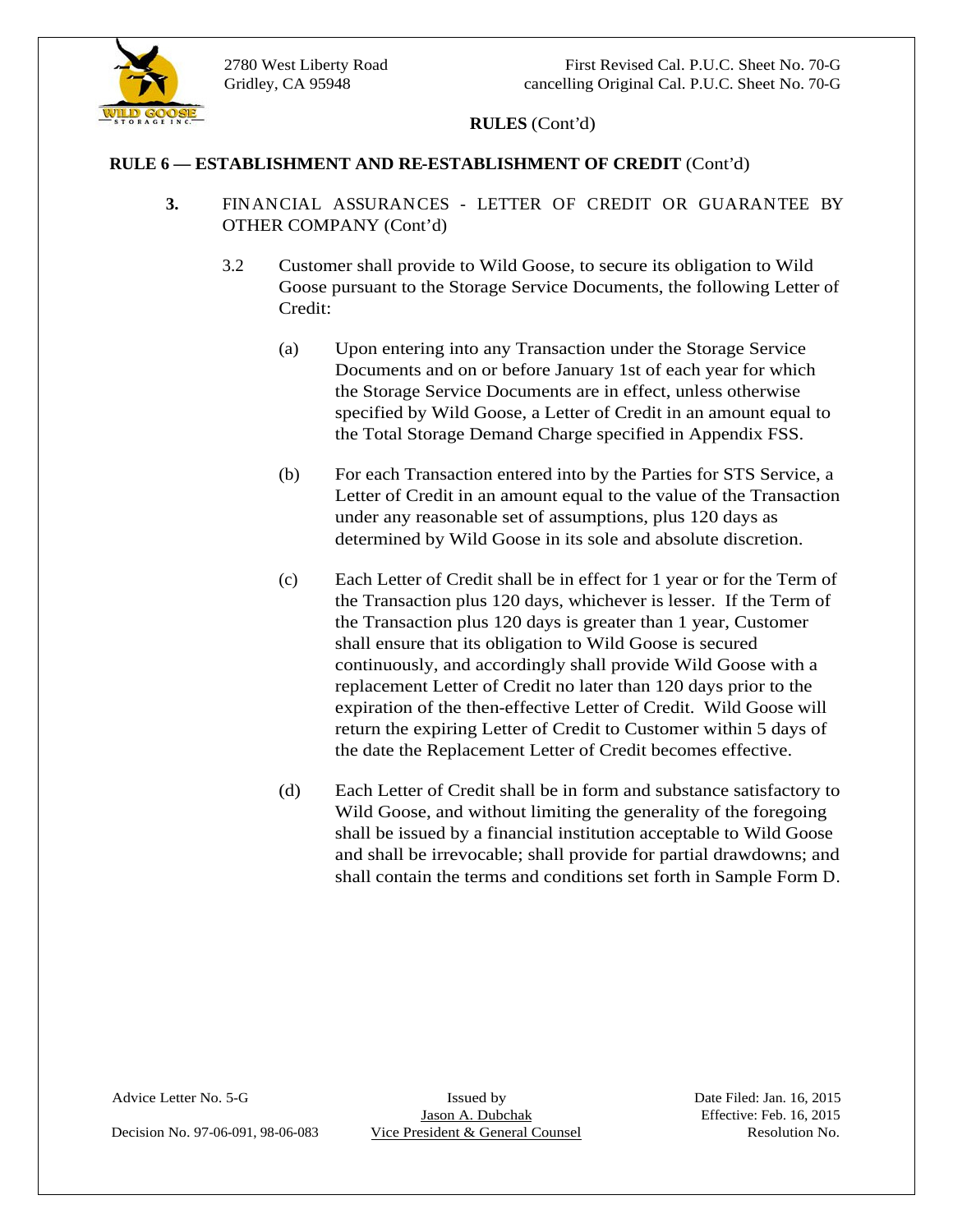

- 3. FINANCIAL ASSURANCES LETTER OF CREDIT OR GUARANTEE BY OTHER COMPANY (Cont'd)
- **RULES (Cont'd)**<br> **RULES CONDENSY AND REGISTARISHES OF CRIDIT (C COUNS NATT!)**<br>
BY OTHER COMPANY (Cont'd)<br>
(b) In statistic of Counsel Resolution Associated Resolution No. 197-1976 (Counsel Resolution No. 2014)<br>
(b) In sta (e) In addition to all other remedies available to Wild Goose at law or in equity, if Customer fails to provide a replacement Letter of Credit in accordance with this Section 3.2, Wild Goose may draw upon the expiring Letter of Credit to the full amount thereof and apply the funds so drawn in payment in whole or in part of the obligations of Customer under the Storage Service Documents.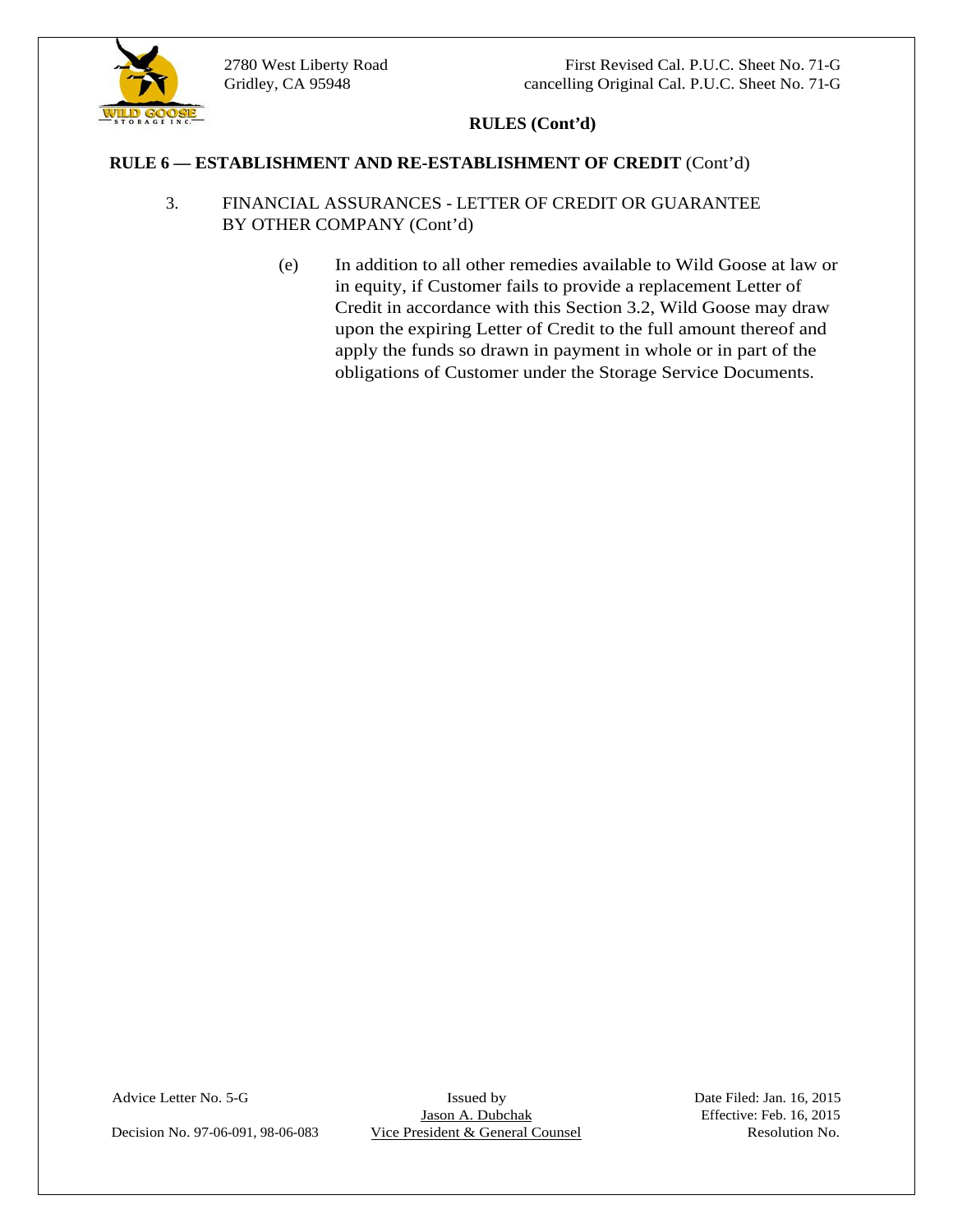

#### **RULE 6 — ESTABLISHMENT AND RE-ESTABLISHMENT OF CREDIT** (Cont'd)

- 3. FINANCIAL ASSURANCES LETTER OF CREDIT OR GUARANTEE BY OTHER COMPANY (Cont'd)
	- 3.3 Customer shall provide to Wild Goose, to secure its obligation to Wild Goose pursuant to the Storage Service Documents, a Guarantee granted to Wild Goose by another company (the "Guarantor") with an Acceptable Credit Rating. The Guarantee shall be in a form as set forth in Sample Form E and the provisions of Sections 2 and 3 hereof shall apply *mutatis mutandis* to the Guarantor as if the Guarantor were Customer.
	- 3.4 If requested by Customer, Wild Goose may accept other forms of Financial Assurances to secure Customer's obligations under the Storage Service Documents, provided that Wild Goose may reject or accept such other forms of Financial Assurances in its sole and absolute discretion.
	- 3.5 Customer's obligation to maintain an Acceptable Credit Rating or to provide Financial Assurances shall continue for so long as the Parties are bound by the Storage Services Agreement and all Transactions entered into thereunder. This obligation shall terminate when Customer has performed or satisfied all of its obligations under the Storage Service Documents. Upon the termination of the Storage Services Agreement, Wild Goose shall return to Customer, if applicable:
		- (a) the Letter of Credit and funds held by Wild Goose as security pursuant to Section 3.2 then in its possession but only to the extent it has not then applied such funds pursuant to Section 4 to the debts, expenses, costs, assessments and liabilities payable by Customer to Wild Goose pursuant to the provisions of the Storage Service Documents;
		- (b) the Guarantee held by Wild Goose pursuant to Section 3.3; or
		- (c) any security accepted by Wild Goose pursuant to Section 3.4.

Decision No. 97-06-091, 98-06-083 Vice President & General Counsel Resolution No.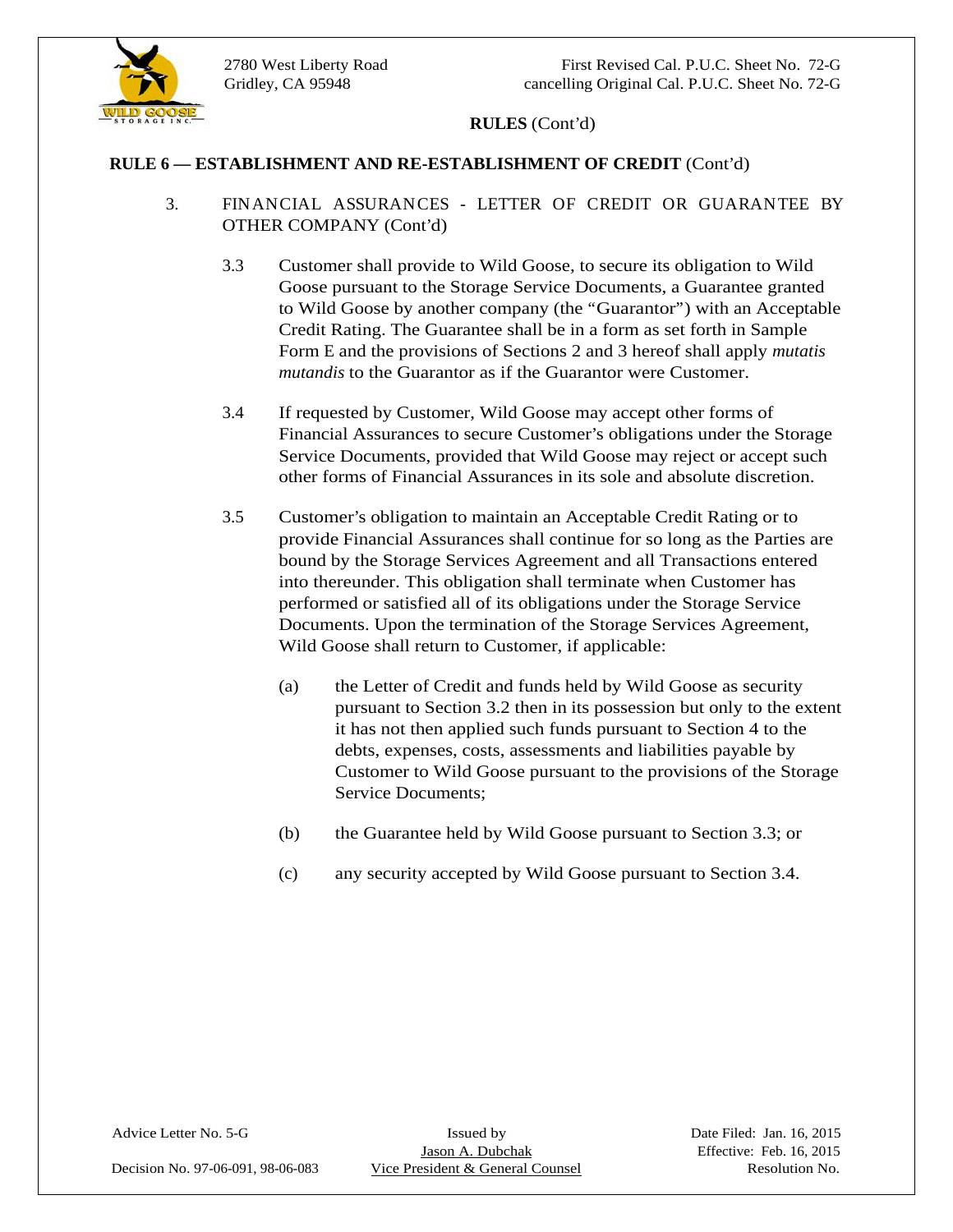

#### **RULE 6 — ESTABLISHMENT AND RE-ESTABLISHMENT OF CREDIT** (Cont'd)

- 4. OTHER SECURITY DOCUMENTS
	- 4.1 Where Customer has provided Wild Goose Other Security Documents and Wild Goose, in its sole and absolute discretion, determines that the Other Security Documents provided are no longer an acceptable form of credit, Customer shall provide Financial Assurances as provided in Section 3 of this Rule 6 or provide any additional Other Security Documents as directed by Wild Goose. This obligation remains for as long as the Parties are bound by the Storage Services Agreement and all Transactions entered thereunder.
	- 4.2 If Customer fails to comply with this Section 4, Wild Goose shall have all the rights and remedies available to it as if the Customer failed to maintain an Acceptable Credit Rating or provide Financial Assurances as provided in this Rule 6.

#### 5. FAILURE TO MEET OBLIGATIONS

- 5.1 If Customer fails to pay in full any amount owing to Wild Goose within the time specified pursuant to the Storage Service Documents, then, in addition to the rights Wild Goose has pursuant to the provisions of the Storage Service Documents and all other remedies available to Wild Goose at law or in equity, Wild Goose may take one or more of the following actions:
	- (a) draw upon the Letter of Credit and funds held by Wild Goose as security pursuant to Section 3.2 and apply the funds so drawn to pay any debts, expenses, costs, assessments or liabilities of any nature whatsoever, including interest on unpaid amounts, payable by Customer to Wild Goose pursuant to the provisions of the Storage Service Documents;
	- (b) demand payment from the Guarantor pursuant to the Guarantee granted under Section 3.3; or
	- (c) realize on any security accepted by Wild Goose pursuant to this Rule 6.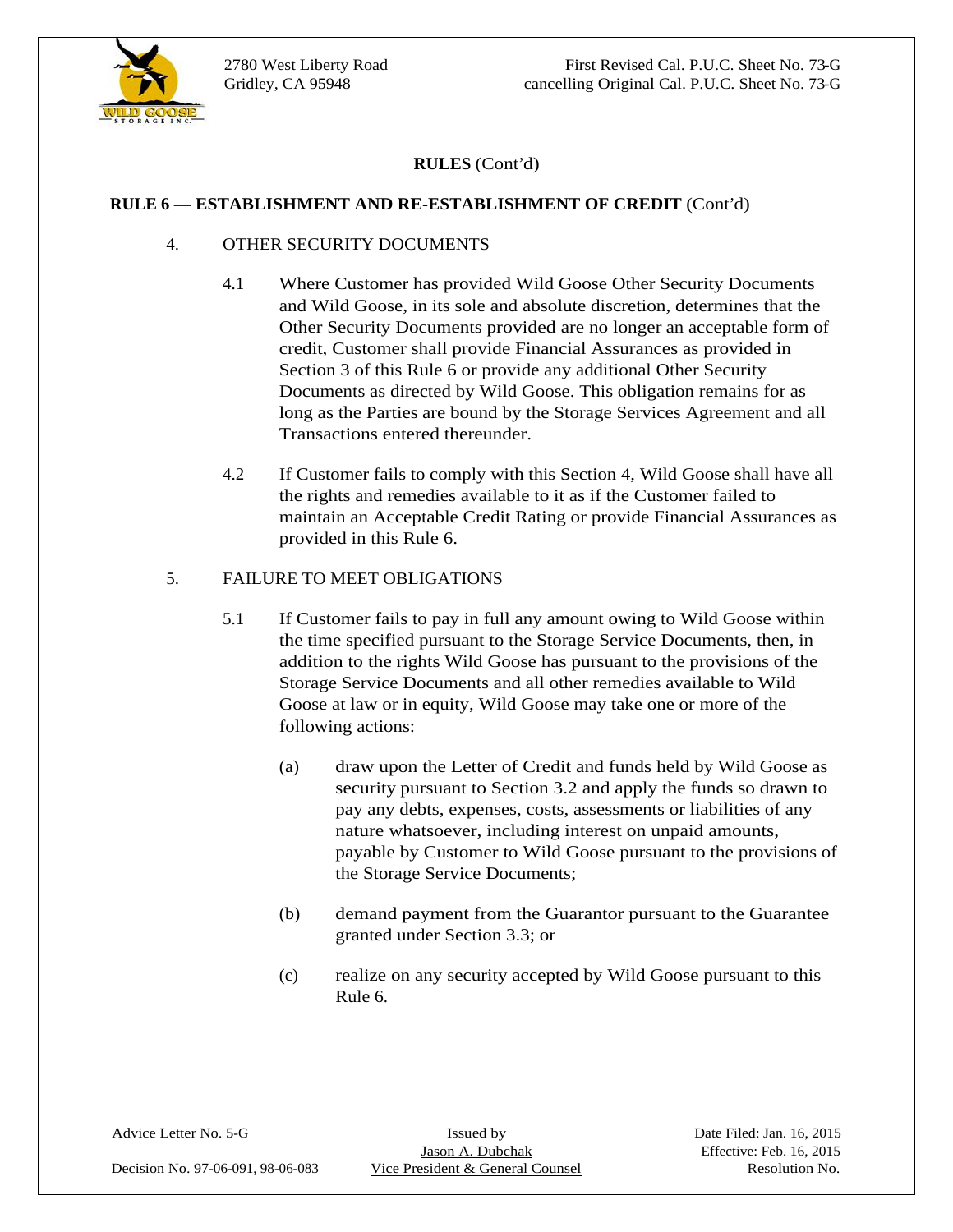

- 6. NOTICES
	- 6.1 Any notice required or permitted to be given by one Party to another pursuant to this Rule shall be given in writing and may be delivered by hand or transmitted by facsimile addressed in accordance with the particulars for notices set forth in the Storage Service Documents.

#### **RULE 7 — DEPOSITS**

NOT APPLICABLE

#### **RULE 8 — NOTICES**

All notices required to be provided under the terms of this Tariff or any applicable Storage Document or contracts shall be provided according to the provisions of the Notification Schedule attached to the Customer's Storage Services Agreement and in compliance with the provisions of Section 10 of the General Terms and Conditions of this Tariff.

#### **RULE 9 — RENDERING AND PAYMENT OF BILLS**

The preparation and rendering of bills and the payment thereof for all services provided under this Tariff shall be made in accordance with the provisions of Articles 5, 6, and 7 of the General Terms and Conditions of this Tariff.

#### **RULE 10 — DISPUTED BILLS**

- 1. Disputes about bills or invoices rendered by Wild Goose to Customer are subject to the provisions of Section 5.7 of the General Terms and Conditions of this Tariff. 2. For any other disputes, it is the intent of the parties that disputes between them be
- resolved in as expeditious and cost efficient a manner as is reasonably possible. Accordingly, before either party initiates litigation proceedings, the Parties must:
- **RULES** (Cont'd)<br> **RULES (Cont'd)**<br>
6. NOTICUS<br>
6. NOTICINE<br>
6. NOTICINE TRADEVERIMENT OF CREDIT (Cont'd)<br>
6. NOTICINE<br>
6. The president of this Rule Tradit is plus to the SMORO SCRIP (Cont'd)<br>
1984 Control By provided an 2.1 Attempt to resolve the dispute using commercially reasonable efforts and acting in good faith to cause appropriate level representatives of each party to meet in person within 14 Business Days of either party giving the other party written notice stating that a dispute exists and describing the dispute in reasonable detail.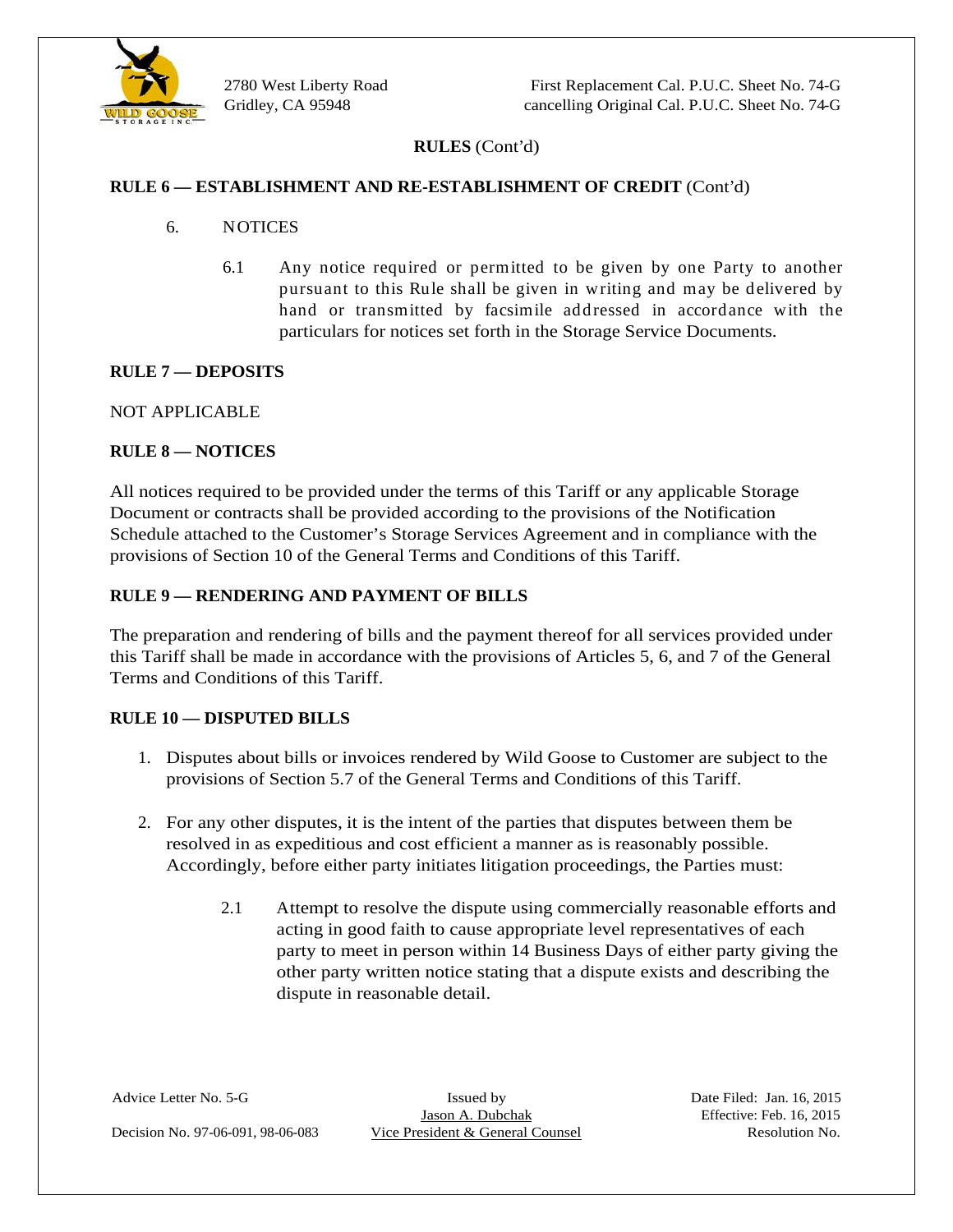

# **RULE 10 – DISPUTED BILLS** (Cont'd)

- 2.2 If the Parties are unable to reach an amicable agreement within that 14 Business Day period (which may be extended by mutual agreement of the parties), then the Parties agree to participate in non-binding mediation administered by the American Arbitration Association under its Commercial Arbitration Rules before resorting to litigation.
- 2.3 Each Party shall be responsible for their own costs for compliance with this Rule 10. Any common costs incurred shall be shared equally.

#### **RULE 11 — MEASUREMENT OF SERVICE**

11.1 Wild Goose will accept and deliver customers' natural gas at the quality and pressure required of natural gas transported on the Connecting Pipeline system, provided that:

- 11.1.1 The Parties agree that if Wild Goose is required to accept gas for delivery into storage from a Connecting Pipeline when the pressure on that Connecting Pipeline is less than the Minimum Pipeline Pressure, then for so long as such condition exists, the Maximum Daily Injection Quantity and/or the Maximum Daily Quantity, as the case may be, will be adjusted downward without penalty as determined by Wild Goose acting reasonably.
- 11.1.2 The Parties agree that if Wild Goose is required to redeliver gas from storage to a Connecting Pipeline when the pressure on that Connecting Pipeline is in excess of the Maximum Pipeline Pressure, then for so long as such condition exists, the Maximum Daily Withdrawal Quantity and/or the Maximum Daily Quantity, as the case may be, will be adjusted downward without penalty as determined by Wild Goose acting reasonably.
- 11.1.3 Wild Goose shall make all such adjustments in accordance with Rule 14 of this Tariff among Customer and all other customers to whom Wild Goose owes an obligation to provide Service and who are affected in a manner similar to Customer by such conditions of pressure on a Connecting Pipeline.

11.2 Natural gas delivered by one Party to the other hereunder shall be measured as to volume and energy by the Connecting Pipeline, and shall be expressed to Customer and Wild Goose as a scheduled volume on that Connecting Pipeline. The Parties shall accept such measurement and any adjustments thereof for all purposes, and all energy to volume and volume to energy estimates or conversions made for any purpose hereunder shall be calculated in accordance with that pipeline's tariff or approved operating procedures.

Decision No. 97-06-091, 98-06-083 Vice President & General Counsel Resolution No.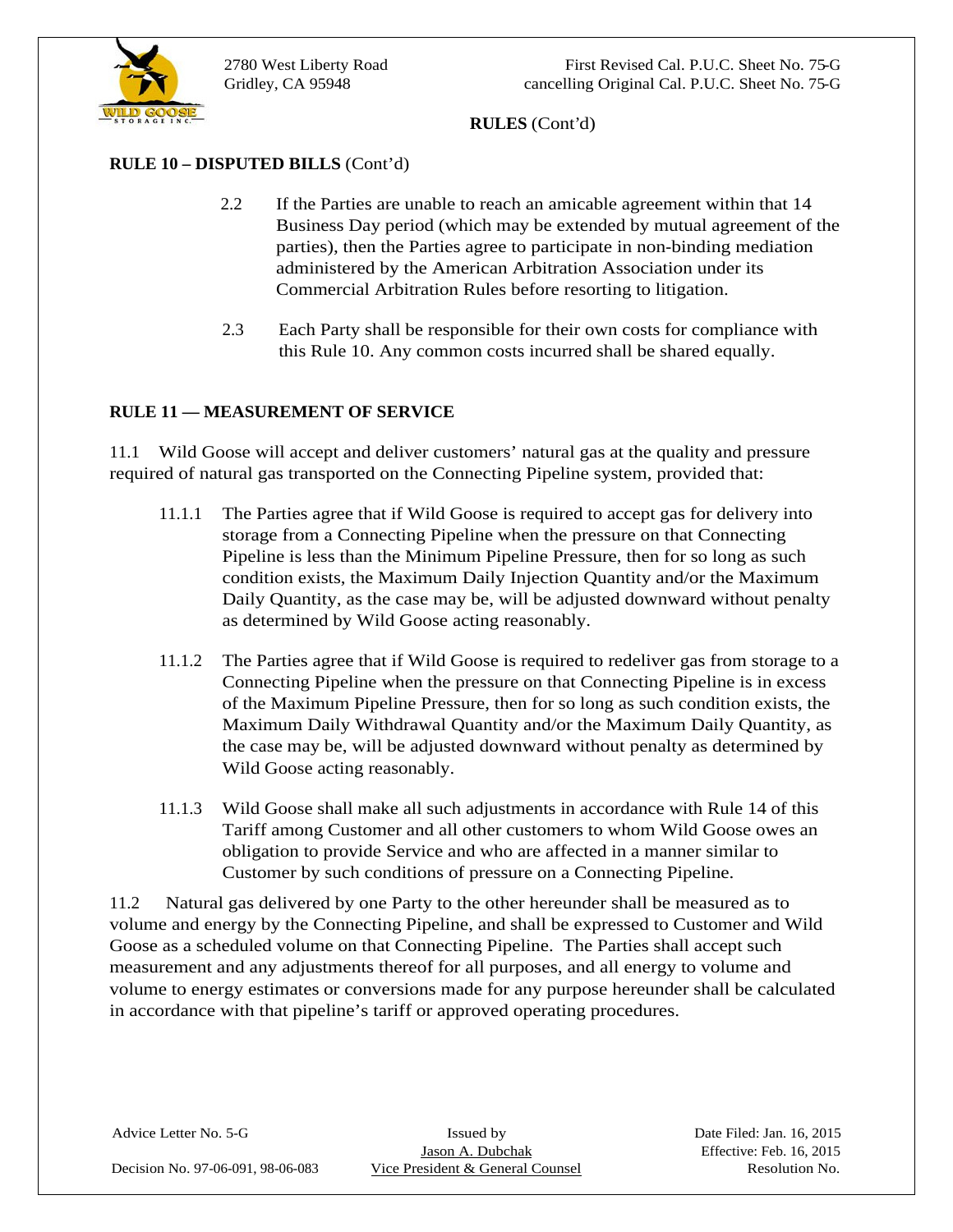

#### **RULE 12 - RESERVED**

#### **RULE 13 - RESERVED**

#### **RULE 14 - CONTINUITY OF SERVICE; ALLOCATION OF CAPACITY**

#### A. Curtailments And Priority of Service

- 1. Subject to Rule 14(A), Wild Goose will queue all Requests for FSS Service and will provide FSS Service to Customers and deal with curtailments of service according to the following:
	- (a) In respect of Requests for Service commencing at any of the first four Effective Times of any Gas Day, Wild Goose shall give the highest priority to Requests for FSS Service, which may require previously accepted Requests for STS Service for those Effective Times to be reduced or rejected. If so required, Wild Goose shall reduce or reject such previously accepted Requests for STS Service in the reverse priority to that set out in Rule 14(A)(2).<br>
	(b) With respect of any Request for Service for the last Effective Time of any
	- Gas Day, Wild Goose shall not reduce or reject such previously accepted Requests for Service, however FSS Customers who pay a specified fee, as documented on the Appendix FSS, will have priority over Requests for all other FSS Service and for STS Service.<br>
	(c) Further, provided that in its determination of whether to reduce or reject a
	- request for STS Service on any Gas Day, Wild Goose will take into account any other requests for STS Service which result in offsetting physical flows.

Decision No. 97-06-091, 98-06-083 Vice President & General Counsel Resolution No.

Advice Letter No. 6-G Issued by Issued by Date Filed: Feb. 25, 2016<br>Jason A. Dubchak Effective: April 1, 2016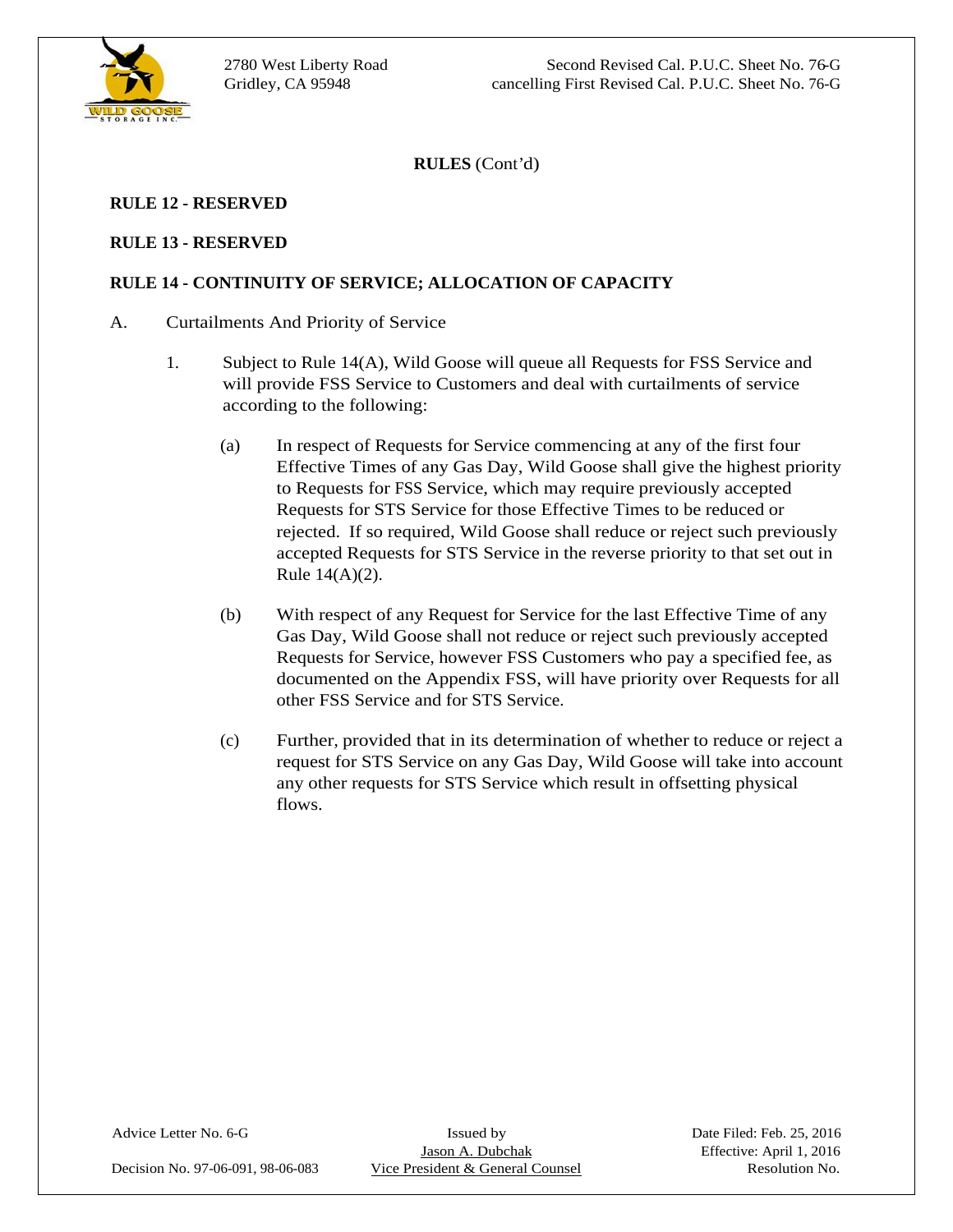

#### **RULE 14 — CONTINUITY OF SERVICE; ALLOCATION OF CAPACITY** (Cont'd)

- 2. Subject to Rule 14(A) (1), Wild Goose will queue all Requests for STS Service and will provide STS Service to Customers according to the following priority levels:
	- (a) First priority level: to Requests for STS Service in the opposite direction to the net facility physical flow for that Gas Day.
	- (b) Second priority level: to Requests from STS Service Customers in respect of whom Wild Goose has no Flex Discretion or its Flex Quantity has been exhausted and to gas purchases and sales made to efficiently manage operations of the Wild Goose Storage Facility.
	- (c) Third priority level: to Requests for STS Service for a quantity that exceeds the remaining Flex Quantity of Wild Goose for the Transaction in question. Wild Goose may exhaust its remaining Flex Quantity for that Transaction and not fulfill Customer's Request to that extent. The remaining quantity of the Request will be assigned the Second priority level. The assignments of Requests to this Third priority level and the proration of remaining amount of Service among remaining unserved Requests will be recalculated whenever Requests are reassigned to the Second priority level as described in this paragraph.
	- (d) Fourth priority level: to all other Requests for STS Service.
	- (e) Fifth priority level: to any other person in Wild Goose's sole discretion.

Decision No. 97-06-091, 98-06-083 Vice President & General Counsel Resolution No.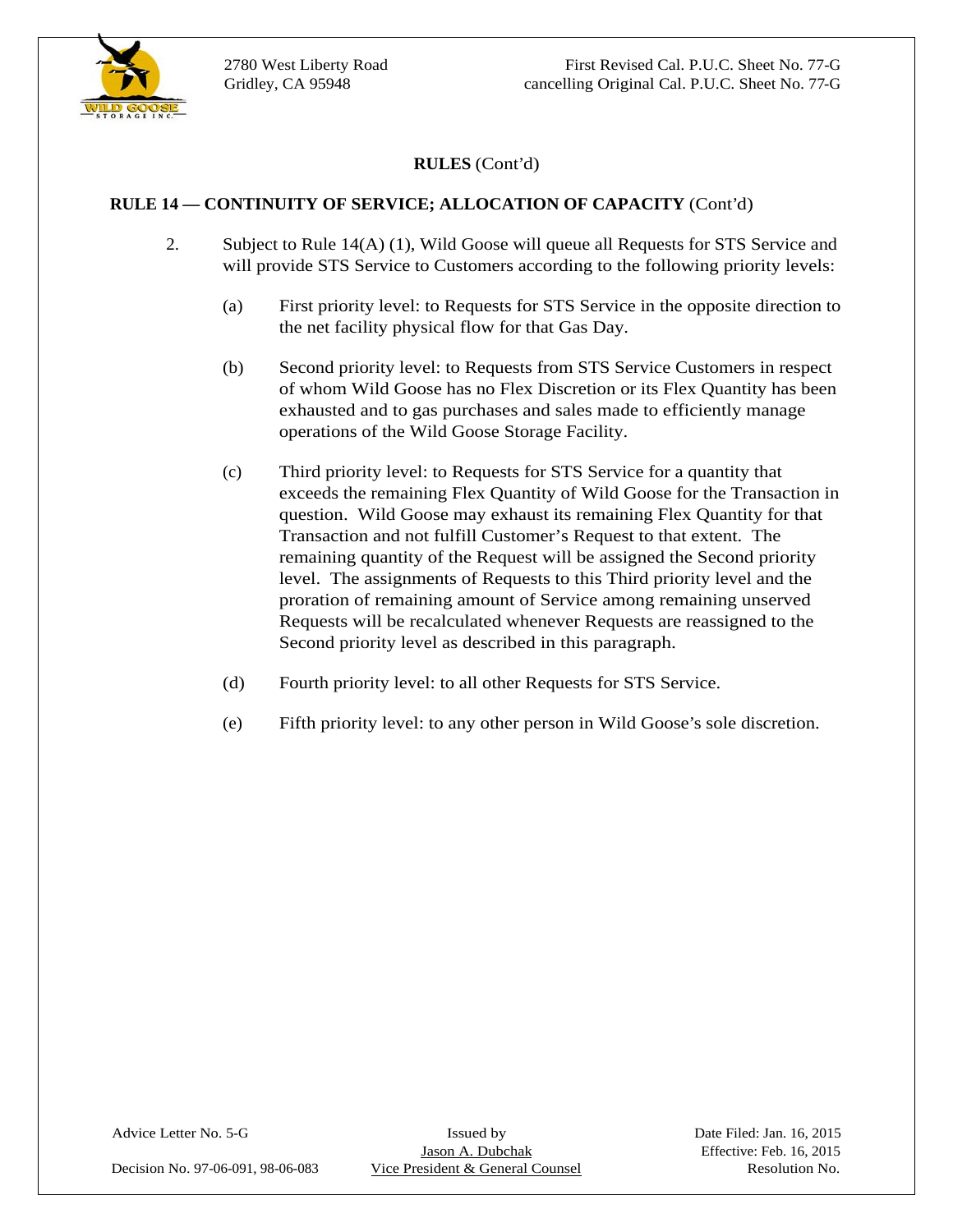

# **RULE 14 — CONTINUITY OF SERVICE; ALLOCATION OF CAPACITY** (Cont'd)

3. If at any time, injection or withdrawal capacity at the Wild Goose Storage Facility is insufficient to satisfy all Requests assigned the Third or Fourth priority levels, then within each priority level the quantity of each Request will be reduced in proportion to the Physical Capacity available to that priority level divided by the total quantity of Requests for that Gas Day assigned to that same priority level.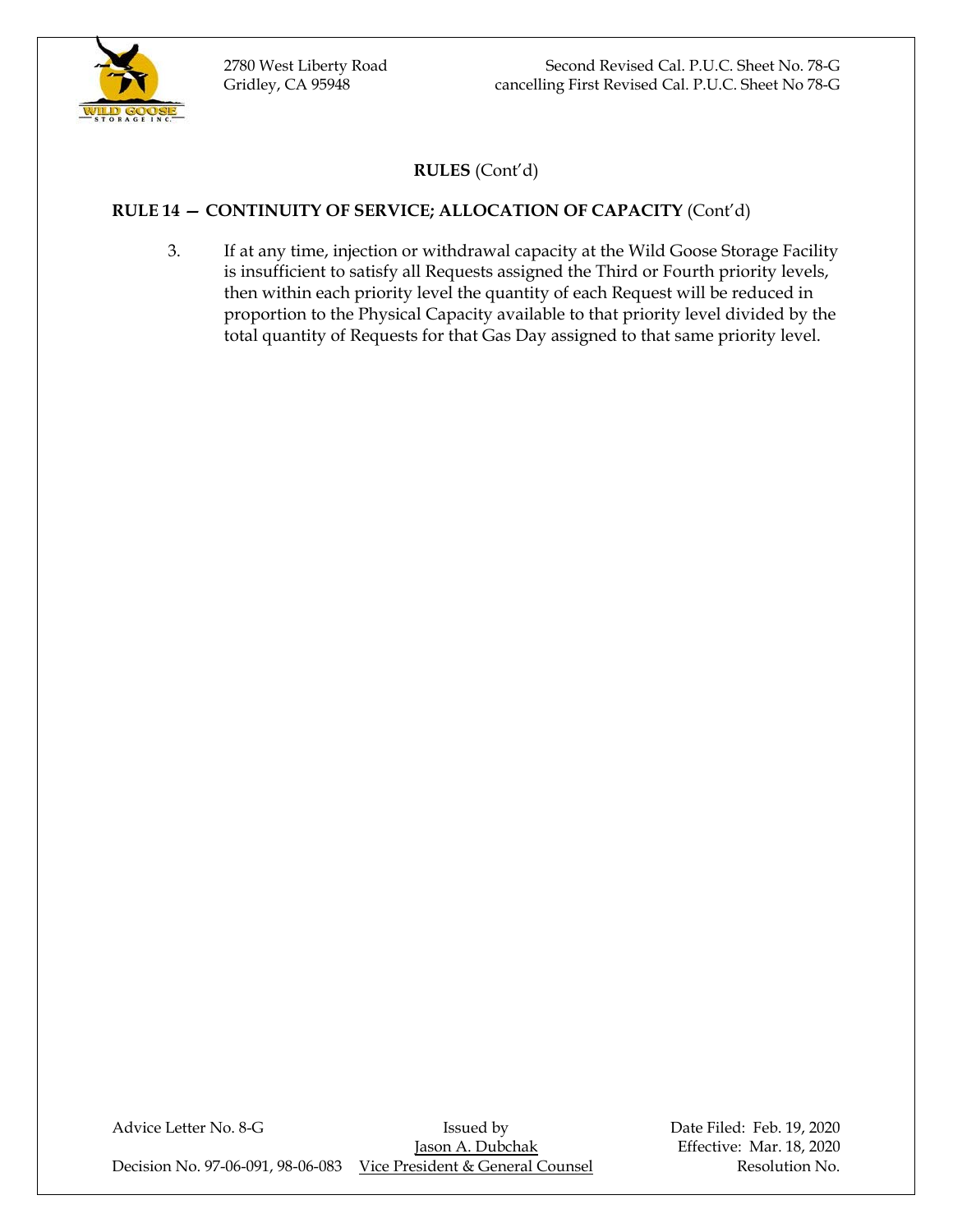

# **SAMPLE FORMS**

- A. STORAGE SERVICES AGREEMENT
- B. APPENDIX FSS
- C. APPENDIX STS
- D. LETTER OF CREDIT
- E. GUARANTEE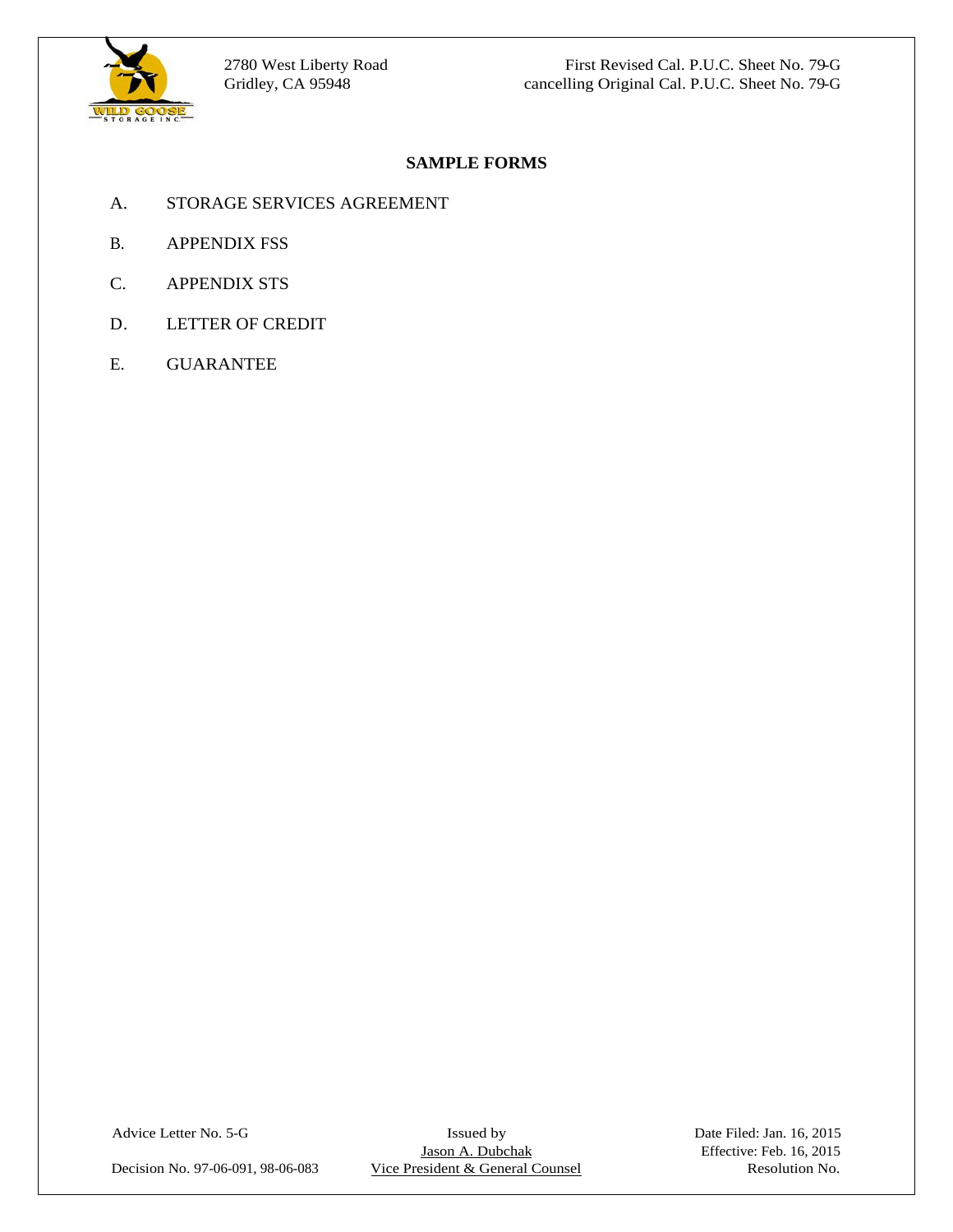

2780 West Liberty Road First Revised Cal. P.U.C. Sheet No. 80-G Gridley, CA 95948 cancelling Original Cal. P.U.C. Sheet No. 80-G

#### **SAMPLE FORMS** (Cont'd)

#### SAMPLE FORM "A"

STORAGE SERVICES AGREEMENT

# This STORAGE SERVICES AGREEMENT MADE AS OF <COMMENCE DATE>, BETWEEN:<br>
This STORAGE SERVICES AGREEMENT MADE AS OF <COMMENCE DATE>, BETWEEN:<br>
This STORAGE SERVICES AGREEMENT MADE AS OF <COMMENCE DATE>, BETWEEN:

#### <COMPANY NAME>

# ("CUSTOMER") - and - WILD GOOSE STORAGE, LLC

#### ("WILD GOOSE")

#### **RECITALS:**

- A. Wild Goose has developed certain facilities known as the Wild Goose Storage Facility which permit Wild Goose to provide Storage Services to Customer;
- B. Customer wishes to use some or all of those Services; and

C. This Storage Services Agreement establishes how those Services will be provided.

#### **WILD GOOSE AND CUSTOMER AGREE AS FOLLOWS:**

- 1. DEFINITIONS
	- 1.1 Defined terms used in the Storage Service Documents, including this Agreement, have the meaning given to them in Rule 1 of the Tariff.

Decision No. 97-06-091, 98-06-083 Vice President & General Counsel Resolution No.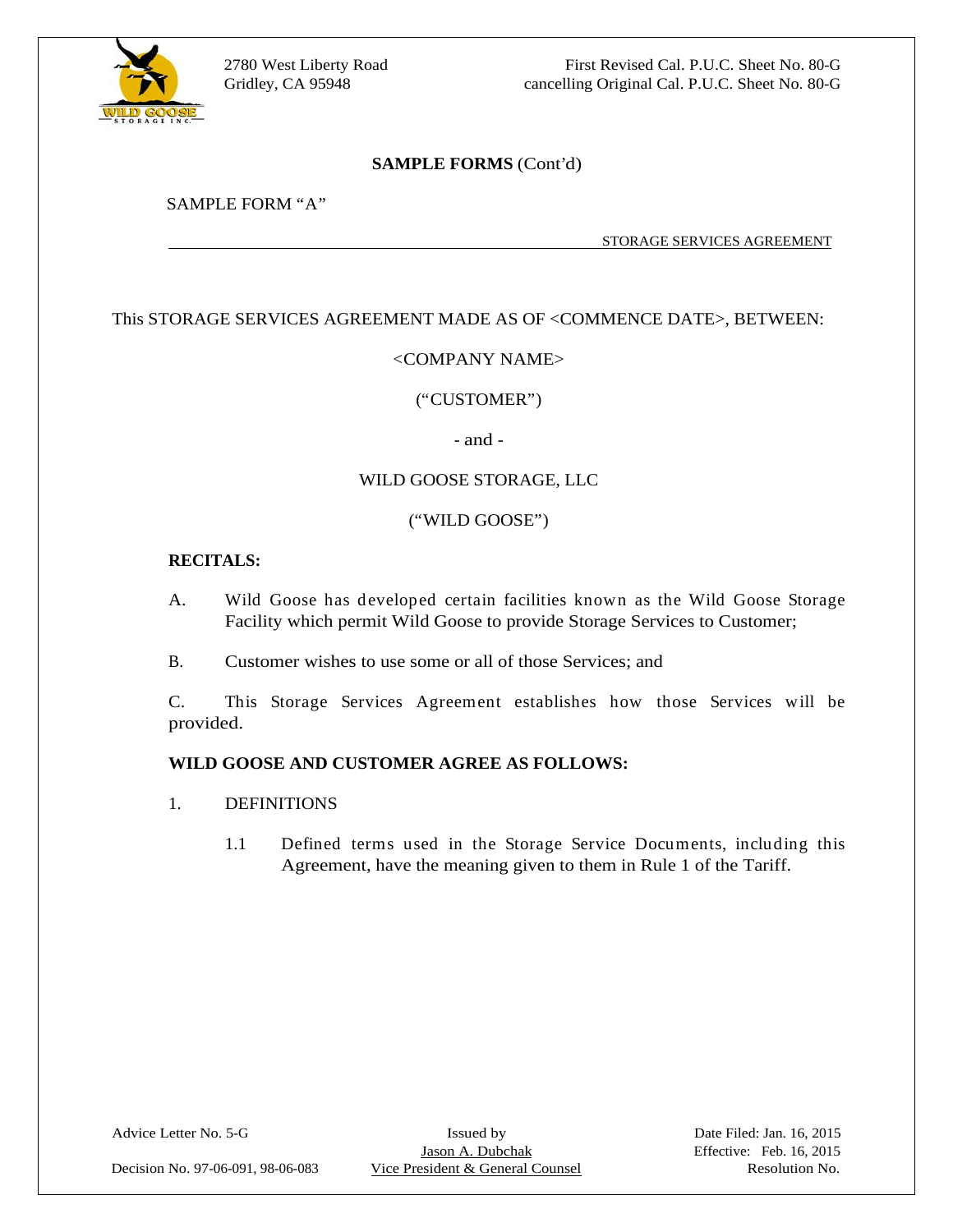

## **SAMPLE FORMS** (Cont'd)

*STORAGE SERVICES AGREEMENT Page 2*

#### 2. REPRESENTATIONS OF CUSTOMER

- 2.1 Customer represents and warrants to Wild Goose as follows, and such representations and warranties shall survive for the benefit of Wild Goose and are ratified and confirmed upon entering into each and every Transaction under the Storage Service Documents:
	- (a) Customer is duly formed and validly existing under the laws of its incorporating jurisdiction and is duly qualified to carry on business in all jurisdictions in which it carries on business;
	- (b) the execution of this Agreement and the Storage Service Documents does not violate any law, regulation, or order or Customer's articles of incorporation or bylaws and does not breach any agreement to which Customer is a party; and
	- (c) to the knowledge of Customer there are no actions, claims or proceedings threatened against or affecting Customer which might materially affect any of the Transactions contemplated in this Agreement or the Storage Service Documents, or which might affect Customer's ability to meet its financial obligations under the Storage Service Documents.

# $3.$  TERM  $\qquad \qquad$

3.1 This Storage Services Agreement, made effective as of the date first above written, creates the contractual relationship between Wild Goose and Customer for entering into Transactions utilizing the Services. From time to time there may be no Services provided, or no Transactions then in effect, in which case, this Storage Services Agreement will continue until either Party delivers a written termination notice to the other Party. That notice will be effective at the commencement of the second Gas Month following the date it was given; provided that, if a Transaction is then in effect between Wild Goose and Customer, this Storage Services Agreement shall only terminate after that Transaction is performed or terminated in accordance with its provisions.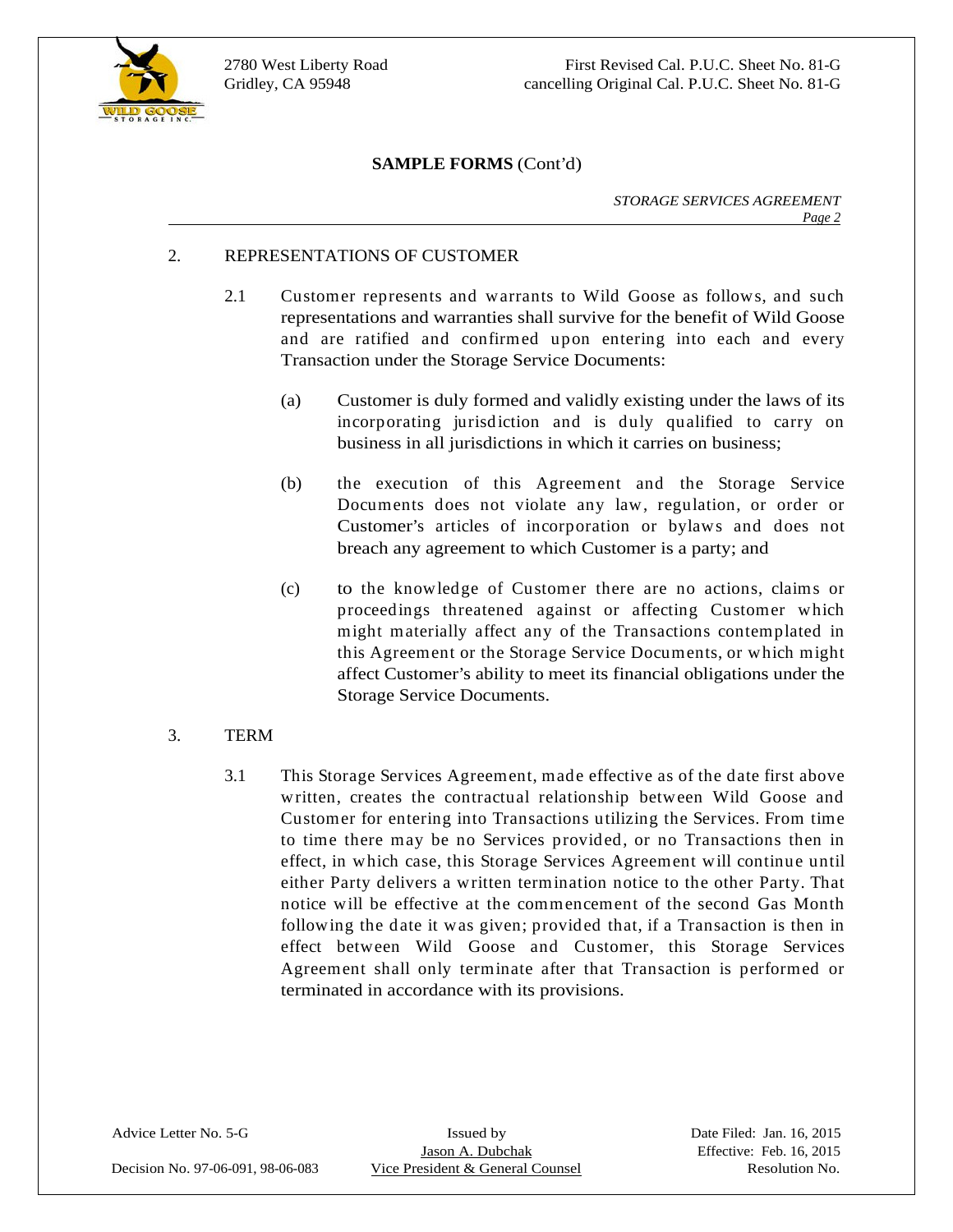

2780 West Liberty Road First Revised Cal. P.U.C. Sheet No. 82-G Gridley, CA 95948 cancelling Original Cal. P.U.C. Sheet No. 82-G

#### **SAMPLE FORMS** (Cont'd)

*STORAGE SERVICES AGREEMENT Page 3*

#### 4. WILD GOOSE STORAGE SERVICES

- 4.1 Wild Goose will provide and Customer will utilize those Services that the Parties agree to from time to time, as confirmed by an Appendix evidencing the Transaction entered into by the Parties.
- 4.2 When a Transaction is agreed to by the Parties, the terms of the applicable Service Schedule will apply to that Transaction, except to the extent expressly modified by the express terms and conditions of the Appendix in question.
- 4.3 Each Party expressly consents to the recording of telephone conversations between the Parties concerning oral agreements for Transactions. Each Party hereby waives any objection based on the recording of such telephone conversations and to the admissibility of such a recording in a proceeding concerning the agreement before a court, arbitrator, mediator, or administrative agency.

# 5. TARIFF / MyHUBAccount

- 5.1 The Tariff and the Conditions of Use that govern MyHUBAccount apply to and are incorporated by reference into this Agreement and all Transactions which are entered into from time to time by Customer and Wild Goose.
- 5.2 The Storage Service Documents and every Transaction entered into thereunder, shall at all times be subject to such changes or modifications by the Public Utilities Commission of the State of California as said Commission may, from time to time, direct in the exercise of its jurisdiction.
- 5.3 The Storage Service Documents will be governed by and interpreted in accordance with the laws in force in the State of California without regard to the choice of law provisions thereof; and the Parties irrevocably submit to the courts having jurisdiction in the State of California.

#### 6. CONFLICT

6.1 Subject to section 4.2 hereof, if there is any conflict between the terms of this Storage Services Agreement and the Conditions of Use of MyHUBAccount, the Tariff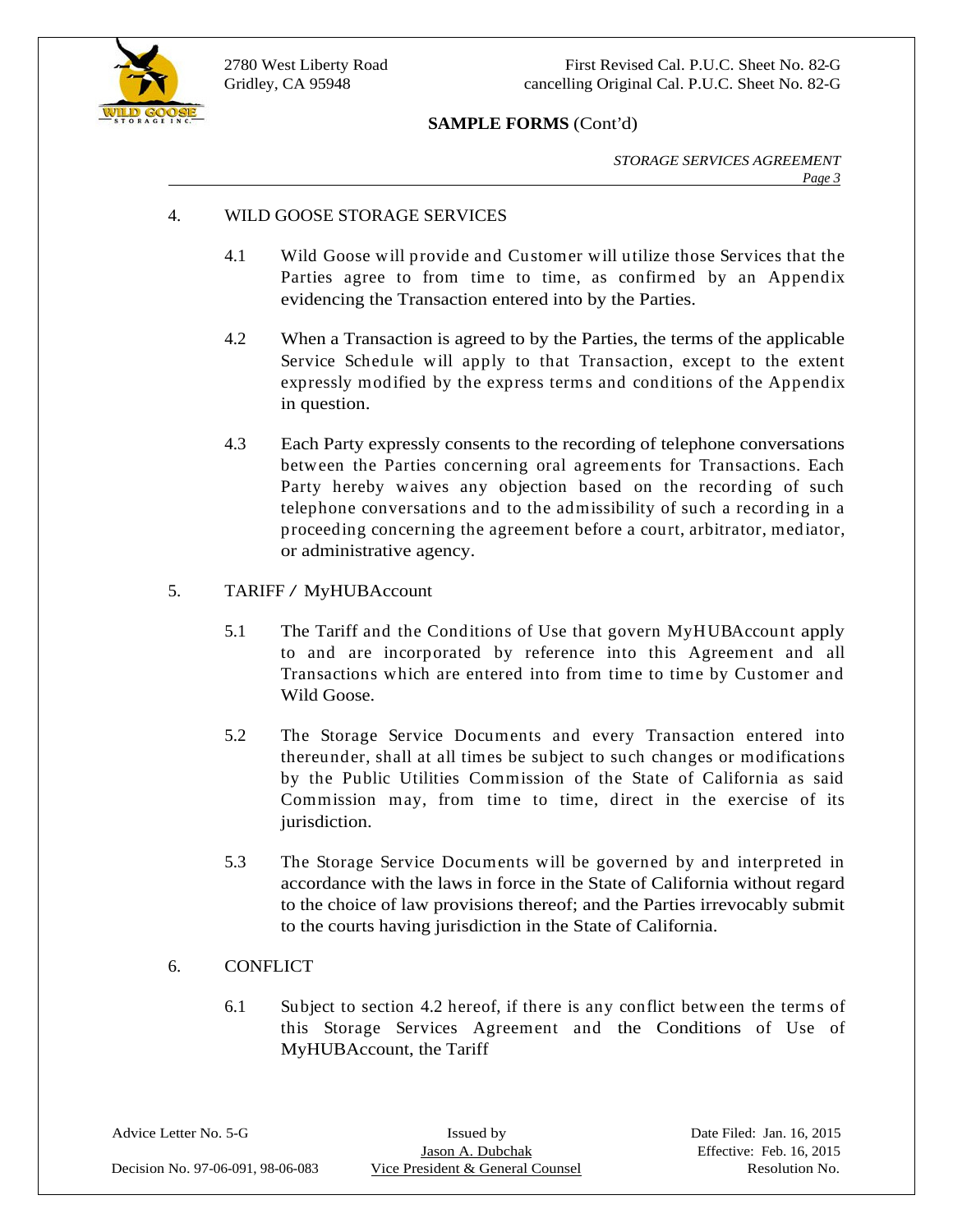

 $\overline{a}$ 

2780 West Liberty Road First Revised Cal. P.U.C. Sheet No. 83-G Gridley, CA 95948 cancelling Original Cal. P.U.C. Sheet No. 83-G

#### **SAMPLE FORMS** (Cont'd)

*STORAGE SERVICES AGREEMENT Page 4*

or the terms of any Service Schedule then in effect between the Parties, the terms of this Storage Services Agreement shall prevail.

- 6.2 If there is any conflict between the Conditions of Use of MyHUBAccount and the terms of the Tariff or the terms of any Service Schedule then in effect between the Parties, the Conditions of Use of MyHUBAccount shall prevail.
- 6.3 If there is any conflict between the terms of any Service Schedule then in effect between the Parties and the Tariff, the terms of the Service Schedule shall prevail.

**IN WITNESS WHEREOF**, the Parties have executed this Storage Services Agreement as of the date first above written.

|        | <company name=""></company> |        | WILD GOOSE STORAGE, LLC |  |
|--------|-----------------------------|--------|-------------------------|--|
|        |                             |        |                         |  |
| Per:   |                             | Per:   |                         |  |
| Name:  |                             | Name:  |                         |  |
| Title: |                             | Title: |                         |  |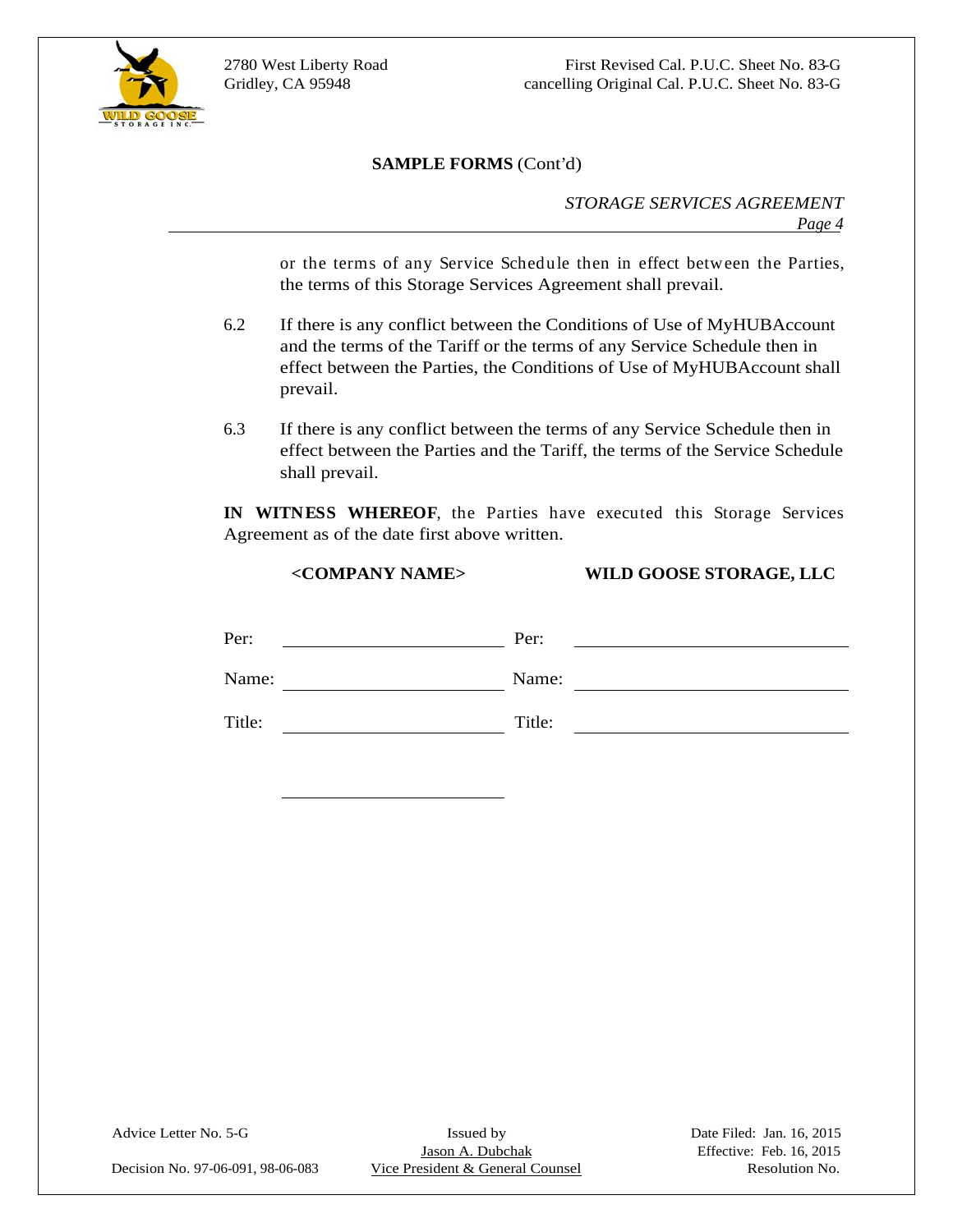

#### **SAMPLE FORMS** (Cont'd)

#### **STORAGE SERVICES AGREEMENT**

#### **NOTIFICATION SCHEDULE**

| 2780 West Liberty Road<br>Gridley, CA 95948                                                                                                                                                                     |                                                                                                          | Second Revised Cal. P.U.C. Sheet No. 84-G<br>cancelling First Revised Cal. P.U.C. Sheet No. 84-G |
|-----------------------------------------------------------------------------------------------------------------------------------------------------------------------------------------------------------------|----------------------------------------------------------------------------------------------------------|--------------------------------------------------------------------------------------------------|
|                                                                                                                                                                                                                 | <b>SAMPLE FORMS (Cont'd)</b>                                                                             |                                                                                                  |
|                                                                                                                                                                                                                 |                                                                                                          | <b>STORAGE SERVICES AGREEMENT</b>                                                                |
|                                                                                                                                                                                                                 |                                                                                                          | NOTIFICATION SCHEDULE                                                                            |
| This Notification Schedule is attached to and forms part of the Storage Services Agreement entered into between<br><company name=""> and WILD GOOSE STORAGE, LLC as of <commence date="">.</commence></company> | <b>NOTICES TO WILD GOOSE</b>                                                                             |                                                                                                  |
| <b>NOTICES</b>                                                                                                                                                                                                  | <b>REQUESTS AND NOMINATIONS</b>                                                                          | <b>PAYMENTS</b>                                                                                  |
| . Wild Goose Storage, LLC<br>3900, 421 - 7th Ave. SW<br>Calgary, CANADA<br>T2P 4K9<br>$T2P$ <sup>4K9</sup><br>Attn: Manager, Hub Inventory<br>Services                                                          | Wild Goose Storage, LLC<br>3900, 421 - 7th Ave. SW<br>Calgary, CANADA<br>Attn: Gas Control<br>Telephone: | Account No.:<br>Tax Registration No.:                                                            |
|                                                                                                                                                                                                                 | $(403)$ 266-8476                                                                                         |                                                                                                  |
| Telephone:<br>$(403)$ 266-8476                                                                                                                                                                                  | After hours:<br>$(403)$ 651-6012                                                                         |                                                                                                  |

#### **NOTICES TO CUSTOMER**

| <b>NOTICES</b> | <b>CONFIRMATION</b> | <b>PAYMENTS</b>                                                                                 |
|----------------|---------------------|-------------------------------------------------------------------------------------------------|
|                |                     |                                                                                                 |
| Address        | Address             | Dain.                                                                                           |
| Attention      | Attention           | Account number                                                                                  |
| Telephone      | Telephone           | Tax Registration No.                                                                            |
|                | ___                 | the contract of the contract of the contract of the contract of the contract of the contract of |

# **REQUEST TIMES, NOMINATION TIMES & EFFECTIVE TIMES**

|                                          |                                          | All times are Pacific Clock Time |                       |
|------------------------------------------|------------------------------------------|----------------------------------|-----------------------|
| <b>REQUEST TIME</b><br>(FOR FSS SERVICE) | <b>REQUEST TIME</b><br>(FOR STS SERVICE) | NOMINATION TIME                  | <b>EFFECTIVE TIME</b> |
| 10:30                                    | 10:30                                    | 11:00                            | $07:00$ (next day)    |
| 15:30                                    | 15:30                                    | 16:00                            | 07:00 (next day)      |
| 06:00 (next day)                         | 06:30 (next day)                         | $08:00$ (next day)               | $12:00$ (next day)    |
| 10:00 (next day)                         | 12:00 (next day)                         | $12:30$ (next day)               | 16:00 (next day)      |
| 14:30 (next day)                         | 16:30 (next day)                         | $17:00$ (next day)               | $20:00$ (next day     |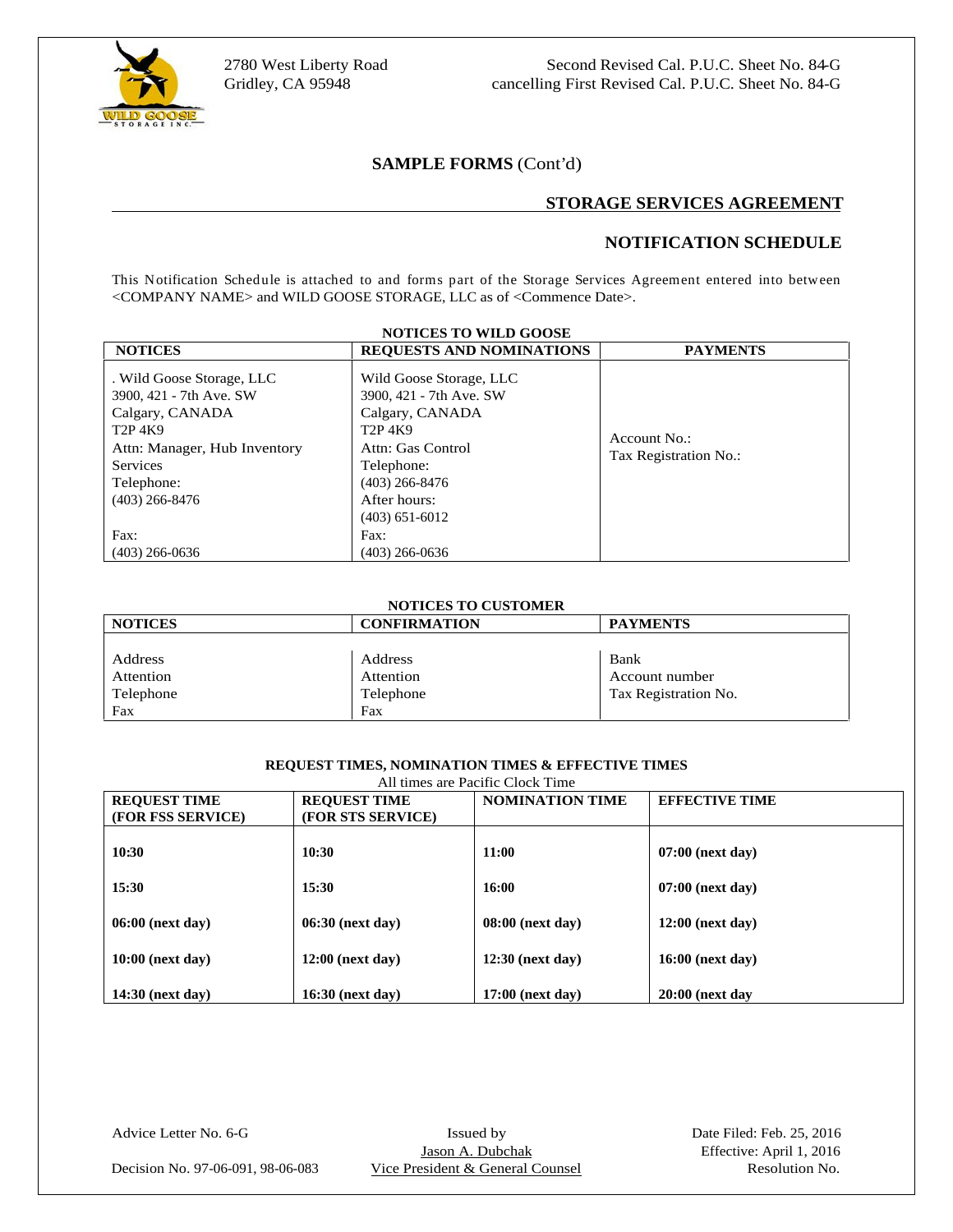

#### **PIPELINE PRESSURE**

|                                  | Line 400/401 |  |
|----------------------------------|--------------|--|
| <b>Minimum Pipeline Pressure</b> | $745$ psig   |  |
| <b>Maximum Pipeline Pressure</b> | $1,035$ psig |  |

Advice Letter No. 8-G Issued by Bate Filed: Feb. 25, 2020<br>Issued by Date Filed: Feb. 25, 2020 Decision No. 97-06-091, 98-06-083 Vice President & General Counsel Resolution No.

Effective: Mar. 26, 2020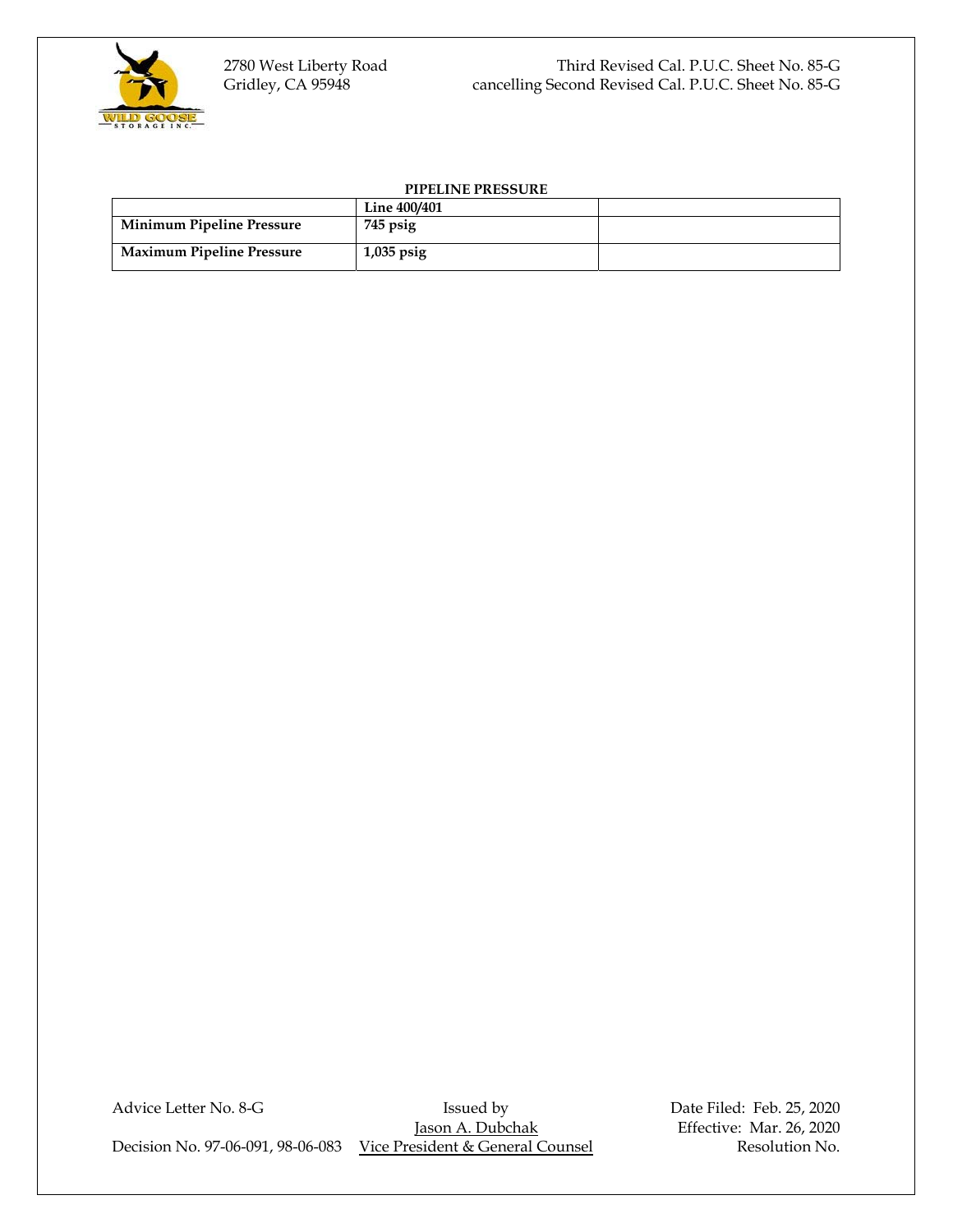

#### **SAMPLE FORM "B(i)" FIRM STORAGE SERVICE**

#### APPENDIX FSS

| 2780 West Liberty Road                                |                                                                                                                                                                                                                                                                            | First Revised Cal. P.U.C. Sheet No. 86-G |
|-------------------------------------------------------|----------------------------------------------------------------------------------------------------------------------------------------------------------------------------------------------------------------------------------------------------------------------------|------------------------------------------|
| Gridley, CA 95948                                     | cancelling Original Cal. P.U.C. Sheet No. 86-G                                                                                                                                                                                                                             |                                          |
| <b>WILD GOOSE</b>                                     | <b>SAMPLE FORMS (Cont'd)</b>                                                                                                                                                                                                                                               |                                          |
| <b>SAMPLE FORM "B(i)"</b>                             | <b>FIRM STORAGE SERVICE</b>                                                                                                                                                                                                                                                |                                          |
|                                                       |                                                                                                                                                                                                                                                                            | <b>APPENDIX FSS</b>                      |
|                                                       | Wild Goose Storage, LLC ("Wild Goose") and <company name=""> ("Customer") hereby adopt Service Schedule FSS along with their previously executed Storage<br/>Services Agreement <effective agreement="" date="" of="" services="" storage=""> and ag</effective></company> |                                          |
|                                                       | Term: <commencement date=""> to<end date=""> subject to the provisions of Service Schedule FSS</end></commencement>                                                                                                                                                        |                                          |
| InventoryAccount: _< ><br>Inventory Capacity: $\lt$ > |                                                                                                                                                                                                                                                                            |                                          |
| Inventory Profile and Demand Charges:                 |                                                                                                                                                                                                                                                                            |                                          |
| Maximum Customer Inventory: < >                       |                                                                                                                                                                                                                                                                            |                                          |
| Maximum Daily Injection Quantity.<br>From Inventory   | To Inventory                                                                                                                                                                                                                                                               | Total Maximum                            |
| (Dth)                                                 | <service<br>Inventory<br/>(Dth)<br/>Percent Range<br/>Commencement Point&gt;</service<br>                                                                                                                                                                                  | Daily Injection                          |
|                                                       |                                                                                                                                                                                                                                                                            | (Dth)                                    |
|                                                       |                                                                                                                                                                                                                                                                            |                                          |
|                                                       |                                                                                                                                                                                                                                                                            |                                          |
|                                                       |                                                                                                                                                                                                                                                                            |                                          |
|                                                       |                                                                                                                                                                                                                                                                            |                                          |

| (Dth)<br>Percent Range                                                                                          |                                                                               |
|-----------------------------------------------------------------------------------------------------------------|-------------------------------------------------------------------------------|
|                                                                                                                 |                                                                               |
|                                                                                                                 | Daily Withdrawal                                                              |
|                                                                                                                 | the company's company's company's company's                                   |
|                                                                                                                 |                                                                               |
|                                                                                                                 |                                                                               |
|                                                                                                                 |                                                                               |
|                                                                                                                 |                                                                               |
| the contract of the contract of the contract of the contract of the contract of the contract of the contract of |                                                                               |
| the contract of the contract of the contract of the contract of the contract of the contract of the contract of | the definition of the control of the control of the control of the control of |
|                                                                                                                 |                                                                               |
| ,我们也不能不能不能不能不能不能不能不能不能不能不能不能不能不能不能。""我们,我们也不能不能不能不能不能不能不能不能不能不能不能不能不能不能不能,我们也不能不                                |                                                                               |

Monthly Storage Demand Charge: \$ USD Total Storage Demand Charge: \$ USD

| Service Commencement Point: < >                                      |
|----------------------------------------------------------------------|
| Service Commencement Point Price Index: < >                          |
| Connecting Pipeline at Service Commencement Point: < >               |
| Designated Transportation Account at Service Commencement Point: < > |

4. Service Termination Point: < > Service Termination Point Price Index: < > Connecting Pipeline at Service Termination Point: < >

|    | Designated Transportation Account at Service Termination Point: < >           |  |
|----|-------------------------------------------------------------------------------|--|
| C. | Injection Commodity Rate: < ><br>Withdrawal Commodity Rate: $\langle \rangle$ |  |
| 6. | Customer Fuel Charge Election: < >                                            |  |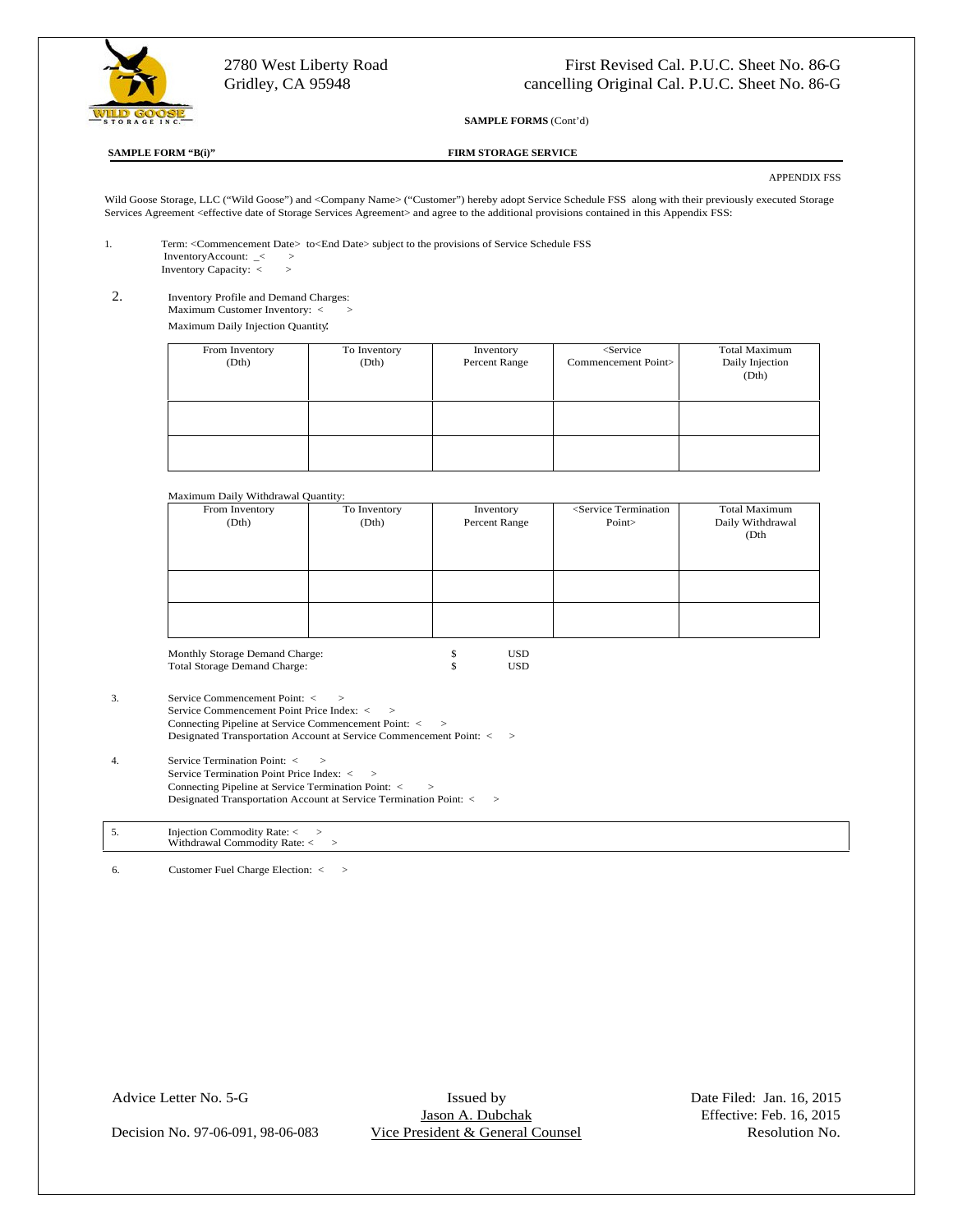

#### **IMPORTANT NOTE:**

This Appendix FSS will be final and binding in accordance with Article 2 of Service Schedule FSS unless Customer objects by notice in writing by 07:00 hours Pacific Clock Time on the next Business Day following the day of fax or electronic transmission of this Appendix. Signatures are not required to effect the binding nature of the Transaction set forth in this Appendix FSS. The agreement of the Parties, as evidenced by this Appendix FSS, shall at all times be subject to such changes or modifications by the Public Utilities Commission of the State of California as said Commission may from time to time direct in the exercise of its jurisdiction.

|        | <b>O COOSE STORAGE TT/</b>                    |  |  |
|--------|-----------------------------------------------|--|--|
|        | PEK:                                          |  |  |
| NAME:  | 1111111                                       |  |  |
| TITLE: | mont r<br>.                                   |  |  |
|        | $   -$<br>$(403)$ 266-0636<br>- , - - - - - - |  |  |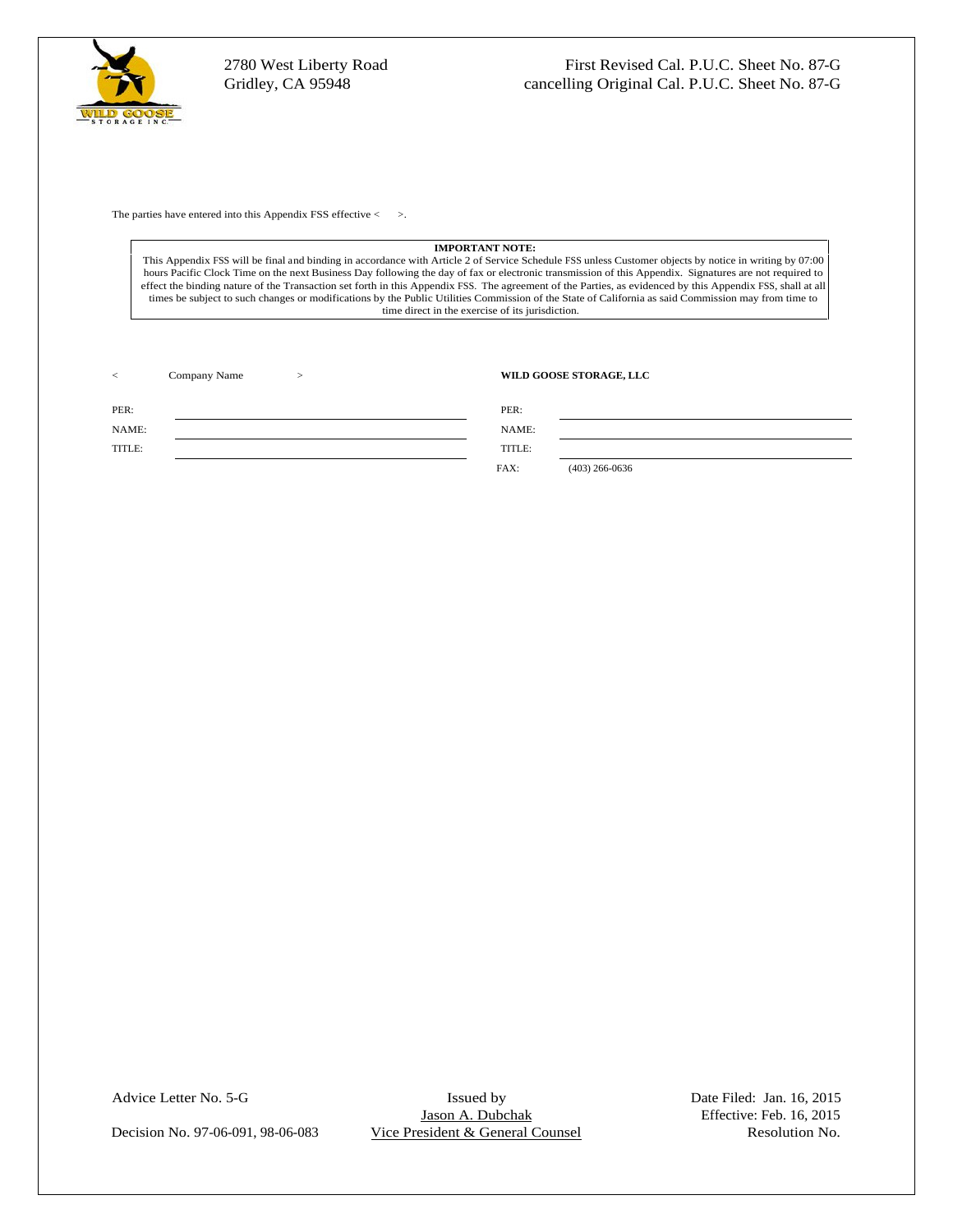

2780 West Liberty Road First Revised Cal. P.U.C. Sheet No. 88-G Gridley, CA 95948 cancelling Original Cal. P.U.C. Sheet No. 88-G

**SAMPLE FORMS** (Cont'd)

#### **SAMPLE FORM "B(ii)" FIRM STORAGE SERVICE**

APPENDIX FSS

Wild Goose Storage, LLC ("Wild Goose") and <Company Name> ("Customer") hereby adopt Service Schedule FSS, along with their previously executed Storage Services Agreement, and agree to the additional provisions contained inthis Appendix FSS:

- 1. Term: <Commencement Date> to <End Date>, subject to the provisions of Service Schedule FSS Inventory Account: < > >
	- Inventory Capacity:  $\leq \qquad \qquad$  Dth
- 

|     |                    | 2. Inventory Profile and Demand Charges: |                  |                                                |                        |                     |                                                                       |                             |                     |
|-----|--------------------|------------------------------------------|------------------|------------------------------------------------|------------------------|---------------------|-----------------------------------------------------------------------|-----------------------------|---------------------|
|     | Month Maximum      | Injection                                | Injection        | Inventory                                      | Inventor               | Maximum             |                                                                       | Withdrawal Withdraw Monthly |                     |
|     | Daily<br>Injection | Demand Rate                              | Demand<br>Charge | Demand<br>Rate                                 | $\mathbf{y}$<br>Demand | Daily<br>Withdrawal | Demand<br>Rate                                                        | al Demand<br>Charge         | I Storage<br>Demand |
|     | Quantity           |                                          | (A)              |                                                | Charge                 | Quantity            |                                                                       |                             | Charge              |
|     |                    |                                          |                  |                                                | (B)                    |                     |                                                                       |                             | $(A)+(B)+(C)$       |
|     | $Dth/day/$         | $\Lambda\$                               |                  | $\gamma$ month $\gamma$ /Dth/mon $\gamma$ mont |                        | Dth/day/            | $\frac{\frac{1}{2} \Delta \mathbf{b}}{\frac{1}{2} \Delta \mathbf{b}}$ | $\gamma$ month $\gamma$     |                     |
|     | month              | month                                    |                  | th                                             | h                      | month               | month                                                                 |                             |                     |
| Apr |                    |                                          |                  |                                                |                        |                     |                                                                       |                             |                     |
|     |                    |                                          |                  |                                                |                        |                     |                                                                       |                             |                     |
| May |                    |                                          |                  |                                                |                        |                     |                                                                       |                             |                     |
| Jun |                    |                                          |                  |                                                |                        |                     |                                                                       |                             |                     |
|     |                    |                                          |                  |                                                |                        |                     |                                                                       |                             |                     |
| Jul |                    |                                          |                  |                                                |                        |                     |                                                                       |                             |                     |
| Aug |                    |                                          |                  |                                                |                        |                     |                                                                       |                             |                     |
|     |                    |                                          |                  |                                                |                        |                     |                                                                       |                             |                     |
| Sep |                    |                                          |                  |                                                |                        |                     |                                                                       |                             |                     |
| Oct |                    |                                          |                  |                                                |                        |                     |                                                                       |                             |                     |
|     |                    |                                          |                  |                                                |                        |                     |                                                                       |                             |                     |
| Nov |                    |                                          |                  |                                                |                        |                     |                                                                       |                             |                     |
|     |                    |                                          |                  |                                                |                        |                     |                                                                       |                             |                     |
| Dec |                    |                                          |                  |                                                |                        |                     |                                                                       |                             |                     |
| Jan |                    |                                          |                  |                                                |                        |                     |                                                                       |                             |                     |
|     |                    |                                          |                  |                                                |                        |                     |                                                                       |                             |                     |
| Feb |                    |                                          |                  |                                                |                        |                     |                                                                       |                             |                     |
| Mar |                    |                                          |                  |                                                |                        |                     |                                                                       |                             |                     |
|     |                    |                                          |                  |                                                |                        |                     |                                                                       |                             |                     |
|     |                    |                                          |                  | Total Storage Demand Charge (\$)               |                        |                     |                                                                       |                             |                     |
|     |                    |                                          |                  |                                                |                        |                     |                                                                       |                             |                     |
|     |                    |                                          |                  |                                                |                        |                     |                                                                       |                             |                     |
|     |                    | 3. Service Commencement Point: <>        |                  |                                                |                        |                     |                                                                       |                             |                     |

Service Commencement Point Price Index: < \_\_\_ ><br>Connecting Pipeline at Service Commencement Point: < \_\_\_ ><br>Designated Transportation Account at Service Commencement Point: < \_\_\_ >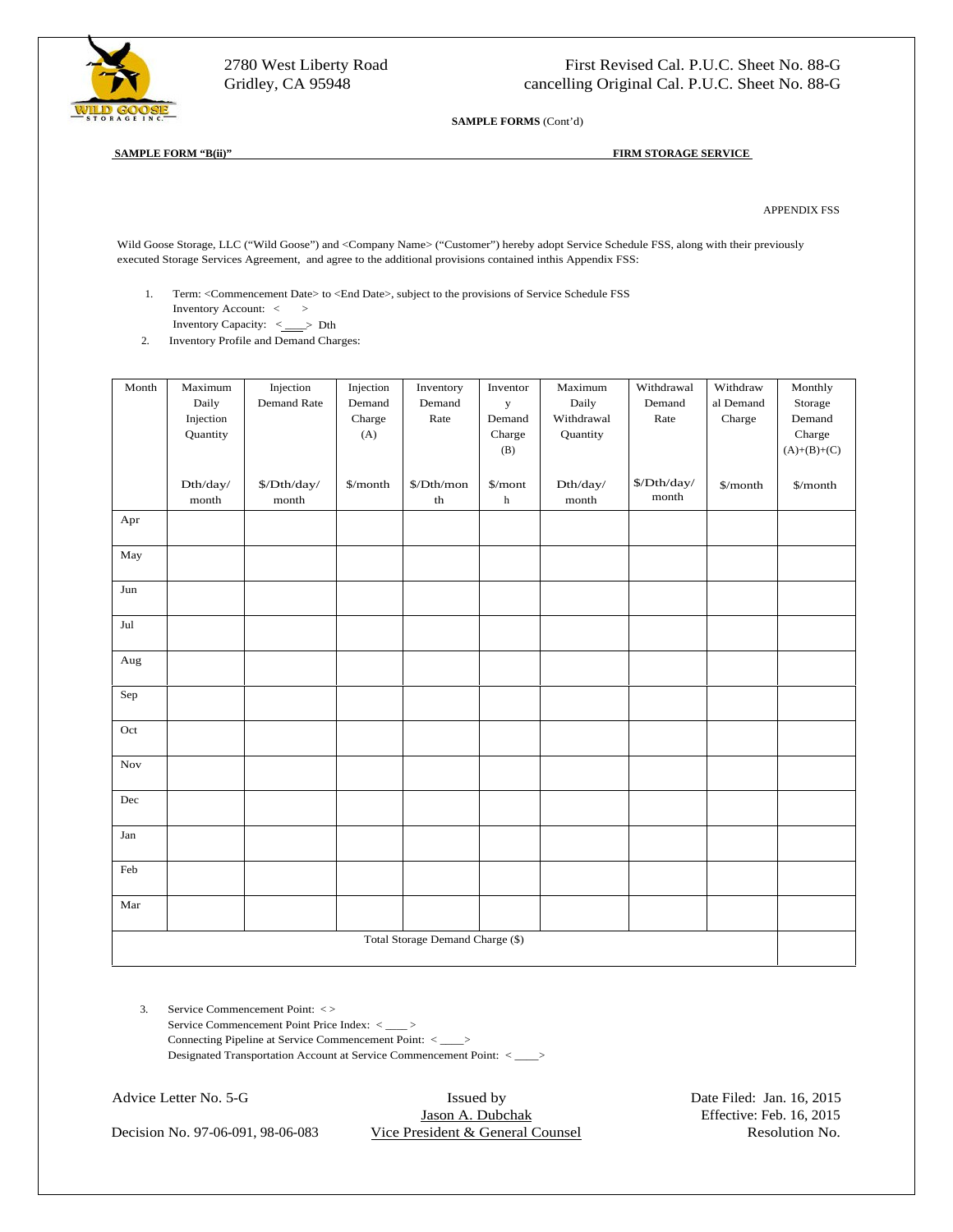

- 2780 West Liberty Road<br>
First Revised Cal. P.U.C. Sheet No. 89-G<br>
Gridley, CA 95948<br>
Correct No. 89-G<br>
Concert No. 89-G<br>
Concert of Permitsion Point :<br>
Service Termination Point :<br>
Concert (Fermination Point :<br>
Designated
	- Withdrawal Commodity Rate: < \_\_\_\_ > \$/Dth<br>6. Customer Fuel Charge Election:< >
	-

The parties have entered into this Appendix FSS effective <Commencement Date>

#### **IMPORTANT NOTE:**

This Appendix FSS will be final and binding in accordance with Article 2 of Service Schedule FSS unless Customer objects by notice in writing by 07:00 hours Pacific Clock Time on the next Business Day following the day of fax or electronic transmission of this Appendix. signatures are not required to effect the binding nature of the Transaction set forth in this Appendix FSS. The agreement of the Parties, as evidenced by this Appendix FSS, shall at all times be subject to such changes or modifications by the Public Utilities Commission of the State of California as said Commission may from time to time direct in the exercise of its jurisdiction.

#### **<COMPANY NAME> WILD GOOSE STORAGE, LLC**

| PER:   | PER:                                         |  |
|--------|----------------------------------------------|--|
| NAME:  | NAME:<br>the contract of the contract of the |  |
| TITLE: | TITLE:                                       |  |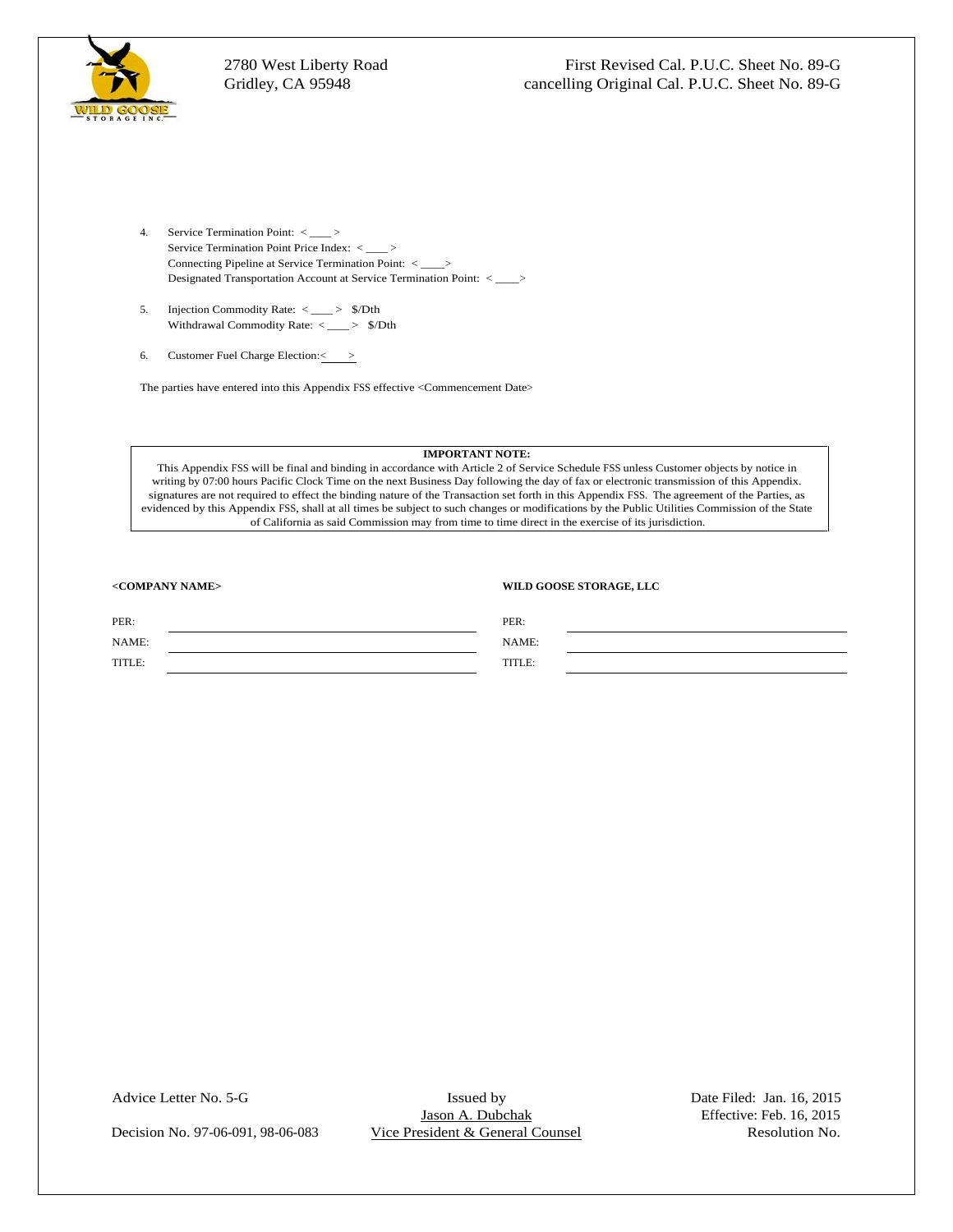

 $\overline{a}$ 

**SAMPLE FORMS** (Cont'd)

#### **SAMPLE FORM "C" SHORT TERM STORAGE SERVICE**

#### **APPENDIX STS**

Wild Goose Storage, LLC ("Wild Goose') and <Company Name> ("Customer") hereby adopt Service Schedule STS, along with their previously executed Storage Services Agreement, dated <effective date of Storage Services Agreement> and agree to the additional provisions contained in this Appendix STS:



The parties have accepted this Appendix STS effective <Commencement Date>

| <b>Important Note:</b>                                                        |                                |
|-------------------------------------------------------------------------------|--------------------------------|
| This Appendix STS will be final and binding in accordance with Article 2 of   |                                |
| Service Schedule STS unless Customer objects by notice in writing by 07:00    |                                |
| hours Pacific Clock Time on the next Business Day following the day of fax    |                                |
| or electronic transmission of this Appendix. Signatures are not required to   |                                |
| effect the binding nature of the Transaction set forth in this Appendix STS.  |                                |
| The agreement of the Parties, as evidenced by this Appendix STS, shall at all |                                |
| times be subject to such changes or modifications by the Public Utilities     |                                |
| Commission of the State of California as said Commission may from time to     |                                |
| time direct in the exercise of its jurisdiction. <company name=""></company>  | <b>WILD GOOSE STORAGE, LLC</b> |
|                                                                               |                                |
|                                                                               |                                |
| rer:                                                                          |                                |
| Name:                                                                         |                                |
|                                                                               |                                |
| Title:                                                                        |                                |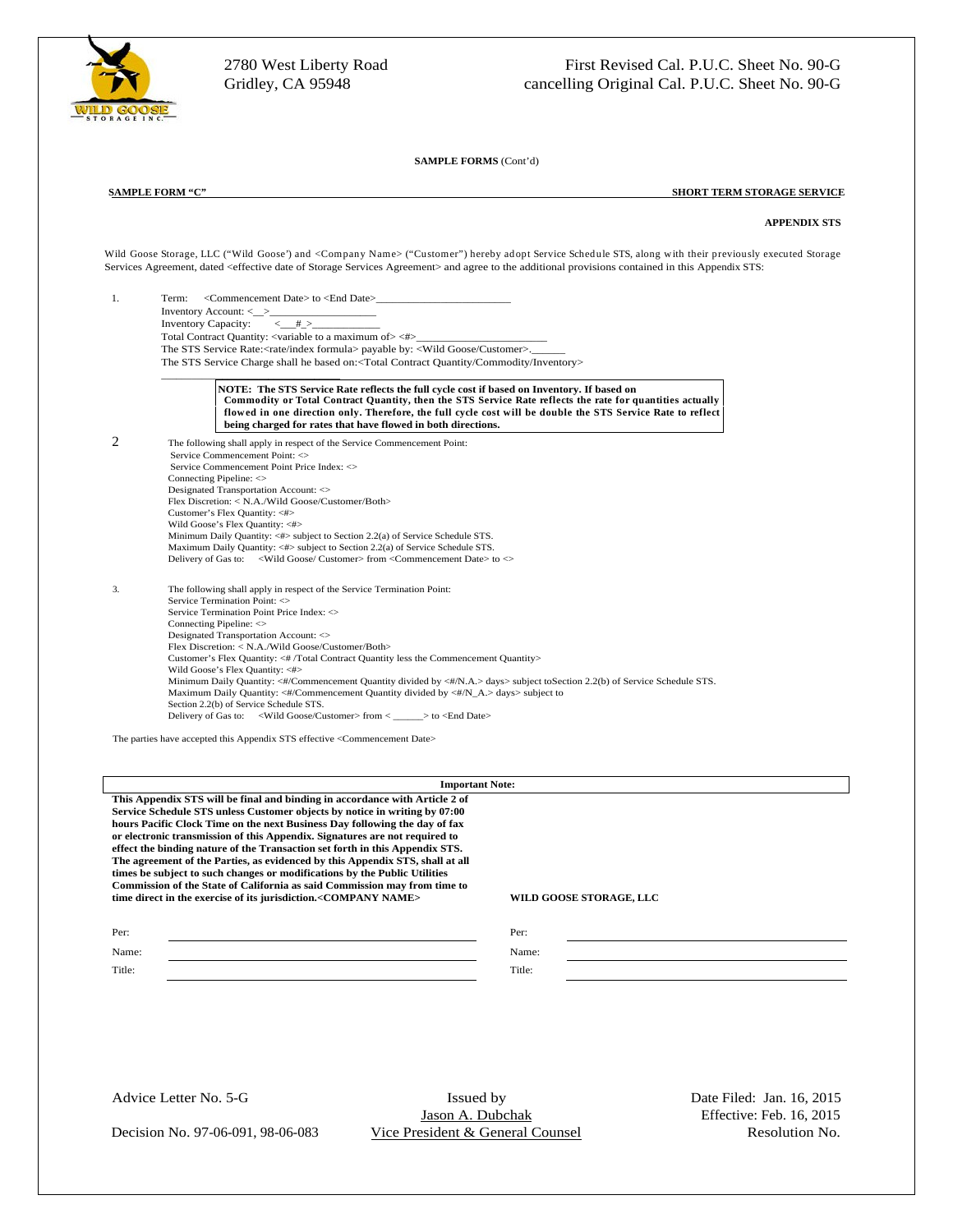

 $\overline{a}$ 

#### **SAMPLE FORMS** (Cont'd)

#### **SAMPLE FORM "D"**

#### **TERMS AND CONDITIONS OF THE LETTER OF CREDIT**

#### To: WILD GOOSE STORAGE, LLC ("Wild Goose")

#### **Conditions of Payment:**

(1) Payable at sight upon delivery by Wild Goose to the Issuer of a certificate signed by a Senior Officer of Wild Goose stating that Wild Goose is entitled to draw the amount set forth in such certificate under the Letter of Credit.

#### Additional Terms and Conditions:

- (1) Each Letter of Credit issued in respect of the last year of the Storage Service Documents shall be an irrevocable documentary Letter of Credit which shall remain in full force and effect and shall not expire until 120 days after the expiration of the term of the Storage Service Documents.
- (2) Partial drawings will be permitted.
- (3) The Issuer shall not be empowered or required to investigate the validity of any certificate delivered by Wild Goose.
- (4) Each Letter of Credit shall be fully secured by cash collateral or its equivalent.
- (5) All costs of the issuing bank and any advising or confirming bank shall be borne by Customer.

#### **Amount:**

#### **Delivery:**

The Letter of Credit shall be delivered to:

WILD GOOSE STORAGE, LLC<br>400,607 - 8th Avenue S.W. Calgary, Alberta T2P 0A7 Attention: Storage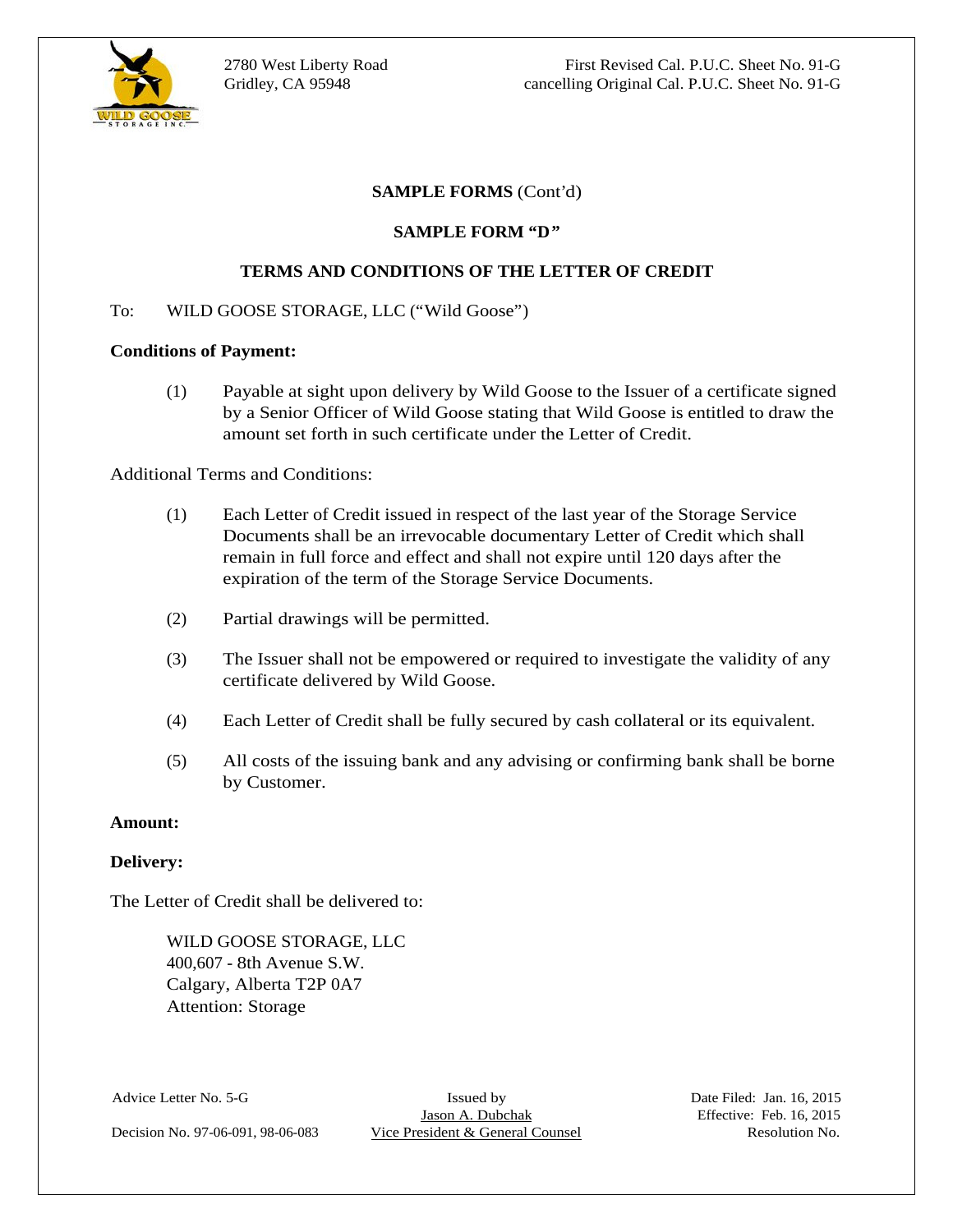

2780 West Liberty Road Fourth Revised Cal. P.U.C. Sheet No. 92-G Gridley, CA 95948 cancelling Third Revised Cal. P.U.C. Sheet No. 92-G

## **SAMPLE FORMS (Cont'd)**

#### **SAMPLE FORM "E"**

#### **PRO FORMA GUARANTEE**

GUARANTEE dated as of\_\_\_\_\_\_\_\_\_\_\_\_\_\_\_\_\_\_, \_\_\_, made by [NAME OF ACCEPTABLE SPONSOR] , (the "Guarantor") in favor of Wild Goose Storage, LLC ("Wild Goose").

[NAME OF Customer] a [state relationship to Guarantor] (the "Customer") is a subscriber to the Storage Service Documents. Pursuant to the Storage Service Agreement dated as of \_\_\_\_\_\_\_\_\_\_\_\_\_\_\_\_\_\_\_ and the Wild Goose Tariff (the "Agreements"), Wild Goose has agreed to provide Services to Customer upon the terms and conditions set forth therein. It is a condition to the obligations of Wild Goose to provide the Services to Customer that, so long as Guarantor maintains an Acceptable Credit Rating, Guarantor shall guarantee payment of the obligations and liabilities which Customer has incurred or is under or may incur or be under to Wild Goose arising from the dealings between Customer and Wild Goose pursuant to the Agreements. However, should Guarantor's Credit Rating fall below the Acceptable Credit Rating, then the provisions of Sections 2 and 3 of Rule 6 of the Wild Goose Tariff shall apply *mutatis mutandis* to Guarantor as if it were Customer.

Where a capitalized term or expression is not otherwise defined in this Agreement the term or expression shall have the meaning ascribed to it in Rule 1 of the Wild Goose Tariff.

In consideration of the premises, and to induce Wild Goose to provide Services to Customer under the Agreements, Guarantor hereby agrees as follows:

Section 1

#### **THE GUARANTEE**

1.1 **Guarantee** Guarantor hereby unconditionally, absolutely and irrevocably guarantees to Wild Goose the prompt and complete payment by Customer when due of all amounts payable by Customer from time to time for all current and future Transactions entered into under the Agreements (the Obligations of Customer to pay such amounts collectively called the "Guaranteed Obligations"). Guarantor further agrees to pay any and all reasonable expenses (including attorney's fees) which may be paid or incurred by Wild Goose in enforcing this Guarantee. These obligations, joint and several,are independent of Customer's obligations and separate actions may be brought against Guarantor in the sole discretion of Wild Goose without first requiring performance of Customer of its obligations under the Agreements (whether action is brought against Customer or any other guarantor of the Guaranteed Obligations, or whether Borrower or any other guarantor of the Guaranteed Obligations is joined in the action).

Advice Letter No. 8-G **Issued by** Bate Filed: Feb. 25, 2020 Jason A. Dubchak Effective: Mar. 26, 2020 Decision No. 97-06-091, 98-06-083 Vice President & General Counsel Resolution No.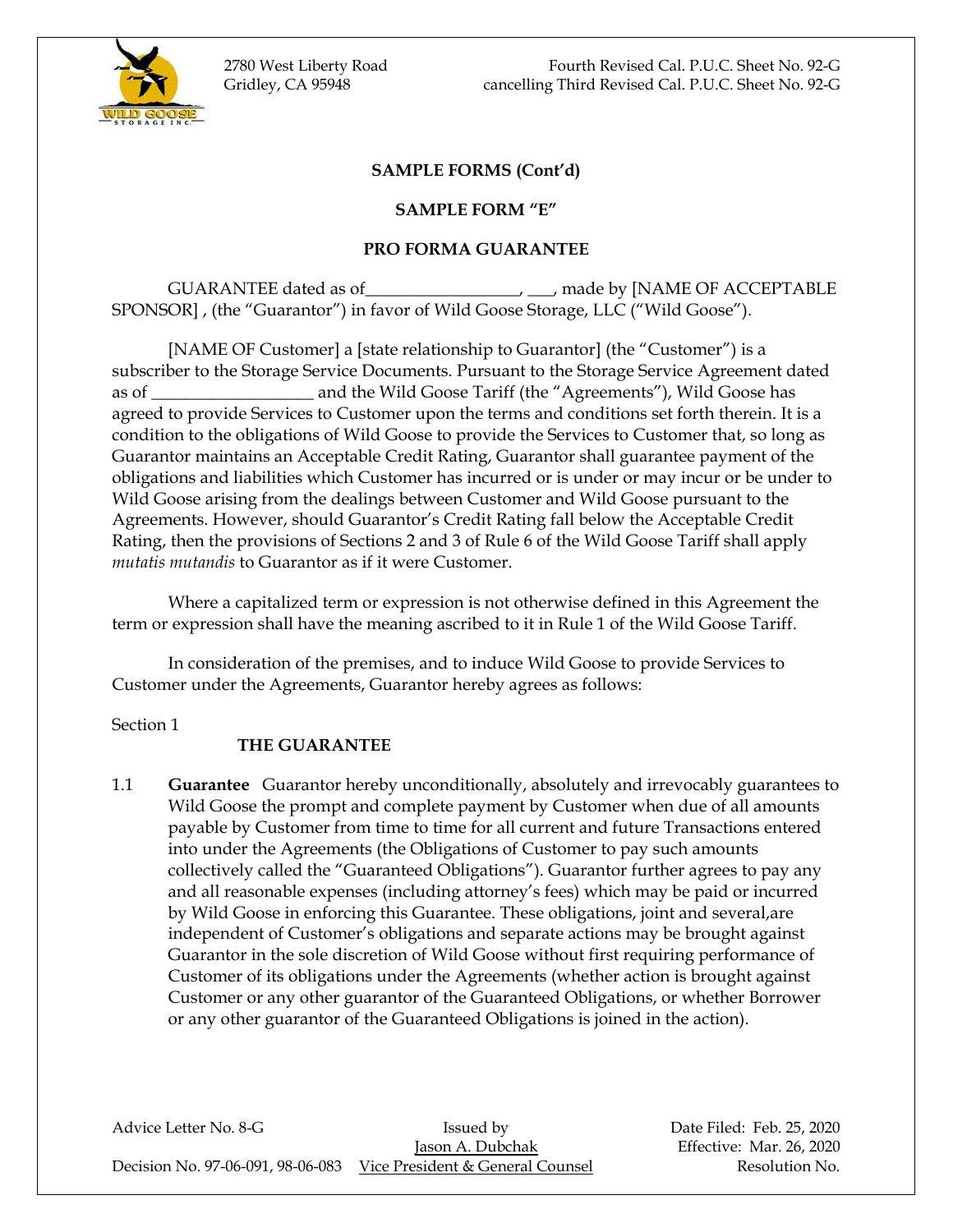

# **THE GUARANTEE** (Cont'd)

- 1.2 **Obligations Unconditional** The obligations of Guarantor under Section 1.1 are absolute and unconditional, irrespective of the value, genuineness, validity, regularity or enforceability of the Agreements or any substitution, release or exchange of any other guarantee of, or security for, or support agreement relating to, any of the Guaranteed Obligations and to the fullest extent permitted by applicable law, irrespective of any other circumstances whatsoever which might otherwise constitute a legal or equitable discharge or defense of a surety or Guarantor, in bankruptcy or in any other instance. Without limiting the generality of the foregoing, Guarantor agrees that the occurrence of any one or more of the following shall not affect the liability of the Guarantor hereunder:
	- a) at any time or from time to time, without notice to Guarantor, the time for any performance of or compliance with any of the Guaranteed Obligations shall be extended, or all or any part of such performance or compliance shall be waived;
	- b) any of the acts mentioned in any of the provisions of the Agreements shall be done or omitted in whole or in part; or
	- c) any right under the Agreements shall be waived in whole or in part, or any other guarantee of or security for, or support agreement relating to any of the Guaranteed Obligations shall be released or exchanged in whole or in part or otherwise dealt with.

This Guarantee is a guarantee of payment, not collection. Guarantor hereby expressly waives diligence, presentment, demand of payment, protest and all notices whatsoever, and any requirement that Wild Goose first exhausts any right, power or remedy or proceed against the Customer.

1.3 **Reinstatement** The obligations of Guarantor under this Section 1 shall be automatically reinstated if and to the extent that for any reason any payment by or on behalf of Customer in respect of the Guaranteed Obligations is rescinded or must be otherwise restored by Wild Goose whether as a result of any proceedings in bankruptcy or reorganization or otherwise, all as though such amount has not been paid.

| Advice Letter No. 8-G             | Issued by                        | Date Filed: Feb. 25, 2020 |
|-----------------------------------|----------------------------------|---------------------------|
|                                   | Jason A. Dubchak                 | Effective: Mar. 26, 2020  |
| Decision No. 97-06-091, 98-06-083 | Vice President & General Counsel | Resolution No.            |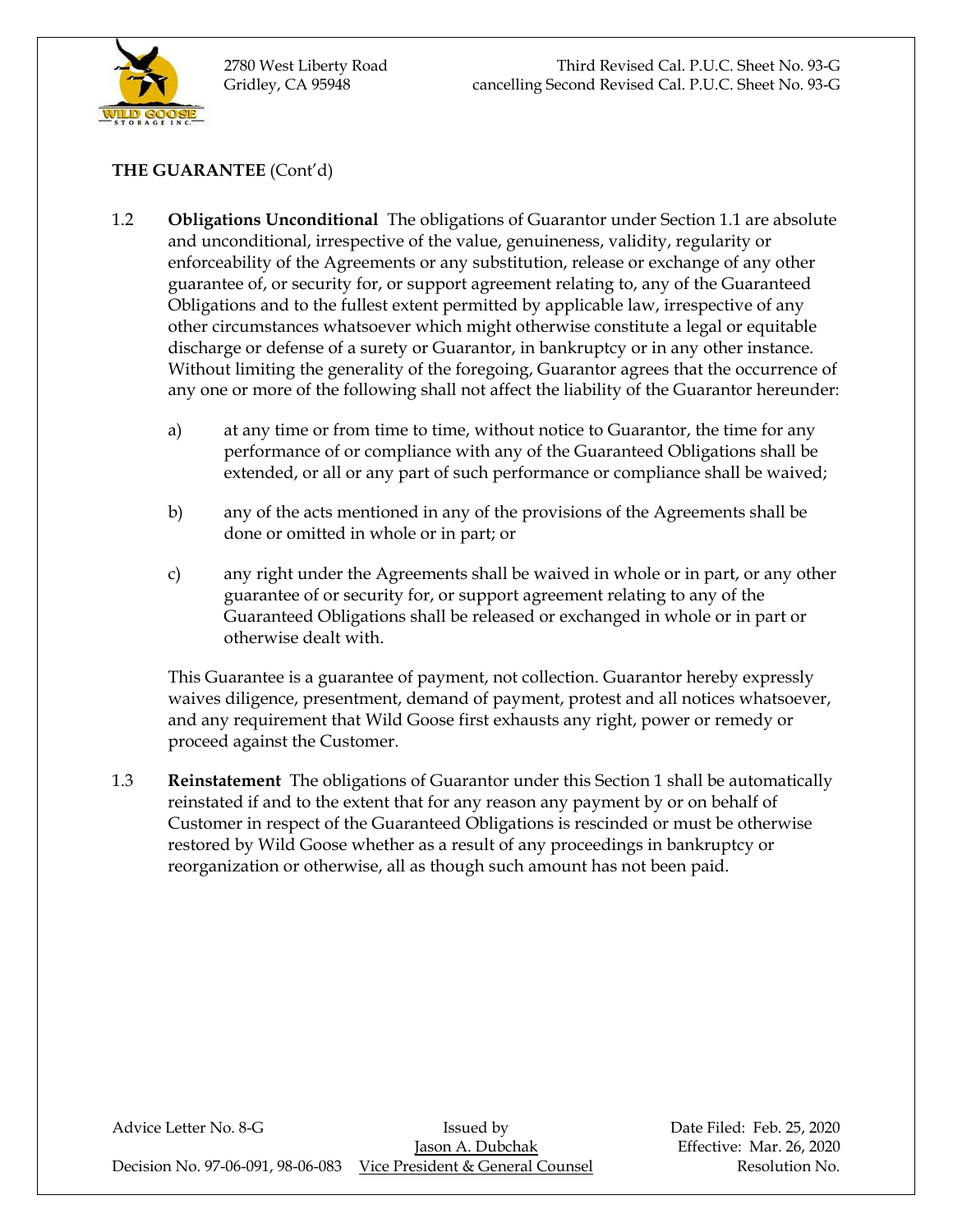

2780 West Liberty Road Fourth Revised Cal. P.U.C. Sheet No. 94-G Gridley, CA 95948 cancelling Third Revised Cal. P.U.C. Sheet No. 94-G

# **THE GUARANTEE** (Cont'd)

- 1.4 **No Subrogation** Notwithstanding anything to the contrary in this Guarantee, the Guarantor hereby irrevocably waives all rights which may have arisen in connection with this Guarantee to be subrogated to any of the rights (whether contractual, under the Bankruptcy Code (Title 11 of the United States Code), under common law or otherwise) of Wild Goose against Customer for the payment of the Guaranteed Obligations.
- 1.5 **Subordination.** Any indebtedness of Customer now or hereafter held by Guarantor is hereby subordinated to the obligations of Customer to Wild Goose arising from the Agreement and any Transactions occurring thereunder. All indebtedness of Customer to Guarantor is assigned to Wild Goose as security for this Guaranty and the Guaranteed Obligations and, if Wild Goose requests, shall be collected and received by Guarantor as trustee for Wild Goose and paid over to Wild Goose on account of the Guaranteed Obligations but without reducing or affecting in any manner the liability of Guarantor under the other provisions of this Guaranty. Any notes or other instruments now or hereafter evidencing any indebtedness of Customer to Guarantor shall be marked with a legend that the same are subject to this Guaranty and, if Wild Goose so requests, shall be delivered to Wild Goose. Wild Goose is hereby authorized in the name of Guarantor from time to time to file financing statements and continuation statements and execute such other documents and take such other action as Wild Goose deems necessary or appropriate to perfect, preserve and enforce its rights hereunder.
- 1.6 **Remedies** Guarantor agrees that, as between the Guarantor and Wild Goose the Guaranteed Obligations may become due and payable as provided in the Agreements for purposes of Section 1.1 hereof, notwithstanding any stay, injunction or other prohibition preventing the Guaranteed Obligations from becoming due and payable.
- 1.7 **Continuing Guarantee** The guarantee in this Section 1 is a continuing guarantee, and shall apply to all Guaranteed Obligations whenever arising, whether before or after the date on which this Guarantee is given.
- 1.8 **Compromise and Settlement.** No compromise, settlement, release, renewal, extension, indulgence, change in, waiver or modification of any of the Guaranteed Obligations or the release or discharge of Customer from the performance of any of the Guaranteed Obligations shall release or discharge Guarantor from this Guaranty or the performance of the obligations hereunder..

Advice Letter No. 8-G **Issued by** Bate Filed: Feb. 25, 2020 Jason A. Dubchak Effective: Mar. 26, 2020 Decision No. 97-06-091, 98-06-083 Vice President & General Counsel Resolution No.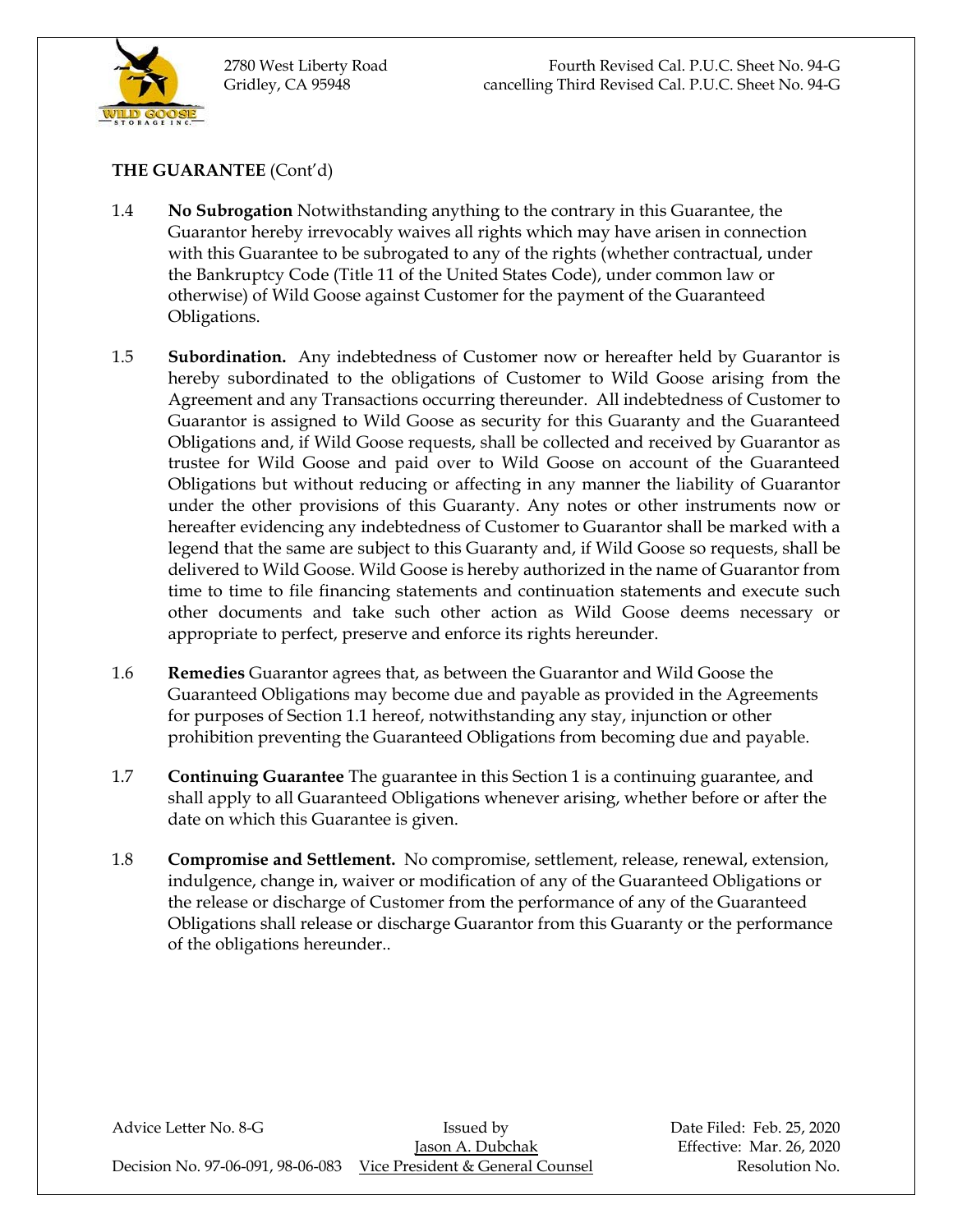

Gridley, CA 95948 Original Cal. P.U.C. Sheet No. 94-G-A

# **THE GUARANTEE** (Cont'd)

1.9 **Additional Waivers** Guarantor is responsible for being and keeping itself informed of Customer's financial condition. Guarantor waives: (i) any defenses from disability or other defense of Customer, (ii) any setoff, defense or counterclaim against Wild Goose, (iii) any demands for performance, notices of nonperformance or of new or additional indebtedness incurred by Customer to Wild Goose, (iv) the benefit of any act or omission by Wild Goose which directly or indirectly results in or aids the discharge of Customer from any of the Guaranteed Obligations by operation of law or otherwise, including the benefit of any statute of limitations affecting Guarantor's liability hereunder or the enforcement thereof (v) any right to enforce any remedy that Wild Goose has against Customer or any right to participate in any security held by Wild Goose, and (vi) the benefit of California Civil Code Section 2815 permitting the revocation of this Guaranty as to future transactions, and (iv) any suretyship defenses and other rights including subrogation, reimbursement, indemnification, and contribution that might otherwise be available to Guarantor under California Civil code Sections 1432, 2787 to 2855, inclusive, 2899 and 3433, or under California Code of Civil Procedure Sections 580a. 580b, 580d and 726, or any of such sections or under any other applicable law. Guarantor agrees that the payment or performance of any act which tolls any statute of limitations applicable to the Agreements shall similarly operate to toll the statute of limitations applicable to Guarantor hereunder.

Advice Letter No. 8-G **Issued by** Date Filed: Feb. 25, 2020 Jason A. Dubchak Effective: Mar. 26, 2020 Decision No. 97-06-091, 98-06-083 Vice President & General Counsel Resolution No.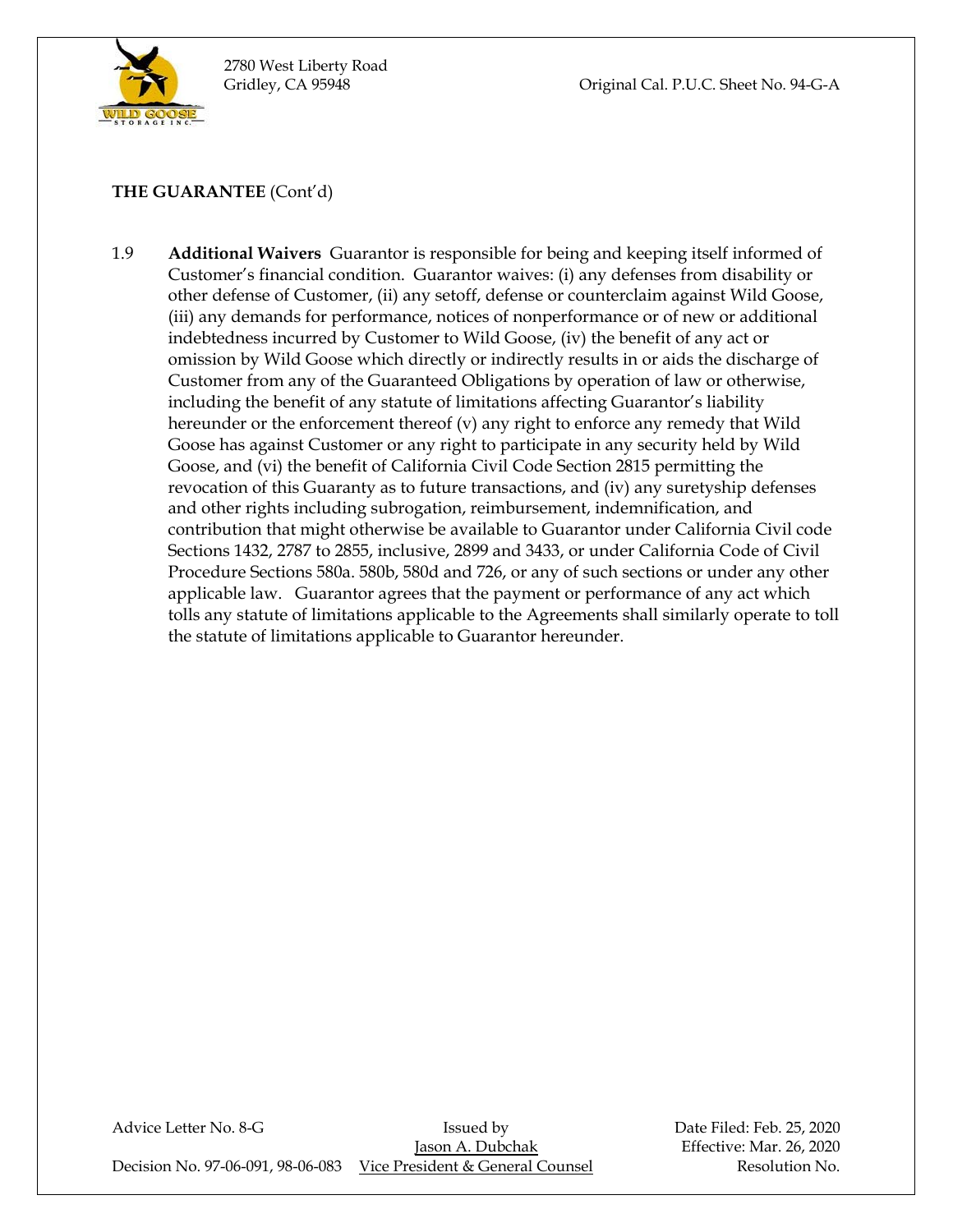

- 2.1 Guarantor represents and warrants as follows:
	- a) Guarantor is a corporation duly organized, validly existing and in good standing under the laws of its jurisdiction of incorporation.
	- b) The execution, delivery and performance by Guarantor of this Guarantee are within Guarantor's corporate powers, have been duly authorized by all necessary corporate action, and do not contravene (i) Guarantor's certificate of incorporation or by-laws or (ii) any law, rule, regulation, order or contractual restriction binding on or affecting Guarantor.
	- c) No authorization or approval or other action by, and no notice to or filing with, any governmental authority or regulatory body is required for the due execution, delivery and performance by Guarantor of this Guarantee, except such as have been duly obtained or made and are in full force and effect.
- **THE GUARANTEE (Com-G)**<br> **EVIENTSENTATIONS AND WARRANTIES**<br> **Counsel represents and warrants as follows:**<br> **D**<br> **Counsel The laws of the president on the morphorism.<br>
<b>D**<br> **D**<br> **D**<br> **D**<br> **Contextion Addiverg and performan** d) This Guarantee is a legal, valid and binding obligation of Guarantor enforceable against Guarantor in accordance with its terms, except as enforceability may be limited by applicable bankruptcy, insolvency, reorganization, moratorium or similar laws affecting the enforcement of creditors' rights generally and by general equitable principles (whether enforcement is sought by proceeding in equity or at law).
	- e) **[State relationship of Guarantor to Customer and also state that Guarantor expects to benefit from the services to Customer].**<br> **f**) The representations and warranties made by Customer in the Agreements are
	- true and correct.
	- g) The provisions of Sections 2 and 3 of Rule 6 shall apply *mutatis mutandis* to Guarantor as if Guarantor were Customer.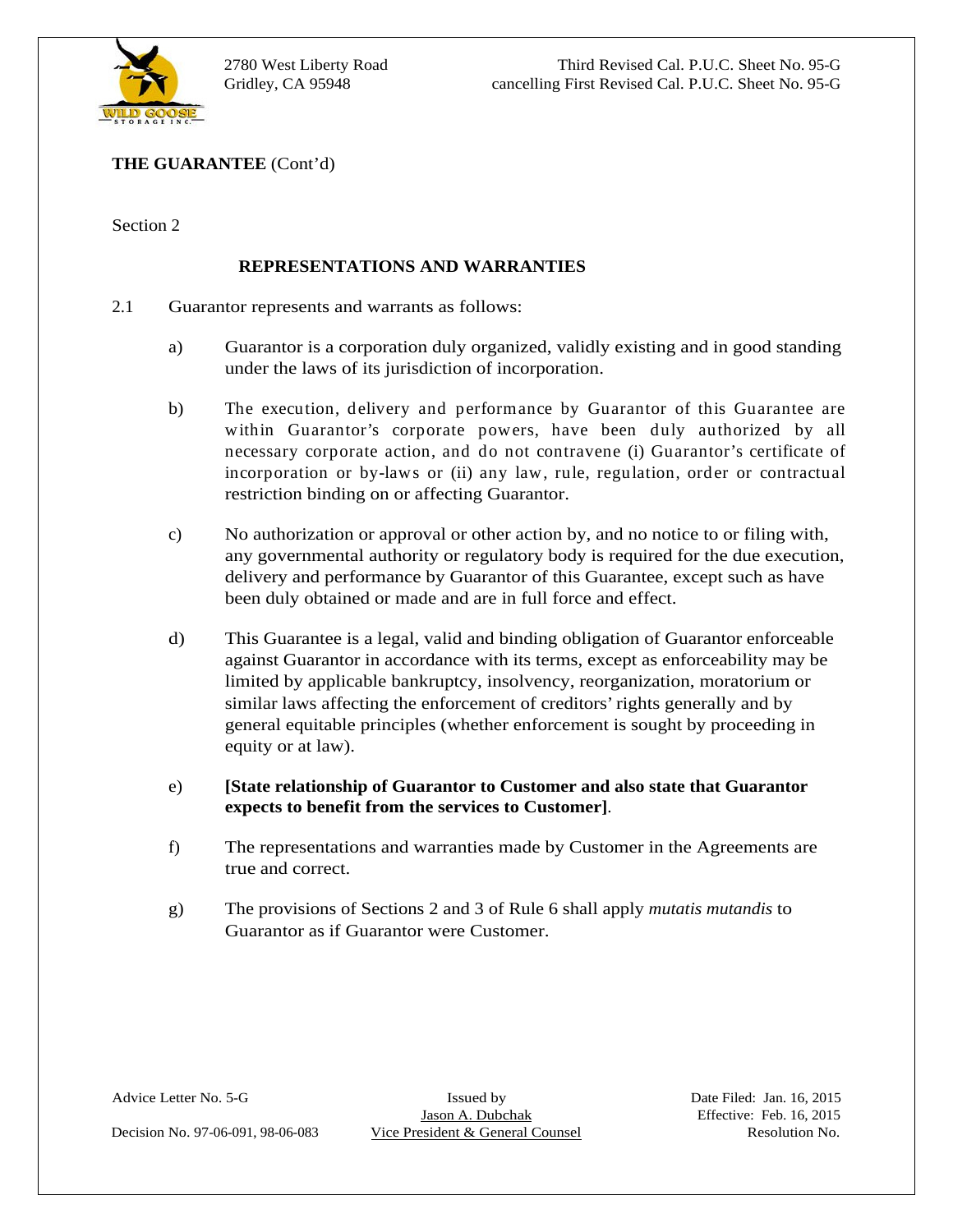

2780 West Liberty Road First Revised Cal. P.U.C. Sheet No. 96-G Gridley, CA 95948 cancelling Original Cal. P.U.C. Sheet No. 96-G

#### **COVENANTS**

- 3.1 Guarantor covenants that until the payment and satisfaction in full of the Guaranteed Obligations it shall:
	- a) maintain its corporate existence;
	- b) not commence or join with any other Person in commencing any proceeding against Customer under any bankruptcy, reorganization, liquidation or insolvency law, or vote its shares of capital stock of Customer to direct Customer to commence any proceeding with respect to Customer under any bankruptcy, reorganization, Liquidation or insolvency law; and
	- c) meet the requirements of Sections 2 and 3 of Rule 6 of the Wild Goose Tariff which apply mutatis mutandis to Guarantor as if it were Customer.

#### Section 4

#### **MISCELLANEOUS**

- 4.1 **Governing Law** This Guarantee shall be governed by, and construed in accordance with, the law of the State of California, without regard to principles thereof regarding conflict of laws.
- 4.2 **Notices** All notices, requests, consents and demands hereunder shall be in writing, shall be effective upon receipt and shall be mailed, hand delivered or faxed to Guarantor at its address or fax number specified beneath its signature hereto or at such other address or fax number as shall be designated by Guarantor in a notice to Wild Goose.
- 4.3 **Successors and Assigns Guarantor may not assign its rights or obligations hereunder without the prior written consent of Wild Goose.** This Guarantee shall be binding upon Guarantor and its permitted successors and assigns and shall inure to the benefit of Wild Goose and its successors and assigns.
- THE GUARANTEE (Com-ci)<br>
COVENANTS<br>
Contrast to the until the payment and satisfaction in full of the Guaranteed<br>
Obligations it stall:<br>
(Objections the until the payende existence):<br>
(a) maintain its corporate existence): 4.4 **Severability**. If any provision of this Guaranty is held to be unenforceable under applicable law for any reason, it shall be adjusted, if possible, rather than voided in order to achieve the intent of Guarantor and Wild Goose to the extent possible. In any event, all other provisions of this Guaranty shall be deemed valid and enforceable to the full extent possible under applicable law.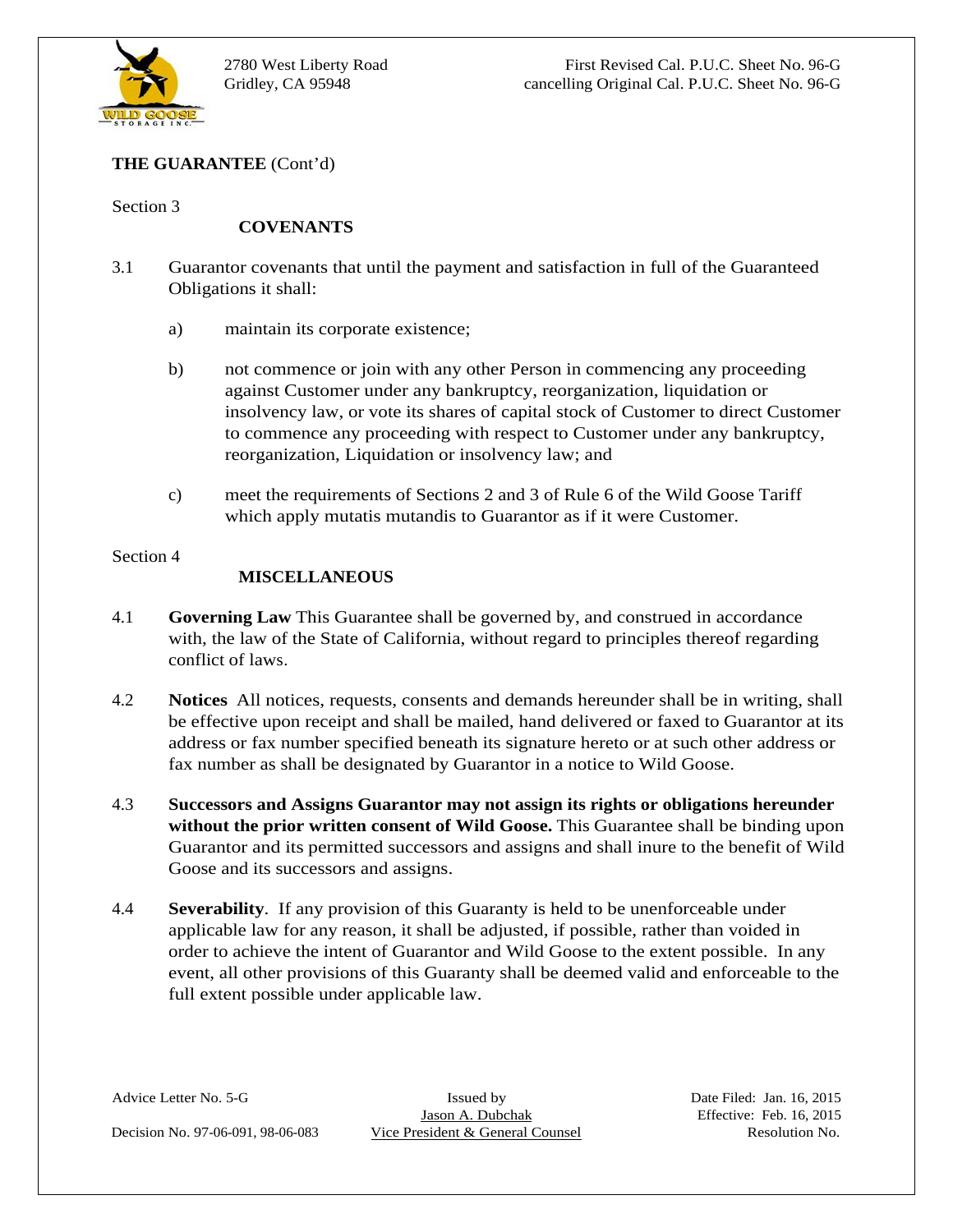

- - a) submits for itself and its property in any legal action or proceeding relating to this Guarantee or for recognition and enforcement of any judgment in respect thereof, to the non-exclusive general jurisdiction of the state and federal courts located in the State of California and appellate courts from any thereof and waives any objection based on an inconvenient forum;
	- b) consents that any such action or proceeding may be brought in such courts and waives any objection that it may now or hereafter have to the venue of any such action or proceeding in any such court or that such action or proceeding was brought in an inconvenient court and agrees not to plead or claim the same;
	- c) agrees that service of process in any such action or proceeding may be effected by mailing a copy thereof by registered or certified mail, postage prepaid, to Guarantor at its address set forth with its signature below or at such other address of which the Agent shall have been notified pursuant hereto; and

agrees that nothing herein shall affect the right to effect service of process in any other manner permitted by law or shall limit the right to sue in any other jurisdiction.

- 4.6 Guarantee Term The term of this Guarantee shall commence on \_\_\_\_\_\_\_\_\_\_\_ and shall terminate on the date all Guaranteed Obligations have been met after the termination of the Storage Service Documents.<br> **4.7 Entire Agreement**. This Guaranty constitutes and contains the entire agreement of the
- parties and supersedes any and all prior and contemporaneous agreements, negotiations, correspondence, understandings and communications between Guarantor
- THE GUARANTEE (Cont'd)<br>
Submission to Jurisdiction, Waiver Guarantor hereby in the stead on proceding relation<br>
this Guarantee of for recognition and carbocoment of any judgment in respect<br>
thereof, the throse exclusive g and Wild Goose, whether written or oral, respecting the subject matter hereof.<br>4.8 **No Waiver; Amendments**. No failure on the part of Wild Goose to exercise, no delay in exercising and no course of dealing with respect to, any right hereunder shall operate as a waiver thereof; nor shall any single or partial exercise of any right hereunder preclude any other or further exercise thereof or the exercise of any other right. The remedies herein provided are cumulative and not exclusive of any remedies provided by law. This Guaranty may not be amended or modified except by written agreement between Guarantor and Wild Goose, and no consent or waiver hereunder shall be valid unless in writing and signed by an authorized representative of Wild Goose.